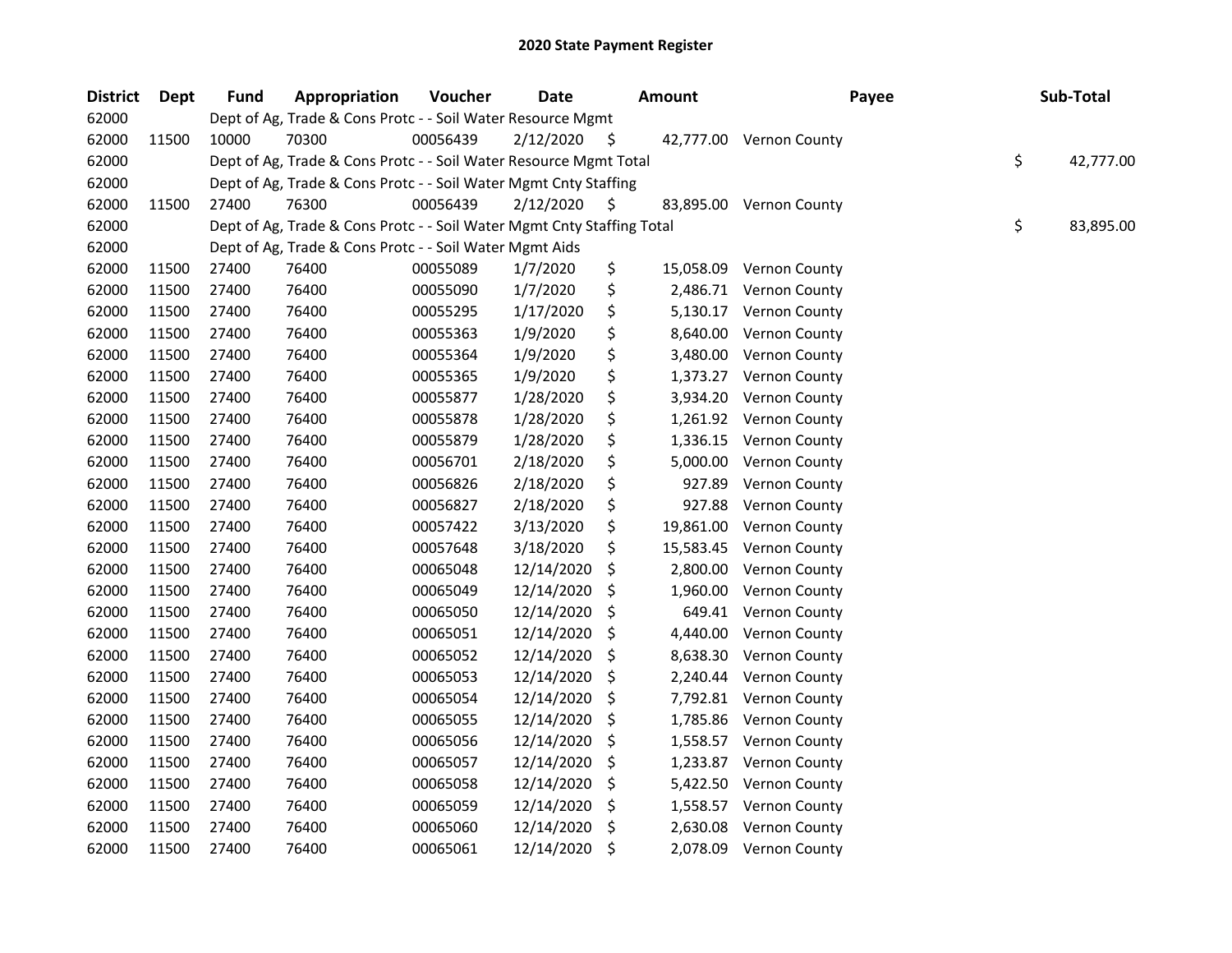| <b>District</b> | <b>Dept</b> | <b>Fund</b> | Appropriation                                                 | Voucher  | <b>Date</b> |     | <b>Amount</b> | Payee                | Sub-Total        |
|-----------------|-------------|-------------|---------------------------------------------------------------|----------|-------------|-----|---------------|----------------------|------------------|
| 62000           | 11500       | 27400       | 76400                                                         | 00065062 | 12/14/2020  | \$  | 1,363.75      | Vernon County        |                  |
| 62000           | 11500       | 27400       | 76400                                                         | 00065063 | 12/14/2020  | \$  | 1,428.69      | Vernon County        |                  |
| 62000           | 11500       | 27400       | 76400                                                         | 00065064 | 12/14/2020  | \$  | 960.00        | Vernon County        |                  |
| 62000           | 11500       | 27400       | 76400                                                         | 00065065 | 12/14/2020  | \$  | 320.00        | Vernon County        |                  |
| 62000           | 11500       | 27400       | 76400                                                         | 00065066 | 12/14/2020  | \$  | 880.00        | Vernon County        |                  |
| 62000           | 11500       | 27400       | 76400                                                         | 00065067 | 12/14/2020  | \$  | 4,740.63      | Vernon County        |                  |
| 62000           | 11500       | 27400       | 76400                                                         | 00065068 | 12/14/2020  | \$  | 6,558.95      | Vernon County        |                  |
| 62000           | 11500       | 27400       | 76400                                                         | 00065069 | 12/14/2020  | \$  | 3,279.48      | Vernon County        |                  |
| 62000           | 11500       | 27400       | 76400                                                         | 00065070 | 12/14/2020  | \$  | 2,160.00      | Vernon County        |                  |
| 62000           | 11500       | 27400       | 76400                                                         | 00065071 | 12/14/2020  | \$  | 120.00        | Vernon County        |                  |
| 62000           | 11500       | 27400       | 76400                                                         | 00065072 | 12/14/2020  | \$  | 1,400.00      | Vernon County        |                  |
| 62000           | 11500       | 27400       | 76400                                                         | 00065081 | 12/14/2020  | \$  | 760.00        | Vernon County        |                  |
| 62000           | 11500       | 27400       | 76400                                                         | 00065082 | 12/14/2020  | \$  | 6,920.00      | Vernon County        |                  |
| 62000           | 11500       | 27400       | 76400                                                         | 00065083 | 12/14/2020  | \$  | 800.00        | Vernon County        |                  |
| 62000           | 11500       | 27400       | 76400                                                         | 00065084 | 12/14/2020  | \$  | 2,400.00      | Vernon County        |                  |
| 62000           | 11500       | 27400       | 76400                                                         | 00065085 | 12/14/2020  | \$  | 1,720.00      | Vernon County        |                  |
| 62000           | 11500       | 27400       | 76400                                                         | 00065086 | 12/14/2020  | \$  | 1,080.00      | Vernon County        |                  |
| 62000           | 11500       | 27400       | 76400                                                         | 00065087 | 12/14/2020  | \$  | 600.00        | Vernon County        |                  |
| 62000           | 11500       | 27400       | 76400                                                         | 00065088 | 12/14/2020  | -\$ | 1,720.00      | Vernon County        |                  |
| 62000           |             |             | Dept of Ag, Trade & Cons Protc - - Soil Water Mgmt Aids Total |          |             |     |               |                      | \$<br>169,000.73 |
| 62000           |             |             | Dept of Ag, Trade & Cons Protc - - Agriculture-Soil & Water   |          |             |     |               |                      |                  |
| 62000           | 11500       | 36300       | <b>WE100</b>                                                  | 00055360 | 1/9/2020    | \$  | 875.00        | Vernon County        |                  |
| 62000           | 11500       | 36300       | <b>WE100</b>                                                  | 00055361 | 1/9/2020    | \$  | 303.45        | Vernon County        |                  |
| 62000           | 11500       | 36300       | <b>WE100</b>                                                  | 00055362 | 1/9/2020    | \$  | 1,419.54      | Vernon County        |                  |
| 62000           | 11500       | 36300       | <b>WE100</b>                                                  | 00055366 | 1/9/2020    | \$  | 17,322.00     | Vernon County        |                  |
| 62000           | 11500       | 36300       | <b>WE100</b>                                                  | 00055367 | 1/9/2020    | \$  | 6,895.00      | Vernon County        |                  |
| 62000           | 11500       | 36300       | <b>WE100</b>                                                  | 00055368 | 1/9/2020    | \$  | 547.23        | Vernon County        |                  |
| 62000           | 11500       | 36300       | <b>WE100</b>                                                  | 00055880 | 1/28/2020   | \$  | 5,374.77      | Vernon County        |                  |
| 62000           | 11500       | 36300       | <b>WE100</b>                                                  | 00065073 | 12/14/2020  | \$  | 1,226.60      | Vernon County        |                  |
| 62000           | 11500       | 36300       | <b>WE100</b>                                                  | 00065074 | 12/14/2020  | \$  | 29,902.05     | Vernon County        |                  |
| 62000           | 11500       | 36300       | <b>WE100</b>                                                  | 00065075 | 12/14/2020  | \$  | 1,352.53      | Vernon County        |                  |
| 62000           | 11500       | 36300       | <b>WE100</b>                                                  | 00065076 | 12/14/2020  | \$  | 2,870.00      | Vernon County        |                  |
| 62000           | 11500       | 36300       | <b>WE100</b>                                                  | 00065077 | 12/14/2020  | \$  | 6,762.66      | Vernon County        |                  |
| 62000           | 11500       | 36300       | <b>WE100</b>                                                  | 00065078 | 12/14/2020  | \$  | 2,250.00      | Vernon County        |                  |
| 62000           | 11500       | 36300       | <b>WE100</b>                                                  | 00065079 | 12/14/2020  | \$  | 5,510.00      | <b>Vernon County</b> |                  |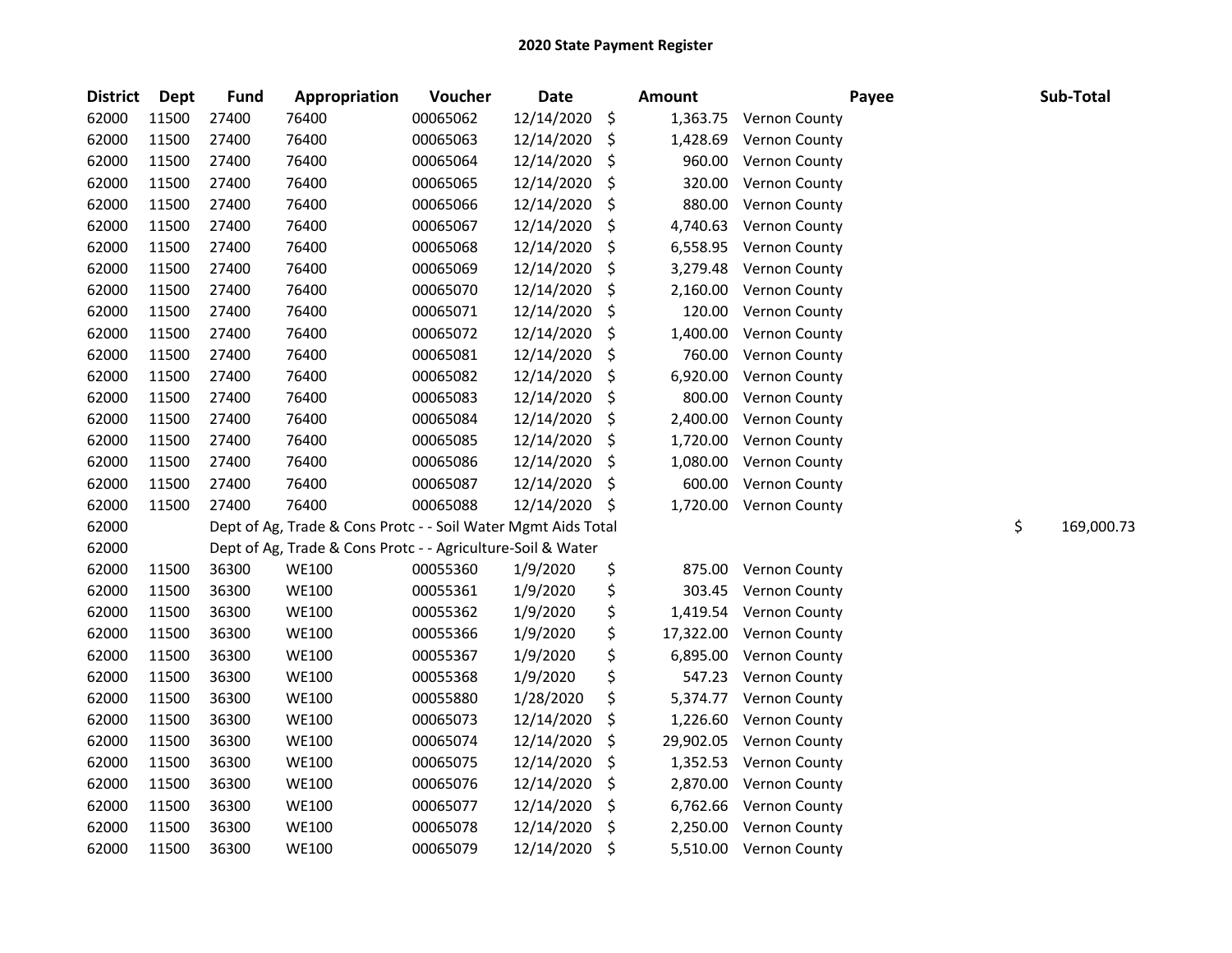| <b>District</b> | <b>Dept</b> | <b>Fund</b> | Appropriation                                                     | Voucher  | <b>Date</b>   |     | <b>Amount</b> |                         | Payee | Sub-Total       |
|-----------------|-------------|-------------|-------------------------------------------------------------------|----------|---------------|-----|---------------|-------------------------|-------|-----------------|
| 62000           | 11500       | 36300       | <b>WE100</b>                                                      | 00065080 | 12/14/2020    | \$  | 6,858.70      | Vernon County           |       |                 |
| 62000           | 11500       | 36300       | <b>WE100</b>                                                      | 00065152 | 12/23/2020 \$ |     | 6,858.69      | <b>Vernon County</b>    |       |                 |
| 62000           |             |             | Dept of Ag, Trade & Cons Protc - - Agriculture-Soil & Water Total |          |               |     |               |                         |       | \$<br>96,328.22 |
| 62000           |             |             | Dept of Safety & Prof Services - - Powts Replacement Rehab        |          |               |     |               |                         |       |                 |
| 62000           | 16500       | 10000       | 23600                                                             | 00038201 | 10/23/2020 \$ |     |               | 48,006.00 Vernon County |       |                 |
| 62000           |             |             | Dept of Safety & Prof Services - - Powts Replacement Rehab Total  |          |               |     |               |                         |       | \$<br>48,006.00 |
| 62000           |             |             | Dept of Natural Resources - - GPO - Federal Funds                 |          |               |     |               |                         |       |                 |
| 62000           | 37000       | 10000       | 94100                                                             | 00418721 | 6/19/2020     | \$  |               | 45,000.00 Vernon County |       |                 |
| 62000           |             |             | Dept of Natural Resources - - GPO - Federal Funds Total           |          |               |     |               |                         |       | \$<br>45,000.00 |
| 62000           |             |             | Dept of Natural Resources - - Gen Program Ops-State Funds         |          |               |     |               |                         |       |                 |
| 62000           | 37000       | 21200       | 16100                                                             | 00378255 | 1/3/2020      | \$  | 9.00          | <b>Vernon County</b>    |       |                 |
| 62000           | 37000       | 21200       | 16100                                                             | 00380094 | 1/3/2020      | \$  | 458.97        | Vernon County           |       |                 |
| 62000           | 37000       | 21200       | 16100                                                             | 00381126 | 1/8/2020      | \$  | 75.00         | Vernon County           |       |                 |
| 62000           | 37000       | 21200       | 16100                                                             | 00386122 | 2/3/2020      | \$  | 3,096.60      | Vernon County           |       |                 |
| 62000           | 37000       | 21200       | 16100                                                             | 00389630 | 2/28/2020     | \$  | 2,598.00      | Vernon County           |       |                 |
| 62000           | 37000       | 21200       | 16100                                                             | 00391687 | 2/21/2020     | \$  | 168.16        | Vernon County           |       |                 |
| 62000           | 37000       | 21200       | 16100                                                             | 00391688 | 2/21/2020     | \$  | 216.60        | Vernon County           |       |                 |
| 62000           | 37000       | 21200       | 16100                                                             | 00401175 | 4/30/2020     | \$  | 454.80        | Vernon County           |       |                 |
| 62000           | 37000       | 21200       | 16100                                                             | 00406014 | 5/18/2020     | \$  | 46.75         | Vernon County           |       |                 |
| 62000           | 37000       | 21200       | 16100                                                             | 00410703 | 6/12/2020     | \$  | 3.00          | Vernon County           |       |                 |
| 62000           | 37000       | 21200       | 16100                                                             | 00411313 | 5/26/2020     | \$  | 437.00        | Vernon County           |       |                 |
| 62000           | 37000       | 21200       | 16100                                                             | 00413785 | 6/19/2020     | \$  | 47.00         | Vernon County           |       |                 |
| 62000           | 37000       | 21200       | 16100                                                             | 00419650 | 7/17/2020     | \$  | 26.00         | Vernon County           |       |                 |
| 62000           | 37000       | 21200       | 16100                                                             | 00426008 | 8/14/2020     | \$  | 56.40         | Vernon County           |       |                 |
| 62000           | 37000       | 21200       | 16100                                                             | 00426009 | 8/14/2020     | \$  | 20.00         | Vernon County           |       |                 |
| 62000           | 37000       | 21200       | 16100                                                             | 00440377 | 10/8/2020     | \$  | 6.00          | Vernon County           |       |                 |
| 62000           | 37000       | 21200       | 16100                                                             | 00440428 | 10/30/2020    | \$  | 3.00          | Vernon County           |       |                 |
| 62000           | 37000       | 21200       | 16100                                                             | 00443023 | 10/28/2020    | \$  | 64.60         | Vernon County           |       |                 |
| 62000           | 37000       | 21200       | 16100                                                             | 00445189 | 11/27/2020    | S   | 19.00         | Vernon County           |       |                 |
| 62000           |             |             | Dept of Natural Resources - - Gen Program Ops-State Funds Total   |          |               |     |               |                         |       | \$<br>7,805.88  |
| 62000           |             |             | Dept of Natural Resources - - General Program Operations --       |          |               |     |               |                         |       |                 |
| 62000           | 37000       | 21200       | 25400                                                             | 00396829 | 3/18/2020     | \$  | 15.00         | Vernon County           |       |                 |
| 62000           | 37000       | 21200       | 25400                                                             | 00438872 | 9/29/2020     | \$, | 30.00         | <b>Vernon County</b>    |       |                 |
| 62000           |             |             | Dept of Natural Resources - - General Program Operations -- Total |          |               |     |               |                         |       | \$<br>45.00     |
| 62000           |             |             | Dept of Natural Resources - - GPO--State Funds                    |          |               |     |               |                         |       |                 |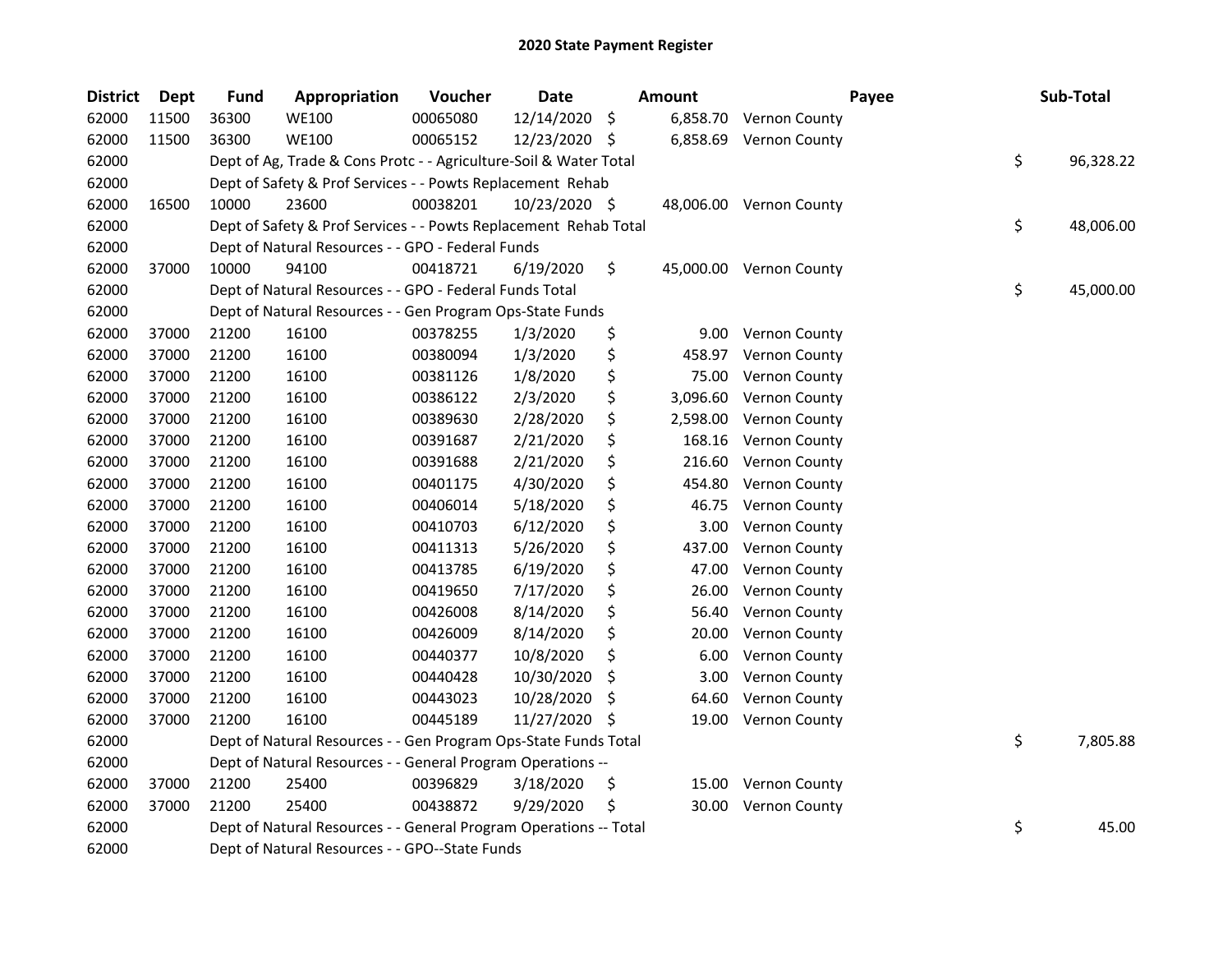| <b>District</b> | <b>Dept</b> | <b>Fund</b> | Appropriation                                                      | Voucher  | Date          |     | <b>Amount</b> |                         | Payee | Sub-Total       |
|-----------------|-------------|-------------|--------------------------------------------------------------------|----------|---------------|-----|---------------|-------------------------|-------|-----------------|
| 62000           | 37000       | 21200       | 36100                                                              | 00391192 | 2/28/2020     | \$  |               | 1,350.00 Vernon County  |       |                 |
| 62000           | 37000       | 21200       | 36100                                                              | 00426817 | 8/26/2020     | \$  |               | 1,350.00 Vernon County  |       |                 |
| 62000           |             |             | Dept of Natural Resources - - GPO--State Funds Total               |          |               |     |               |                         |       | \$<br>2,700.00  |
| 62000           |             |             | Dept of Natural Resources - - Venison Processing                   |          |               |     |               |                         |       |                 |
| 62000           | 37000       | 21200       | 54900                                                              | 00395574 | 3/20/2020     | \$  |               | 2,945.00 Vernon County  |       |                 |
| 62000           |             |             | Dept of Natural Resources - - Venison Processing Total             |          |               |     |               |                         |       | \$<br>2,945.00  |
| 62000           |             |             | Dept of Natural Resources - - Wildlife Damage Claims & Abat        |          |               |     |               |                         |       |                 |
| 62000           | 37000       | 21200       | 55300                                                              | 00395574 | 3/20/2020     | \$  |               | 53,291.38 Vernon County |       |                 |
| 62000           |             |             | Dept of Natural Resources - - Wildlife Damage Claims & Abat Total  |          |               |     |               |                         |       | \$<br>53,291.38 |
| 62000           |             |             | Dept of Natural Resources - - Resaids - County Cons Aids           |          |               |     |               |                         |       |                 |
| 62000           | 37000       | 21200       | 56300                                                              | 00382828 | 1/17/2020     | \$  |               | 4,053.00 Vernon County  |       |                 |
| 62000           | 37000       | 21200       | 56300                                                              | 00443265 | 10/23/2020 \$ |     |               | 4,144.00 Vernon County  |       |                 |
| 62000           |             |             | Dept of Natural Resources - - Resaids - County Cons Aids Total     |          |               |     |               |                         |       | \$<br>8,197.00  |
| 62000           |             |             | Dept of Natural Resources - - Ra- Fish, WI & Forestry              |          |               |     |               |                         |       |                 |
| 62000           | 37000       | 21200       | 56400                                                              | 00400737 | 4/9/2020      | \$  |               | 88.18 Vernon County     |       |                 |
| 62000           |             |             | Dept of Natural Resources - - Ra- Fish, WI & Forestry Total        |          |               |     |               |                         |       | \$<br>88.18     |
| 62000           |             |             | Dept of Natural Resources - - Resaids - Forest Croplnd & Mfl       |          |               |     |               |                         |       |                 |
| 62000           | 37000       | 21200       | 56600                                                              | 00436113 | 9/18/2020     | \$  |               | 28,066.02 Vernon County |       |                 |
| 62000           |             |             | Dept of Natural Resources - - Resaids - Forest CropInd & Mfl Total |          |               |     |               |                         |       | \$<br>28,066.02 |
| 62000           |             |             | Dept of Natural Resources - - Resaids - Cnty Forst & Admin         |          |               |     |               |                         |       |                 |
| 62000           | 37000       | 21200       | 57200                                                              | 00395748 | 3/16/2020     | \$  |               | 32,928.30 Vernon County |       |                 |
| 62000           | 37000       | 21200       | 57200                                                              | 00447707 | 11/17/2020 \$ |     |               | 10,000.00 Vernon County |       |                 |
| 62000           |             |             | Dept of Natural Resources - - Resaids - Cnty Forst & Admin Total   |          |               |     |               |                         |       | \$<br>42,928.30 |
| 62000           |             |             | Dept of Natural Resources - - Ra- Cnty Snow Trail & Area Aid       |          |               |     |               |                         |       |                 |
| 62000           | 37000       | 21200       | 57400                                                              | 00391890 | 2/27/2020     | -\$ |               | 36,975.00 Vernon County |       |                 |
| 62000           |             |             | Dept of Natural Resources - - Ra- Cnty Snow Trail & Area Aid Total |          |               |     |               |                         |       | \$<br>36,975.00 |
| 62000           |             |             | Dept of Natural Resources - - Ra- Snowmobile Trail Areas           |          |               |     |               |                         |       |                 |
| 62000           | 37000       | 21200       | 57500                                                              | 00420542 | 7/1/2020      | \$  |               | 37,365.00 Vernon County |       |                 |
| 62000           | 37000       | 21200       | 57500                                                              | 00432174 | 8/27/2020     | \$  |               | 36,975.00 Vernon County |       |                 |
| 62000           |             |             | Dept of Natural Resources - - Ra- Snowmobile Trail Areas Total     |          |               |     |               |                         |       | \$<br>74,340.00 |
| 62000           |             |             | Dept of Natural Resources - - Resaids - Pymt In Lieu Tax Fed       |          |               |     |               |                         |       |                 |
| 62000           | 37000       | 21200       | 58400                                                              | 00410780 | 5/22/2020     | \$  |               | 427.00 Vernon County    |       |                 |
| 62000           | 37000       | 21200       | 58400                                                              | 00439076 | 10/1/2020     | \$  |               | 17,396.00 Vernon County |       |                 |
| 62000           |             |             | Dept of Natural Resources - - Resaids - Pymt In Lieu Tax Fed Total |          |               |     |               |                         |       | \$<br>17,823.00 |
| 62000           |             |             | Dept of Natural Resources - - GPO--State Funds                     |          |               |     |               |                         |       |                 |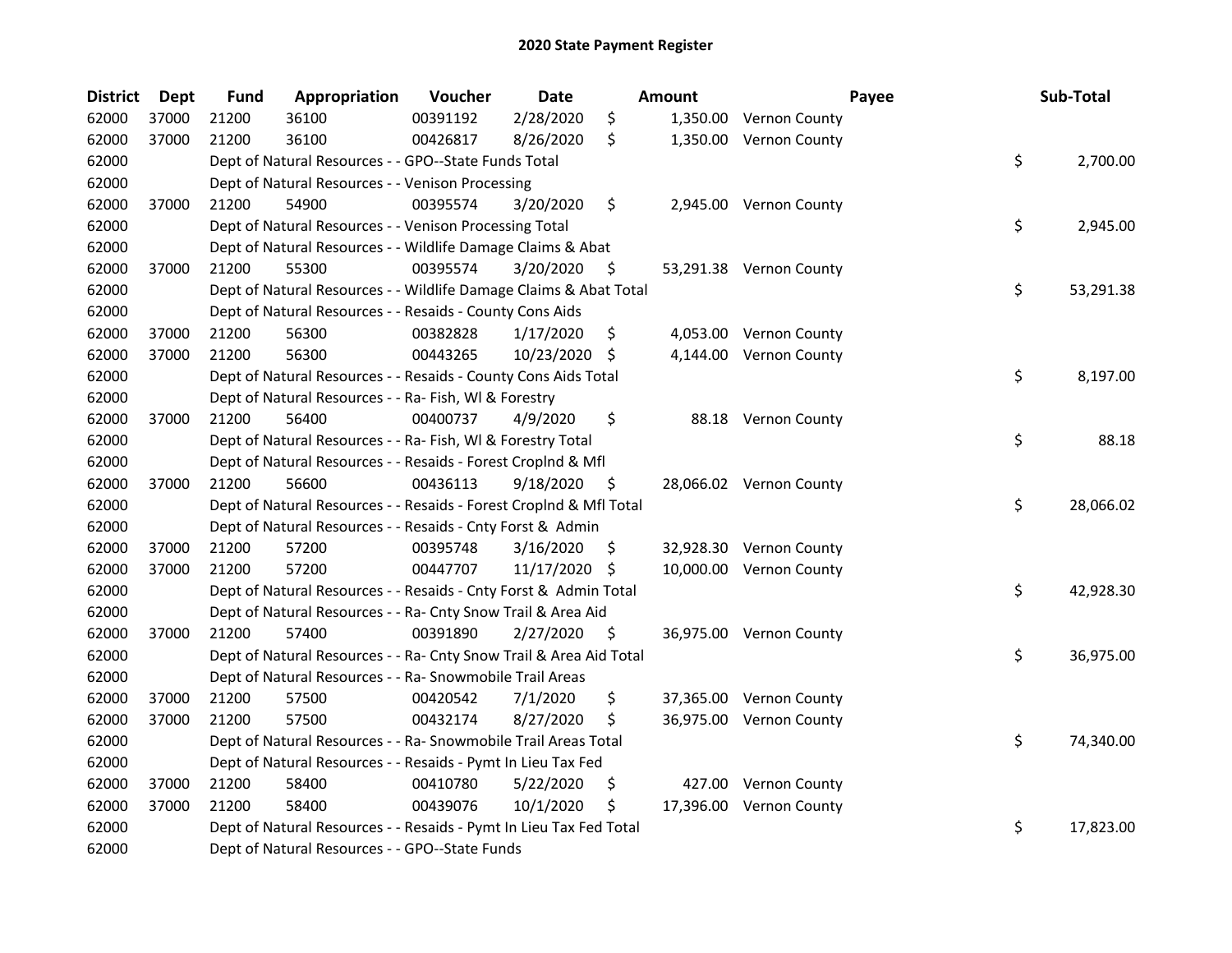| <b>District</b> | <b>Dept</b> | <b>Fund</b> | Appropriation                                                        | Voucher  | <b>Date</b> |     | Amount   |                          | Payee | Sub-Total  |
|-----------------|-------------|-------------|----------------------------------------------------------------------|----------|-------------|-----|----------|--------------------------|-------|------------|
| 62000           | 37000       | 21200       | 86100                                                                | 00438071 | 10/16/2020  | \$  | 4.00     | <b>Vernon County</b>     |       |            |
| 62000           | 37000       | 21200       | 86100                                                                | 00439330 | 10/23/2020  | -\$ | 3.00     | <b>Vernon County</b>     |       |            |
| 62000           | 37000       | 21200       | 86100                                                                | 00451672 | 12/23/2020  | Ŝ.  | 2.00     | <b>Vernon County</b>     |       |            |
| 62000           |             |             | Dept of Natural Resources - - GPO--State Funds Total                 |          |             |     |          |                          | \$    | 9.00       |
| 62000           |             |             | Dept of Natural Resources - - Fin Asst For Responsible Units         |          |             |     |          |                          |       |            |
| 62000           | 37000       | 27400       | 67000                                                                | 00413340 | 5/29/2020   | \$  |          | 134,325.94 Vernon County |       |            |
| 62000           |             |             | Dept of Natural Resources - - Fin Asst For Responsible Units Total   |          |             |     |          |                          | \$    | 134,325.94 |
| 62000           |             |             | Dept of Natural Resources - - Recycling Consolidation Grants         |          |             |     |          |                          |       |            |
| 62000           | 37000       | 27400       | 67300                                                                | 00413340 | 5/29/2020   | \$  |          | 7,754.03 Vernon County   |       |            |
| 62000           |             |             | Dept of Natural Resources - - Recycling Consolidation Grants Total   |          |             |     |          |                          | \$    | 7,754.03   |
| 62000           |             |             | Dept of Natural Resources - - Property Dev Projects (17-19)          |          |             |     |          |                          |       |            |
| 62000           | 37000       | 36300       | <b>TA280</b>                                                         | 00388774 | 2/7/2020    | \$  |          | 20,460.00 Vernon County  |       |            |
| 62000           | 37000       | 36300       | <b>TA280</b>                                                         | 00429413 | 8/17/2020   | \$  |          | 6,820.00 Vernon County   |       |            |
| 62000           |             |             | Dept of Natural Resources - - Property Dev Projects (17-19) Total    |          |             |     |          |                          | \$    | 27,280.00  |
| 62000           |             |             | Dept of Natural Resources - - GPO - Sd Water Loan Prog, Fed          |          |             |     |          |                          |       |            |
| 62000           | 37000       | 57300       | 48200                                                                | 00386262 | 2/14/2020   | \$, | 3,484.00 | <b>Vernon County</b>     |       |            |
| 62000           | 37000       | 57300       | 48200                                                                | 00400366 | 4/8/2020    | \$  | 1,995.00 | Vernon County            |       |            |
| 62000           | 37000       | 57300       | 48200                                                                | 00418820 | 7/16/2020   | \$  | 1,995.00 | Vernon County            |       |            |
| 62000           | 37000       | 57300       | 48200                                                                | 00436815 | 10/21/2020  | \$  | 1,995.00 | Vernon County            |       |            |
| 62000           |             |             | Dept of Natural Resources - - GPO - Sd Water Loan Prog, Fed Total    |          |             |     |          |                          | \$    | 9,469.00   |
| 62000           |             |             | Department of Tourism - - Tourism Marketing; General Pur             |          |             |     |          |                          |       |            |
| 62000           | 38000       | 10000       | 10400                                                                | 00008373 | 3/6/2020    | \$  |          | 24,590.00 Vernon County  |       |            |
| 62000           | 38000       | 10000       | 10400                                                                | 00008830 | 7/3/2020    | \$  |          | 16,366.36 Vernon County  |       |            |
| 62000           | 38000       | 10000       | 10400                                                                | 00008898 | 7/30/2020   | \$  |          | 3,243.69 Vernon County   |       |            |
| 62000           |             |             | Department of Tourism - - Tourism Marketing; General Pur Total       |          |             |     |          |                          | \$    | 44,200.05  |
| 62000           |             |             | Kickapoo Reserve Mgmt Board - - Kickapoo Reserve Management Bo       |          |             |     |          |                          |       |            |
| 62000           | 38500       | 21200       | 16100                                                                | 00003352 | 6/17/2020   | \$, | 346.22   | <b>Vernon County</b>     |       |            |
| 62000           | 38500       | 21200       | 16100                                                                | 00003462 | 10/9/2020   | \$  | 26.50    | <b>Vernon County</b>     |       |            |
| 62000           |             |             | Kickapoo Reserve Mgmt Board - - Kickapoo Reserve Management Bo Total |          |             |     |          |                          | \$    | 372.72     |
| 62000           |             |             | WI Dept of Transportation - - Eldly&Disa Co/Aid Sf                   |          |             |     |          |                          |       |            |
| 62000           | 39500       | 21100       | 16800                                                                | 00481756 | 1/16/2020   | \$  |          | 84,900.00 Vernon County  |       |            |
| 62000           |             |             | WI Dept of Transportation - - Eldly&Disa Co/Aid Sf Total             |          |             |     |          |                          | \$    | 84,900.00  |
| 62000           |             |             | WI Dept of Transportation - - Eldly&Disa Aid Fd Fd                   |          |             |     |          |                          |       |            |
| 62000           | 39500       | 21100       | 18300                                                                | 00498704 | 3/3/2020    | \$  |          | 11,971.72 Vernon County  |       |            |
| 62000           | 39500       | 21100       | 18300                                                                | 00498705 | 3/3/2020    | \$  |          | 3,559.15 Vernon County   |       |            |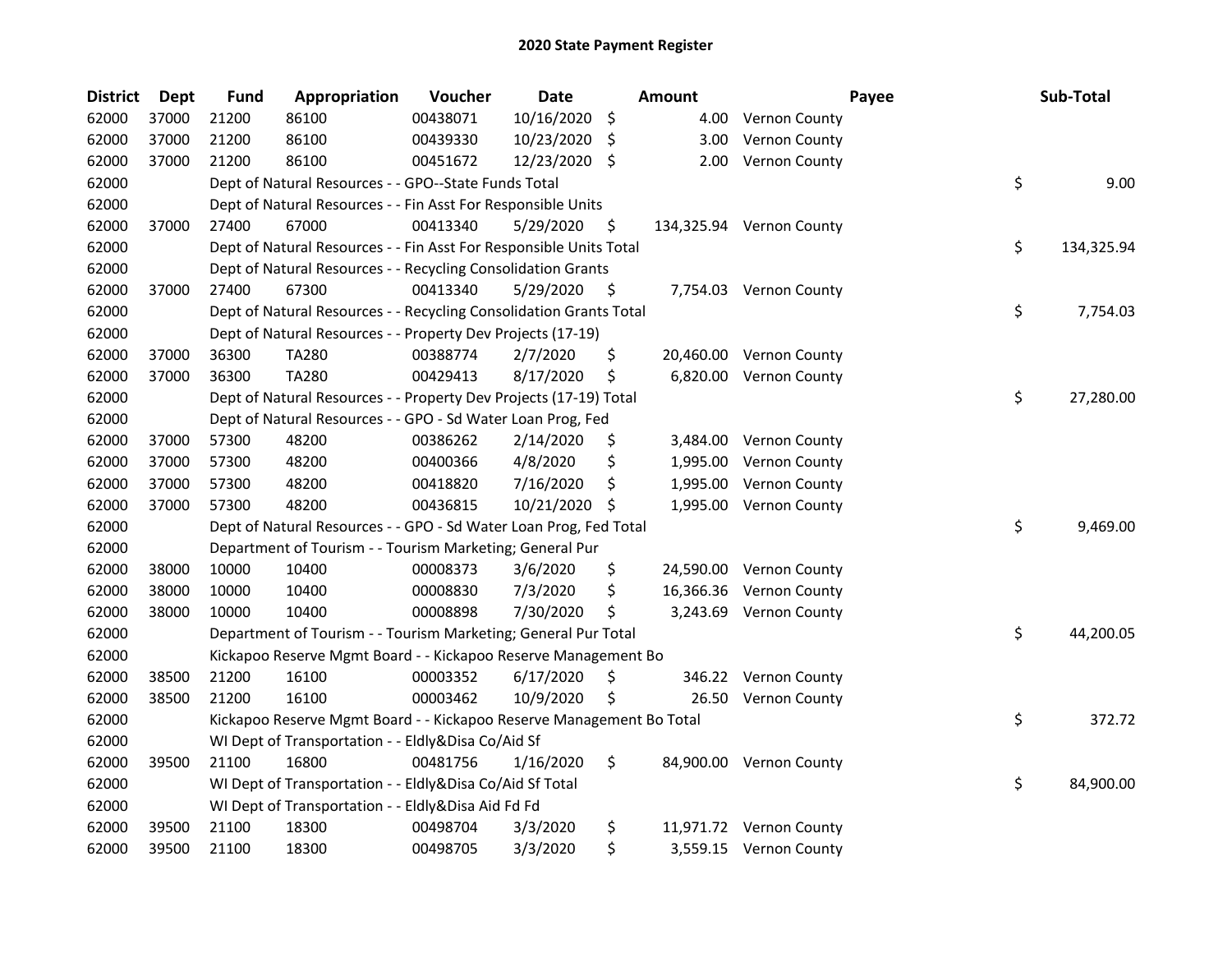| <b>District</b> | <b>Dept</b> | <b>Fund</b> | Appropriation                                            | Voucher  | <b>Date</b> | <b>Amount</b>   |                          | Payee | Sub-Total  |
|-----------------|-------------|-------------|----------------------------------------------------------|----------|-------------|-----------------|--------------------------|-------|------------|
| 62000           | 39500       | 21100       | 18300                                                    | 00551546 | 7/14/2020   | \$<br>9,693.14  | <b>Vernon County</b>     |       |            |
| 62000           | 39500       | 21100       | 18300                                                    | 00551548 | 7/14/2020   | \$<br>6,712.69  | Vernon County            |       |            |
| 62000           | 39500       | 21100       | 18300                                                    | 00571725 | 8/21/2020   | \$<br>8,183.61  | <b>Vernon County</b>     |       |            |
| 62000           | 39500       | 21100       | 18300                                                    | 00571727 | 8/21/2020   | \$<br>1,488.29  | <b>Vernon County</b>     |       |            |
| 62000           | 39500       | 21100       | 18300                                                    | 00624457 | 12/9/2020   | \$<br>10,185.46 | Vernon County            |       |            |
| 62000           | 39500       | 21100       | 18300                                                    | 00624459 | 12/9/2020   | \$              | 3,658.19 Vernon County   |       |            |
| 62000           |             |             | WI Dept of Transportation - - Eldly&Disa Aid Fd Fd Total |          |             |                 |                          | \$    | 55,452.25  |
| 62000           |             |             | WI Dept of Transportation - - Trans Aids To Co.-Sf       |          |             |                 |                          |       |            |
| 62000           | 39500       | 21100       | 19000                                                    | 00475485 | 1/6/2020    | \$              | 221,566.34 Vernon County |       |            |
| 62000           | 39500       | 21100       | 19000                                                    | 00542332 | 7/6/2020    | \$              | 443,132.68 Vernon County |       |            |
| 62000           | 39500       | 21100       | 19000                                                    | 00585158 | 10/5/2020   | \$              | 221,566.37 Vernon County |       |            |
| 62000           |             |             | WI Dept of Transportation - - Trans Aids To Co.-Sf Total |          |             |                 |                          | \$    | 886,265.39 |
| 62000           |             |             | WI Dept of Transportation - - Loc Trns Facl Implfd       |          |             |                 |                          |       |            |
| 62000           | 39500       | 21100       | 27600                                                    | 00508751 | 3/27/2020   | \$              | (2,267.10) Vernon County |       |            |
| 62000           | 39500       | 21100       | 27600                                                    | 00508757 | 3/27/2020   | \$              | 44,267.08 Vernon County  |       |            |
| 62000           | 39500       | 21100       | 27600                                                    | 00514280 | 4/13/2020   | \$              | 2,187.29 Vernon County   |       |            |
| 62000           | 39500       | 21100       | 27600                                                    | 00514299 | 4/13/2020   | \$              | (2,108.72) Vernon County |       |            |
| 62000           | 39500       | 21100       | 27600                                                    | 00514301 | 4/13/2020   | \$              | (122.32) Vernon County   |       |            |
| 62000           | 39500       | 21100       | 27600                                                    | 00533630 | 6/4/2020    | \$              | (2,467.02) Vernon County |       |            |
| 62000           | 39500       | 21100       | 27600                                                    | 00534037 | 6/8/2020    | \$              | (129.96) Vernon County   |       |            |
| 62000           |             |             | WI Dept of Transportation - - Loc Trns Facl Implfd Total |          |             |                 |                          | \$    | 39,359.25  |
| 62000           |             |             | WI Dept of Transportation - - Loc Rd Imp Prg St Fd       |          |             |                 |                          |       |            |
| 62000           | 39500       | 21100       | 27800                                                    | 00556595 | 7/31/2020   | \$              | 5,227.51 Vernon County   |       |            |
| 62000           |             |             | WI Dept of Transportation - - Loc Rd Imp Prg St Fd Total |          |             |                 |                          | \$    | 5,227.51   |
| 62000           |             |             | WI Dept of Transportation - - Loc Trns Facl Impffd       |          |             |                 |                          |       |            |
| 62000           | 39500       | 21100       | 28600                                                    | 00508240 | 6/24/2020   | \$              | 47,013.34 Vernon County  |       |            |
| 62000           | 39500       | 21100       | 28600                                                    | 00508751 | 3/27/2020   | \$              | 46,411.82 Vernon County  |       |            |
| 62000           | 39500       | 21100       | 28600                                                    | 00508757 | 3/27/2020   | \$              | 2,518.53 Vernon County   |       |            |
| 62000           | 39500       | 21100       | 28600                                                    | 00514256 | 4/13/2020   | \$<br>9,154.59  | Vernon County            |       |            |
| 62000           | 39500       | 21100       | 28600                                                    | 00514280 | 4/13/2020   | \$<br>4,233.44  | <b>Vernon County</b>     |       |            |
| 62000           | 39500       | 21100       | 28600                                                    | 00514299 | 4/13/2020   | \$<br>74,614.20 | Vernon County            |       |            |
| 62000           | 39500       | 21100       | 28600                                                    | 00514301 | 4/13/2020   | \$<br>6,032.33  | <b>Vernon County</b>     |       |            |
| 62000           | 39500       | 21100       | 28600                                                    | 00533630 | 6/4/2020    | \$              | 19,297.65 Vernon County  |       |            |
| 62000           | 39500       | 21100       | 28600                                                    | 00534037 | 6/8/2020    | \$              | 16,078.35 Vernon County  |       |            |
| 62000           |             |             | WI Dept of Transportation - - Loc Trns FacI Impffd Total |          |             |                 |                          | \$    | 225,354.25 |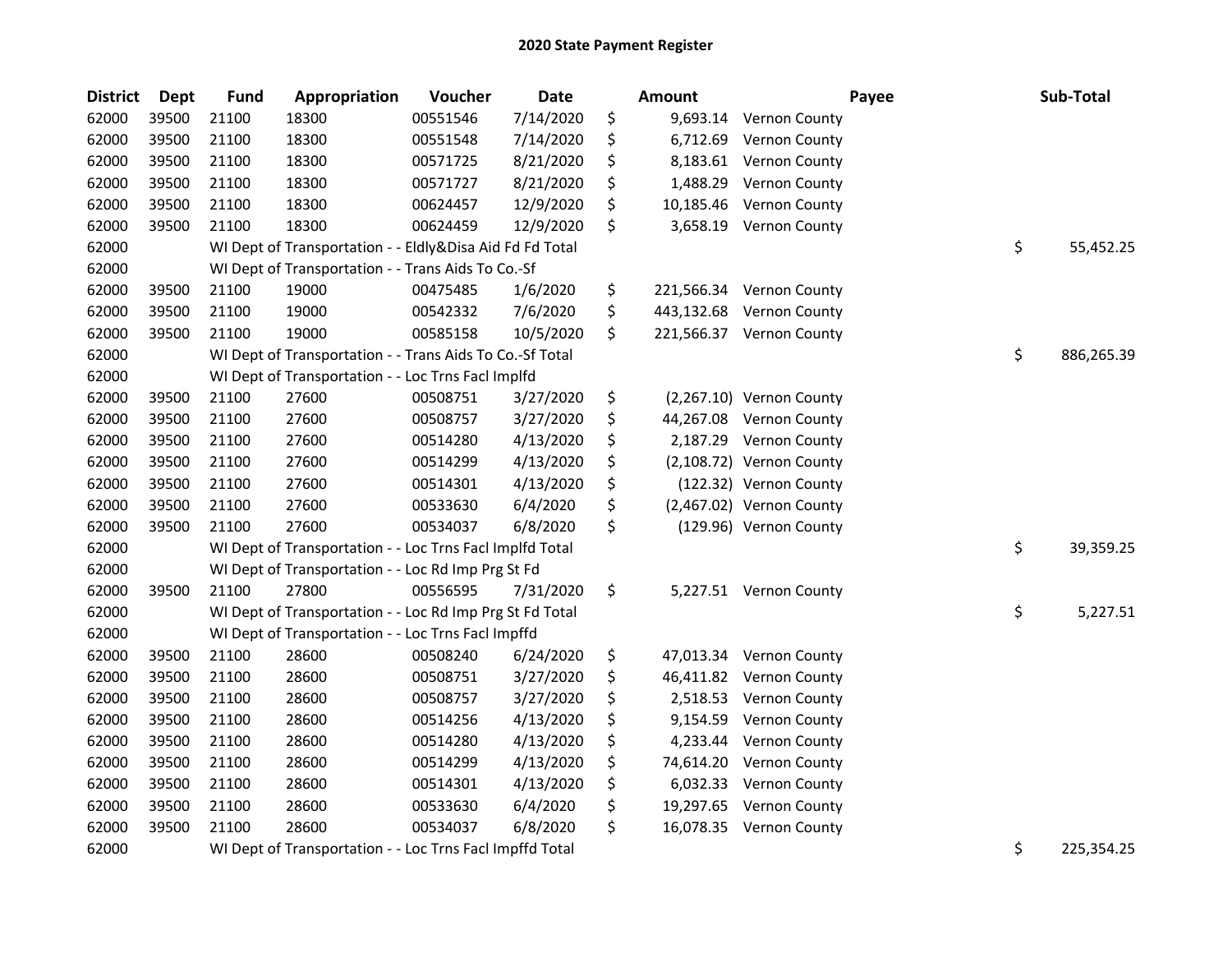| <b>District</b> | Dept  | <b>Fund</b> | Appropriation                                           | Voucher  | <b>Date</b> | <b>Amount</b>    | Payee                    | Sub-Total      |
|-----------------|-------|-------------|---------------------------------------------------------|----------|-------------|------------------|--------------------------|----------------|
| 62000           |       |             | WI Dept of Transportation - - Hwy Mgmt & Opers Sf       |          |             |                  |                          |                |
| 62000           | 39500 | 21100       | 36500                                                   | 00487960 | 2/3/2020    | \$<br>818.70     | <b>Vernon County</b>     |                |
| 62000           | 39500 | 21100       | 36500                                                   | 00511161 | 4/3/2020    | \$<br>513.00     | Vernon County            |                |
| 62000           | 39500 | 21100       | 36500                                                   | 00512240 | 4/7/2020    | \$<br>297.00     | Vernon County            |                |
| 62000           | 39500 | 21100       | 36500                                                   | 00516344 | 4/17/2020   | \$<br>297.00     | Vernon County            |                |
| 62000           | 39500 | 21100       | 36500                                                   | 00531201 | 5/29/2020   | \$<br>297.00     | Vernon County            |                |
| 62000           | 39500 | 21100       | 36500                                                   | 00537965 | 6/17/2020   | \$<br>297.00     | Vernon County            |                |
| 62000           | 39500 | 21100       | 36500                                                   | 00558511 | 7/31/2020   | \$<br>324.00     | Vernon County            |                |
| 62000           | 39500 | 21100       | 36500                                                   | 00570527 | 8/19/2020   | \$<br>351.00     | Vernon County            |                |
| 62000           |       |             | WI Dept of Transportation - - Hwy Mgmt & Opers Sf Total |          |             |                  |                          | \$<br>3,194.70 |
| 62000           |       |             | WI Dept of Transportation - - Routine Maint Sf          |          |             |                  |                          |                |
| 62000           | 39500 | 21100       | 36800                                                   | 00487960 | 2/3/2020    | \$<br>100,151.40 | Vernon County            |                |
| 62000           | 39500 | 21100       | 36800                                                   | 00488515 | 2/4/2020    | \$<br>133,424.96 | Vernon County            |                |
| 62000           | 39500 | 21100       | 36800                                                   | 00492637 | 2/20/2020   | \$<br>60,715.42  | <b>Vernon County</b>     |                |
| 62000           | 39500 | 21100       | 36800                                                   | 00492638 | 2/20/2020   | \$<br>15,928.62  | <b>Vernon County</b>     |                |
| 62000           | 39500 | 21100       | 36800                                                   | 00500994 | 3/9/2020    | \$<br>190,244.08 | Vernon County            |                |
| 62000           | 39500 | 21100       | 36800                                                   | 00509765 | 3/31/2020   | \$<br>4,508.84   | Vernon County            |                |
| 62000           | 39500 | 21100       | 36800                                                   | 00510312 | 4/1/2020    | \$<br>4,303.89   | Vernon County            |                |
| 62000           | 39500 | 21100       | 36800                                                   | 00511161 | 4/3/2020    | \$<br>242.73     | Vernon County            |                |
| 62000           | 39500 | 21100       | 36800                                                   | 00511166 | 4/2/2020    | \$<br>172,850.39 | Vernon County            |                |
| 62000           | 39500 | 21100       | 36800                                                   | 00512240 | 4/7/2020    | \$<br>5,572.94   | Vernon County            |                |
| 62000           | 39500 | 21100       | 36800                                                   | 00516344 | 4/17/2020   | \$<br>109.41     | <b>Vernon County</b>     |                |
| 62000           | 39500 | 21100       | 36800                                                   | 00516875 | 4/20/2020   | \$<br>116,712.56 | <b>Vernon County</b>     |                |
| 62000           | 39500 | 21100       | 36800                                                   | 00520208 | 4/28/2020   | \$<br>13,853.81  | Vernon County            |                |
| 62000           | 39500 | 21100       | 36800                                                   | 00521965 | 5/4/2020    | \$<br>31,535.00  | Vernon County            |                |
| 62000           | 39500 | 21100       | 36800                                                   | 00529979 | 5/26/2020   | \$<br>76,372.53  | <b>Vernon County</b>     |                |
| 62000           | 39500 | 21100       | 36800                                                   | 00530961 | 5/28/2020   | \$<br>24,349.18  | Vernon County            |                |
| 62000           | 39500 | 21100       | 36800                                                   | 00531201 | 5/29/2020   | \$<br>517.93     | <b>Vernon County</b>     |                |
| 62000           | 39500 | 21100       | 36800                                                   | 00534370 | 6/8/2020    | \$               | 13,932.07 Vernon County  |                |
| 62000           | 39500 | 21100       | 36800                                                   | 00537626 | 6/16/2020   | \$<br>51,654.86  | <b>Vernon County</b>     |                |
| 62000           | 39500 | 21100       | 36800                                                   | 00537965 | 6/17/2020   | \$<br>1,022.75   | <b>Vernon County</b>     |                |
| 62000           | 39500 | 21100       | 36800                                                   | 00549772 | 7/9/2020    | \$               | 34,262.72 Vernon County  |                |
| 62000           | 39500 | 21100       | 36800                                                   | 00549773 | 7/9/2020    | \$               | 92,422.37 Vernon County  |                |
| 62000           | 39500 | 21100       | 36800                                                   | 00550335 | 7/13/2020   | \$               | 104,393.91 Vernon County |                |
| 62000           | 39500 | 21100       | 36800                                                   | 00553770 | 7/22/2020   | \$               | 30,873.37 Vernon County  |                |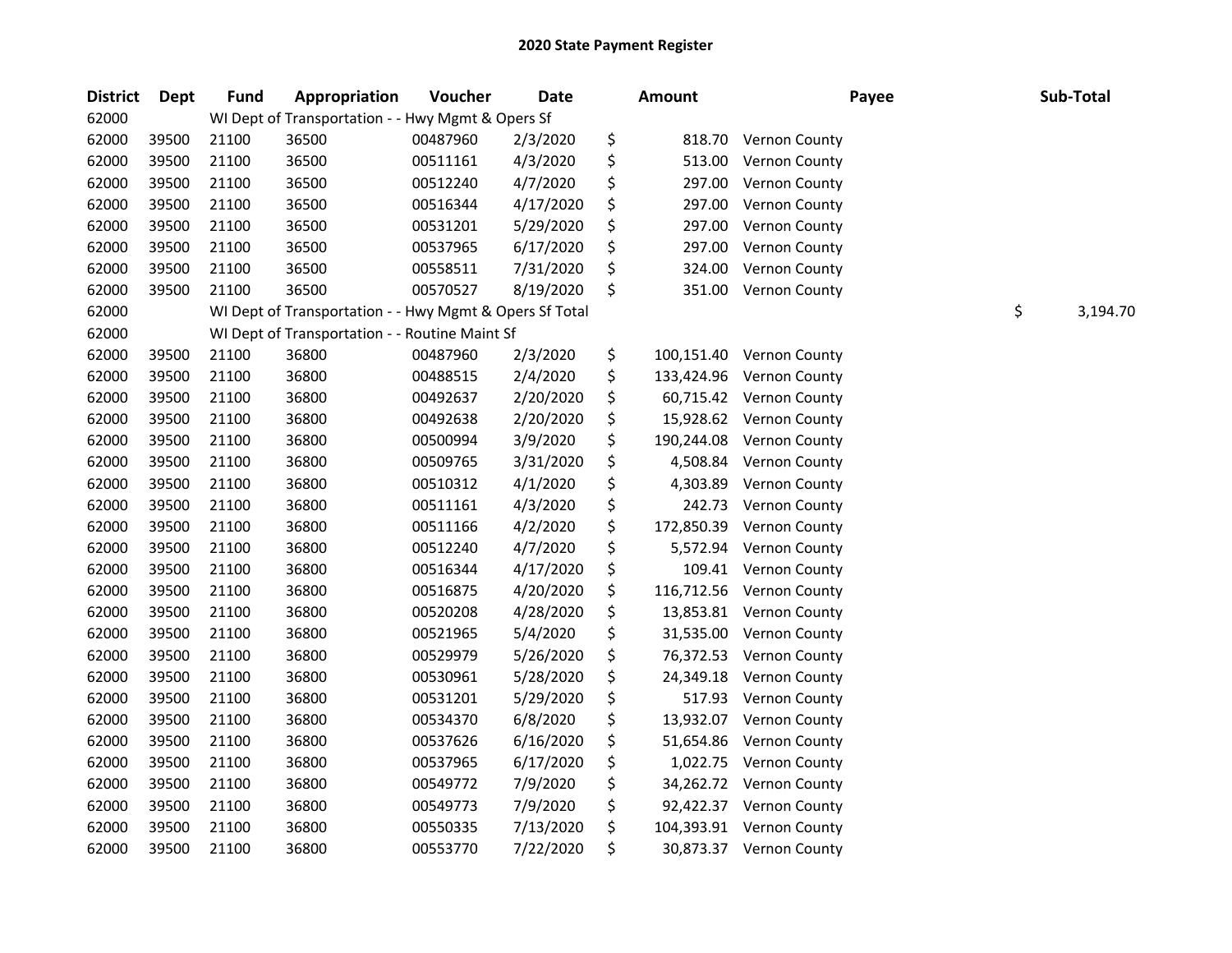| <b>District</b> | <b>Dept</b> | <b>Fund</b> | Appropriation                                                | Voucher  | <b>Date</b> | <b>Amount</b>    | Payee                   | Sub-Total          |
|-----------------|-------------|-------------|--------------------------------------------------------------|----------|-------------|------------------|-------------------------|--------------------|
| 62000           | 39500       | 21100       | 36800                                                        | 00558511 | 7/31/2020   | \$<br>148.61     | <b>Vernon County</b>    |                    |
| 62000           | 39500       | 21100       | 36800                                                        | 00558567 | 7/30/2020   | \$<br>135,068.98 | Vernon County           |                    |
| 62000           | 39500       | 21100       | 36800                                                        | 00568712 | 8/18/2020   | \$<br>61,558.38  | Vernon County           |                    |
| 62000           | 39500       | 21100       | 36800                                                        | 00570527 | 8/19/2020   | \$<br>2,312.93   | Vernon County           |                    |
| 62000           | 39500       | 21100       | 36800                                                        | 00578259 | 9/4/2020    | \$<br>20,504.24  | Vernon County           |                    |
| 62000           | 39500       | 21100       | 36800                                                        | 00579073 | 9/9/2020    | \$<br>99,997.56  | Vernon County           |                    |
| 62000           | 39500       | 21100       | 36800                                                        | 00579075 | 9/9/2020    | \$<br>166,677.33 | Vernon County           |                    |
| 62000           | 39500       | 21100       | 36800                                                        | 00581820 | 9/14/2020   | \$<br>85,106.54  | Vernon County           |                    |
| 62000           | 39500       | 21100       | 36800                                                        | 00591228 | 9/28/2020   | \$<br>1,348.36   | <b>Vernon County</b>    |                    |
| 62000           | 39500       | 21100       | 36800                                                        | 00591308 | 9/28/2020   | \$<br>144,304.74 | <b>Vernon County</b>    |                    |
| 62000           | 39500       | 21100       | 36800                                                        | 00591849 | 9/28/2020   | \$<br>255.32     | <b>Vernon County</b>    |                    |
| 62000           | 39500       | 21100       | 36800                                                        | 00597333 | 10/13/2020  | \$<br>4,734.72   | <b>Vernon County</b>    |                    |
| 62000           | 39500       | 21100       | 36800                                                        | 00603365 | 10/21/2020  | \$<br>122,630.43 | Vernon County           |                    |
| 62000           | 39500       | 21100       | 36800                                                        | 00616029 | 11/16/2020  | \$               | 34,210.01 Vernon County |                    |
| 62000           | 39500       | 21100       | 36800                                                        | 00622392 | 12/2/2020   | \$<br>71,385.15  | <b>Vernon County</b>    |                    |
| 62000           | 39500       | 21100       | 36800                                                        | 00626791 | 12/14/2020  | \$               | 30,119.78 Vernon County |                    |
| 62000           |             |             | WI Dept of Transportation - - Routine Maint Sf Total         |          |             |                  |                         | \$<br>2,260,318.82 |
| 62000           |             |             | WI Dept of Transportation - - Routine Maint Ff               |          |             |                  |                         |                    |
| 62000           | 39500       | 21100       | 38000                                                        | 00487960 | 2/3/2020    | \$<br>16,364.05  | <b>Vernon County</b>    |                    |
| 62000           |             |             | WI Dept of Transportation - - Routine Maint Ff Total         |          |             |                  |                         | \$<br>16,364.05    |
| 62000           |             |             | Department of Corrections - - Corrections Contracts And Agre |          |             |                  |                         |                    |
| 62000           | 41000       | 10000       | 11400                                                        | 00335891 | 1/23/2020   | \$<br>79,248.40  | <b>Vernon County</b>    |                    |
| 62000           | 41000       | 10000       | 11400                                                        | 00336140 | 1/21/2020   | \$<br>10,034.70  | <b>Vernon County</b>    |                    |
| 62000           | 41000       | 10000       | 11400                                                        | 00342493 | 2/19/2020   | \$<br>5,814.98   | Vernon County           |                    |
| 62000           | 41000       | 10000       | 11400                                                        | 00345229 | 3/2/2020    | \$<br>76,623.94  | Vernon County           |                    |
| 62000           | 41000       | 10000       | 11400                                                        | 00348429 | 3/18/2020   | \$<br>5,763.52   | Vernon County           |                    |
| 62000           | 41000       | 10000       | 11400                                                        | 00350938 | 3/30/2020   | \$<br>72,558.60  | <b>Vernon County</b>    |                    |
| 62000           | 41000       | 10000       | 11400                                                        | 00354153 | 4/16/2020   | \$<br>4,785.78   | Vernon County           |                    |
| 62000           | 41000       | 10000       | 11400                                                        | 00355070 | 4/23/2020   | \$<br>514.60     | <b>Vernon County</b>    |                    |
| 62000           | 41000       | 10000       | 11400                                                        | 00355071 | 4/23/2020   | \$<br>79,299.86  | Vernon County           |                    |
| 62000           | 41000       | 10000       | 11400                                                        | 00360343 | 5/19/2020   | \$<br>1,904.02   | Vernon County           |                    |
| 62000           | 41000       | 10000       | 11400                                                        | 00360608 | 5/22/2020   | \$<br>3,087.60   | Vernon County           |                    |
| 62000           | 41000       | 10000       | 11400                                                        | 00360686 | 5/22/2020   | \$<br>77,190.00  | Vernon County           |                    |
| 62000           | 41000       | 10000       | 11400                                                        | 00365616 | 6/23/2020   | \$<br>3,962.42   | <b>Vernon County</b>    |                    |
| 62000           | 41000       | 10000       | 11400                                                        | 00366292 | 6/17/2020   | \$               | 1,595.26 Vernon County  |                    |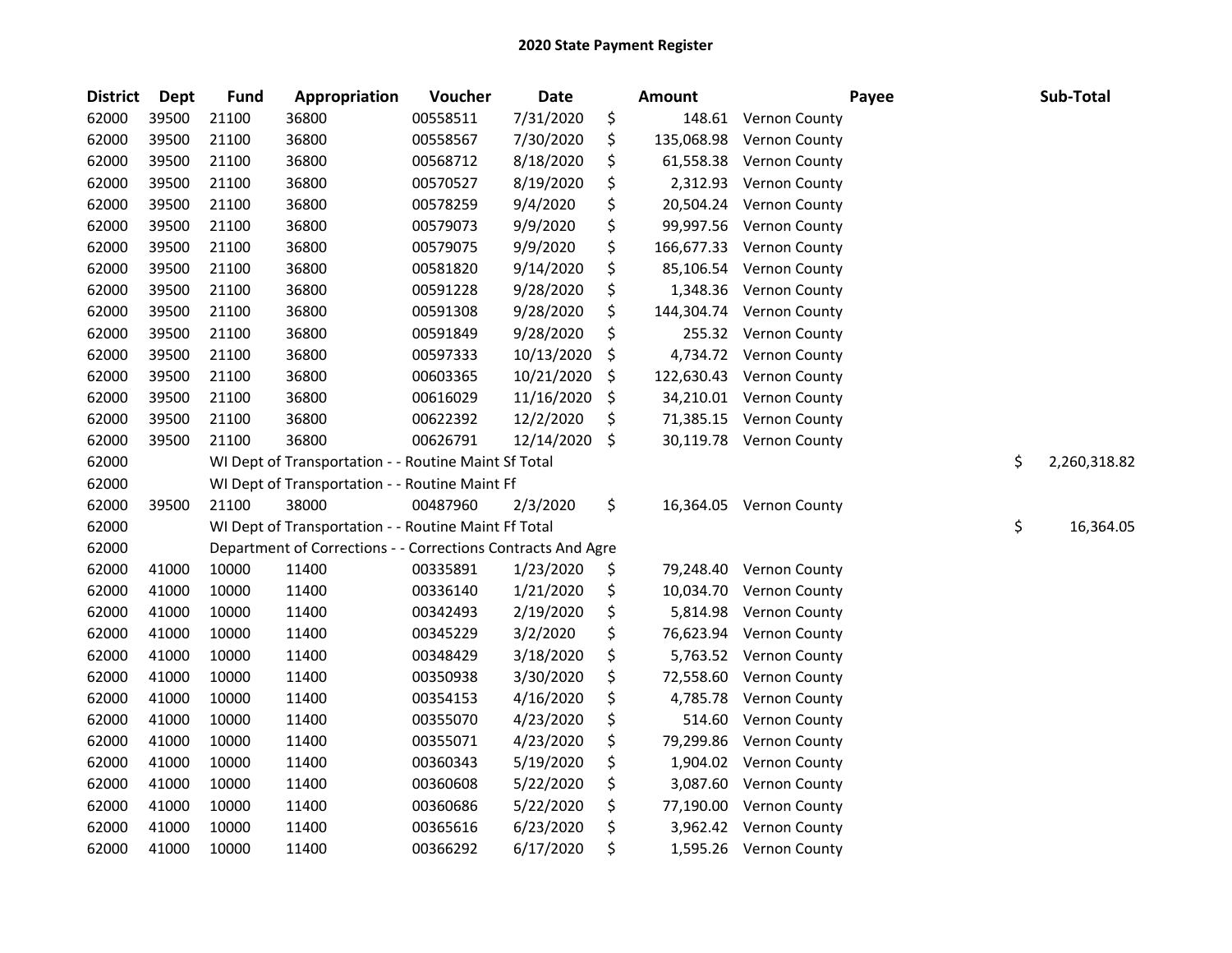| <b>District</b> | Dept  | <b>Fund</b> | Appropriation                                                      | Voucher  | Date          | <b>Amount</b>   | Payee                                                                                                         | Sub-Total        |
|-----------------|-------|-------------|--------------------------------------------------------------------|----------|---------------|-----------------|---------------------------------------------------------------------------------------------------------------|------------------|
| 62000           | 41000 | 10000       | 11400                                                              | 00368279 | 6/24/2020     | \$<br>79,763.00 | <b>Vernon County</b>                                                                                          |                  |
| 62000           | 41000 | 10000       | 11400                                                              | 00370894 | 7/17/2020     | \$<br>5,660.60  | <b>Vernon County</b>                                                                                          |                  |
| 62000           | 41000 | 10000       | 11400                                                              | 00371236 | 7/13/2020     | \$<br>102.92    | <b>Vernon County</b>                                                                                          |                  |
| 62000           | 41000 | 10000       | 11400                                                              | 00372226 | 7/17/2020     | \$<br>74,617.00 | Vernon County                                                                                                 |                  |
| 62000           | 41000 | 10000       | 11400                                                              | 00378046 | 8/18/2020     | \$<br>4,888.70  | Vernon County                                                                                                 |                  |
| 62000           | 41000 | 10000       | 11400                                                              | 00379910 | 8/26/2020     | \$<br>1,543.80  | Vernon County                                                                                                 |                  |
| 62000           | 41000 | 10000       | 11400                                                              | 00380171 | 8/27/2020     | \$<br>68,184.50 | <b>Vernon County</b>                                                                                          |                  |
| 62000           | 41000 | 10000       | 11400                                                              | 00383604 | 9/16/2020     | \$<br>9,571.56  | Vernon County                                                                                                 |                  |
| 62000           | 41000 | 10000       | 11400                                                              | 00386074 | 9/28/2020     | \$<br>55,062.20 | <b>Vernon County</b>                                                                                          |                  |
| 62000           | 41000 | 10000       | 11400                                                              | 00389675 | 10/20/2020    | \$<br>9,108.42  | <b>Vernon County</b>                                                                                          |                  |
| 62000           | 41000 | 10000       | 11400                                                              | 00389782 | 10/23/2020    | \$<br>55,988.48 | <b>Vernon County</b>                                                                                          |                  |
| 62000           | 41000 | 10000       | 11400                                                              | 00394715 | 11/23/2020    | \$<br>55,834.10 | <b>Vernon County</b>                                                                                          |                  |
| 62000           | 41000 | 10000       | 11400                                                              | 00395402 | 11/20/2020    | \$<br>11,835.80 | <b>Vernon County</b>                                                                                          |                  |
| 62000           | 41000 | 10000       | 11400                                                              | 00400043 | 12/23/2020    | \$<br>62,987.04 | Vernon County                                                                                                 |                  |
| 62000           | 41000 | 10000       | 11400                                                              | 00400637 | 12/21/2020    | \$              | 14,717.56 Vernon County                                                                                       |                  |
| 62000           |       |             | Department of Corrections - - Corrections Contracts And Agre Total |          |               |                 |                                                                                                               | \$<br>932,249.36 |
| 62000           |       |             |                                                                    |          |               |                 | Department of Corrections - - Reimbursing Counties For Probation, Extended Supervision And Parole Holds       |                  |
| 62000           | 41000 | 10000       | 11600                                                              | 00392776 | 11/5/2020     | \$              | 9,960.00 Vernon County                                                                                        |                  |
| 62000           |       |             |                                                                    |          |               |                 | Department of Corrections - - Reimbursing Counties For Probation, Extended Supervision And Parole Holds Total | \$<br>9,960.00   |
| 62000           |       |             | Child Abuse & Neglect Prev Bd - - General Aids                     |          |               |                 |                                                                                                               |                  |
| 62000           | 43300 | 10000       | 99000                                                              | 00002397 | 4/24/2020     | \$              | 1,792.21 Vernon County                                                                                        |                  |
| 62000           |       |             | Child Abuse & Neglect Prev Bd - - General Aids Total               |          |               |                 |                                                                                                               | \$<br>1,792.21   |
| 62000           |       |             | Department of Health Services - - State/Federal Aids               |          |               |                 |                                                                                                               |                  |
| 62000           | 43500 | 10000       | 00000                                                              | 92007    | $1/1/2020$ \$ | 44,377.00       | <b>Vernon County</b>                                                                                          |                  |
| 62000           | 43500 | 10000       | 00000                                                              | 92008    | $2/1/2020$ \$ | 73,557.00       | Vernon County                                                                                                 |                  |
| 62000           | 43500 | 10000       | 00000                                                              | 92009    | $3/1/2020$ \$ | 71,195.00       | <b>Vernon County</b>                                                                                          |                  |
| 62000           | 43500 | 10000       | 00000                                                              | 92010    | $4/1/2020$ \$ | 58,513.00       | <b>Vernon County</b>                                                                                          |                  |
| 62000           | 43500 | 10000       | 00000                                                              | 92011    | $5/1/2020$ \$ | 161,085.00      | Vernon County                                                                                                 |                  |
| 62000           | 43500 | 10000       | 00000                                                              | 92012    | $6/1/2020$ \$ | 78,029.00       | Vernon County                                                                                                 |                  |
| 62000           | 43500 | 10000       | 00000                                                              | 92100    | 7/1/2020 \$   | 612,306.00      | Vernon County                                                                                                 |                  |
| 62000           | 43500 | 10000       | 00000                                                              | 92101    | 8/1/2020 \$   | 223,940.00      | Vernon County                                                                                                 |                  |
| 62000           | 43500 | 10000       | 00000                                                              | 92102    | $9/1/2020$ \$ | 264,970.00      | Vernon County                                                                                                 |                  |
| 62000           | 43500 | 10000       | 00000                                                              | 92103    | 10/1/2020 \$  | 54,195.00       | <b>Vernon County</b>                                                                                          |                  |
| 62000           | 43500 | 10000       | 00000                                                              | 92104    | 11/1/2020 \$  | 32,708.00       | Vernon County                                                                                                 |                  |
| 62000           | 43500 | 10000       | 00000                                                              | 92105    | 12/1/2020 \$  |                 | 91,874.00 Vernon County                                                                                       |                  |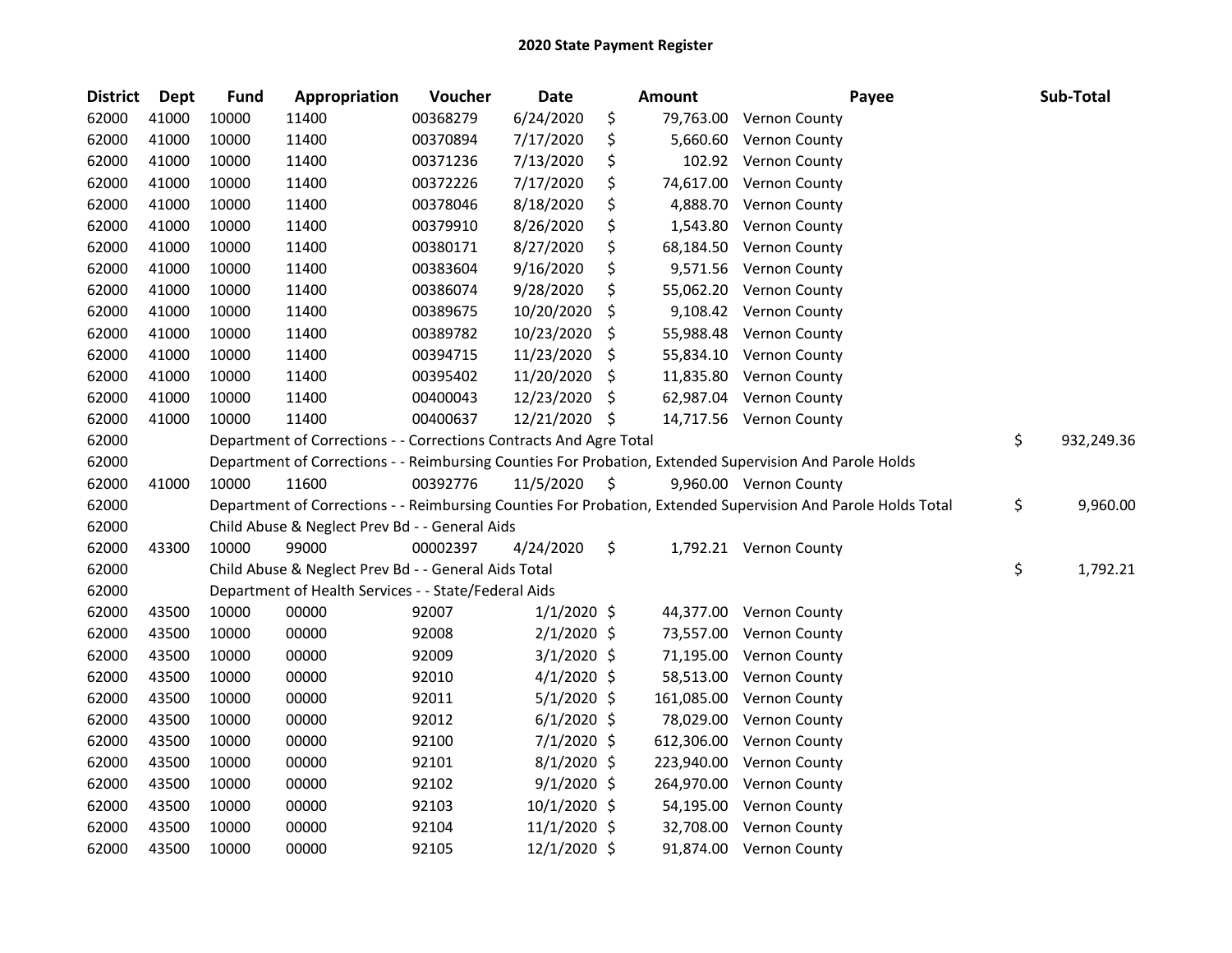| <b>District</b> | <b>Dept</b> | <b>Fund</b> | Appropriation                                                          | Voucher  | <b>Date</b> | Amount       | Payee                    | Sub-Total          |
|-----------------|-------------|-------------|------------------------------------------------------------------------|----------|-------------|--------------|--------------------------|--------------------|
| 62000           |             |             | Department of Health Services - - State/Federal Aids Total             |          |             |              |                          | \$<br>1,766,749.00 |
| 62000           |             |             | Department of Health Services - - Radiation Monitoring                 |          |             |              |                          |                    |
| 62000           | 43500       | 10000       | 13800                                                                  | 00337974 | 1/28/2020   | \$           | 885.58 Vernon County     |                    |
| 62000           |             |             | Department of Health Services - - Radiation Monitoring Total           |          |             |              |                          | \$<br>885.58       |
| 62000           |             |             | Department of Health Services - - General Program Operations           |          |             |              |                          |                    |
| 62000           | 43500       | 10000       | 40100                                                                  | 00354898 | 4/21/2020   | \$           | 1.50 Vernon County       |                    |
| 62000           | 43500       | 10000       | 40100                                                                  | 00359432 | 5/20/2020   | \$<br>1.50   | Vernon County            |                    |
| 62000           | 43500       | 10000       | 40100                                                                  | 00373042 | 8/17/2020   | \$<br>1.00   | Vernon County            |                    |
| 62000           | 43500       | 10000       | 40100                                                                  | 00373043 | 8/17/2020   | \$<br>15.00  | <b>Vernon County</b>     |                    |
| 62000           | 43500       | 10000       | 40100                                                                  | 00374772 | 8/26/2020   | \$<br>1.50   | Vernon County            |                    |
| 62000           | 43500       | 10000       | 40100                                                                  | 00385130 | 10/20/2020  | \$<br>1.50   | <b>Vernon County</b>     |                    |
| 62000           |             |             | Department of Health Services - - General Program Operations Total     |          |             |              |                          | \$<br>22.00        |
| 62000           |             |             | Department of Health Services - - Medical Assistance State Admin       |          |             |              |                          |                    |
| 62000           | 43500       | 10000       | 44000                                                                  | 00354898 | 4/21/2020   | \$<br>1.50   | <b>Vernon County</b>     |                    |
| 62000           | 43500       | 10000       | 44000                                                                  | 00359432 | 5/20/2020   | \$<br>1.50   | <b>Vernon County</b>     |                    |
| 62000           | 43500       | 10000       | 44000                                                                  | 00373042 | 8/17/2020   | \$<br>1.00   | Vernon County            |                    |
| 62000           | 43500       | 10000       | 44000                                                                  | 00373043 | 8/17/2020   | \$<br>15.00  | Vernon County            |                    |
| 62000           | 43500       | 10000       | 44000                                                                  | 00374772 | 8/26/2020   | \$<br>1.50   | <b>Vernon County</b>     |                    |
| 62000           | 43500       | 10000       | 44000                                                                  | 00385130 | 10/20/2020  | \$<br>1.50   | Vernon County            |                    |
| 62000           |             |             | Department of Health Services - - Medical Assistance State Admin Total |          |             |              |                          | \$<br>22.00        |
| 62000           |             |             | Department of Health Services - - Nursing Facility Resident Prot       |          |             |              |                          |                    |
| 62000           | 43500       | 10000       | 62100                                                                  | 00368692 | 7/20/2020   | \$           | 2,977.65 Vernon County   |                    |
| 62000           |             |             | Department of Health Services - - Nursing Facility Resident Prot Total |          |             |              |                          | \$<br>2,977.65     |
| 62000           |             |             | Dept of Children and Families - - Fees For Administrative Servic       |          |             |              |                          |                    |
| 62000           | 43700       | 10000       | 23100                                                                  | 00065139 | 1/27/2020   | \$<br>30.00  | <b>Vernon County</b>     |                    |
| 62000           | 43700       | 10000       | 23100                                                                  | 00069750 | 5/1/2020    | \$<br>5.00   | <b>Vernon County</b>     |                    |
| 62000           | 43700       | 10000       | 23100                                                                  | 00073033 | 7/23/2020   | \$<br>10.00  | Vernon County            |                    |
| 62000           | 43700       | 10000       | 23100                                                                  | 00076553 | 10/22/2020  | \$<br>10.00  | Vernon County            |                    |
| 62000           |             |             | Dept of Children and Families - - Fees For Administrative Servic Total |          |             |              |                          | \$<br>55.00        |
| 62000           |             |             | Dept of Children and Families - - General Aids                         |          |             |              |                          |                    |
| 62000           | 43700       | 10000       | 99000                                                                  | 00064538 | 1/6/2020    | \$           | 148,560.09 Vernon County |                    |
| 62000           | 43700       | 10000       | 99000                                                                  | 00065389 | 1/30/2020   | \$           | 33,477.02 Vernon County  |                    |
| 62000           | 43700       | 10000       | 99000                                                                  | 00065688 | 2/5/2020    | \$           | 17,665.17 Vernon County  |                    |
| 62000           | 43700       | 10000       | 99000                                                                  | 00065816 | 2/11/2020   | \$<br>180.00 | Vernon County            |                    |
| 62000           | 43700       | 10000       | 99000                                                                  | 00066357 | 2/26/2020   | \$           | 14,500.39 Vernon County  |                    |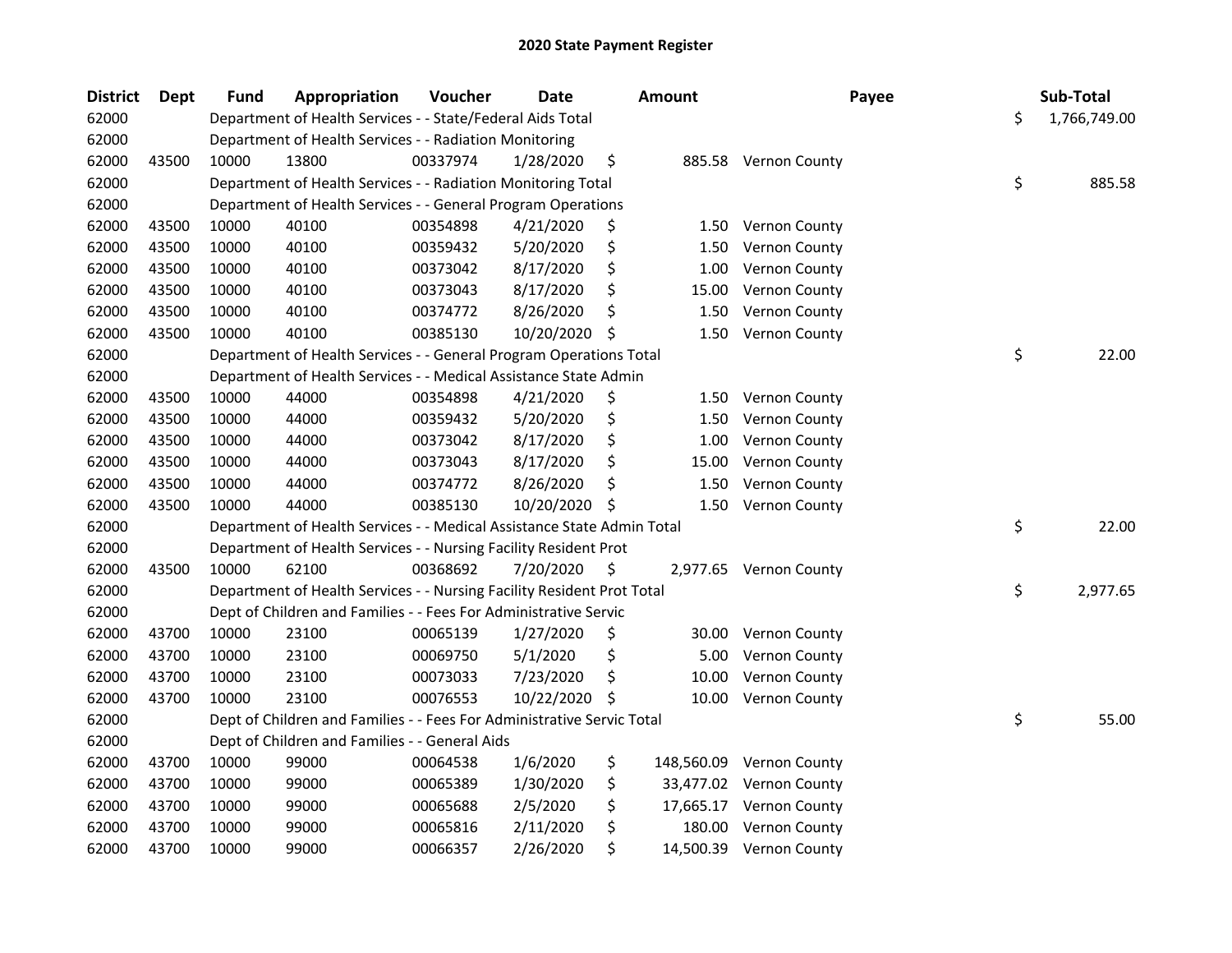| <b>District</b> | Dept  | <b>Fund</b> | Appropriation                                        | Voucher  | <b>Date</b> | <b>Amount</b>    |                      | Payee | Sub-Total          |
|-----------------|-------|-------------|------------------------------------------------------|----------|-------------|------------------|----------------------|-------|--------------------|
| 62000           | 43700 | 10000       | 99000                                                | 00066774 | 3/3/2020    | \$<br>7,128.85   | <b>Vernon County</b> |       |                    |
| 62000           | 43700 | 10000       | 99000                                                | 00066880 | 3/5/2020    | \$<br>111,520.00 | Vernon County        |       |                    |
| 62000           | 43700 | 10000       | 99000                                                | 00066957 | 3/5/2020    | \$<br>946.79     | Vernon County        |       |                    |
| 62000           | 43700 | 10000       | 99000                                                | 00068308 | 4/6/2020    | \$<br>133,113.27 | Vernon County        |       |                    |
| 62000           | 43700 | 10000       | 99000                                                | 00068755 | 4/10/2020   | \$<br>3,206.00   | Vernon County        |       |                    |
| 62000           | 43700 | 10000       | 99000                                                | 00068991 | 4/14/2020   | \$<br>1,593.32   | <b>Vernon County</b> |       |                    |
| 62000           | 43700 | 10000       | 99000                                                | 00069408 | 4/30/2020   | \$<br>41,333.11  | <b>Vernon County</b> |       |                    |
| 62000           | 43700 | 10000       | 99000                                                | 00069685 | 5/4/2020    | \$<br>10,583.20  | <b>Vernon County</b> |       |                    |
| 62000           | 43700 | 10000       | 99000                                                | 00069938 | 5/5/2020    | \$<br>63,324.31  | <b>Vernon County</b> |       |                    |
| 62000           | 43700 | 10000       | 99000                                                | 00070078 | 5/8/2020    | \$<br>4,390.00   | <b>Vernon County</b> |       |                    |
| 62000           | 43700 | 10000       | 99000                                                | 00070439 | 5/22/2020   | \$<br>19,503.48  | Vernon County        |       |                    |
| 62000           | 43700 | 10000       | 99000                                                | 00070898 | 6/5/2020    | \$<br>23,840.12  | Vernon County        |       |                    |
| 62000           | 43700 | 10000       | 99000                                                | 00070913 | 6/5/2020    | \$<br>905.00     | <b>Vernon County</b> |       |                    |
| 62000           | 43700 | 10000       | 99000                                                | 00072064 | 6/30/2020   | \$<br>27,117.00  | <b>Vernon County</b> |       |                    |
| 62000           | 43700 | 10000       | 99000                                                | 00072352 | 7/6/2020    | \$<br>9,412.70   | <b>Vernon County</b> |       |                    |
| 62000           | 43700 | 10000       | 99000                                                | 00073360 | 7/30/2020   | \$<br>22,276.82  | Vernon County        |       |                    |
| 62000           | 43700 | 10000       | 99000                                                | 00073410 | 7/30/2020   | \$<br>10,279.23  | Vernon County        |       |                    |
| 62000           | 43700 | 10000       | 99000                                                | 00073595 | 8/5/2020    | \$<br>15,659.71  | Vernon County        |       |                    |
| 62000           | 43700 | 10000       | 99000                                                | 00073775 | 8/7/2020    | \$<br>905.00     | Vernon County        |       |                    |
| 62000           | 43700 | 10000       | 99000                                                | 00073911 | 8/12/2020   | \$<br>12,678.00  | Vernon County        |       |                    |
| 62000           | 43700 | 10000       | 99000                                                | 00073942 | 8/12/2020   | \$<br>17,086.74  | <b>Vernon County</b> |       |                    |
| 62000           | 43700 | 10000       | 99000                                                | 00074705 | 9/8/2020    | \$<br>4,190.04   | Vernon County        |       |                    |
| 62000           | 43700 | 10000       | 99000                                                | 00075027 | 9/16/2020   | \$<br>423,216.00 | Vernon County        |       |                    |
| 62000           | 43700 | 10000       | 99000                                                | 00075153 | 9/17/2020   | \$<br>1,880.00   | Vernon County        |       |                    |
| 62000           | 43700 | 10000       | 99000                                                | 00075245 | 9/18/2020   | \$<br>12,764.96  | Vernon County        |       |                    |
| 62000           | 43700 | 10000       | 99000                                                | 00075941 | 10/5/2020   | \$<br>78,361.98  | Vernon County        |       |                    |
| 62000           | 43700 | 10000       | 99000                                                | 00076833 | 10/30/2020  | \$<br>35,568.15  | Vernon County        |       |                    |
| 62000           | 43700 | 10000       | 99000                                                | 00076870 | 10/30/2020  | \$<br>11,944.69  | Vernon County        |       |                    |
| 62000           | 43700 | 10000       | 99000                                                | 00077061 | 11/5/2020   | \$<br>73,376.07  | Vernon County        |       |                    |
| 62000           | 43700 | 10000       | 99000                                                | 00077184 | 11/6/2020   | \$<br>2,356.00   | Vernon County        |       |                    |
| 62000           | 43700 | 10000       | 99000                                                | 00077288 | 11/10/2020  | \$<br>573.00     | Vernon County        |       |                    |
| 62000           | 43700 | 10000       | 99000                                                | 00078191 | 12/4/2020   | \$<br>3,300.00   | Vernon County        |       |                    |
| 62000           | 43700 | 10000       | 99000                                                | 00078280 | 12/7/2020   | \$<br>33,358.66  | <b>Vernon County</b> |       |                    |
| 62000           |       |             | Dept of Children and Families - - General Aids Total |          |             |                  |                      |       | \$<br>1,432,074.87 |
| 62000           |       |             | Dept of Workforce Development - - Auxiliary Services |          |             |                  |                      |       |                    |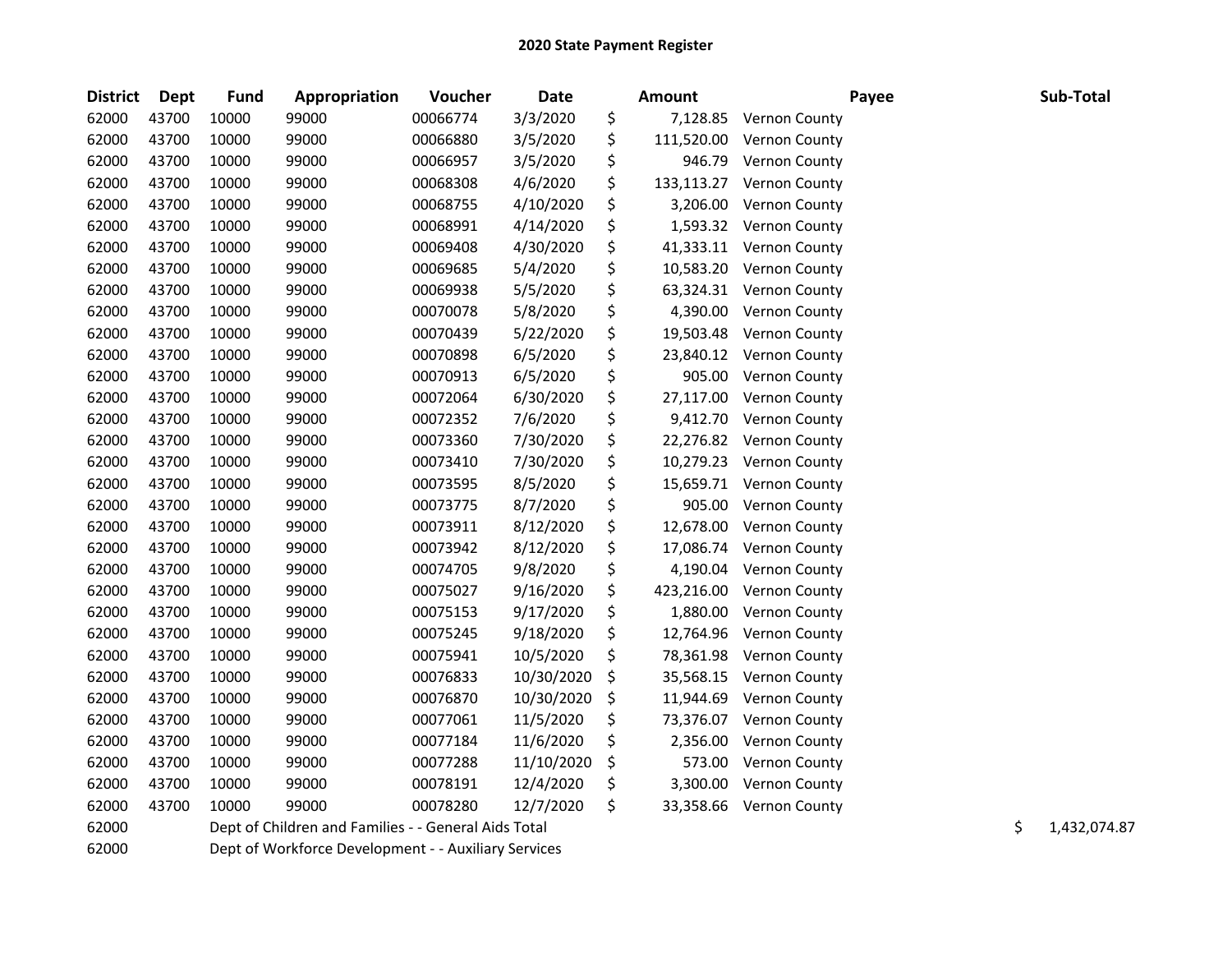| <b>District</b> | <b>Dept</b> | <b>Fund</b> | Appropriation                                                         | Voucher  | <b>Date</b> | <b>Amount</b> |                         | Payee | Sub-Total |          |
|-----------------|-------------|-------------|-----------------------------------------------------------------------|----------|-------------|---------------|-------------------------|-------|-----------|----------|
| 62000           | 44500       | 10000       | 13000                                                                 | 00304292 | 11/3/2020   | \$<br>10.00   | <b>Vernon County</b>    |       |           |          |
| 62000           | 44500       | 10000       | 13000                                                                 | 00307425 | 12/2/2020   | \$            | 20.00 Vernon County     |       |           |          |
| 62000           |             |             | Dept of Workforce Development - - Auxiliary Services Total            |          |             |               |                         | \$    |           | 30.00    |
| 62000           |             |             | Dept of Workforce Development - - Ui Admin Fed                        |          |             |               |                         |       |           |          |
| 62000           | 44500       | 10000       | 15100                                                                 | 00267669 | 1/14/2020   | \$            | 20.00 Vernon County     |       |           |          |
| 62000           | 44500       | 10000       | 15100                                                                 | 00270909 | 2/4/2020    | \$<br>65.00   | Vernon County           |       |           |          |
| 62000           | 44500       | 10000       | 15100                                                                 | 00275639 | 3/3/2020    | \$<br>25.00   | <b>Vernon County</b>    |       |           |          |
| 62000           | 44500       | 10000       | 15100                                                                 | 00280624 | 4/2/2020    | \$<br>35.00   | <b>Vernon County</b>    |       |           |          |
| 62000           | 44500       | 10000       | 15100                                                                 | 00284516 | 5/4/2020    | \$<br>15.00   | <b>Vernon County</b>    |       |           |          |
| 62000           | 44500       | 10000       | 15100                                                                 | 00287366 | 6/2/2020    | \$<br>5.00    | <b>Vernon County</b>    |       |           |          |
| 62000           | 44500       | 10000       | 15100                                                                 | 00293623 | 8/4/2020    | \$<br>20.00   | <b>Vernon County</b>    |       |           |          |
| 62000           | 44500       | 10000       | 15100                                                                 | 00296660 | 9/2/2020    | \$<br>15.00   | Vernon County           |       |           |          |
| 62000           | 44500       | 10000       | 15100                                                                 | 00300332 | 10/2/2020   | \$<br>40.00   | Vernon County           |       |           |          |
| 62000           |             |             | Dept of Workforce Development - - Ui Admin Fed Total                  |          |             |               |                         | \$    |           | 240.00   |
| 62000           |             |             | Dept of Workforce Development - - Wc Ops Uninsured Emplyr Admin       |          |             |               |                         |       |           |          |
| 62000           | 44500       | 22700       | 17700                                                                 | 00288671 | 6/17/2020   | \$<br>30.00   | <b>Vernon County</b>    |       |           |          |
| 62000           | 44500       | 22700       | 17700                                                                 | 00288672 | 6/17/2020   | \$<br>5.00    | Vernon County           |       |           |          |
| 62000           | 44500       | 22700       | 17700                                                                 | 00291207 | 7/14/2020   | \$<br>10.00   | Vernon County           |       |           |          |
| 62000           | 44500       | 22700       | 17700                                                                 | 00291208 | 7/14/2020   | \$<br>5.00    | Vernon County           |       |           |          |
| 62000           | 44500       | 22700       | 17700                                                                 | 00296498 | 9/1/2020    | \$<br>20.00   | Vernon County           |       |           |          |
| 62000           | 44500       | 22700       | 17700                                                                 | 00296582 | 9/2/2020    | \$<br>10.00   | Vernon County           |       |           |          |
| 62000           | 44500       | 22700       | 17700                                                                 | 00296589 | 9/2/2020    | \$<br>5.00    | <b>Vernon County</b>    |       |           |          |
| 62000           |             |             | Dept of Workforce Development - - Wc Ops Uninsured Emplyr Admin Total |          |             |               |                         | \$    |           | 85.00    |
| 62000           |             |             | Department of Justice - - Officer Training Reimbursement              |          |             |               |                         |       |           |          |
| 62000           | 45500       | 10000       | 20200                                                                 | 00079067 | 1/28/2020   | \$            | 1,835.64 Vernon County  |       |           |          |
| 62000           |             |             | Department of Justice - - Officer Training Reimbursement Total        |          |             |               |                         | \$    |           | 1,835.64 |
| 62000           |             |             | Department of Justice - - Crime Laboratories, Dna                     |          |             |               |                         |       |           |          |
| 62000           | 45500       | 10000       | 22100                                                                 | 00085886 | 7/16/2020   | \$            | 350.00 Vernon County    |       |           |          |
| 62000           |             |             | Department of Justice - - Crime Laboratories, Dna Total               |          |             |               |                         | \$    |           | 350.00   |
| 62000           |             |             | Department of Justice - - Law Enforcement Train, Local                |          |             |               |                         |       |           |          |
| 62000           | 45500       | 10000       | 23100                                                                 | 00091877 | 12/9/2020   | \$            | 6,880.00 Vernon County  |       |           |          |
| 62000           |             |             | Department of Justice - - Law Enforcement Train, Local Total          |          |             |               |                         | \$    |           | 6,880.00 |
| 62000           |             |             | Department of Justice - - Crime Victim Witness Assist                 |          |             |               |                         |       |           |          |
| 62000           | 45500       | 10000       | 53200                                                                 | 00080516 | 2/26/2020   | \$            | 16,833.37 Vernon County |       |           |          |
| 62000           | 45500       | 10000       | 53200                                                                 | 00086062 | 7/17/2020   | \$            | 12,429.31 Vernon County |       |           |          |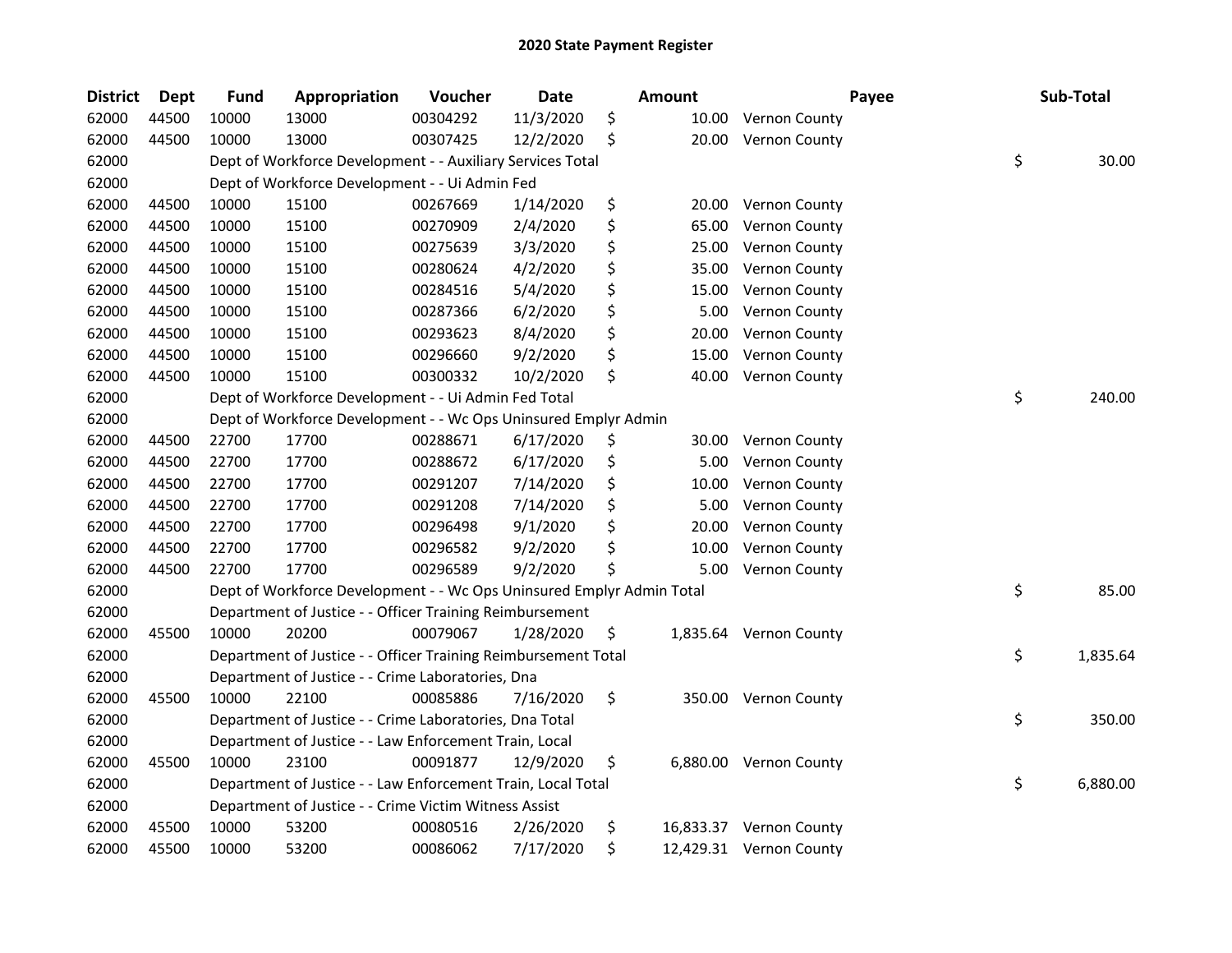| <b>District</b> | <b>Dept</b> | <b>Fund</b> | Appropriation                                                           | Voucher  | <b>Date</b>   |    | Amount   | Payee                   | Sub-Total       |
|-----------------|-------------|-------------|-------------------------------------------------------------------------|----------|---------------|----|----------|-------------------------|-----------------|
| 62000           |             |             | Department of Justice - - Crime Victim Witness Assist Total             |          |               |    |          |                         | \$<br>29,262.68 |
| 62000           |             |             | Department of Justice - - Federal Aid, Victim Assistance                |          |               |    |          |                         |                 |
| 62000           | 45500       | 10000       | 54200                                                                   | 00079070 | 1/31/2020     | \$ | 654.00   | <b>Vernon County</b>    |                 |
| 62000           | 45500       | 10000       | 54200                                                                   | 00082975 | 5/4/2020      | \$ | 3,273.00 | Vernon County           |                 |
| 62000           | 45500       | 10000       | 54200                                                                   | 00087219 | 8/14/2020     | \$ | 126.00   | Vernon County           |                 |
| 62000           | 45500       | 10000       | 54200                                                                   | 00090589 | 11/17/2020    | S  | 559.00   | Vernon County           |                 |
| 62000           |             |             | Department of Justice - - Federal Aid, Victim Assistance Total          |          |               |    |          |                         | \$<br>4,612.00  |
| 62000           |             |             | Department of Military Affairs - - Disaster Recovery Aid                |          |               |    |          |                         |                 |
| 62000           | 46500       | 10000       | 30500                                                                   | 00073141 | 1/31/2020     | \$ |          | 1,559.26 Vernon County  |                 |
| 62000           | 46500       | 10000       | 30500                                                                   | 00073771 | 2/10/2020     | \$ |          | 4,643.28 Vernon County  |                 |
| 62000           | 46500       | 10000       | 30500                                                                   | 00073790 | 2/10/2020     | \$ |          | 2,487.27 Vernon County  |                 |
| 62000           | 46500       | 10000       | 30500                                                                   | 00077530 | 5/12/2020     | \$ |          | 13,708.02 Vernon County |                 |
| 62000           | 46500       | 10000       | 30500                                                                   | 00081507 | 8/12/2020     | \$ |          | 144.21 Vernon County    |                 |
| 62000           | 46500       | 10000       | 30500                                                                   | 00083817 | 10/1/2020     | \$ |          | 7,788.16 Vernon County  |                 |
| 62000           |             |             | Department of Military Affairs - - Disaster Recovery Aid Total          |          |               |    |          |                         | \$<br>30,330.20 |
| 62000           |             |             | Department of Military Affairs - - Regional Emergency Response Tm       |          |               |    |          |                         |                 |
| 62000           | 46500       | 10000       | 30600                                                                   | 00076146 | 4/6/2020      | \$ | 3,953.23 | <b>Vernon County</b>    |                 |
| 62000           | 46500       | 10000       | 30600                                                                   | 00076204 | 4/6/2020      | \$ | 3,953.23 | <b>Vernon County</b>    |                 |
| 62000           | 46500       | 10000       | 30600                                                                   | 00079021 | 6/16/2020     | \$ | 3,953.23 | Vernon County           |                 |
| 62000           | 46500       | 10000       | 30600                                                                   | 00085366 | 11/9/2020     | \$ | 3,953.23 | Vernon County           |                 |
| 62000           |             |             | Department of Military Affairs - - Regional Emergency Response Tm Total |          |               |    |          |                         | \$<br>15,812.92 |
| 62000           |             |             | Department of Military Affairs - - Emergency Response Equipment         |          |               |    |          |                         |                 |
| 62000           | 46500       | 10000       | 30800                                                                   | 00086702 | 12/15/2020 \$ |    |          | 6,307.72 Vernon County  |                 |
| 62000           |             |             | Department of Military Affairs - - Emergency Response Equipment Total   |          |               |    |          |                         | \$<br>6,307.72  |
| 62000           |             |             | Department of Military Affairs - - Regional Emergency Response Gr       |          |               |    |          |                         |                 |
| 62000           | 46500       | 10000       | 31300                                                                   | 00079320 | 6/23/2020     | \$ | 2,154.34 | Vernon County           |                 |
| 62000           |             |             | Department of Military Affairs - - Regional Emergency Response Gr Total |          |               |    |          |                         | \$<br>2,154.34  |
| 62000           |             |             | Department of Military Affairs - - Local Emer Planning Grants           |          |               |    |          |                         |                 |
| 62000           | 46500       | 10000       | 33700                                                                   | 00073191 | 1/30/2020     | \$ |          | 9,435.95 Vernon County  |                 |
| 62000           | 46500       | 10000       | 33700                                                                   | 00086473 | 12/9/2020     | \$ |          | 8,895.92 Vernon County  |                 |
| 62000           |             |             | Department of Military Affairs - - Local Emer Planning Grants Total     |          |               |    |          |                         | \$<br>18,331.87 |
| 62000           |             |             | Department of Military Affairs - - Federal Aid, Local Assistance        |          |               |    |          |                         |                 |
| 62000           | 46500       | 10000       | 34200                                                                   | 00072051 | 1/17/2020     | \$ |          | 6,966.24 Vernon County  |                 |
| 62000           | 46500       | 10000       | 34200                                                                   | 00073771 | 2/10/2020     | \$ |          | 27,859.66 Vernon County |                 |
| 62000           | 46500       | 10000       | 34200                                                                   | 00073790 | 2/10/2020     | \$ |          | 14,923.59 Vernon County |                 |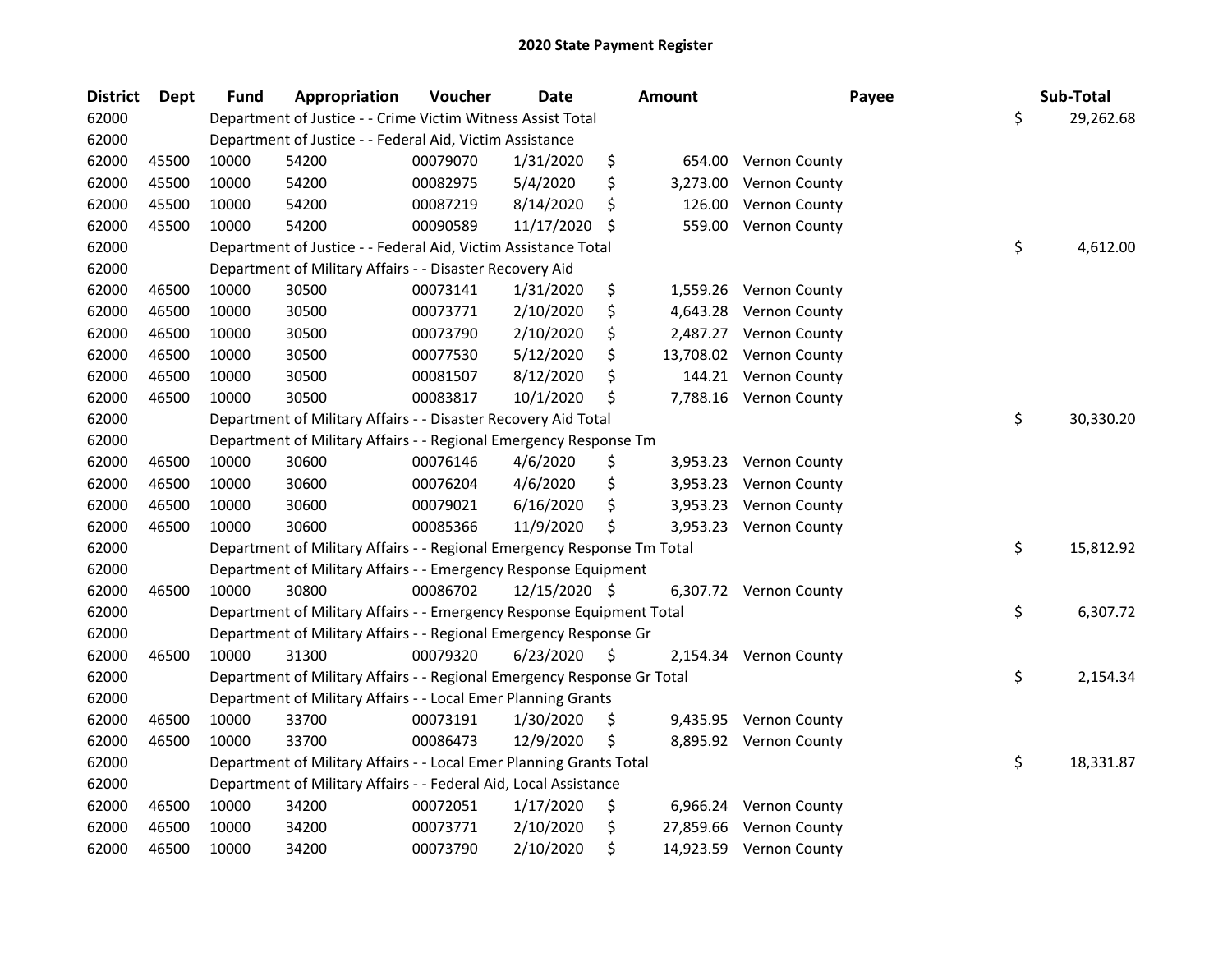| <b>District</b> | Dept  | <b>Fund</b> | Appropriation                                                          | Voucher  | <b>Date</b> |     | <b>Amount</b> |                          | Payee | Sub-Total        |
|-----------------|-------|-------------|------------------------------------------------------------------------|----------|-------------|-----|---------------|--------------------------|-------|------------------|
| 62000           | 46500 | 10000       | 34200                                                                  | 00076366 | 4/10/2020   | \$  |               | 701.27 Vernon County     |       |                  |
| 62000           | 46500 | 10000       | 34200                                                                  | 00077530 | 5/12/2020   | \$  |               | 82,248.14 Vernon County  |       |                  |
| 62000           | 46500 | 10000       | 34200                                                                  | 00077874 | 5/21/2020   | \$  |               | 105,721.78 Vernon County |       |                  |
| 62000           |       |             | Department of Military Affairs - - Federal Aid, Local Assistance Total |          |             |     |               |                          |       | \$<br>238,420.68 |
| 62000           |       |             | Department of Veterans Affairs - - County Grants                       |          |             |     |               |                          |       |                  |
| 62000           | 48500 | 58200       | 26700                                                                  | 00077491 | 2/24/2020   | \$  |               | 10,000.00 Vernon County  |       |                  |
| 62000           |       |             | Department of Veterans Affairs - - County Grants Total                 |          |             |     |               |                          |       | \$<br>10,000.00  |
| 62000           |       |             | Department of Veterans Affairs - - Veterans Transportation Grant       |          |             |     |               |                          |       |                  |
| 62000           | 48500 | 58200       | 28000                                                                  | 00086997 | 12/9/2020   | \$, |               | 4,148.44 Vernon County   |       |                  |
| 62000           |       |             | Department of Veterans Affairs - - Veterans Transportation Grant Total |          |             |     |               |                          |       | \$<br>4,148.44   |
| 62000           |       |             | Department of Administration - - Federal Aid                           |          |             |     |               |                          |       |                  |
| 62000           | 50500 | 10000       | 14200                                                                  | 00125314 | 7/14/2020   | \$  |               | 86,664.00 Vernon County  |       |                  |
| 62000           | 50500 | 10000       | 14200                                                                  | 00126756 | 8/12/2020   | \$  |               | 78,182.62 Vernon County  |       |                  |
| 62000           | 50500 | 10000       | 14200                                                                  | 00130232 | 10/2/2020   | \$  |               | 40,217.30 Vernon County  |       |                  |
| 62000           | 50500 | 10000       | 14200                                                                  | 00132298 | 11/13/2020  | S   |               | 88,971.13 Vernon County  |       |                  |
| 62000           | 50500 | 10000       | 14200                                                                  | 00135262 | 12/10/2020  | \$  | 293,128.35    | Vernon County            |       |                  |
| 62000           | 50500 | 10000       | 14200                                                                  | 00136575 | 12/17/2020  | \$  |               | 52,494.95 Vernon County  |       |                  |
| 62000           |       |             | Department of Administration - - Federal Aid Total                     |          |             |     |               |                          |       | \$<br>639,658.35 |
| 62000           |       |             | Department of Administration - - Federal Aid, Local Assistance         |          |             |     |               |                          |       |                  |
| 62000           | 50500 | 10000       | 74300                                                                  | 00116906 | 2/12/2020   | \$  |               | 197,035.13 Vernon County |       |                  |
| 62000           | 50500 | 10000       | 74300                                                                  | 00118130 | 3/4/2020    | \$  |               | 205,061.27 Vernon County |       |                  |
| 62000           | 50500 | 10000       | 74300                                                                  | 00121528 | 4/29/2020   | \$  |               | 72,337.43 Vernon County  |       |                  |
| 62000           | 50500 | 10000       | 74300                                                                  | 00123460 | 6/16/2020   | \$  |               | 63,876.74 Vernon County  |       |                  |
| 62000           | 50500 | 10000       | 74300                                                                  | 00133354 | 11/27/2020  | \$  |               | 36,073.35 Vernon County  |       |                  |
| 62000           |       |             | Department of Administration - - Federal Aid, Local Assistance Total   |          |             |     |               |                          |       | \$<br>574,383.92 |
| 62000           |       |             | Department of Administration - - Low-Income Assistance Grants          |          |             |     |               |                          |       |                  |
| 62000           | 50500 | 23500       | 37100                                                                  | 00117638 | 2/18/2020   | \$  | 8,275.28      | <b>Vernon County</b>     |       |                  |
| 62000           | 50500 | 23500       | 37100                                                                  | 00119380 | 3/17/2020   | \$  | 8,978.99      | <b>Vernon County</b>     |       |                  |
| 62000           | 50500 | 23500       | 37100                                                                  | 00120277 | 3/31/2020   | \$  | 6,247.54      | <b>Vernon County</b>     |       |                  |
| 62000           | 50500 | 23500       | 37100                                                                  | 00122614 | 5/15/2020   | \$  | 5,888.53      | <b>Vernon County</b>     |       |                  |
| 62000           | 50500 | 23500       | 37100                                                                  | 00123910 | 6/16/2020   | \$  | 5,005.68      | <b>Vernon County</b>     |       |                  |
| 62000           | 50500 | 23500       | 37100                                                                  | 00124761 | 6/30/2020   | \$  | 5,117.63      | Vernon County            |       |                  |
| 62000           | 50500 | 23500       | 37100                                                                  | 00127213 | 8/17/2020   | \$  | 3,679.27      | <b>Vernon County</b>     |       |                  |
| 62000           | 50500 | 23500       | 37100                                                                  | 00127901 | 8/31/2020   | \$  | 4,366.46      | Vernon County            |       |                  |
| 62000           | 50500 | 23500       | 37100                                                                  | 00129620 | 9/29/2020   | \$  |               | 3,024.28 Vernon County   |       |                  |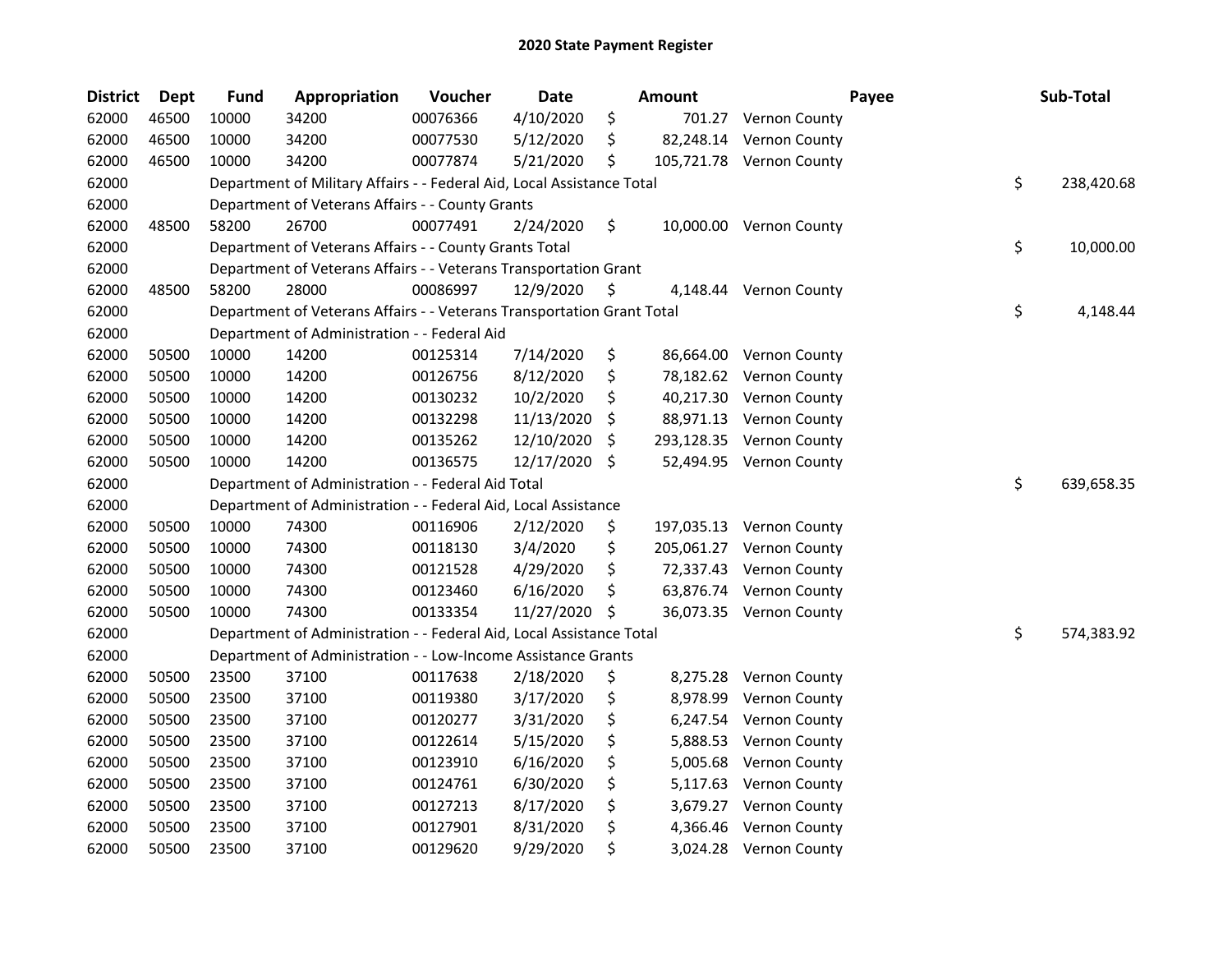| <b>District</b> | Dept  | <b>Fund</b> | Appropriation                                                                                     | Voucher  | Date          |    | Amount   |                                                                                                         | Payee | Sub-Total  |
|-----------------|-------|-------------|---------------------------------------------------------------------------------------------------|----------|---------------|----|----------|---------------------------------------------------------------------------------------------------------|-------|------------|
| 62000           | 50500 | 23500       | 37100                                                                                             | 00132902 | 11/17/2020    | \$ |          | 1,918.21 Vernon County                                                                                  |       |            |
| 62000           | 50500 | 23500       | 37100                                                                                             | 00133615 | 12/1/2020     | S  | 1,738.05 | Vernon County                                                                                           |       |            |
| 62000           | 50500 | 23500       | 37100                                                                                             | 00137215 | 12/22/2020    | Ŝ. | 1,599.19 | Vernon County                                                                                           |       |            |
| 62000           | 50500 | 23500       | 37100                                                                                             | 00137487 | 12/29/2020    | \$ |          | 6,034.25 Vernon County                                                                                  |       |            |
| 62000           |       |             | Department of Administration - - Low-Income Assistance Grants Total                               |          |               |    |          |                                                                                                         | \$    | 61,873.36  |
| 62000           |       |             | Department of Administration - - Land Information Program; Loca                                   |          |               |    |          |                                                                                                         |       |            |
| 62000           | 50500 | 26900       | 17300                                                                                             | 00117378 | 2/13/2020     | \$ |          | 1,000.00 Vernon County                                                                                  |       |            |
| 62000           | 50500 | 26900       | 17300                                                                                             | 00119452 | 4/2/2020      | \$ |          | 61,056.00 Vernon County                                                                                 |       |            |
| 62000           | 50500 | 26900       | 17300                                                                                             | 00120824 | 4/20/2020     | \$ |          | 20,000.00 Vernon County                                                                                 |       |            |
| 62000           |       |             | Department of Administration - - Land Information Program; Loca Total                             |          |               |    |          |                                                                                                         | \$    | 82,056.00  |
| 62000           |       |             | Commissioners of Public Lands - - Federal Aid -- Flood Control                                    |          |               |    |          |                                                                                                         |       |            |
| 62000           | 50700 | 10000       | 13000                                                                                             | 00003260 | 9/10/2020     | Ş. |          | 23,748.49 Vernon County                                                                                 |       |            |
| 62000           |       |             | Commissioners of Public Lands - - Federal Aid -- Flood Control Total                              |          |               |    |          |                                                                                                         | \$    | 23,748.49  |
| 62000           |       |             | Elections Commission - - 2018 Hava Election Security                                              |          |               |    |          |                                                                                                         |       |            |
| 62000           | 51000 | 22000       | 18200                                                                                             | 00004243 | 8/18/2020     | \$ |          | 41,795.30 Vernon County                                                                                 |       |            |
| 62000           | 51000 | 22000       | 18200                                                                                             | 00004972 | 12/14/2020 \$ |    |          | 10,000.00 Vernon County                                                                                 |       |            |
| 62000           |       |             | Elections Commission - - 2018 Hava Election Security Total                                        |          |               |    |          |                                                                                                         | \$    | 51,795.30  |
| 62000           |       |             | Public Defender Board - - Transcript, Discovery and Records Provided to the Public Defender Board |          |               |    |          |                                                                                                         |       |            |
| 62000           | 55000 | 10000       | 10600                                                                                             | 00247437 | 5/13/2020     | \$ |          | 6.00 Vernon County                                                                                      |       |            |
| 62000           | 55000 | 10000       | 10600                                                                                             | 00250144 | 6/8/2020      | \$ | 5.00     | Vernon County                                                                                           |       |            |
| 62000           | 55000 | 10000       | 10600                                                                                             | 00253336 | 6/26/2020     | \$ | 319.28   | <b>Vernon County</b>                                                                                    |       |            |
| 62000           | 55000 | 10000       | 10600                                                                                             | 00253337 | 6/26/2020     | \$ |          | 30.00 Vernon County                                                                                     |       |            |
| 62000           |       |             |                                                                                                   |          |               |    |          | Public Defender Board - - Transcript, Discovery and Records Provided to the Public Defender Board Total | \$    | 360.28     |
| 62000           |       |             | Department of Revenue - - Warrants and Satisfactions                                              |          |               |    |          |                                                                                                         |       |            |
| 62000           | 56600 | 10000       | 10100                                                                                             | 00155395 | 1/17/2020     | \$ |          | 445.00 Vernon County                                                                                    |       |            |
| 62000           | 56600 | 10000       | 10100                                                                                             | 00165103 | 4/10/2020     | \$ |          | 275.00 Vernon County                                                                                    |       |            |
| 62000           |       |             | Department of Revenue - - Warrants and Satisfactions Total                                        |          |               |    |          |                                                                                                         | \$    | 720.00     |
| 62000           |       |             | Circuit Courts - - Circuit Court Costs                                                            |          |               |    |          |                                                                                                         |       |            |
| 62000           | 62500 | 10000       | 10500                                                                                             | 00001797 | 1/17/2020     | \$ |          | 28,590.00 Vernon County                                                                                 |       |            |
| 62000           | 62500 | 10000       | 10500                                                                                             | 00001991 | 7/17/2020     | \$ |          | 58,103.00 Vernon County                                                                                 |       |            |
| 62000           |       |             | Circuit Courts - - Circuit Court Costs Total                                                      |          |               |    |          |                                                                                                         | \$    | 86,693.00  |
| 62000           |       |             | Shared Revenue and Tax Relief - - County And Municipal Aid                                        |          |               |    |          |                                                                                                         |       |            |
| 62000           | 83500 | 10000       | 10500                                                                                             | 00069104 | 7/27/2020     | \$ |          | 106,455.51 Vernon County                                                                                |       |            |
| 62000           | 83500 | 10000       | 10500                                                                                             | 00073073 | 11/16/2020 \$ |    |          | 603,247.87 Vernon County                                                                                |       |            |
| 62000           |       |             | Shared Revenue and Tax Relief - - County And Municipal Aid Total                                  |          |               |    |          |                                                                                                         | \$    | 709,703.38 |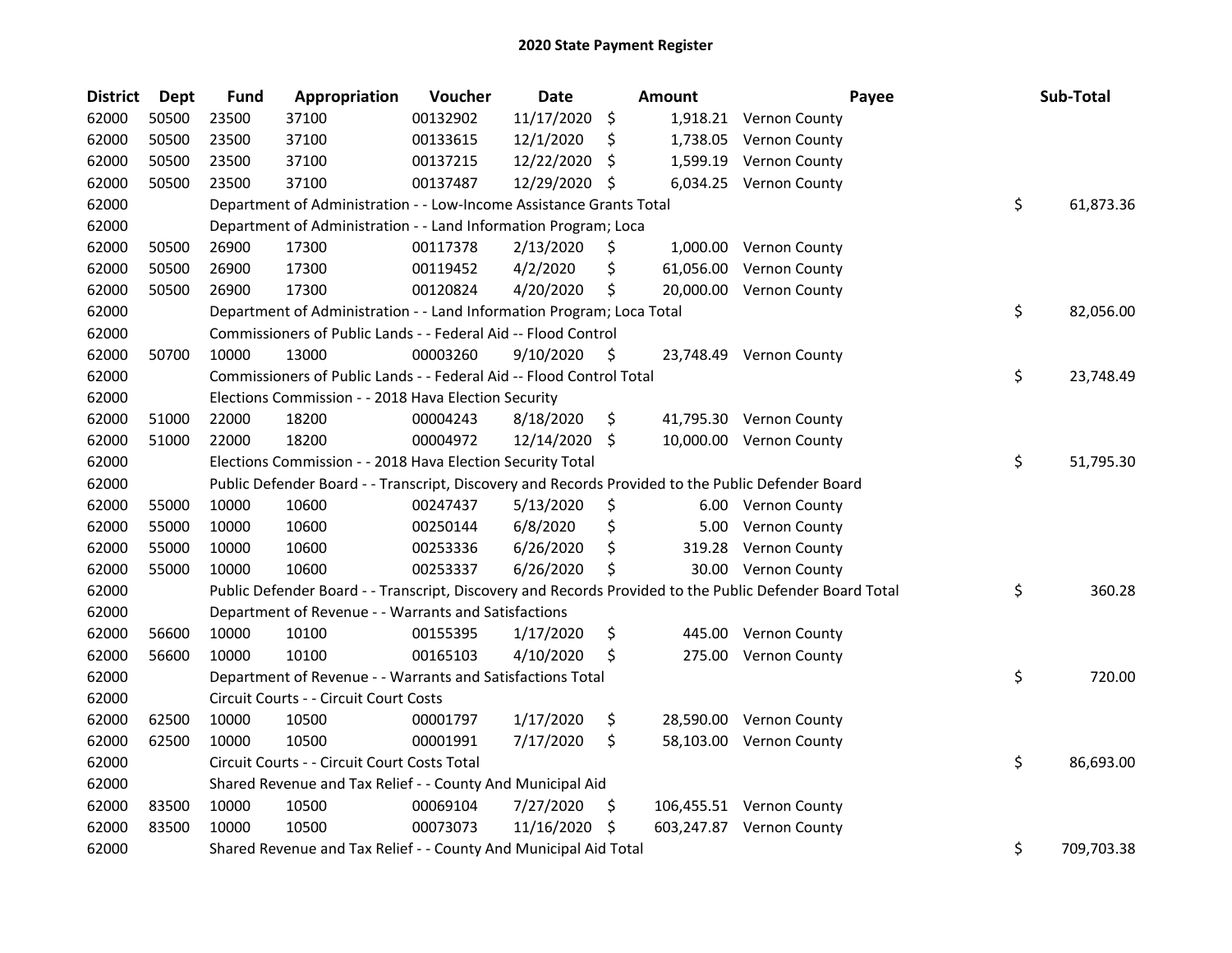| <b>District</b> | Dept  | <b>Fund</b> | Appropriation                                                         | <b>Voucher</b> | Date       |    | <b>Amount</b> | Payee                |    | Sub-Total     |
|-----------------|-------|-------------|-----------------------------------------------------------------------|----------------|------------|----|---------------|----------------------|----|---------------|
| 62000           |       |             | Shared Revenue and Tax Relief - - Exempt Computer Aid                 |                |            |    |               |                      |    |               |
| 62000           | 83500 | 10000       | 10900                                                                 | 00064634       | 7/27/2020  | S. | 11,426.62     | <b>Vernon County</b> |    |               |
| 62000           |       |             | Shared Revenue and Tax Relief - - Exempt Computer Aid Total           |                |            |    |               |                      | \$ | 11,426.62     |
| 62000           |       |             | Shared Revenue and Tax Relief - - Utility Aid                         |                |            |    |               |                      |    |               |
| 62000           | 83500 | 10000       | 11000                                                                 | 00069104       | 7/27/2020  | S. | 89,325.43     | <b>Vernon County</b> |    |               |
| 62000           | 83500 | 10000       | 11000                                                                 | 00073073       | 11/16/2020 | -S | 510,108.39    | <b>Vernon County</b> |    |               |
| 62000           |       |             | Shared Revenue and Tax Relief - - Utility Aid Total                   |                |            |    |               |                      | \$ | 599,433.82    |
| 62000           |       |             | Shared Revenue and Tax Relief - - Personal Property Aid               |                |            |    |               |                      |    |               |
| 62000           | 83500 | 10000       | 11100                                                                 | 00059997       | 5/4/2020   | Ŝ. | 68,529.47     | <b>Vernon County</b> |    |               |
| 62000           |       |             | Shared Revenue and Tax Relief - - Personal Property Aid Total         |                |            |    |               |                      | \$ | 68,529.47     |
| 62000           |       |             | Shared Revenue and Tax Relief - - School Lvy Tx/First Dollar Cr       |                |            |    |               |                      |    |               |
| 62000           | 83500 | 10000       | 30200                                                                 | 00064024       | 7/27/2020  | S. | 930,194.16    | Vernon County        |    |               |
| 62000           | 83500 | 10000       | 30200                                                                 | 00067416       | 7/27/2020  | S. | 3,539,337.85  | Vernon County        |    |               |
| 62000           |       |             | Shared Revenue and Tax Relief - - School Lvy Tx/First Dollar Cr Total |                |            |    |               |                      | Ś. | 4,469,532.01  |
| 62000           |       |             | Shared Revenue and Tax Relief - - Lottery & Gaming Credit             |                |            |    |               |                      |    |               |
| 62000           | 83500 | 52100       | 36300                                                                 | 00055747       | 3/23/2020  | S. | 1,528,811.04  | Vernon County        |    |               |
| 62000           |       |             | Shared Revenue and Tax Relief - - Lottery & Gaming Credit Total       |                |            |    |               |                      |    | 1,528,811.04  |
| 62000 Total     |       |             |                                                                       |                |            |    |               |                      |    | 17,984,372.87 |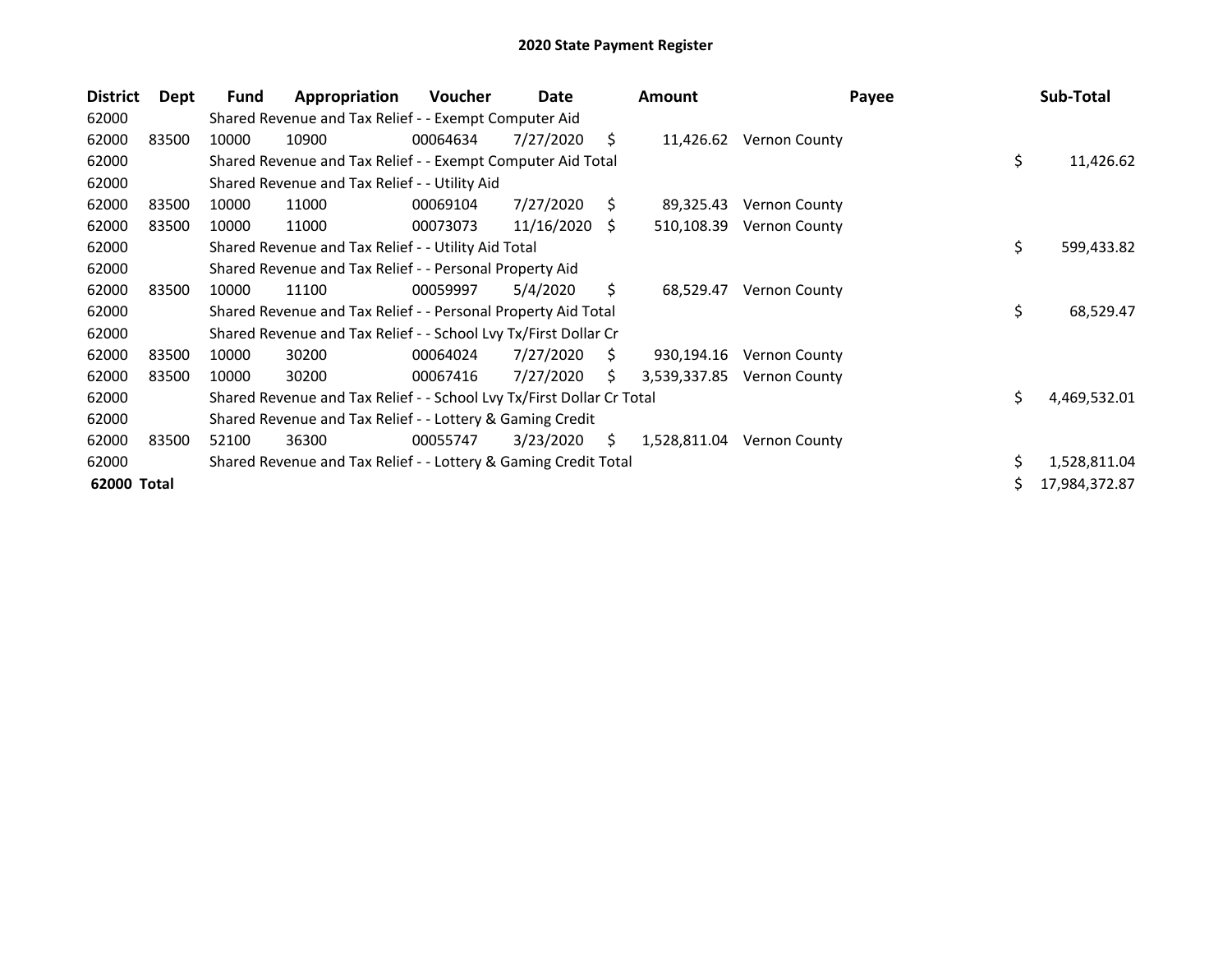| <b>District</b> | Dept  | Fund  | Appropriation                                                          | Voucher  | Date          |     | <b>Amount</b> | Payee                    | Sub-Total        |
|-----------------|-------|-------|------------------------------------------------------------------------|----------|---------------|-----|---------------|--------------------------|------------------|
| 62002           |       |       | Dept of Safety & Prof Services - - Fire Dues Distribution              |          |               |     |               |                          |                  |
| 62002           | 16500 | 10000 | 22500                                                                  | 00037127 | 7/20/2020     | \$  |               | 5,235.37 Town Of Bergen  |                  |
| 62002           |       |       | Dept of Safety & Prof Services - - Fire Dues Distribution Total        |          |               |     |               |                          | \$<br>5,235.37   |
| 62002           |       |       | Dept of Natural Resources - - Aids In Lieu Of Taxes - Gener            |          |               |     |               |                          |                  |
| 62002           | 37000 | 10000 | 50300                                                                  | 00387146 | 2/3/2020      | \$  |               | 1,453.72 Town Of Bergen  |                  |
| 62002           | 37000 | 10000 | 50300                                                                  | 00404653 | 4/21/2020     | \$  | 108.44        | Town Of Bergen           |                  |
| 62002           |       |       | Dept of Natural Resources - - Aids In Lieu Of Taxes - Gener Total      |          |               |     |               |                          | \$<br>1,562.16   |
| 62002           |       |       | Dept of Natural Resources - - Resaids - Cnty Forst, Cl & Mfl           |          |               |     |               |                          |                  |
| 62002           | 37000 | 21200 | 57100                                                                  | 00417835 | 6/18/2020     | \$  |               | 622.45 Town Of Bergen    |                  |
| 62002           |       |       | Dept of Natural Resources - - Resaids - Cnty Forst, Cl & Mfl Total     |          |               |     |               |                          | \$<br>622.45     |
| 62002           |       |       | WI Dept of Transportation - - Trns Aids To Mnc.-Sf                     |          |               |     |               |                          |                  |
| 62002           | 39500 | 21100 | 19100                                                                  | 00477074 | 1/6/2020      | \$  |               | 29,427.03 Town Of Bergen |                  |
| 62002           | 39500 | 21100 | 19100                                                                  | 00506929 | 4/6/2020      | \$  | 29,427.03     | Town Of Bergen           |                  |
| 62002           | 39500 | 21100 | 19100                                                                  | 00543921 | 7/6/2020      | \$  | 29,427.03     | Town Of Bergen           |                  |
| 62002           | 39500 | 21100 | 19100                                                                  | 00586747 | 10/5/2020     | \$  |               | 29,427.03 Town Of Bergen |                  |
| 62002           |       |       | WI Dept of Transportation - - Trns Aids To Mnc.-Sf Total               |          |               |     |               |                          | \$<br>117,708.12 |
| 62002           |       |       | Department of Military Affairs - - Disaster Recovery Aid               |          |               |     |               |                          |                  |
| 62002           | 46500 | 10000 | 30500                                                                  | 00086920 | 12/21/2020 \$ |     |               | 4,143.10 Town Of Bergen  |                  |
| 62002           |       |       | Department of Military Affairs - - Disaster Recovery Aid Total         |          |               |     |               |                          | \$<br>4,143.10   |
| 62002           |       |       | Department of Military Affairs - - Federal Aid, Local Assistance       |          |               |     |               |                          |                  |
| 62002           | 46500 | 10000 | 34200                                                                  | 00086920 | 12/21/2020 \$ |     |               | 24,858.59 Town Of Bergen |                  |
| 62002           |       |       | Department of Military Affairs - - Federal Aid, Local Assistance Total |          |               |     |               |                          | \$<br>24,858.59  |
| 62002           |       |       | Shared Revenue and Tax Relief - - County And Municipal Aid             |          |               |     |               |                          |                  |
| 62002           | 83500 | 10000 | 10500                                                                  | 00069072 | 7/27/2020     | \$. | 6,112.18      | Town Of Bergen           |                  |
| 62002           | 83500 | 10000 | 10500                                                                  | 00073041 | 11/16/2020    | \$  |               | 34,635.70 Town Of Bergen |                  |
| 62002           |       |       | Shared Revenue and Tax Relief - - County And Municipal Aid Total       |          |               |     |               |                          | \$<br>40,747.88  |
| 62002           |       |       | Shared Revenue and Tax Relief - - Exempt Computer Aid                  |          |               |     |               |                          |                  |
| 62002           | 83500 | 10000 | 10900                                                                  | 00066116 | 7/27/2020     | \$  |               | 8.32 Town Of Bergen      |                  |
| 62002           |       |       | Shared Revenue and Tax Relief - - Exempt Computer Aid Total            |          |               |     |               |                          | \$<br>8.32       |
| 62002           |       |       | Shared Revenue and Tax Relief - - Utility Aid                          |          |               |     |               |                          |                  |
| 62002           | 83500 | 10000 | 11000                                                                  | 00069072 | 7/27/2020     | \$  | 58.43         | Town Of Bergen           |                  |
| 62002           | 83500 | 10000 | 11000                                                                  | 00073041 | 11/16/2020    | \$  |               | 388.51 Town Of Bergen    |                  |
| 62002           |       |       | Shared Revenue and Tax Relief - - Utility Aid Total                    |          |               |     |               |                          | \$<br>446.94     |
| 62002           |       |       | Shared Revenue and Tax Relief - - Personal Property Aid                |          |               |     |               |                          |                  |
| 62002           | 83500 | 10000 | 11100                                                                  | 00061542 | 5/4/2020      | \$  |               | 692.29 Town Of Bergen    |                  |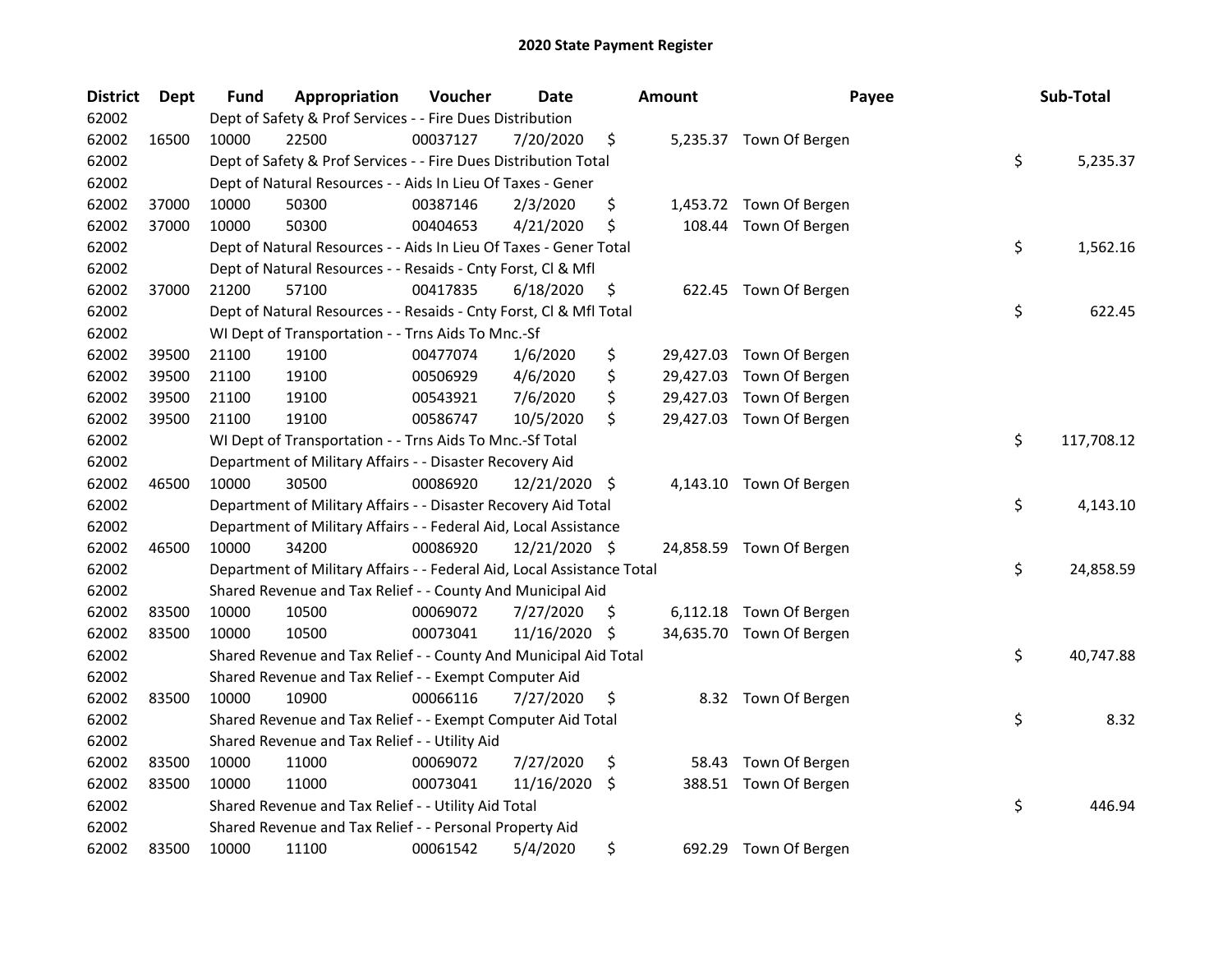| District Dept | Fund | <b>Appropriation</b>                                          | <b>Voucher</b> | Date | Amount | Payee | Sub-Total  |
|---------------|------|---------------------------------------------------------------|----------------|------|--------|-------|------------|
| 62002         |      | Shared Revenue and Tax Relief - - Personal Property Aid Total |                |      |        |       | 692.29     |
| 62002 Total   |      |                                                               |                |      |        |       | 196.025.22 |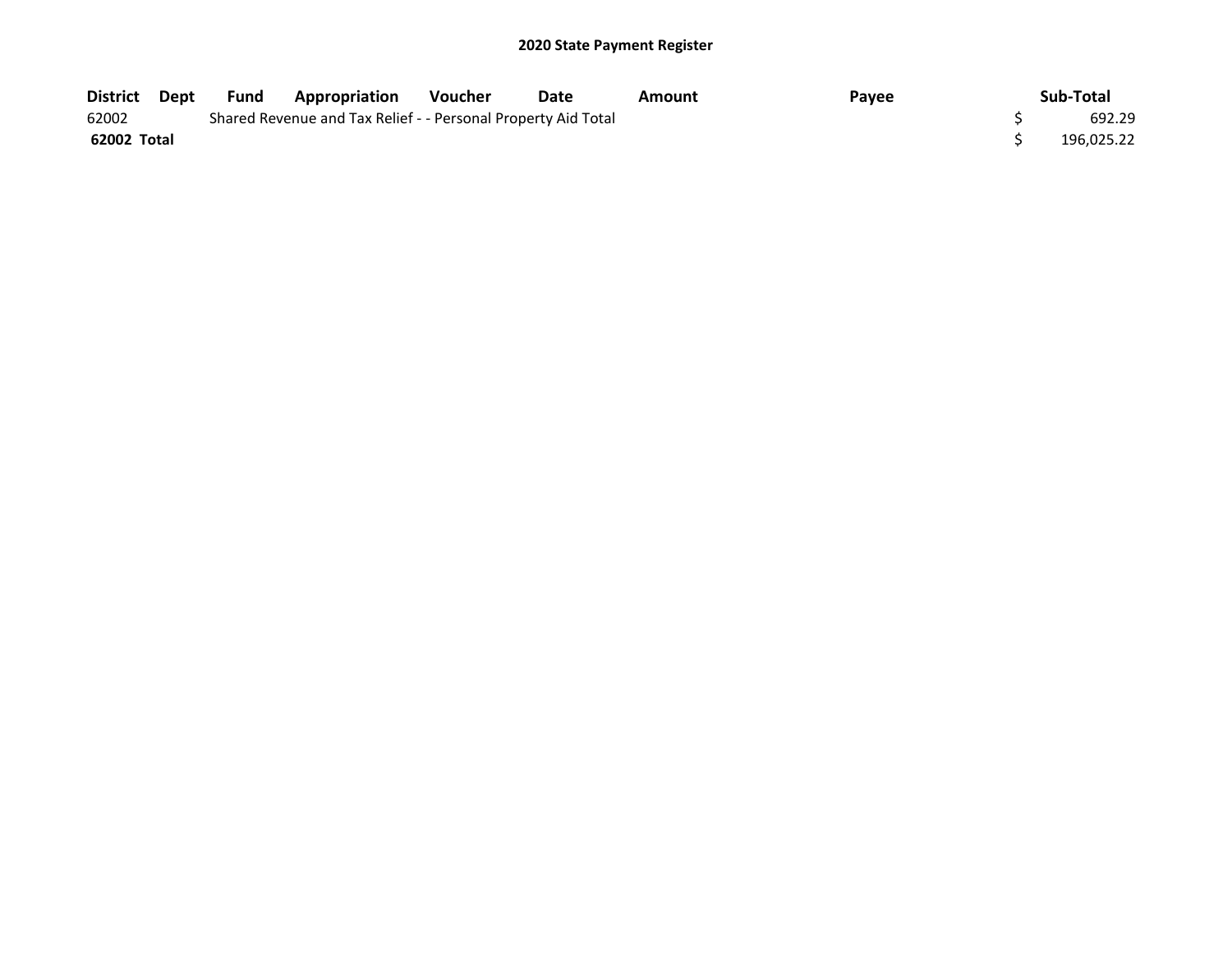| <b>District</b> | <b>Dept</b> | Fund  | Appropriation                                                          | Voucher  | Date          |      | <b>Amount</b> | Payee                        | Sub-Total        |
|-----------------|-------------|-------|------------------------------------------------------------------------|----------|---------------|------|---------------|------------------------------|------------------|
| 62004           |             |       | Dept of Safety & Prof Services - - Fire Dues Distribution              |          |               |      |               |                              |                  |
| 62004           | 16500       | 10000 | 22500                                                                  | 00037128 | 7/20/2020     | \$   |               | 3,094.08 Town Of Christiana  |                  |
| 62004           |             |       | Dept of Safety & Prof Services - - Fire Dues Distribution Total        |          |               |      |               |                              | \$<br>3,094.08   |
| 62004           |             |       | Dept of Natural Resources - - Aids In Lieu Of Taxes - Gener            |          |               |      |               |                              |                  |
| 62004           | 37000       | 10000 | 50300                                                                  | 00404678 | 4/21/2020     | \$   |               | 91.15 Town Of Christiana     |                  |
| 62004           |             |       | Dept of Natural Resources - - Aids In Lieu Of Taxes - Gener Total      |          |               |      |               |                              | \$<br>91.15      |
| 62004           |             |       | Dept of Natural Resources - - Resaids - Cnty Forst, Cl & Mfl           |          |               |      |               |                              |                  |
| 62004           | 37000       | 21200 | 57100                                                                  | 00417836 | 6/18/2020     | \$   |               | 398.03 Town Of Christiana    |                  |
| 62004           |             |       | Dept of Natural Resources - - Resaids - Cnty Forst, Cl & Mfl Total     |          |               |      |               |                              | \$<br>398.03     |
| 62004           |             |       | WI Dept of Transportation - - Trns Aids To Mnc.-Sf                     |          |               |      |               |                              |                  |
| 62004           | 39500       | 21100 | 19100                                                                  | 00477075 | 1/6/2020      | \$   |               | 36,292.68 Town Of Christiana |                  |
| 62004           | 39500       | 21100 | 19100                                                                  | 00506930 | 4/6/2020      | \$   |               | 36,292.68 Town Of Christiana |                  |
| 62004           | 39500       | 21100 | 19100                                                                  | 00543922 | 7/6/2020      | \$   |               | 36,292.68 Town Of Christiana |                  |
| 62004           | 39500       | 21100 | 19100                                                                  | 00586748 | 10/5/2020     | \$   |               | 36,292.68 Town Of Christiana |                  |
| 62004           |             |       | WI Dept of Transportation - - Trns Aids To Mnc.-Sf Total               |          |               |      |               |                              | \$<br>145,170.72 |
| 62004           |             |       | Department of Military Affairs - - Disaster Recovery Aid               |          |               |      |               |                              |                  |
| 62004           | 46500       | 10000 | 30500                                                                  | 00083821 | 10/1/2020     | \$   |               | 7,593.02 Town Of Christiana  |                  |
| 62004           |             |       | Department of Military Affairs - - Disaster Recovery Aid Total         |          |               |      |               |                              | \$<br>7,593.02   |
| 62004           |             |       | Department of Military Affairs - - Federal Aid, Local Assistance       |          |               |      |               |                              |                  |
| 62004           | 46500       | 10000 | 34200                                                                  | 00083821 | 10/1/2020     | \$   |               | 45,558.14 Town Of Christiana |                  |
| 62004           |             |       | Department of Military Affairs - - Federal Aid, Local Assistance Total |          |               |      |               |                              | \$<br>45,558.14  |
| 62004           |             |       | Shared Revenue and Tax Relief - - Expenditure Restraint Program        |          |               |      |               |                              |                  |
| 62004           | 83500       | 10000 | 10100                                                                  | 00069073 | 7/27/2020     | - \$ |               | 7,668.93 Town Of Christiana  |                  |
| 62004           |             |       | Shared Revenue and Tax Relief - - Expenditure Restraint Program Total  |          |               |      |               |                              | \$<br>7,668.93   |
| 62004           |             |       | Shared Revenue and Tax Relief - - County And Municipal Aid             |          |               |      |               |                              |                  |
| 62004           | 83500       | 10000 | 10500                                                                  | 00069073 | 7/27/2020     | -S   |               | 6,820.86 Town Of Christiana  |                  |
| 62004           | 83500       | 10000 | 10500                                                                  | 00073042 | 11/16/2020 \$ |      |               | 38,651.53 Town Of Christiana |                  |
| 62004           |             |       | Shared Revenue and Tax Relief - - County And Municipal Aid Total       |          |               |      |               |                              | \$<br>45,472.39  |
| 62004           |             |       | Shared Revenue and Tax Relief - - Exempt Computer Aid                  |          |               |      |               |                              |                  |
| 62004           | 83500       | 10000 | 10900                                                                  | 00066117 | 7/27/2020     | \$   |               | 4.16 Town Of Christiana      |                  |
| 62004           |             |       | Shared Revenue and Tax Relief - - Exempt Computer Aid Total            |          |               |      |               |                              | \$<br>4.16       |
| 62004           |             |       | Shared Revenue and Tax Relief - - Utility Aid                          |          |               |      |               |                              |                  |
| 62004           | 83500       | 10000 | 11000                                                                  | 00069073 | 7/27/2020     | \$   |               | 2.01 Town Of Christiana      |                  |
| 62004           | 83500       | 10000 | 11000                                                                  | 00073042 | 11/16/2020    | \$   | 241.39        | Town Of Christiana           |                  |
| 62004           |             |       | Shared Revenue and Tax Relief - - Utility Aid Total                    |          |               |      |               |                              | \$<br>243.40     |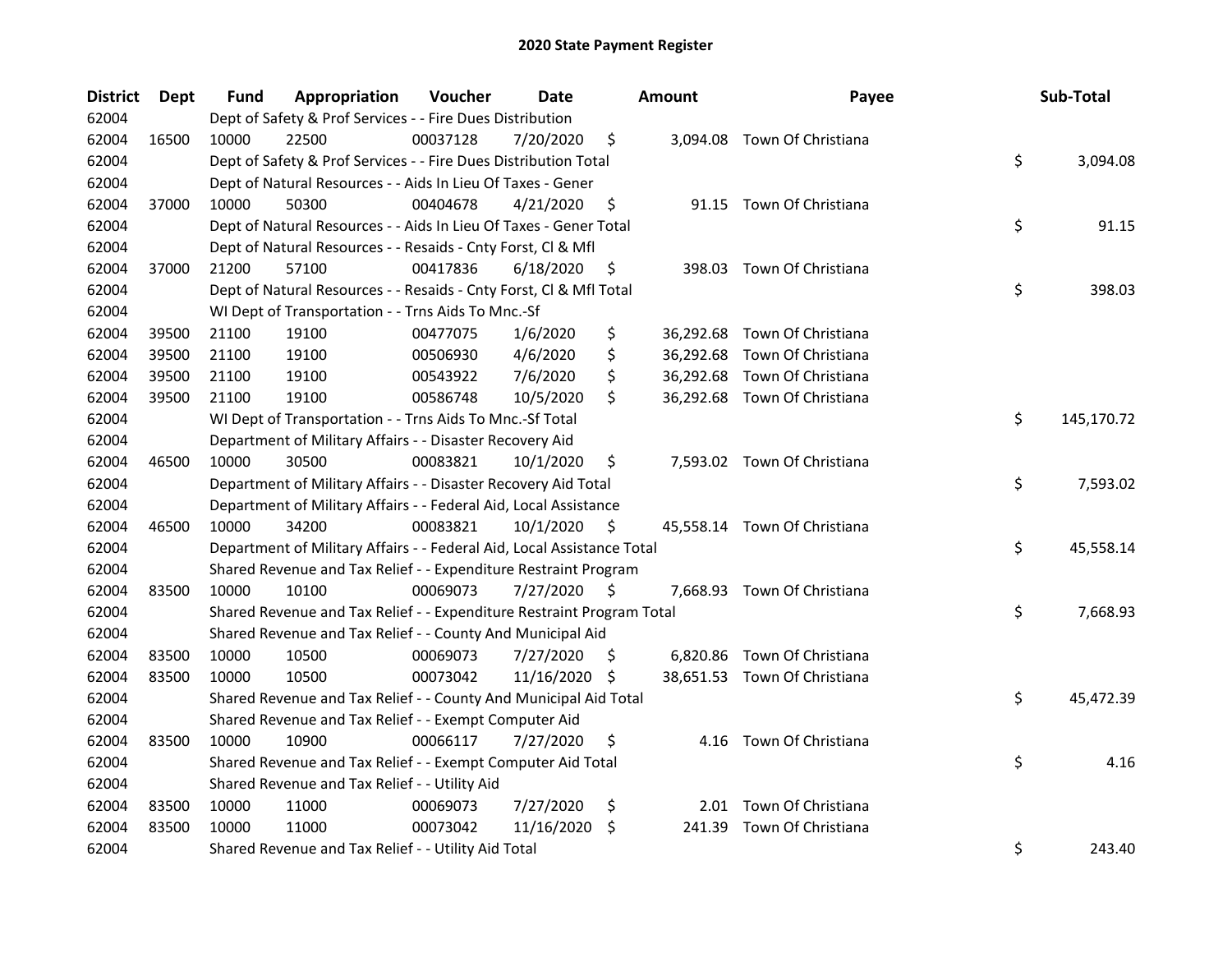| <b>District</b> | <b>Dept</b> | <b>Fund</b> | Appropriation                                                 | <b>Voucher</b> | Date     | <b>Pavee</b><br>Amount |        |                    | Sub-Total  |
|-----------------|-------------|-------------|---------------------------------------------------------------|----------------|----------|------------------------|--------|--------------------|------------|
| 62004           |             |             | Shared Revenue and Tax Relief - - Personal Property Aid       |                |          |                        |        |                    |            |
| 62004           | 83500       | 10000       | 11100                                                         | 00061543       | 5/4/2020 |                        | 517.30 | Town Of Christiana |            |
| 62004           |             |             | Shared Revenue and Tax Relief - - Personal Property Aid Total |                |          |                        |        |                    | 517.30     |
| 62004 Total     |             |             |                                                               |                |          |                        |        |                    | 255.811.32 |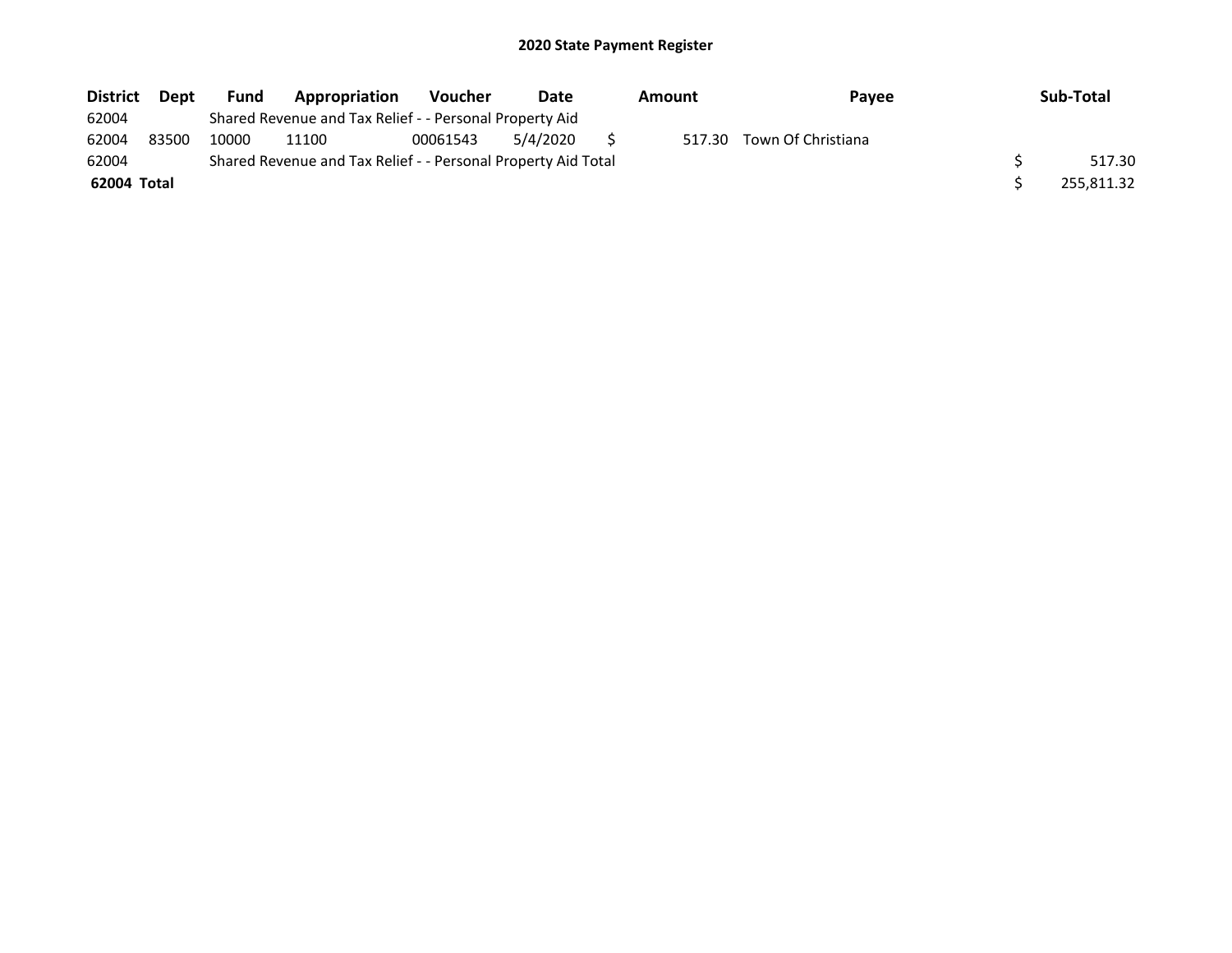| <b>District</b> | <b>Dept</b> | Fund  | Appropriation                                                          | Voucher  | Date       |     | <b>Amount</b> | Payee                      | Sub-Total        |
|-----------------|-------------|-------|------------------------------------------------------------------------|----------|------------|-----|---------------|----------------------------|------------------|
| 62006           |             |       | Dept of Safety & Prof Services - - Fire Dues Distribution              |          |            |     |               |                            |                  |
| 62006           | 16500       | 10000 | 22500                                                                  | 00037129 | 7/20/2020  | \$  |               | 2,135.80 Town Of Clinton   |                  |
| 62006           |             |       | Dept of Safety & Prof Services - - Fire Dues Distribution Total        |          |            |     |               |                            | \$<br>2,135.80   |
| 62006           |             |       | Dept of Natural Resources - - Resaids - Cnty Forst, CI & Mfl           |          |            |     |               |                            |                  |
| 62006           | 37000       | 21200 | 57100                                                                  | 00417837 | 6/18/2020  | \$  |               | 268.22 Town Of Clinton     |                  |
| 62006           |             |       | Dept of Natural Resources - - Resaids - Cnty Forst, Cl & Mfl Total     |          |            |     |               |                            | \$<br>268.22     |
| 62006           |             |       | WI Dept of Transportation - - Trns Aids To Mnc.-Sf                     |          |            |     |               |                            |                  |
| 62006           | 39500       | 21100 | 19100                                                                  | 00477076 | 1/6/2020   | \$  | 36,739.44     | Town Of Clinton            |                  |
| 62006           | 39500       | 21100 | 19100                                                                  | 00506931 | 4/6/2020   | \$  |               | 36,739.44 Town Of Clinton  |                  |
| 62006           | 39500       | 21100 | 19100                                                                  | 00543923 | 7/6/2020   | \$  | 36,739.44     | Town Of Clinton            |                  |
| 62006           | 39500       | 21100 | 19100                                                                  | 00586749 | 10/5/2020  | \$  |               | 36,739.44 Town Of Clinton  |                  |
| 62006           |             |       | WI Dept of Transportation - - Trns Aids To Mnc.-Sf Total               |          |            |     |               |                            | \$<br>146,957.76 |
| 62006           |             |       | Department of Military Affairs - - Disaster Recovery Aid               |          |            |     |               |                            |                  |
| 62006           | 46500       | 10000 | 30500                                                                  | 00071716 | 1/10/2020  | \$  |               | 2,167.81 Town Of Clinton   |                  |
| 62006           | 46500       | 10000 | 30500                                                                  | 00077159 | 4/30/2020  | \$  | 6,347.07      | Town Of Clinton            |                  |
| 62006           |             |       | Department of Military Affairs - - Disaster Recovery Aid Total         |          |            |     |               |                            | \$<br>8,514.88   |
| 62006           |             |       | Department of Military Affairs - - Federal Aid, Local Assistance       |          |            |     |               |                            |                  |
| 62006           | 46500       | 10000 | 34200                                                                  | 00071716 | 1/10/2020  | \$  | 13,006.88     | Town Of Clinton            |                  |
| 62006           | 46500       | 10000 | 34200                                                                  | 00077159 | 4/30/2020  | \$, | 38,082.39     | Town Of Clinton            |                  |
| 62006           | 46500       | 10000 | 34200                                                                  | 00077527 | 5/12/2020  | \$  | 25,151.75     | Town Of Clinton            |                  |
| 62006           | 46500       | 10000 | 34200                                                                  | 00077870 | 5/21/2020  | Ś   |               | 54,420.56 Town Of Clinton  |                  |
| 62006           |             |       | Department of Military Affairs - - Federal Aid, Local Assistance Total |          |            |     |               |                            | \$<br>130,661.58 |
| 62006           |             |       | Shared Revenue and Tax Relief - - County And Municipal Aid             |          |            |     |               |                            |                  |
| 62006           | 83500       | 10000 | 10500                                                                  | 00069074 | 7/27/2020  | \$. |               | 23,237.85 Town Of Clinton  |                  |
| 62006           | 83500       | 10000 | 10500                                                                  | 00073043 | 11/16/2020 | \$  |               | 131,681.15 Town Of Clinton |                  |
| 62006           |             |       | Shared Revenue and Tax Relief - - County And Municipal Aid Total       |          |            |     |               |                            | \$<br>154,919.00 |
| 62006           |             |       | Shared Revenue and Tax Relief - - Exempt Computer Aid                  |          |            |     |               |                            |                  |
| 62006           | 83500       | 10000 | 10900                                                                  | 00066118 | 7/27/2020  | \$  |               | 8.32 Town Of Clinton       |                  |
| 62006           |             |       | Shared Revenue and Tax Relief - - Exempt Computer Aid Total            |          |            |     |               |                            | \$<br>8.32       |
| 62006           |             |       | Shared Revenue and Tax Relief - - Personal Property Aid                |          |            |     |               |                            |                  |
| 62006           | 83500       | 10000 | 11100                                                                  | 00061544 | 5/4/2020   | \$  | 1,436.80      | Town Of Clinton            |                  |
| 62006           |             |       | Shared Revenue and Tax Relief - - Personal Property Aid Total          |          |            |     |               |                            | \$<br>1,436.80   |
| 62006 Total     |             |       |                                                                        |          |            |     |               |                            | \$<br>444,902.36 |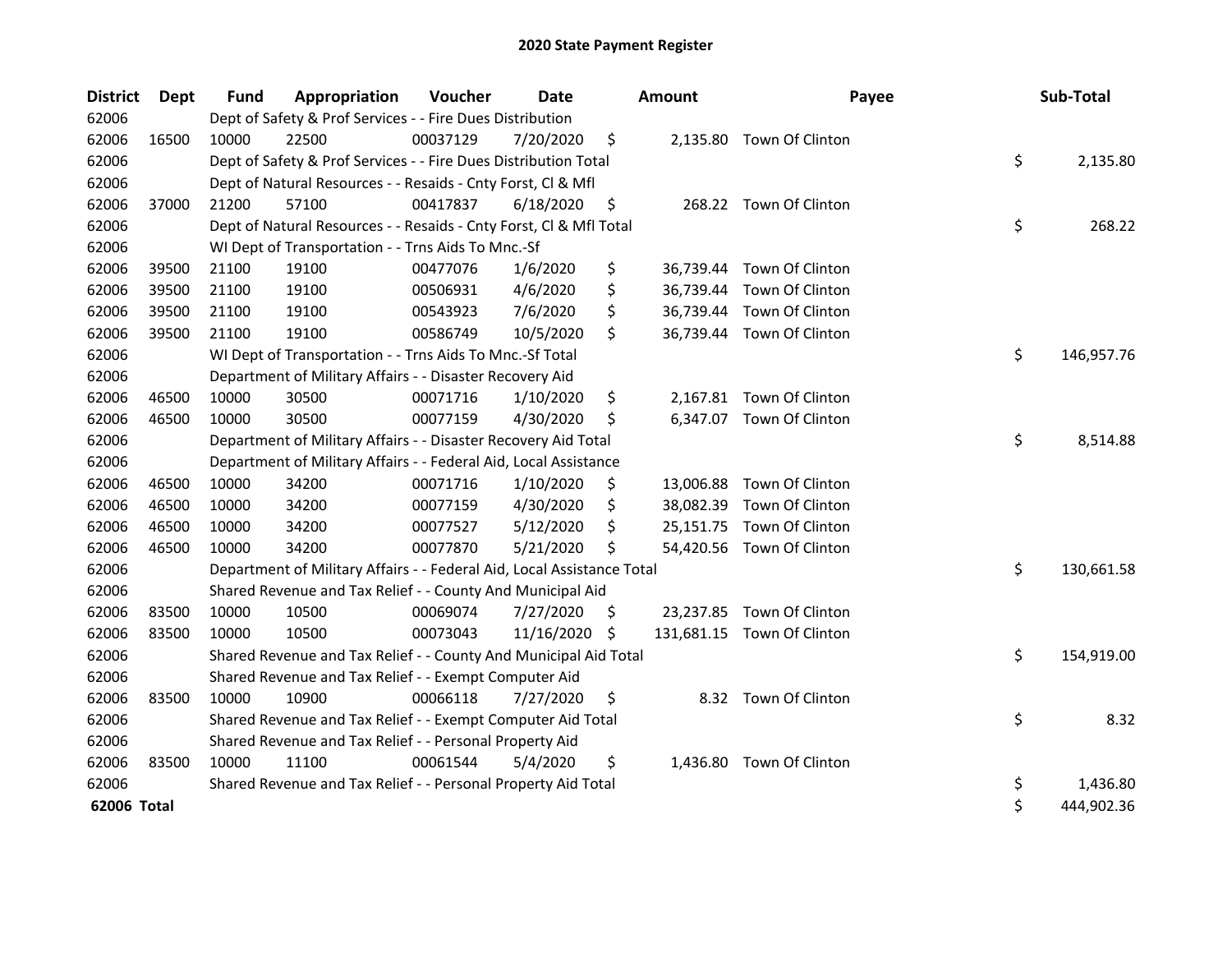| <b>District</b> | <b>Dept</b> | Fund  | Appropriation                                                          | Voucher  | Date          |     | <b>Amount</b> |                        | Payee | Sub-Total        |
|-----------------|-------------|-------|------------------------------------------------------------------------|----------|---------------|-----|---------------|------------------------|-------|------------------|
| 62008           |             |       | Dept of Safety & Prof Services - - Fire Dues Distribution              |          |               |     |               |                        |       |                  |
| 62008           | 16500       | 10000 | 22500                                                                  | 00037130 | 7/20/2020     | \$  |               | 2,786.67 Town Of Coon  |       |                  |
| 62008           |             |       | Dept of Safety & Prof Services - - Fire Dues Distribution Total        |          |               |     |               |                        |       | \$<br>2,786.67   |
| 62008           |             |       | Dept of Natural Resources - - Aids In Lieu Of Taxes - Gener            |          |               |     |               |                        |       |                  |
| 62008           | 37000       | 10000 | 50300                                                                  | 00387153 | 1/31/2020     | \$  |               | 792.47 Town Of Coon    |       |                  |
| 62008           | 37000       | 10000 | 50300                                                                  | 00404689 | 4/21/2020     | \$  | 366.29        | Town Of Coon           |       |                  |
| 62008           |             |       | Dept of Natural Resources - - Aids In Lieu Of Taxes - Gener Total      |          |               |     |               |                        |       | \$<br>1,158.76   |
| 62008           |             |       | Dept of Natural Resources - - Resaids - Cnty Forst, Cl & Mfl           |          |               |     |               |                        |       |                  |
| 62008           | 37000       | 21200 | 57100                                                                  | 00417838 | 6/18/2020     | \$  |               | 844.57 Town Of Coon    |       |                  |
| 62008           |             |       | Dept of Natural Resources - - Resaids - Cnty Forst, Cl & Mfl Total     |          |               |     |               |                        |       | \$<br>844.57     |
| 62008           |             |       | WI Dept of Transportation - - Trns Aids To Mnc.-Sf                     |          |               |     |               |                        |       |                  |
| 62008           | 39500       | 21100 | 19100                                                                  | 00477077 | 1/6/2020      | \$  |               | 37,081.08 Town Of Coon |       |                  |
| 62008           | 39500       | 21100 | 19100                                                                  | 00506932 | 4/6/2020      | \$  |               | 37,081.08 Town Of Coon |       |                  |
| 62008           | 39500       | 21100 | 19100                                                                  | 00543924 | 7/6/2020      | \$  | 37,081.08     | Town Of Coon           |       |                  |
| 62008           | 39500       | 21100 | 19100                                                                  | 00586750 | 10/5/2020     | \$  |               | 37,081.08 Town Of Coon |       |                  |
| 62008           |             |       | WI Dept of Transportation - - Trns Aids To Mnc.-Sf Total               |          |               |     |               |                        |       | \$<br>148,324.32 |
| 62008           |             |       | Department of Military Affairs - - Disaster Recovery Aid               |          |               |     |               |                        |       |                  |
| 62008           | 46500       | 10000 | 30500                                                                  | 00086897 | 12/17/2020    | \$  |               | 1,007.58 Town Of Coon  |       |                  |
| 62008           |             |       | Department of Military Affairs - - Disaster Recovery Aid Total         |          |               |     |               |                        |       | \$<br>1,007.58   |
| 62008           |             |       | Department of Military Affairs - - Federal Aid, Local Assistance       |          |               |     |               |                        |       |                  |
| 62008           | 46500       | 10000 | 34200                                                                  | 00086897 | 12/17/2020 \$ |     |               | 6,045.48 Town Of Coon  |       |                  |
| 62008           |             |       | Department of Military Affairs - - Federal Aid, Local Assistance Total |          |               |     |               |                        |       | \$<br>6,045.48   |
| 62008           |             |       | Elections Commission - - 2018 Hava Election Security                   |          |               |     |               |                        |       |                  |
| 62008           | 51000       | 22000 | 18200                                                                  | 00003651 | 6/29/2020     | \$  |               | 722.50 Town Of Coon    |       |                  |
| 62008           |             |       | Elections Commission - - 2018 Hava Election Security Total             |          |               |     |               |                        |       | \$<br>722.50     |
| 62008           |             |       | Shared Revenue and Tax Relief - - County And Municipal Aid             |          |               |     |               |                        |       |                  |
| 62008           | 83500       | 10000 | 10500                                                                  | 00069075 | 7/27/2020     | \$. |               | 8,490.47 Town Of Coon  |       |                  |
| 62008           | 83500       | 10000 | 10500                                                                  | 00073044 | 11/16/2020    | S.  |               | 48,112.69 Town Of Coon |       |                  |
| 62008           |             |       | Shared Revenue and Tax Relief - - County And Municipal Aid Total       |          |               |     |               |                        |       | \$<br>56,603.16  |
| 62008           |             |       | Shared Revenue and Tax Relief - - Exempt Computer Aid                  |          |               |     |               |                        |       |                  |
| 62008           | 83500       | 10000 | 10900                                                                  | 00066119 | 7/27/2020     | \$  |               | 17.67 Town Of Coon     |       |                  |
| 62008           |             |       | Shared Revenue and Tax Relief - - Exempt Computer Aid Total            |          |               |     |               |                        |       | \$<br>17.67      |
| 62008           |             |       | Shared Revenue and Tax Relief - - Personal Property Aid                |          |               |     |               |                        |       |                  |
| 62008           | 83500       | 10000 | 11100                                                                  | 00061545 | 5/4/2020      | \$  |               | 2,599.54 Town Of Coon  |       |                  |
| 62008           |             |       | Shared Revenue and Tax Relief - - Personal Property Aid Total          |          |               |     |               |                        |       | \$<br>2,599.54   |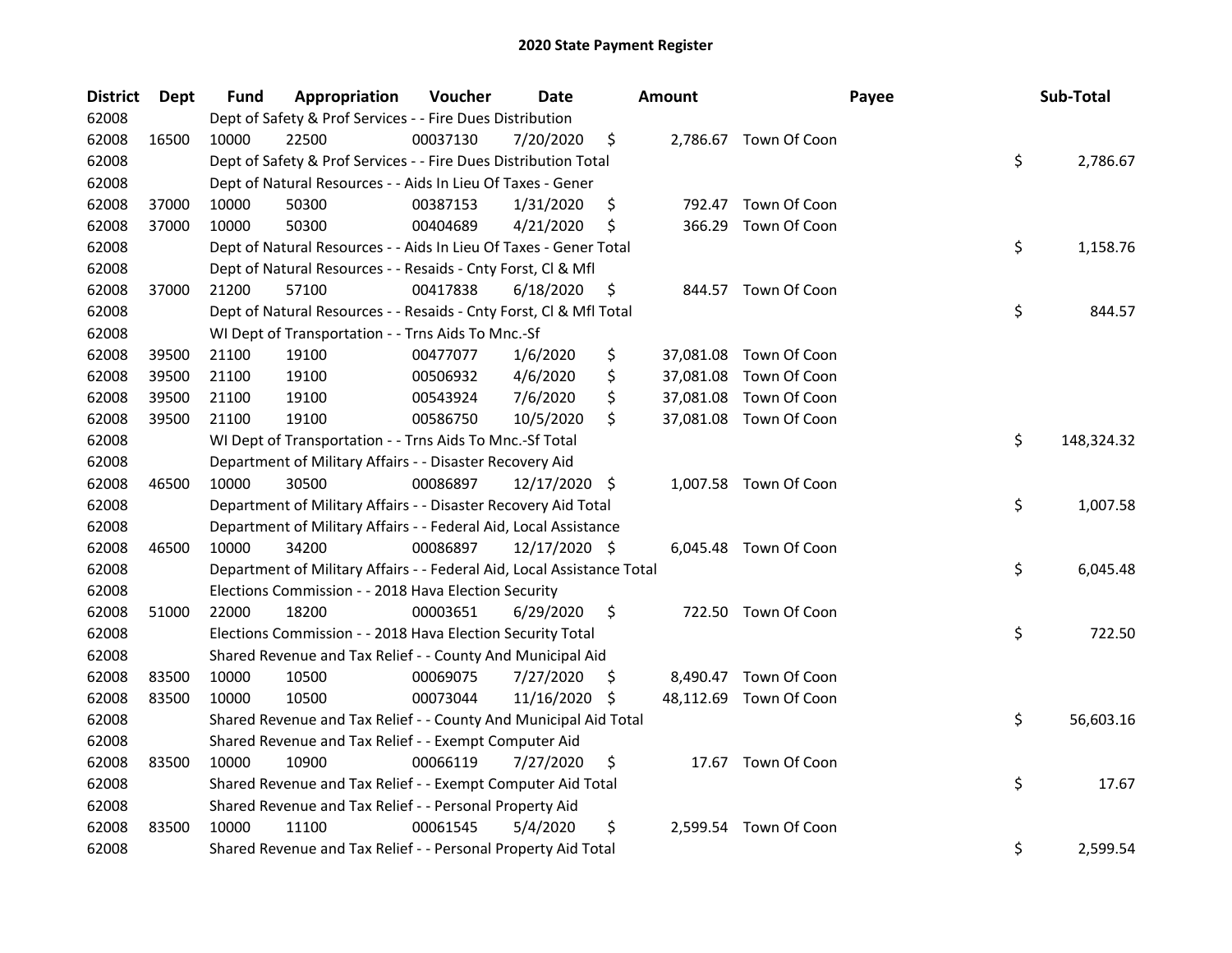| District Dept | Fund | Appropriation | Voucher | Date | Amount | Payee | Sub-Total  |
|---------------|------|---------------|---------|------|--------|-------|------------|
| 62008 Total   |      |               |         |      |        |       | 220,110.25 |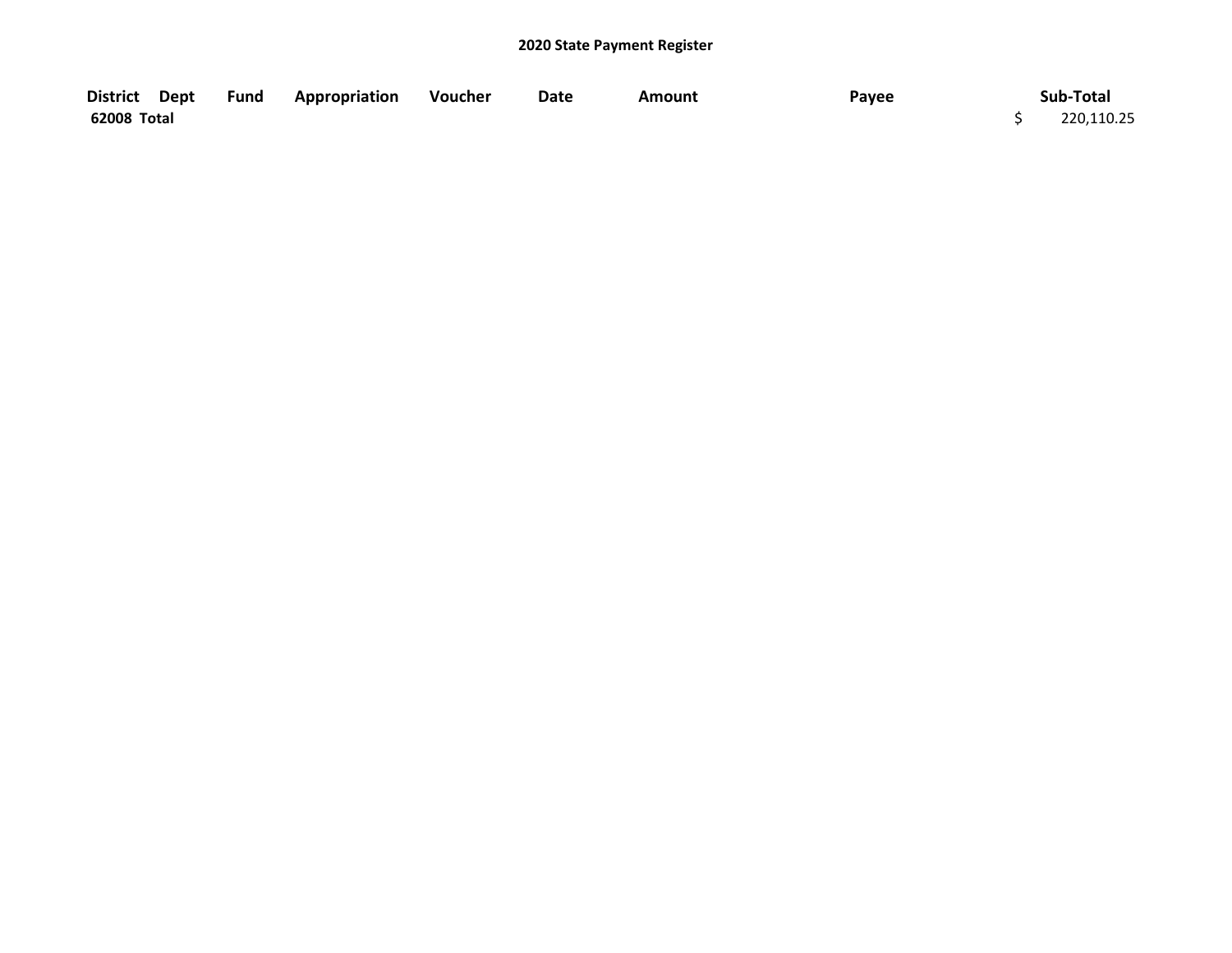| <b>District</b> | <b>Dept</b> | Fund  | Appropriation                                                          | Voucher  | <b>Date</b>   |     | <b>Amount</b> | Payee                    | Sub-Total        |
|-----------------|-------------|-------|------------------------------------------------------------------------|----------|---------------|-----|---------------|--------------------------|------------------|
| 62010           |             |       | Dept of Safety & Prof Services - - Fire Dues Distribution              |          |               |     |               |                          |                  |
| 62010           | 16500       | 10000 | 22500                                                                  | 00037131 | 7/20/2020     | \$  |               | 1,279.65 Town Of Forest  |                  |
| 62010           |             |       | Dept of Safety & Prof Services - - Fire Dues Distribution Total        |          |               |     |               |                          | \$<br>1,279.65   |
| 62010           |             |       | Dept of Natural Resources - - Aids In Lieu Of Taxes - Gener            |          |               |     |               |                          |                  |
| 62010           | 37000       | 10000 | 50300                                                                  | 00387169 | 2/3/2020      | \$  |               | 2,608.49 Town Of Forest  |                  |
| 62010           | 37000       | 10000 | 50300                                                                  | 00404764 | 4/21/2020     | \$  | 757.99        | Town Of Forest           |                  |
| 62010           |             |       | Dept of Natural Resources - - Aids In Lieu Of Taxes - Gener Total      |          |               |     |               |                          | \$<br>3,366.48   |
| 62010           |             |       | Dept of Natural Resources - - Resaids - Cnty Forst, Cl & Mfl           |          |               |     |               |                          |                  |
| 62010           | 37000       | 21200 | 57100                                                                  | 00417839 | 6/18/2020     | \$  |               | 445.08 Town Of Forest    |                  |
| 62010           |             |       | Dept of Natural Resources - - Resaids - Cnty Forst, Cl & Mfl Total     |          |               |     |               |                          | \$<br>445.08     |
| 62010           |             |       | Dept of Natural Resources - - Aids In Lieu Of Taxes - Sum S            |          |               |     |               |                          |                  |
| 62010           | 37000       | 21200 | 57900                                                                  | 00404765 | 4/21/2020     | \$  |               | 61.04 Town Of Forest     |                  |
| 62010           |             |       | Dept of Natural Resources - - Aids In Lieu Of Taxes - Sum S Total      |          |               |     |               |                          | \$<br>61.04      |
| 62010           |             |       | Kickapoo Reserve Mgmt Board - - Kickapoo Valley Reserve, Aids          |          |               |     |               |                          |                  |
| 62010           | 38500       | 21200 | 16200                                                                  | 00003078 | 1/17/2020     | \$  |               | 149.44 Town Of Forest    |                  |
| 62010           |             |       | Kickapoo Reserve Mgmt Board - - Kickapoo Valley Reserve, Aids Total    |          |               |     |               |                          | \$<br>149.44     |
| 62010           |             |       | WI Dept of Transportation - - Trns Aids To Mnc.-Sf                     |          |               |     |               |                          |                  |
| 62010           | 39500       | 21100 | 19100                                                                  | 00477078 | 1/6/2020      | \$  |               | 27,009.27 Town Of Forest |                  |
| 62010           | 39500       | 21100 | 19100                                                                  | 00506933 | 4/6/2020      | \$  |               | 27,009.27 Town Of Forest |                  |
| 62010           | 39500       | 21100 | 19100                                                                  | 00543925 | 7/6/2020      | \$  |               | 27,009.27 Town Of Forest |                  |
| 62010           | 39500       | 21100 | 19100                                                                  | 00586751 | 10/5/2020     | \$  |               | 27,009.27 Town Of Forest |                  |
| 62010           |             |       | WI Dept of Transportation - - Trns Aids To Mnc.-Sf Total               |          |               |     |               |                          | \$<br>108,037.08 |
| 62010           |             |       | Department of Military Affairs - - Disaster Recovery Aid               |          |               |     |               |                          |                  |
| 62010           | 46500       | 10000 | 30500                                                                  | 00071705 | 1/10/2020     | \$. |               | 4,246.59 Town Of Forest  |                  |
| 62010           |             |       | Department of Military Affairs - - Disaster Recovery Aid Total         |          |               |     |               |                          | \$<br>4,246.59   |
| 62010           |             |       | Department of Military Affairs - - Federal Aid, Local Assistance       |          |               |     |               |                          |                  |
| 62010           | 46500       | 10000 | 34200                                                                  | 00071705 | 1/10/2020     | \$  |               | 25,479.54 Town Of Forest |                  |
| 62010           | 46500       | 10000 | 34200                                                                  | 00080978 | 7/30/2020     | \$  |               | 53,681.34 Town Of Forest |                  |
| 62010           |             |       | Department of Military Affairs - - Federal Aid, Local Assistance Total |          |               |     |               |                          | \$<br>79,160.88  |
| 62010           |             |       | Department of Administration - - Federal Aid                           |          |               |     |               |                          |                  |
| 62010           | 50500       | 10000 | 14200                                                                  | 00135247 | 12/10/2020 \$ |     |               | 6,895.66 Town Of Forest  |                  |
| 62010           |             |       | Department of Administration - - Federal Aid Total                     |          |               |     |               |                          | \$<br>6,895.66   |
| 62010           |             |       | Shared Revenue and Tax Relief - - County And Municipal Aid             |          |               |     |               |                          |                  |
| 62010           | 83500       | 10000 | 10500                                                                  | 00073045 | 11/16/2020 \$ |     |               | 4,879.51 Town Of Forest  |                  |
| 62010           |             |       | Shared Revenue and Tax Relief - - County And Municipal Aid Total       |          |               |     |               |                          | \$<br>4,879.51   |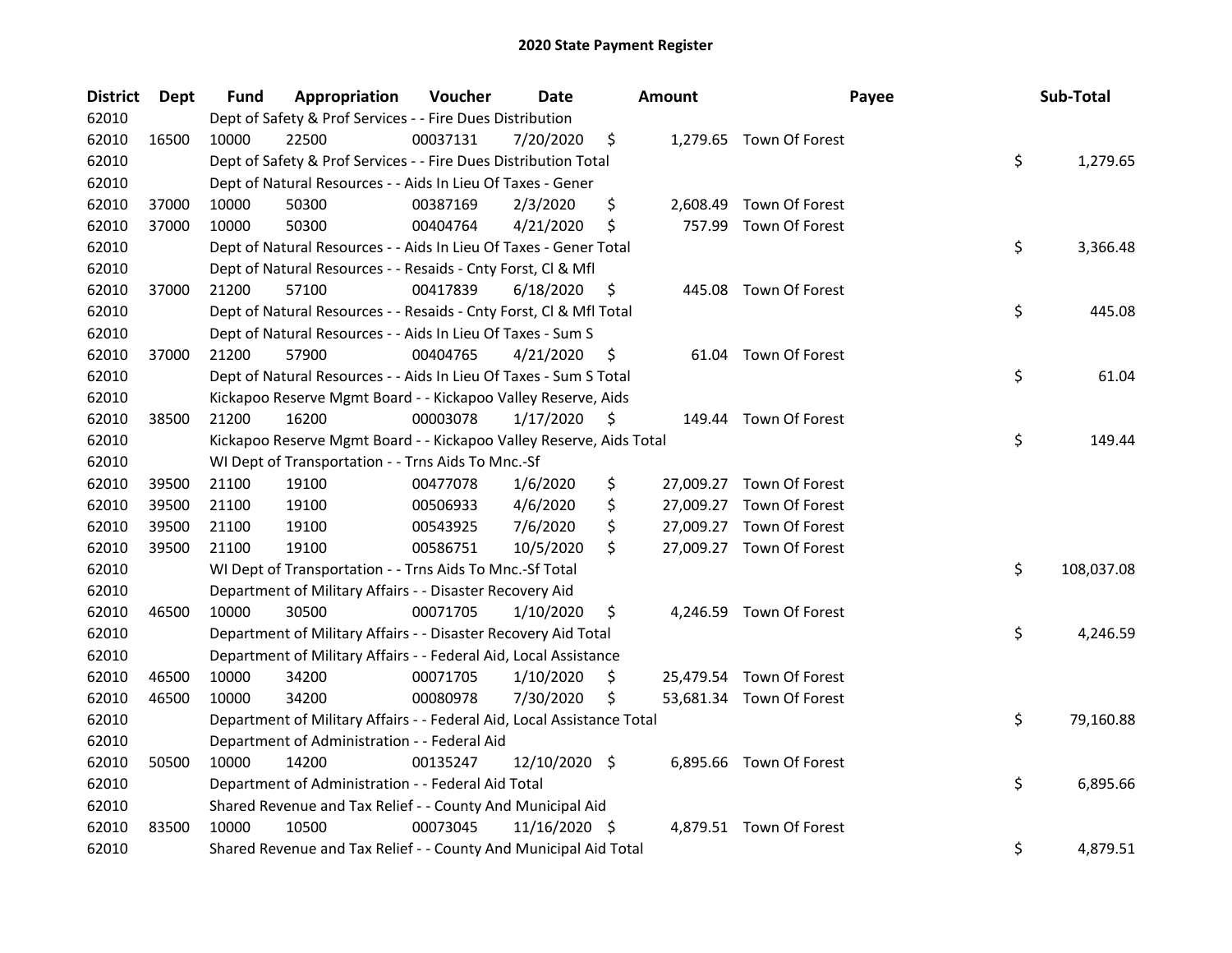| <b>District</b> | Dept  | <b>Fund</b> | Appropriation                                                 | <b>Voucher</b> | Date       |     | <b>Amount</b> | Payee          | Sub-Total      |
|-----------------|-------|-------------|---------------------------------------------------------------|----------------|------------|-----|---------------|----------------|----------------|
| 62010           |       |             | Shared Revenue and Tax Relief - - Exempt Computer Aid         |                |            |     |               |                |                |
| 62010           | 83500 | 10000       | 10900                                                         | 00066120       | 7/27/2020  | S   | 4.16          | Town Of Forest |                |
| 62010           |       |             | Shared Revenue and Tax Relief - - Exempt Computer Aid Total   |                |            |     |               |                | 4.16           |
| 62010           |       |             | Shared Revenue and Tax Relief - - Utility Aid                 |                |            |     |               |                |                |
| 62010           | 83500 | 10000       | 11000                                                         | 00069076       | 7/27/2020  | S   | 1.020.94      | Town Of Forest |                |
| 62010           | 83500 | 10000       | 11000                                                         | 00073045       | 11/16/2020 | - S | 5.922.20      | Town Of Forest |                |
| 62010           |       |             | Shared Revenue and Tax Relief - - Utility Aid Total           |                |            |     |               |                | \$<br>6,943.14 |
| 62010           |       |             | Shared Revenue and Tax Relief - - Personal Property Aid       |                |            |     |               |                |                |
| 62010           | 83500 | 10000       | 11100                                                         | 00061546       | 5/4/2020   | S   | 110.40        | Town Of Forest |                |
| 62010           |       |             | Shared Revenue and Tax Relief - - Personal Property Aid Total |                |            |     |               |                | \$<br>110.40   |
| 62010 Total     |       |             |                                                               |                |            |     |               |                | 215,579.11     |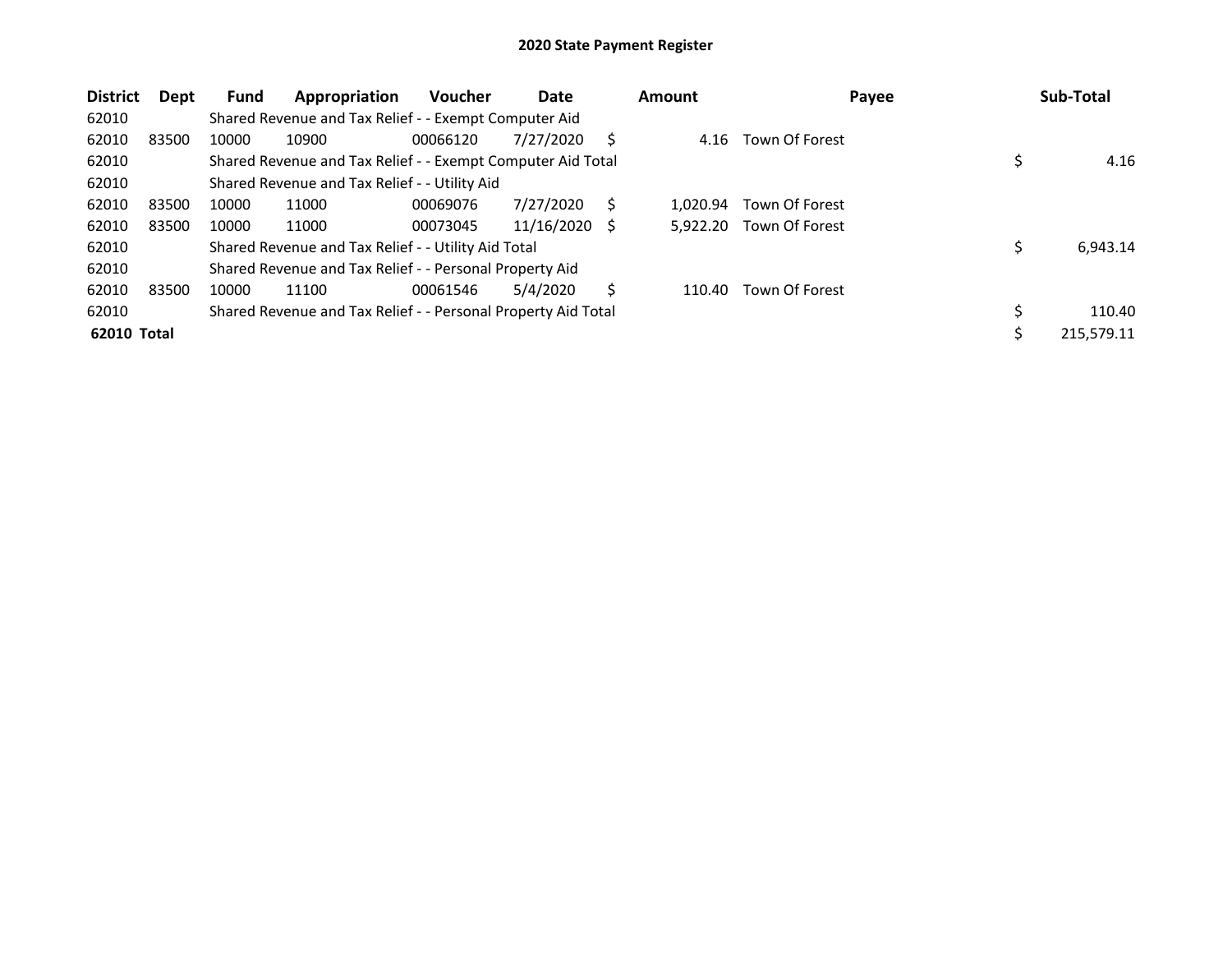| <b>District</b> | <b>Dept</b> | Fund  | Appropriation                                                        | Voucher  | Date          |     | <b>Amount</b> | Payee                      | Sub-Total        |
|-----------------|-------------|-------|----------------------------------------------------------------------|----------|---------------|-----|---------------|----------------------------|------------------|
| 62012           |             |       | Dept of Safety & Prof Services - - Fire Dues Distribution            |          |               |     |               |                            |                  |
| 62012           | 16500       | 10000 | 22500                                                                | 00037132 | 7/20/2020     | \$  |               | 3,175.15 Town of Franklin  |                  |
| 62012           |             |       | Dept of Safety & Prof Services - - Fire Dues Distribution Total      |          |               |     |               |                            | \$<br>3,175.15   |
| 62012           |             |       | Dept of Natural Resources - - Aids In Lieu Of Taxes - Gener          |          |               |     |               |                            |                  |
| 62012           | 37000       | 10000 | 50300                                                                | 00387170 | 2/3/2020      | \$  |               | 9,648.00 Town of Franklin  |                  |
| 62012           | 37000       | 10000 | 50300                                                                | 00404766 | 4/21/2020     | \$  |               | 92.94 Town of Franklin     |                  |
| 62012           |             |       | Dept of Natural Resources - - Aids In Lieu Of Taxes - Gener Total    |          |               |     |               |                            | \$<br>9,740.94   |
| 62012           |             |       | Dept of Natural Resources - - Resaids - Cnty Forst, Cl & Mfl         |          |               |     |               |                            |                  |
| 62012           | 37000       | 21200 | 57100                                                                | 00417840 | 6/18/2020     | \$, |               | 347.07 Town of Franklin    |                  |
| 62012           |             |       | Dept of Natural Resources - - Resaids - Cnty Forst, Cl & Mfl Total   |          |               |     |               |                            | \$<br>347.07     |
| 62012           |             |       | WI Dept of Transportation - - Trns Aids To Mnc.-Sf                   |          |               |     |               |                            |                  |
| 62012           | 39500       | 21100 | 19100                                                                | 00477079 | 1/6/2020      | \$  |               | 42,745.33 Town of Franklin |                  |
| 62012           | 39500       | 21100 | 19100                                                                | 00506934 | 4/6/2020      | \$  |               | 42,745.33 Town of Franklin |                  |
| 62012           | 39500       | 21100 | 19100                                                                | 00543926 | 7/6/2020      | \$  |               | 42,745.33 Town of Franklin |                  |
| 62012           | 39500       | 21100 | 19100                                                                | 00586752 | 10/5/2020     | \$  |               | 42,745.34 Town of Franklin |                  |
| 62012           |             |       | WI Dept of Transportation - - Trns Aids To Mnc.-Sf Total             |          |               |     |               |                            | \$<br>170,981.33 |
| 62012           |             |       | WI Dept of Transportation - - Supplemental Transportation Aids       |          |               |     |               |                            |                  |
| 62012           | 39500       | 21100 | 19600                                                                | 00477588 | 1/6/2020      | \$  |               | 26,332.82 Town of Franklin |                  |
| 62012           |             |       | WI Dept of Transportation - - Supplemental Transportation Aids Total |          |               |     |               |                            | \$<br>26,332.82  |
| 62012           |             |       | Department of Administration - - Federal Aid                         |          |               |     |               |                            |                  |
| 62012           | 50500       | 10000 | 14200                                                                | 00135248 | 12/10/2020 \$ |     |               | 13,888.55 Town of Franklin |                  |
| 62012           |             |       | Department of Administration - - Federal Aid Total                   |          |               |     |               |                            | \$<br>13,888.55  |
| 62012           |             |       | Elections Commission - - 2018 Hava Election Security                 |          |               |     |               |                            |                  |
| 62012           | 51000       | 22000 | 18200                                                                | 00004339 | 8/27/2020     | \$  |               | 908.40 Town of Franklin    |                  |
| 62012           |             |       | Elections Commission - - 2018 Hava Election Security Total           |          |               |     |               |                            | \$<br>908.40     |
| 62012           |             |       | Shared Revenue and Tax Relief - - County And Municipal Aid           |          |               |     |               |                            |                  |
| 62012           | 83500       | 10000 | 10500                                                                | 00069077 | 7/27/2020     | \$, |               | 7,732.09 Town of Franklin  |                  |
| 62012           | 83500       | 10000 | 10500                                                                | 00073046 | 11/16/2020    | -S  |               | 43,815.16 Town of Franklin |                  |
| 62012           |             |       | Shared Revenue and Tax Relief - - County And Municipal Aid Total     |          |               |     |               |                            | \$<br>51,547.25  |
| 62012           |             |       | Shared Revenue and Tax Relief - - Exempt Computer Aid                |          |               |     |               |                            |                  |
| 62012           | 83500       | 10000 | 10900                                                                | 00066121 | 7/27/2020     | \$  |               | 3.11 Town of Franklin      |                  |
| 62012           |             |       | Shared Revenue and Tax Relief - - Exempt Computer Aid Total          |          |               |     |               |                            | \$<br>3.11       |
| 62012           |             |       | Shared Revenue and Tax Relief - - Utility Aid                        |          |               |     |               |                            |                  |
| 62012           | 83500       | 10000 | 11000                                                                | 00069077 | 7/27/2020     | \$  |               | 163.51 Town of Franklin    |                  |
| 62012           | 83500       | 10000 | 11000                                                                | 00073046 | 11/16/2020    | \$  |               | 1,164.72 Town of Franklin  |                  |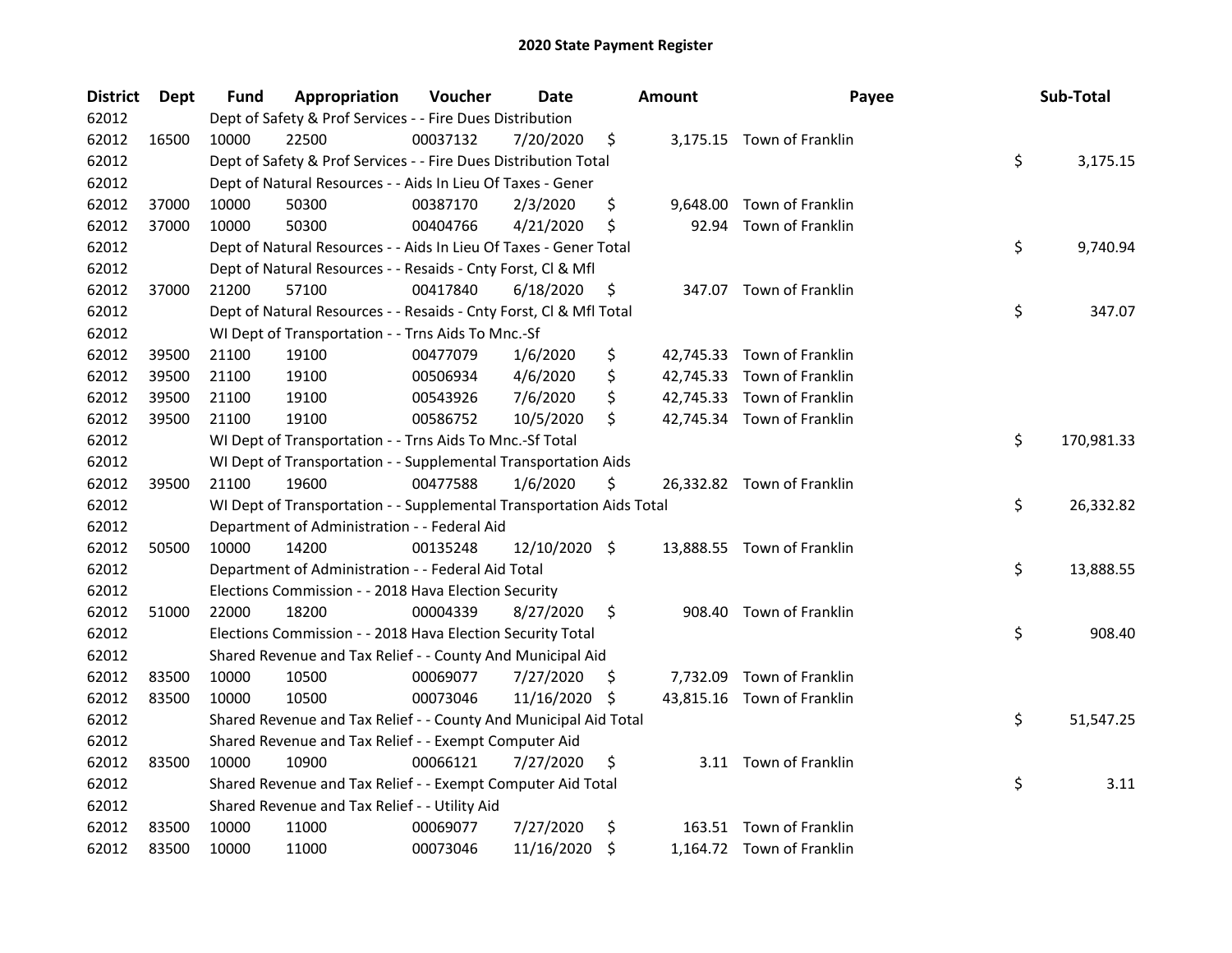| <b>District</b>    | <b>Dept</b> | <b>Fund</b> | Appropriation                                                   | Voucher  | Date      |   | <b>Amount</b> | Payee            | Sub-Total  |
|--------------------|-------------|-------------|-----------------------------------------------------------------|----------|-----------|---|---------------|------------------|------------|
| 62012              |             |             | Shared Revenue and Tax Relief - - Utility Aid Total             |          |           |   |               |                  | 1,328.23   |
| 62012              |             |             | Shared Revenue and Tax Relief - - Personal Property Aid         |          |           |   |               |                  |            |
| 62012              | 83500       | 10000       | 11100                                                           | 00061547 | 5/4/2020  |   | 532.25        | Town of Franklin |            |
| 62012              |             |             | Shared Revenue and Tax Relief - - Personal Property Aid Total   |          |           |   |               |                  | 532.25     |
| 62012              |             |             | Shared Revenue and Tax Relief - - Lottery & Gaming Credit       |          |           |   |               |                  |            |
| 62012              | 83500       | 52100       | 36300                                                           | 00055559 | 3/23/2020 | S | 1.388.92      | Town of Franklin |            |
| 62012              |             |             | Shared Revenue and Tax Relief - - Lottery & Gaming Credit Total |          |           |   |               |                  | 1,388.92   |
| <b>62012 Total</b> |             |             |                                                                 |          |           |   |               |                  | 280,174.02 |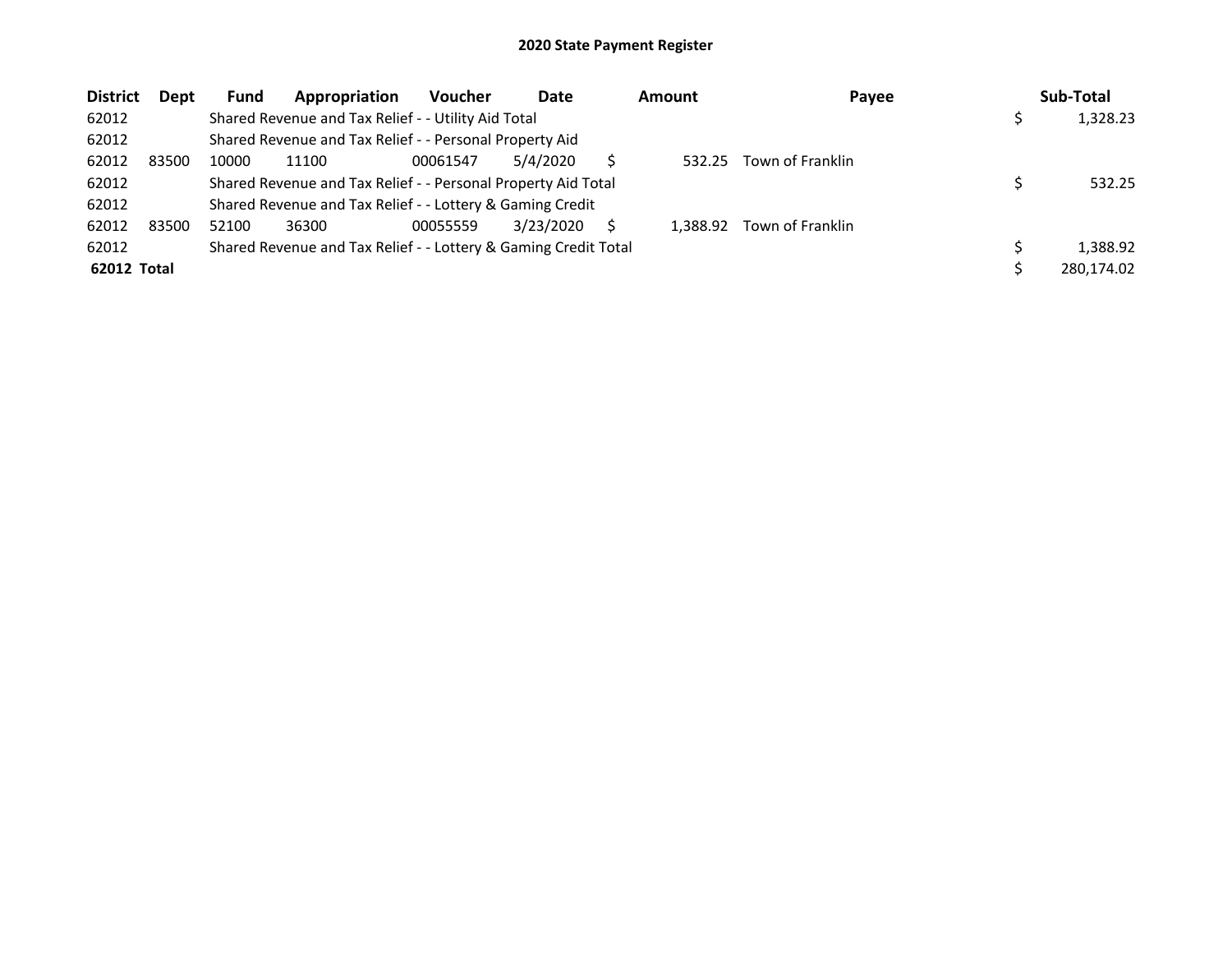| <b>District</b> | Dept  | Fund  | Appropriation                                                          | Voucher  | Date          |     | <b>Amount</b> | Payee                   | Sub-Total        |
|-----------------|-------|-------|------------------------------------------------------------------------|----------|---------------|-----|---------------|-------------------------|------------------|
| 62014           |       |       | Dept of Safety & Prof Services - - Fire Dues Distribution              |          |               |     |               |                         |                  |
| 62014           | 16500 | 10000 | 22500                                                                  | 00037133 | 7/20/2020     | \$  |               | 2,255.74 Town Of Genoa  |                  |
| 62014           |       |       | Dept of Safety & Prof Services - - Fire Dues Distribution Total        |          |               |     |               |                         | \$<br>2,255.74   |
| 62014           |       |       | Dept of Natural Resources - - Aids In Lieu Of Taxes - Gener            |          |               |     |               |                         |                  |
| 62014           | 37000 | 10000 | 50300                                                                  | 00387171 | 2/3/2020      | \$  |               | 1,291.96 Town Of Genoa  |                  |
| 62014           |       |       | Dept of Natural Resources - - Aids In Lieu Of Taxes - Gener Total      |          |               |     |               |                         | \$<br>1,291.96   |
| 62014           |       |       | Dept of Natural Resources - - Resaids - Cnty Forst, Cl & Mfl           |          |               |     |               |                         |                  |
| 62014           | 37000 | 21200 | 57100                                                                  | 00417841 | 6/18/2020     | \$  |               | 632.50 Town Of Genoa    |                  |
| 62014           |       |       | Dept of Natural Resources - - Resaids - Cnty Forst, Cl & Mfl Total     |          |               |     |               |                         | \$<br>632.50     |
| 62014           |       |       | WI Dept of Transportation - - Trns Aids To Mnc.-Sf                     |          |               |     |               |                         |                  |
| 62014           | 39500 | 21100 | 19100                                                                  | 00477080 | 1/6/2020      | \$  |               | 37,882.62 Town Of Genoa |                  |
| 62014           | 39500 | 21100 | 19100                                                                  | 00506935 | 4/6/2020      | \$  |               | 37,882.62 Town Of Genoa |                  |
| 62014           | 39500 | 21100 | 19100                                                                  | 00543927 | 7/6/2020      | \$  |               | 37,882.62 Town Of Genoa |                  |
| 62014           | 39500 | 21100 | 19100                                                                  | 00586753 | 10/5/2020     | \$  |               | 37,882.62 Town Of Genoa |                  |
| 62014           |       |       | WI Dept of Transportation - - Trns Aids To Mnc.-Sf Total               |          |               |     |               |                         | \$<br>151,530.48 |
| 62014           |       |       | Department of Military Affairs - - Disaster Recovery Aid               |          |               |     |               |                         |                  |
| 62014           | 46500 | 10000 | 30500                                                                  | 00075219 | 3/11/2020     | \$  |               | 2,868.31 Town Of Genoa  |                  |
| 62014           | 46500 | 10000 | 30500                                                                  | 00079178 | 6/23/2020     | \$  | 2,968.84      | Town Of Genoa           |                  |
| 62014           |       |       | Department of Military Affairs - - Disaster Recovery Aid Total         |          |               |     |               |                         | \$<br>5,837.15   |
| 62014           |       |       | Department of Military Affairs - - Federal Aid, Local Assistance       |          |               |     |               |                         |                  |
| 62014           | 46500 | 10000 | 34200                                                                  | 00075245 | 3/11/2020     | \$  |               | 67,340.45 Town Of Genoa |                  |
| 62014           | 46500 | 10000 | 34200                                                                  | 00076096 | 4/6/2020      | \$  |               | 17,813.06 Town Of Genoa |                  |
| 62014           |       |       | Department of Military Affairs - - Federal Aid, Local Assistance Total |          |               |     |               |                         | \$<br>85,153.51  |
| 62014           |       |       | Department of Administration - - Federal Aid                           |          |               |     |               |                         |                  |
| 62014           | 50500 | 10000 | 14200                                                                  | 00135249 | 12/10/2020 \$ |     |               | 11,899.22 Town Of Genoa |                  |
| 62014           |       |       | Department of Administration - - Federal Aid Total                     |          |               |     |               |                         | \$<br>11,899.22  |
| 62014           |       |       | Elections Commission - - 2018 Hava Election Security                   |          |               |     |               |                         |                  |
| 62014           | 51000 | 22000 | 18200                                                                  | 00004944 | 12/9/2020     | \$  |               | 726.90 Town Of Genoa    |                  |
| 62014           |       |       | Elections Commission - - 2018 Hava Election Security Total             |          |               |     |               |                         | \$<br>726.90     |
| 62014           |       |       | Shared Revenue and Tax Relief - - County And Municipal Aid             |          |               |     |               |                         |                  |
| 62014           | 83500 | 10000 | 10500                                                                  | 00069078 | 7/27/2020     | \$, |               | 3,013.73 Town Of Genoa  |                  |
| 62014           | 83500 | 10000 | 10500                                                                  | 00073047 | 11/16/2020    | -\$ |               | 17,077.77 Town Of Genoa |                  |
| 62014           |       |       | Shared Revenue and Tax Relief - - County And Municipal Aid Total       |          |               |     |               |                         | \$<br>20,091.50  |
| 62014           |       |       | Shared Revenue and Tax Relief - - Utility Aid                          |          |               |     |               |                         |                  |
| 62014           | 83500 | 10000 | 11000                                                                  | 00069078 | 7/27/2020     | \$  |               | 42,886.93 Town Of Genoa |                  |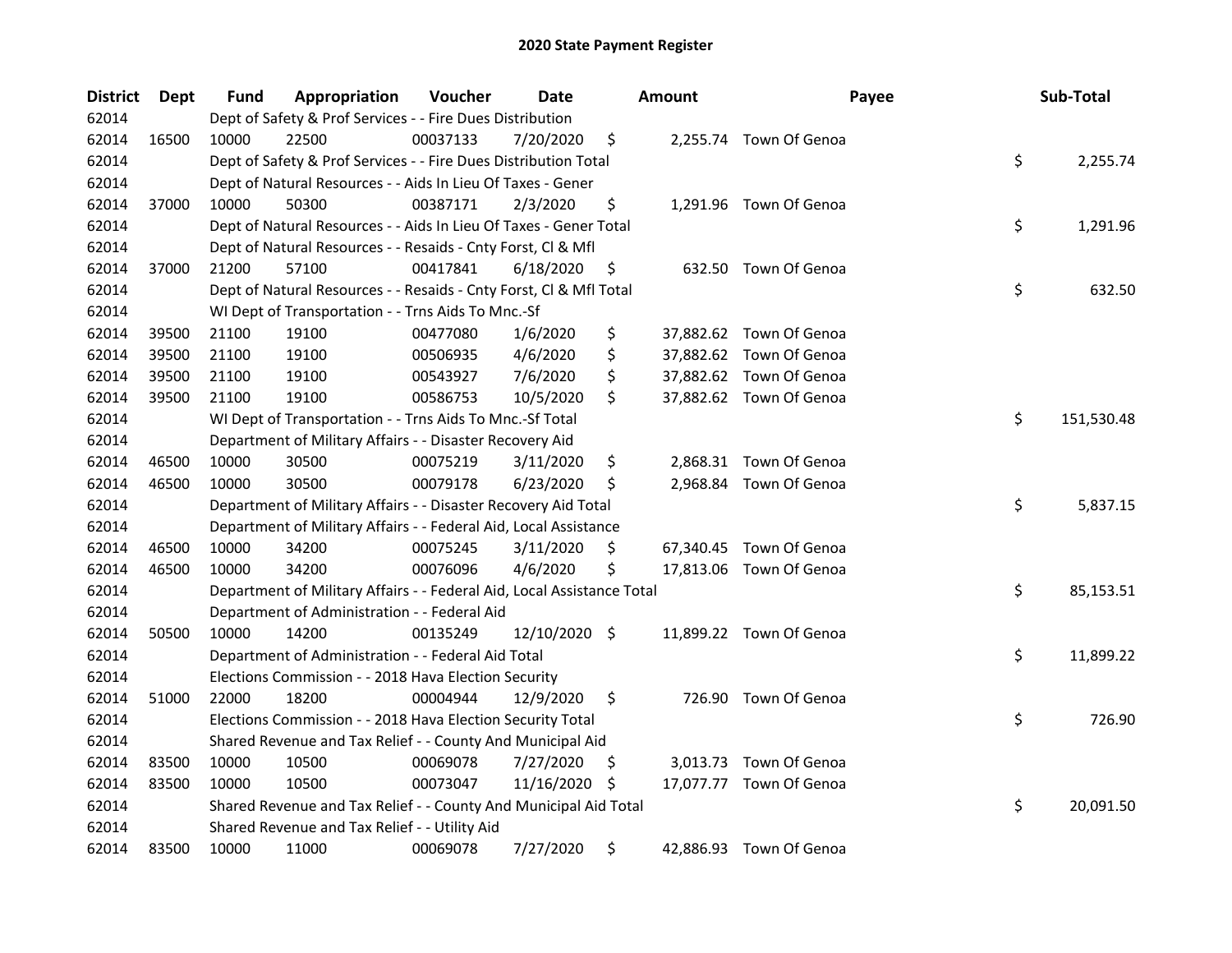| <b>District</b> | Dept  | <b>Fund</b> | Appropriation                                                   | <b>Voucher</b> | Date          | <b>Amount</b> | Payee         | Sub-Total  |
|-----------------|-------|-------------|-----------------------------------------------------------------|----------------|---------------|---------------|---------------|------------|
| 62014           | 83500 | 10000       | 11000                                                           | 00073047       | 11/16/2020 \$ | 243,373.47    | Town Of Genoa |            |
| 62014           |       |             | Shared Revenue and Tax Relief - - Utility Aid Total             |                |               |               |               | 286,260.40 |
| 62014           |       |             | Shared Revenue and Tax Relief - - Personal Property Aid         |                |               |               |               |            |
| 62014           | 83500 | 10000       | 11100                                                           | 00061548       | 5/4/2020      | 170.15        | Town Of Genoa |            |
| 62014           |       |             | Shared Revenue and Tax Relief - - Personal Property Aid Total   |                |               |               |               | 170.15     |
| 62014           |       |             | Shared Revenue and Tax Relief - - Lottery & Gaming Credit       |                |               |               |               |            |
| 62014           | 83500 | 52100       | 36300                                                           | 00055560       | 3/23/2020     | 3.609.17      | Town Of Genoa |            |
| 62014           |       |             | Shared Revenue and Tax Relief - - Lottery & Gaming Credit Total |                |               |               |               | 3.609.17   |
| 62014 Total     |       |             |                                                                 |                |               |               |               | 569,458.68 |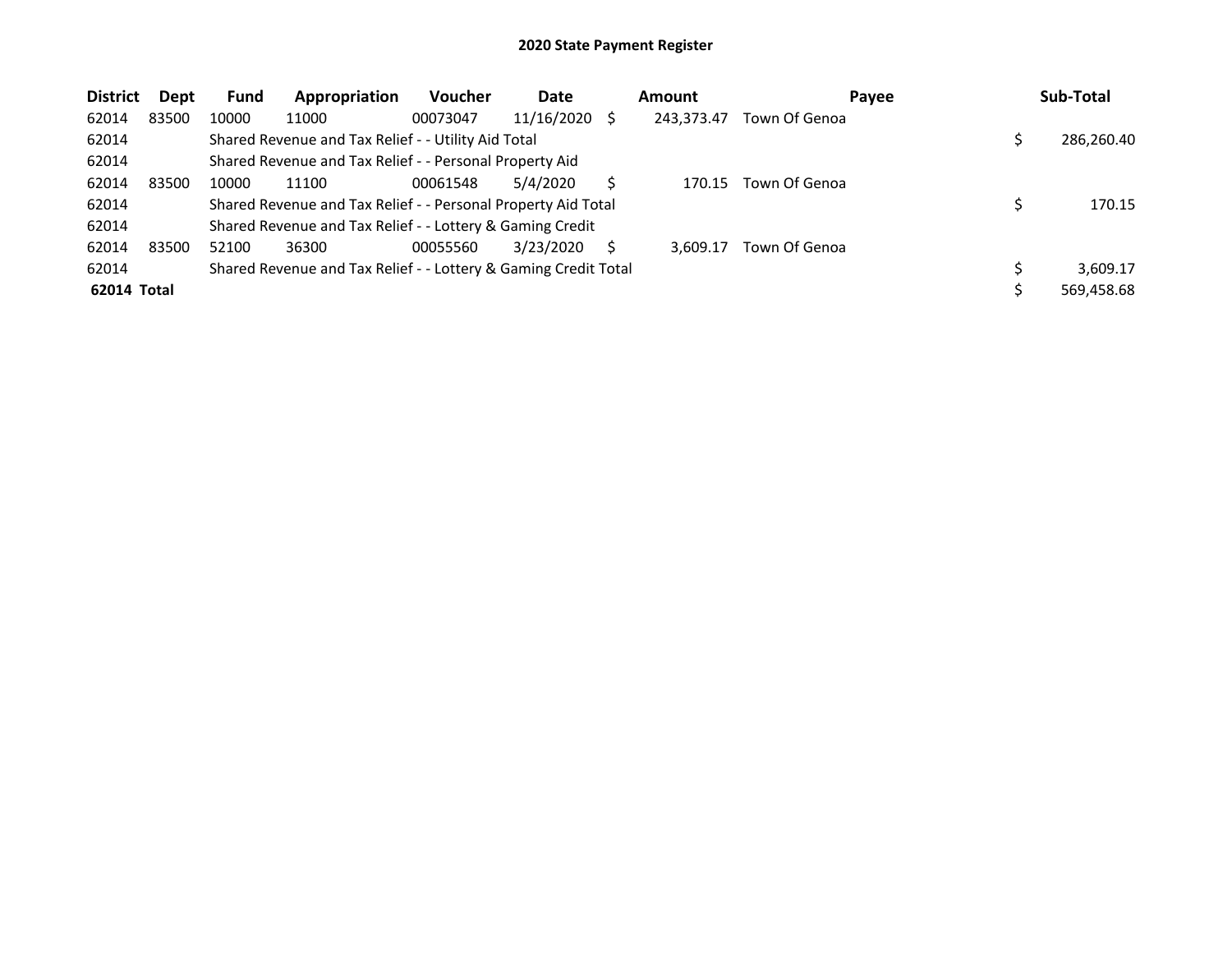| <b>District</b> | Dept  | <b>Fund</b> | Appropriation                                                         | Voucher  | Date          |    | <b>Amount</b> | Payee                       | Sub-Total        |
|-----------------|-------|-------------|-----------------------------------------------------------------------|----------|---------------|----|---------------|-----------------------------|------------------|
| 62016           |       |             | Dept of Safety & Prof Services - - Fire Dues Distribution             |          |               |    |               |                             |                  |
| 62016           | 16500 | 10000       | 22500                                                                 | 00037134 | 7/20/2020     | \$ |               | 1,614.22 Town Of Greenwood  |                  |
| 62016           |       |             | Dept of Safety & Prof Services - - Fire Dues Distribution Total       |          |               |    |               |                             | \$<br>1,614.22   |
| 62016           |       |             | Dept of Natural Resources - - Resaids - Cnty Forst, CI & Mfl          |          |               |    |               |                             |                  |
| 62016           | 37000 | 21200       | 57100                                                                 | 00417842 | 6/18/2020     | \$ | 692.40        | Town Of Greenwood           |                  |
| 62016           |       |             | Dept of Natural Resources - - Resaids - Cnty Forst, Cl & Mfl Total    |          |               |    |               |                             | \$<br>692.40     |
| 62016           |       |             | WI Dept of Transportation - - Trns Aids To Mnc.-Sf                    |          |               |    |               |                             |                  |
| 62016           | 39500 | 21100       | 19100                                                                 | 00477081 | 1/6/2020      | \$ |               | 24,801.75 Town Of Greenwood |                  |
| 62016           | 39500 | 21100       | 19100                                                                 | 00506936 | 4/6/2020      | \$ |               | 24,801.75 Town Of Greenwood |                  |
| 62016           | 39500 | 21100       | 19100                                                                 | 00543928 | 7/6/2020      | \$ |               | 24,801.75 Town Of Greenwood |                  |
| 62016           | 39500 | 21100       | 19100                                                                 | 00586754 | 10/5/2020     | Ŝ. |               | 24,801.75 Town Of Greenwood |                  |
| 62016           |       |             | WI Dept of Transportation - - Trns Aids To Mnc.-Sf Total              |          |               |    |               |                             | \$<br>99,207.00  |
| 62016           |       |             | Department of Administration - - Federal Aid                          |          |               |    |               |                             |                  |
| 62016           | 50500 | 10000       | 14200                                                                 | 00135250 | 12/10/2020 \$ |    |               | 9,947.83 Town Of Greenwood  |                  |
| 62016           |       |             | Department of Administration - - Federal Aid Total                    |          |               |    |               |                             | \$<br>9,947.83   |
| 62016           |       |             | Shared Revenue and Tax Relief - - Expenditure Restraint Program       |          |               |    |               |                             |                  |
| 62016           | 83500 | 10000       | 10100                                                                 | 00069079 | 7/27/2020     | \$ |               | 3,111.47 Town Of Greenwood  |                  |
| 62016           |       |             | Shared Revenue and Tax Relief - - Expenditure Restraint Program Total |          |               |    |               |                             | \$<br>3,111.47   |
| 62016           |       |             | Shared Revenue and Tax Relief - - County And Municipal Aid            |          |               |    |               |                             |                  |
| 62016           | 83500 | 10000       | 10500                                                                 | 00069079 | 7/27/2020     | S. |               | 5,287.45 Town Of Greenwood  |                  |
| 62016           | 83500 | 10000       | 10500                                                                 | 00073048 | 11/16/2020 \$ |    |               | 29,962.24 Town Of Greenwood |                  |
| 62016           |       |             | Shared Revenue and Tax Relief - - County And Municipal Aid Total      |          |               |    |               |                             | \$<br>35,249.69  |
| 62016           |       |             | Shared Revenue and Tax Relief - - Exempt Computer Aid                 |          |               |    |               |                             |                  |
| 62016           | 83500 | 10000       | 10900                                                                 | 00066122 | 7/27/2020     | \$ | 2.08          | Town Of Greenwood           |                  |
| 62016           |       |             | Shared Revenue and Tax Relief - - Exempt Computer Aid Total           |          |               |    |               |                             | \$<br>2.08       |
| 62016           |       |             | Shared Revenue and Tax Relief - - Utility Aid                         |          |               |    |               |                             |                  |
| 62016           | 83500 | 10000       | 11000                                                                 | 00069079 | 7/27/2020     | \$ | 62.33         | Town Of Greenwood           |                  |
| 62016           | 83500 | 10000       | 11000                                                                 | 00073048 | 11/16/2020 \$ |    | 360.08        | Town Of Greenwood           |                  |
| 62016           |       |             | Shared Revenue and Tax Relief - - Utility Aid Total                   |          |               |    |               |                             | \$<br>422.41     |
| 62016           |       |             | Shared Revenue and Tax Relief - - Personal Property Aid               |          |               |    |               |                             |                  |
| 62016           | 83500 | 10000       | 11100                                                                 | 00061549 | 5/4/2020      | \$ |               | 1,684.97 Town Of Greenwood  |                  |
| 62016           |       |             | Shared Revenue and Tax Relief - - Personal Property Aid Total         |          |               |    |               |                             | \$<br>1,684.97   |
| 62016 Total     |       |             |                                                                       |          |               |    |               |                             | \$<br>151,932.07 |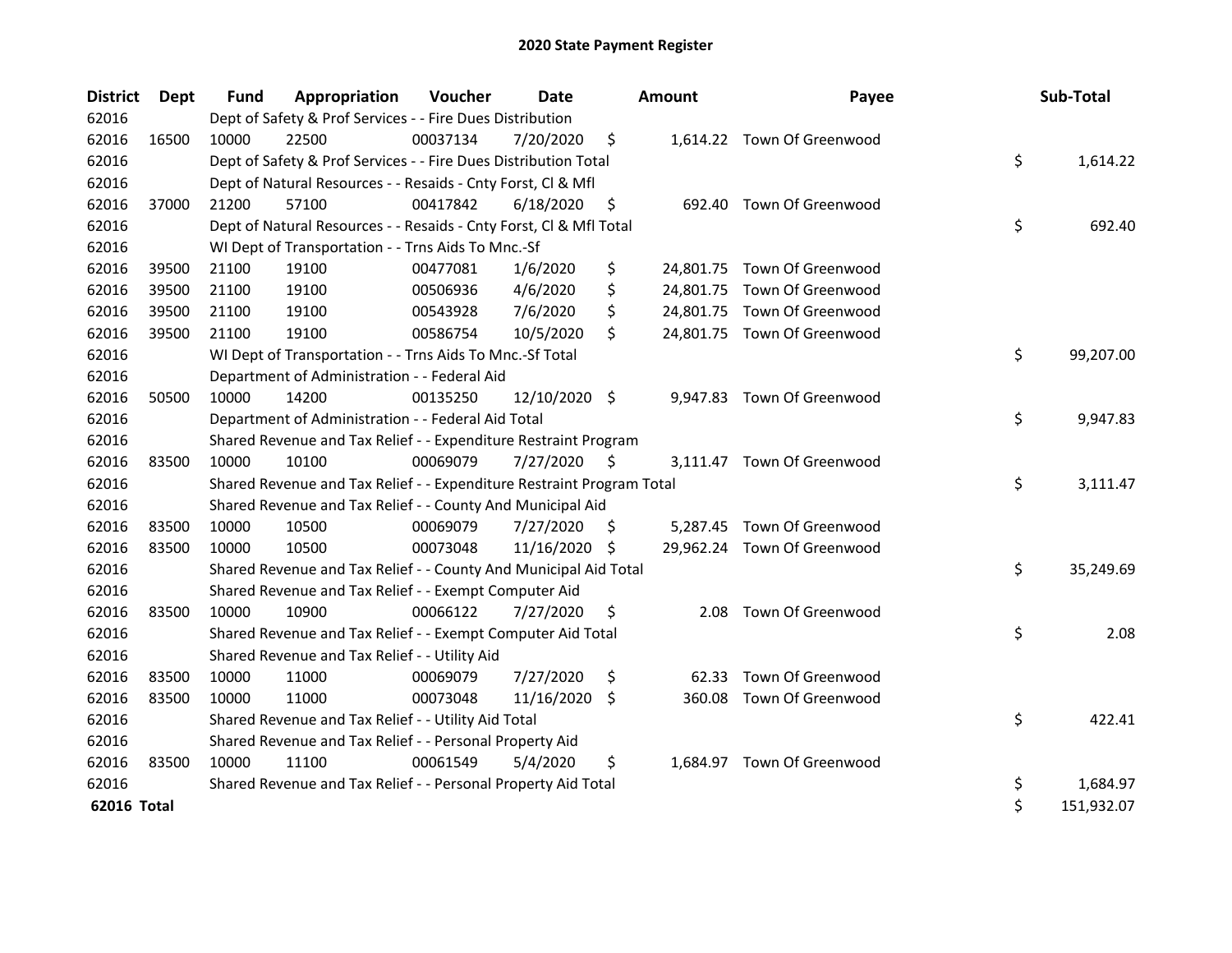| <b>District</b> | Dept  | Fund  | Appropriation                                                          | Voucher  | <b>Date</b> |     | <b>Amount</b> | Payee                     | Sub-Total        |
|-----------------|-------|-------|------------------------------------------------------------------------|----------|-------------|-----|---------------|---------------------------|------------------|
| 62018           |       |       | Dept of Safety & Prof Services - - Fire Dues Distribution              |          |             |     |               |                           |                  |
| 62018           | 16500 | 10000 | 22500                                                                  | 00037135 | 7/20/2020   | \$  |               | 3,359.57 Town Of Hamburg  |                  |
| 62018           |       |       | Dept of Safety & Prof Services - - Fire Dues Distribution Total        |          |             |     |               |                           | \$<br>3,359.57   |
| 62018           |       |       | Dept of Natural Resources - - Aids In Lieu Of Taxes - Gener            |          |             |     |               |                           |                  |
| 62018           | 37000 | 10000 | 50300                                                                  | 00388193 | 2/4/2020    | \$  |               | 859.95 Town Of Hamburg    |                  |
| 62018           |       |       | Dept of Natural Resources - - Aids In Lieu Of Taxes - Gener Total      |          |             |     |               |                           | \$<br>859.95     |
| 62018           |       |       | Dept of Natural Resources - - Resaids - Cnty Forst, Cl & Mfl           |          |             |     |               |                           |                  |
| 62018           | 37000 | 21200 | 57100                                                                  | 00417843 | 6/18/2020   | \$  |               | 966.30 Town Of Hamburg    |                  |
| 62018           |       |       | Dept of Natural Resources - - Resaids - Cnty Forst, Cl & Mfl Total     |          |             |     |               |                           | \$<br>966.30     |
| 62018           |       |       | WI Dept of Transportation - - Trns Aids To Mnc.-Sf                     |          |             |     |               |                           |                  |
| 62018           | 39500 | 21100 | 19100                                                                  | 00477082 | 1/6/2020    | \$  |               | 28,323.27 Town Of Hamburg |                  |
| 62018           | 39500 | 21100 | 19100                                                                  | 00506937 | 4/6/2020    | \$  | 28,323.27     | Town Of Hamburg           |                  |
| 62018           | 39500 | 21100 | 19100                                                                  | 00543929 | 7/6/2020    | \$  |               | 28,323.27 Town Of Hamburg |                  |
| 62018           | 39500 | 21100 | 19100                                                                  | 00586755 | 10/5/2020   | \$  |               | 28,323.27 Town Of Hamburg |                  |
| 62018           |       |       | WI Dept of Transportation - - Trns Aids To Mnc.-Sf Total               |          |             |     |               |                           | \$<br>113,293.08 |
| 62018           |       |       | Department of Military Affairs - - Disaster Recovery Aid               |          |             |     |               |                           |                  |
| 62018           | 46500 | 10000 | 30500                                                                  | 00080981 | 7/30/2020   | \$  | 663.31        | Town Of Hamburg           |                  |
| 62018           | 46500 | 10000 | 30500                                                                  | 00081000 | 7/30/2020   | \$  | 1,126.38      | Town Of Hamburg           |                  |
| 62018           | 46500 | 10000 | 30500                                                                  | 00083197 | 9/18/2020   | \$  |               | 3,292.55 Town Of Hamburg  |                  |
| 62018           |       |       | Department of Military Affairs - - Disaster Recovery Aid Total         |          |             |     |               |                           | \$<br>5,082.24   |
| 62018           |       |       | Department of Military Affairs - - Federal Aid, Local Assistance       |          |             |     |               |                           |                  |
| 62018           | 46500 | 10000 | 34200                                                                  | 00081000 | 7/30/2020   | \$  |               | 6,758.25 Town Of Hamburg  |                  |
| 62018           |       |       | Department of Military Affairs - - Federal Aid, Local Assistance Total |          |             |     |               |                           | \$<br>6,758.25   |
| 62018           |       |       | Shared Revenue and Tax Relief - - County And Municipal Aid             |          |             |     |               |                           |                  |
| 62018           | 83500 | 10000 | 10500                                                                  | 00069080 | 7/27/2020   | \$. |               | 6,586.52 Town Of Hamburg  |                  |
| 62018           | 83500 | 10000 | 10500                                                                  | 00073049 | 11/16/2020  | \$. |               | 37,323.59 Town Of Hamburg |                  |
| 62018           |       |       | Shared Revenue and Tax Relief - - County And Municipal Aid Total       |          |             |     |               |                           | \$<br>43,910.11  |
| 62018           |       |       | Shared Revenue and Tax Relief - - Exempt Computer Aid                  |          |             |     |               |                           |                  |
| 62018           | 83500 | 10000 | 10900                                                                  | 00066123 | 7/27/2020   | \$  |               | 2.08 Town Of Hamburg      |                  |
| 62018           |       |       | Shared Revenue and Tax Relief - - Exempt Computer Aid Total            |          |             |     |               |                           | \$<br>2.08       |
| 62018           |       |       | Shared Revenue and Tax Relief - - Utility Aid                          |          |             |     |               |                           |                  |
| 62018           | 83500 | 10000 | 11000                                                                  | 00069080 | 7/27/2020   | \$  | 73.25         | Town Of Hamburg           |                  |
| 62018           | 83500 | 10000 | 11000                                                                  | 00073049 | 11/16/2020  | \$. | 467.84        | Town Of Hamburg           |                  |
| 62018           |       |       | Shared Revenue and Tax Relief - - Utility Aid Total                    |          |             |     |               |                           | \$<br>541.09     |
| 62018           |       |       | Shared Revenue and Tax Relief - - Personal Property Aid                |          |             |     |               |                           |                  |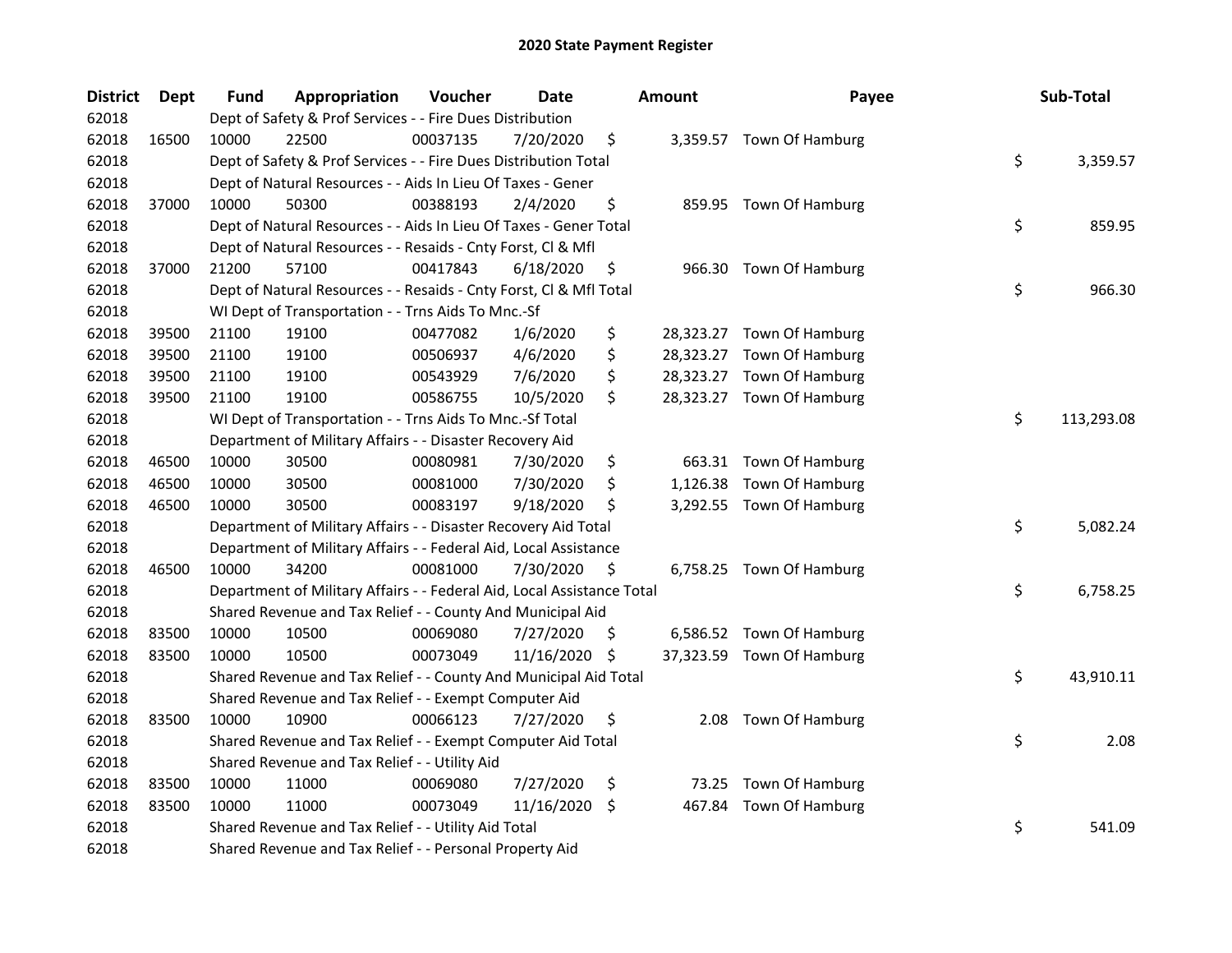| District Dept |       | Fund  | Appropriation                                                 | <b>Voucher</b> | Date        | Amount | <b>Pavee</b>           | Sub-Total  |
|---------------|-------|-------|---------------------------------------------------------------|----------------|-------------|--------|------------------------|------------|
| 62018         | 83500 | 10000 | 11100                                                         | 00061550       | 5/4/2020 \$ |        | 696.70 Town Of Hamburg |            |
| 62018         |       |       | Shared Revenue and Tax Relief - - Personal Property Aid Total |                |             |        |                        | 696.70     |
| 62018 Total   |       |       |                                                               |                |             |        |                        | 175,469.37 |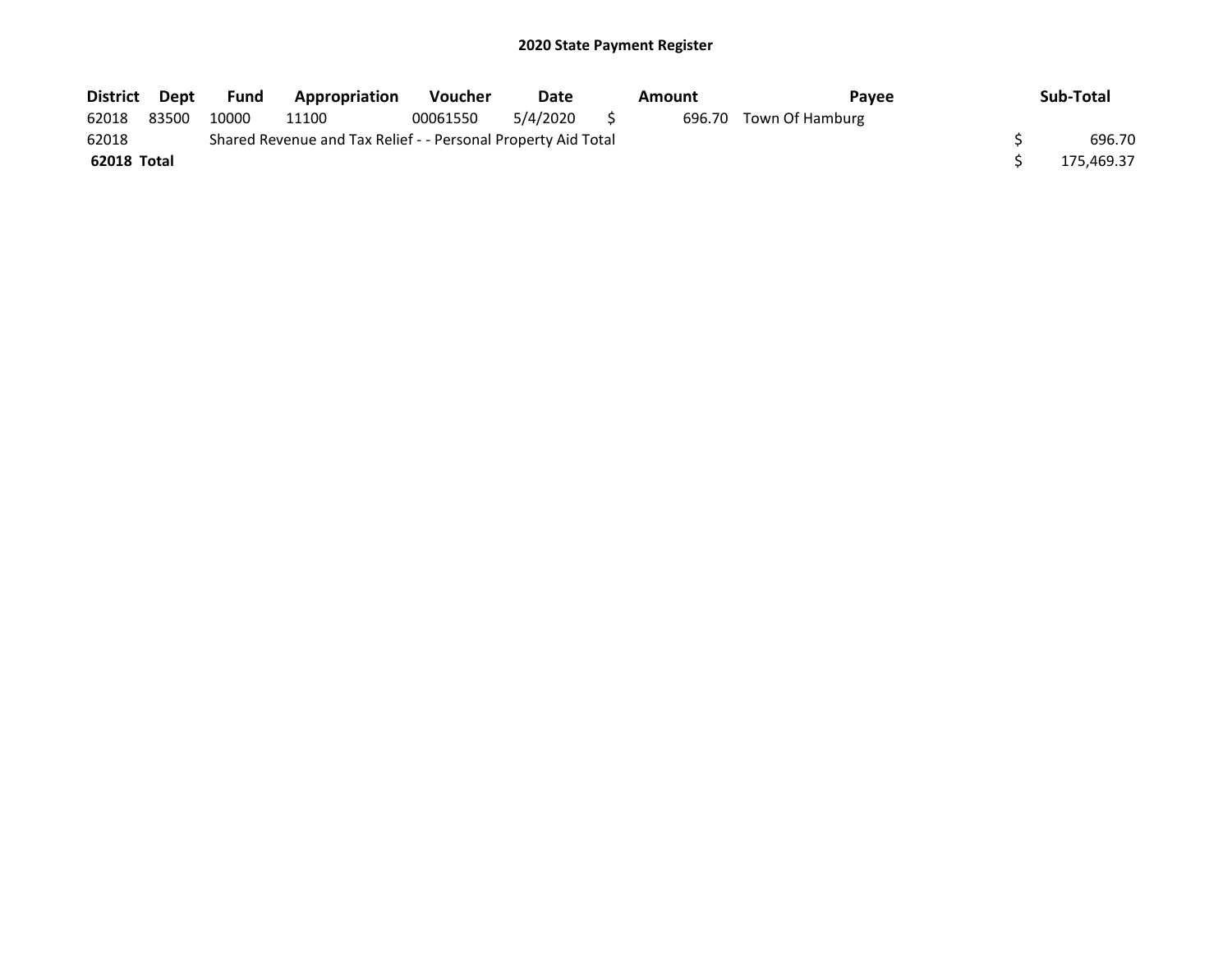| <b>District</b> | Dept  | Fund  | Appropriation                                                      | Voucher  | <b>Date</b>   |     | <b>Amount</b> | Payee                     | Sub-Total        |
|-----------------|-------|-------|--------------------------------------------------------------------|----------|---------------|-----|---------------|---------------------------|------------------|
| 62020           |       |       | Dept of Safety & Prof Services - - Fire Dues Distribution          |          |               |     |               |                           |                  |
| 62020           | 16500 | 10000 | 22500                                                              | 00037136 | 7/20/2020     | \$  |               | 2,245.89 Town Of Harmony  |                  |
| 62020           |       |       | Dept of Safety & Prof Services - - Fire Dues Distribution Total    |          |               |     |               |                           | \$<br>2,245.89   |
| 62020           |       |       | Dept of Natural Resources - - Aids In Lieu Of Taxes - Gener        |          |               |     |               |                           |                  |
| 62020           | 37000 | 10000 | 50300                                                              | 00388194 | 2/4/2020      | \$  |               | 1,631.61 Town Of Harmony  |                  |
| 62020           | 37000 | 10000 | 50300                                                              | 00388195 | 2/4/2020      | \$  | 3,374.18      | Town Of Harmony           |                  |
| 62020           | 37000 | 10000 | 50300                                                              | 00404793 | 4/21/2020     | \$  |               | 20.01 Town Of Harmony     |                  |
| 62020           |       |       | Dept of Natural Resources - - Aids In Lieu Of Taxes - Gener Total  |          |               |     |               |                           | \$<br>5,025.80   |
| 62020           |       |       | Dept of Natural Resources - - Resaids - Cnty Forst, Cl & Mfl       |          |               |     |               |                           |                  |
| 62020           | 37000 | 21200 | 57100                                                              | 00417844 | 6/18/2020     | \$  |               | 1,437.99 Town Of Harmony  |                  |
| 62020           |       |       | Dept of Natural Resources - - Resaids - Cnty Forst, Cl & Mfl Total |          |               |     |               |                           | \$<br>1,437.99   |
| 62020           |       |       | WI Dept of Transportation - - Trns Aids To Mnc.-Sf                 |          |               |     |               |                           |                  |
| 62020           | 39500 | 21100 | 19100                                                              | 00477083 | 1/6/2020      | \$  | 34,341.39     | Town Of Harmony           |                  |
| 62020           | 39500 | 21100 | 19100                                                              | 00506938 | 4/6/2020      | \$  |               | 34,341.39 Town Of Harmony |                  |
| 62020           | 39500 | 21100 | 19100                                                              | 00543930 | 7/6/2020      | \$  |               | 34,341.39 Town Of Harmony |                  |
| 62020           | 39500 | 21100 | 19100                                                              | 00586756 | 10/5/2020     | \$  |               | 34,341.39 Town Of Harmony |                  |
| 62020           |       |       | WI Dept of Transportation - - Trns Aids To Mnc.-Sf Total           |          |               |     |               |                           | \$<br>137,365.56 |
| 62020           |       |       | Department of Military Affairs - - Disaster Recovery Aid           |          |               |     |               |                           |                  |
| 62020           | 46500 | 10000 | 30500                                                              | 00073185 | 1/31/2020     | \$  |               | 6,114.40 Town Of Harmony  |                  |
| 62020           |       |       | Department of Military Affairs - - Disaster Recovery Aid Total     |          |               |     |               |                           | \$<br>6,114.40   |
| 62020           |       |       | Department of Administration - - Federal Aid                       |          |               |     |               |                           |                  |
| 62020           | 50500 | 10000 | 14200                                                              | 00135251 | 12/10/2020 \$ |     |               | 11,577.04 Town Of Harmony |                  |
| 62020           |       |       | Department of Administration - - Federal Aid Total                 |          |               |     |               |                           | \$<br>11,577.04  |
| 62020           |       |       | Elections Commission - - 2018 Hava Election Security               |          |               |     |               |                           |                  |
| 62020           | 51000 | 22000 | 18200                                                              | 00003694 | 7/6/2020      | \$  |               | 627.90 Town Of Harmony    |                  |
| 62020           |       |       | Elections Commission - - 2018 Hava Election Security Total         |          |               |     |               |                           | \$<br>627.90     |
| 62020           |       |       | Shared Revenue and Tax Relief - - County And Municipal Aid         |          |               |     |               |                           |                  |
| 62020           | 83500 | 10000 | 10500                                                              | 00069081 | 7/27/2020     | \$, |               | 4,823.11 Town Of Harmony  |                  |
| 62020           | 83500 | 10000 | 10500                                                              | 00073050 | 11/16/2020    | \$, |               | 27,330.98 Town Of Harmony |                  |
| 62020           |       |       | Shared Revenue and Tax Relief - - County And Municipal Aid Total   |          |               |     |               |                           | \$<br>32,154.09  |
| 62020           |       |       | Shared Revenue and Tax Relief - - Exempt Computer Aid              |          |               |     |               |                           |                  |
| 62020           | 83500 | 10000 | 10900                                                              | 00066124 | 7/27/2020     | \$  | 39.49         | Town Of Harmony           |                  |
| 62020           |       |       | Shared Revenue and Tax Relief - - Exempt Computer Aid Total        |          |               |     |               |                           | \$<br>39.49      |
| 62020           |       |       | Shared Revenue and Tax Relief - - Personal Property Aid            |          |               |     |               |                           |                  |
| 62020           | 83500 | 10000 | 11100                                                              | 00061551 | 5/4/2020      | \$  |               | 1,242.34 Town Of Harmony  |                  |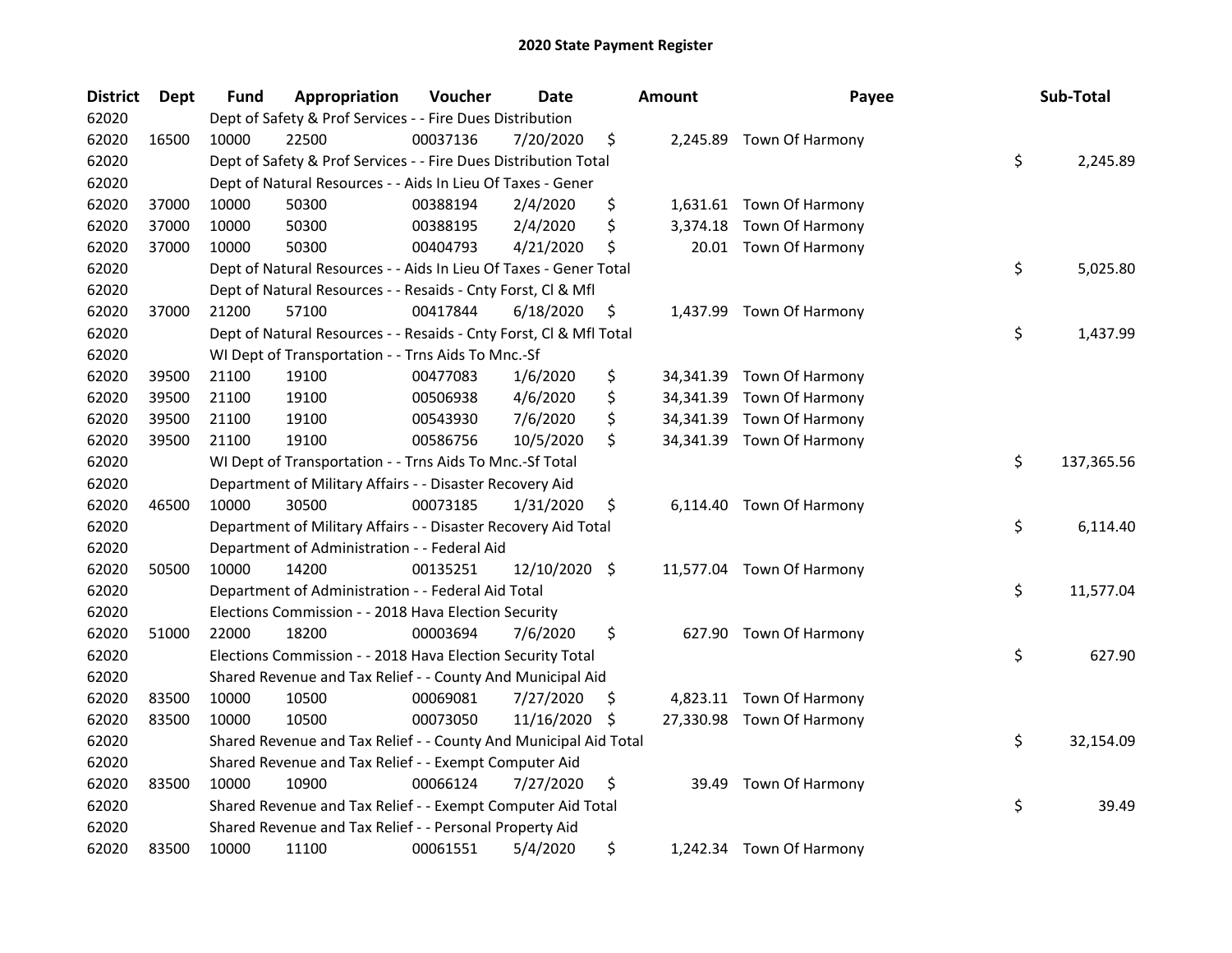| District Dept | Fund | Appropriation                                                 | <b>Voucher</b> | Date | Amount | Payee | Sub-Total  |
|---------------|------|---------------------------------------------------------------|----------------|------|--------|-------|------------|
| 62020         |      | Shared Revenue and Tax Relief - - Personal Property Aid Total |                |      |        |       | 1.242.34   |
| 62020 Total   |      |                                                               |                |      |        |       | 197,830.50 |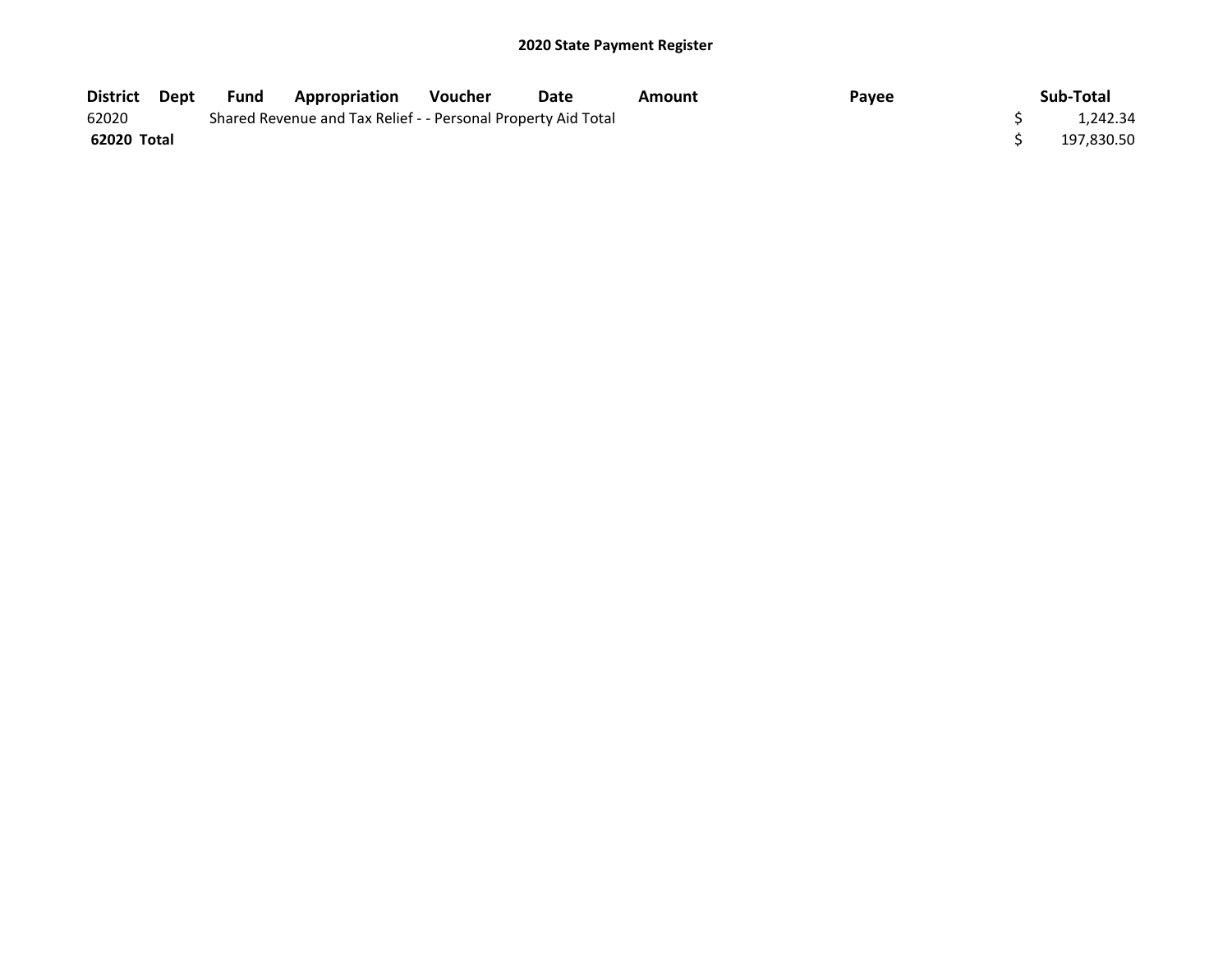| <b>District</b> | Dept  | Fund  | Appropriation                                                          | Voucher  | <b>Date</b> |    | <b>Amount</b> | Payee                       | Sub-Total        |
|-----------------|-------|-------|------------------------------------------------------------------------|----------|-------------|----|---------------|-----------------------------|------------------|
| 62022           |       |       | Dept of Safety & Prof Services - - Fire Dues Distribution              |          |             |    |               |                             |                  |
| 62022           | 16500 | 10000 | 22500                                                                  | 00037137 | 7/20/2020   | \$ |               | 2,402.23 Town Of Hillsboro  |                  |
| 62022           |       |       | Dept of Safety & Prof Services - - Fire Dues Distribution Total        |          |             |    |               |                             | \$<br>2,402.23   |
| 62022           |       |       | Dept of Natural Resources - - Aids In Lieu Of Taxes - Gener            |          |             |    |               |                             |                  |
| 62022           | 37000 | 10000 | 50300                                                                  | 00404798 | 4/21/2020   | \$ |               | 14.11 Town Of Hillsboro     |                  |
| 62022           |       |       | Dept of Natural Resources - - Aids In Lieu Of Taxes - Gener Total      |          |             |    |               |                             | \$<br>14.11      |
| 62022           |       |       | Dept of Natural Resources - - Resaids - Cnty Forst, Cl & Mfl           |          |             |    |               |                             |                  |
| 62022           | 37000 | 21200 | 57100                                                                  | 00417845 | 6/18/2020   | \$ |               | 372.76 Town Of Hillsboro    |                  |
| 62022           |       |       | Dept of Natural Resources - - Resaids - Cnty Forst, Cl & Mfl Total     |          |             |    |               |                             | \$<br>372.76     |
| 62022           |       |       | WI Dept of Transportation - - Trns Aids To Mnc.-Sf                     |          |             |    |               |                             |                  |
| 62022           | 39500 | 21100 | 19100                                                                  | 00477084 | 1/6/2020    | \$ |               | 27,410.04 Town Of Hillsboro |                  |
| 62022           | 39500 | 21100 | 19100                                                                  | 00506939 | 4/6/2020    | \$ |               | 27,410.04 Town Of Hillsboro |                  |
| 62022           | 39500 | 21100 | 19100                                                                  | 00543931 | 7/6/2020    | \$ |               | 27,410.04 Town Of Hillsboro |                  |
| 62022           | 39500 | 21100 | 19100                                                                  | 00586757 | 10/5/2020   | \$ |               | 27,410.04 Town Of Hillsboro |                  |
| 62022           |       |       | WI Dept of Transportation - - Trns Aids To Mnc.-Sf Total               |          |             |    |               |                             | \$<br>109,640.16 |
| 62022           |       |       | Department of Military Affairs - - Disaster Recovery Aid               |          |             |    |               |                             |                  |
| 62022           | 46500 | 10000 | 30500                                                                  | 00071706 | 1/10/2020   | \$ | 3,818.38      | Town Of Hillsboro           |                  |
| 62022           | 46500 | 10000 | 30500                                                                  | 00079123 | 6/18/2020   | \$ |               | 5,911.87 Town Of Hillsboro  |                  |
| 62022           |       |       | Department of Military Affairs - - Disaster Recovery Aid Total         |          |             |    |               |                             | \$<br>9,730.25   |
| 62022           |       |       | Department of Military Affairs - - Federal Aid, Local Assistance       |          |             |    |               |                             |                  |
| 62022           | 46500 | 10000 | 34200                                                                  | 00071706 | 1/10/2020   | \$ |               | 22,910.25 Town Of Hillsboro |                  |
| 62022           | 46500 | 10000 | 34200                                                                  | 00079123 | 6/18/2020   | \$ |               | 35,471.20 Town Of Hillsboro |                  |
| 62022           |       |       | Department of Military Affairs - - Federal Aid, Local Assistance Total |          |             |    |               |                             | \$<br>58,381.45  |
| 62022           |       |       | Department of Administration - - Federal Aid                           |          |             |    |               |                             |                  |
| 62022           | 50500 | 10000 | 14200                                                                  | 00130229 | 10/2/2020   | \$ |               | 2,928.31 Town Of Hillsboro  |                  |
| 62022           | 50500 | 10000 | 14200                                                                  | 00135252 | 12/10/2020  | \$ |               | 5,599.83 Town Of Hillsboro  |                  |
| 62022           |       |       | Department of Administration - - Federal Aid Total                     |          |             |    |               |                             | \$<br>8,528.14   |
| 62022           |       |       | Elections Commission - - 2018 Hava Election Security                   |          |             |    |               |                             |                  |
| 62022           | 51000 | 22000 | 18200                                                                  | 00003953 | 7/28/2020   | \$ |               | 621.30 Town Of Hillsboro    |                  |
| 62022           |       |       | Elections Commission - - 2018 Hava Election Security Total             |          |             |    |               |                             | \$<br>621.30     |
| 62022           |       |       | Shared Revenue and Tax Relief - - County And Municipal Aid             |          |             |    |               |                             |                  |
| 62022           | 83500 | 10000 | 10500                                                                  | 00069082 | 7/27/2020   | Ş  |               | 8,475.78 Town Of Hillsboro  |                  |
| 62022           | 83500 | 10000 | 10500                                                                  | 00073051 | 11/16/2020  | \$ |               | 48,029.43 Town Of Hillsboro |                  |
| 62022           |       |       | Shared Revenue and Tax Relief - - County And Municipal Aid Total       |          |             |    |               |                             | \$<br>56,505.21  |
| 62022           |       |       | Shared Revenue and Tax Relief - - Exempt Computer Aid                  |          |             |    |               |                             |                  |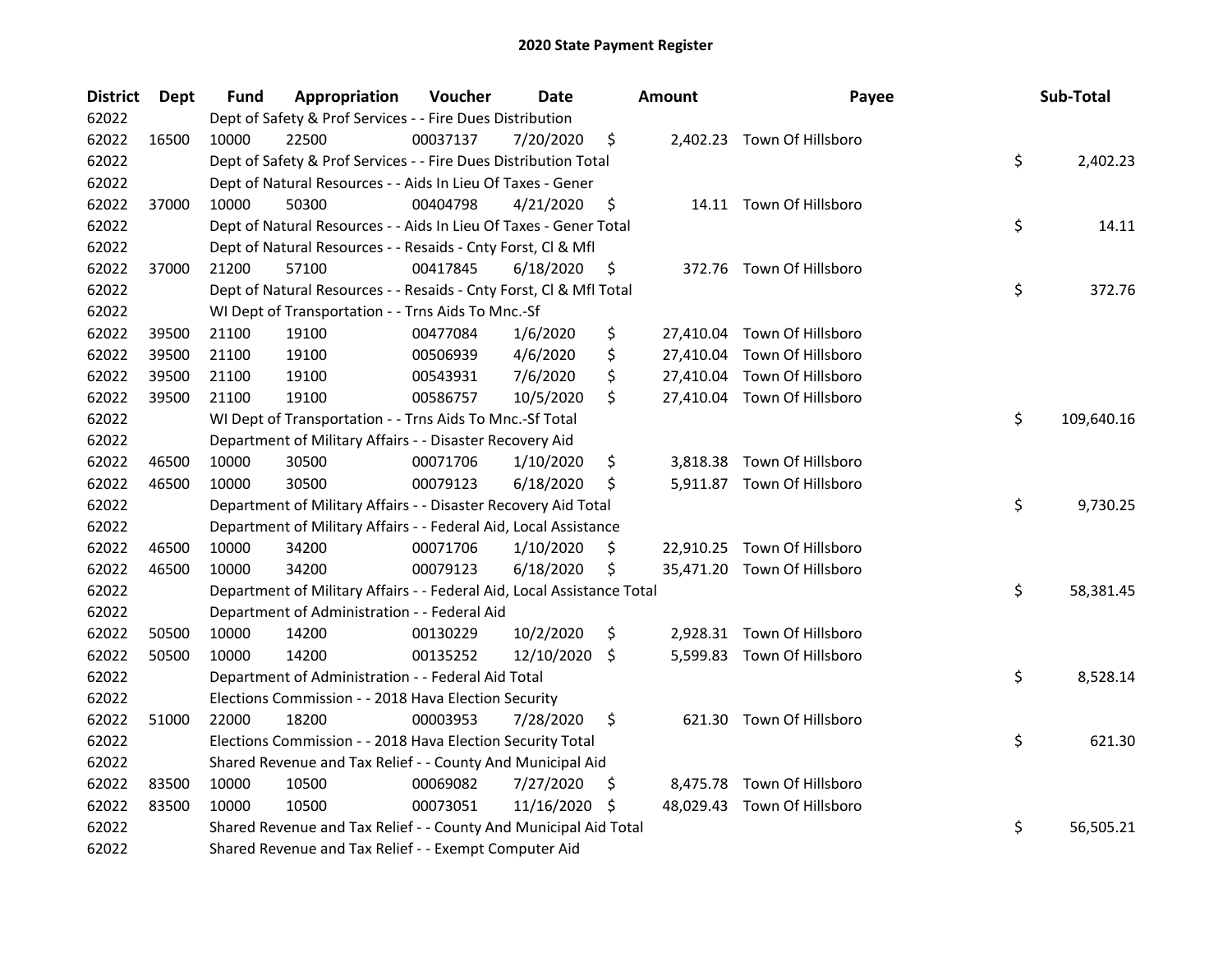| <b>District</b> | Dept  | Fund  | Appropriation                                                   | <b>Voucher</b> | Date       |    | <b>Amount</b> | Payee             |    | Sub-Total  |
|-----------------|-------|-------|-----------------------------------------------------------------|----------------|------------|----|---------------|-------------------|----|------------|
| 62022           | 83500 | 10000 | 10900                                                           | 00066125       | 7/27/2020  | Ś  | 533.14        | Town Of Hillsboro |    |            |
| 62022           |       |       | Shared Revenue and Tax Relief - - Exempt Computer Aid Total     |                |            |    |               |                   | \$ | 533.14     |
| 62022           |       |       | Shared Revenue and Tax Relief - - Utility Aid                   |                |            |    |               |                   |    |            |
| 62022           | 83500 | 10000 | 11000                                                           | 00069082       | 7/27/2020  | S  | 102.25        | Town Of Hillsboro |    |            |
| 62022           | 83500 | 10000 | 11000                                                           | 00073051       | 11/16/2020 | S  | 901.48        | Town Of Hillsboro |    |            |
| 62022           |       |       | Shared Revenue and Tax Relief - - Utility Aid Total             |                |            |    |               |                   | Ş  | 1,003.73   |
| 62022           |       |       | Shared Revenue and Tax Relief - - Personal Property Aid         |                |            |    |               |                   |    |            |
| 62022           | 83500 | 10000 | 11100                                                           | 00061552       | 5/4/2020   | Ś  | 7.597.88      | Town Of Hillsboro |    |            |
| 62022           |       |       | Shared Revenue and Tax Relief - - Personal Property Aid Total   |                |            |    |               |                   | \$ | 7,597.88   |
| 62022           |       |       | Shared Revenue and Tax Relief - - Lottery & Gaming Credit       |                |            |    |               |                   |    |            |
| 62022           | 83500 | 52100 | 36300                                                           | 00055561       | 3/23/2020  | S. | 972.39        | Town Of Hillsboro |    |            |
| 62022           |       |       | Shared Revenue and Tax Relief - - Lottery & Gaming Credit Total |                |            |    |               |                   | \$ | 972.39     |
| 62022 Total     |       |       |                                                                 |                |            |    |               |                   |    | 256,302.75 |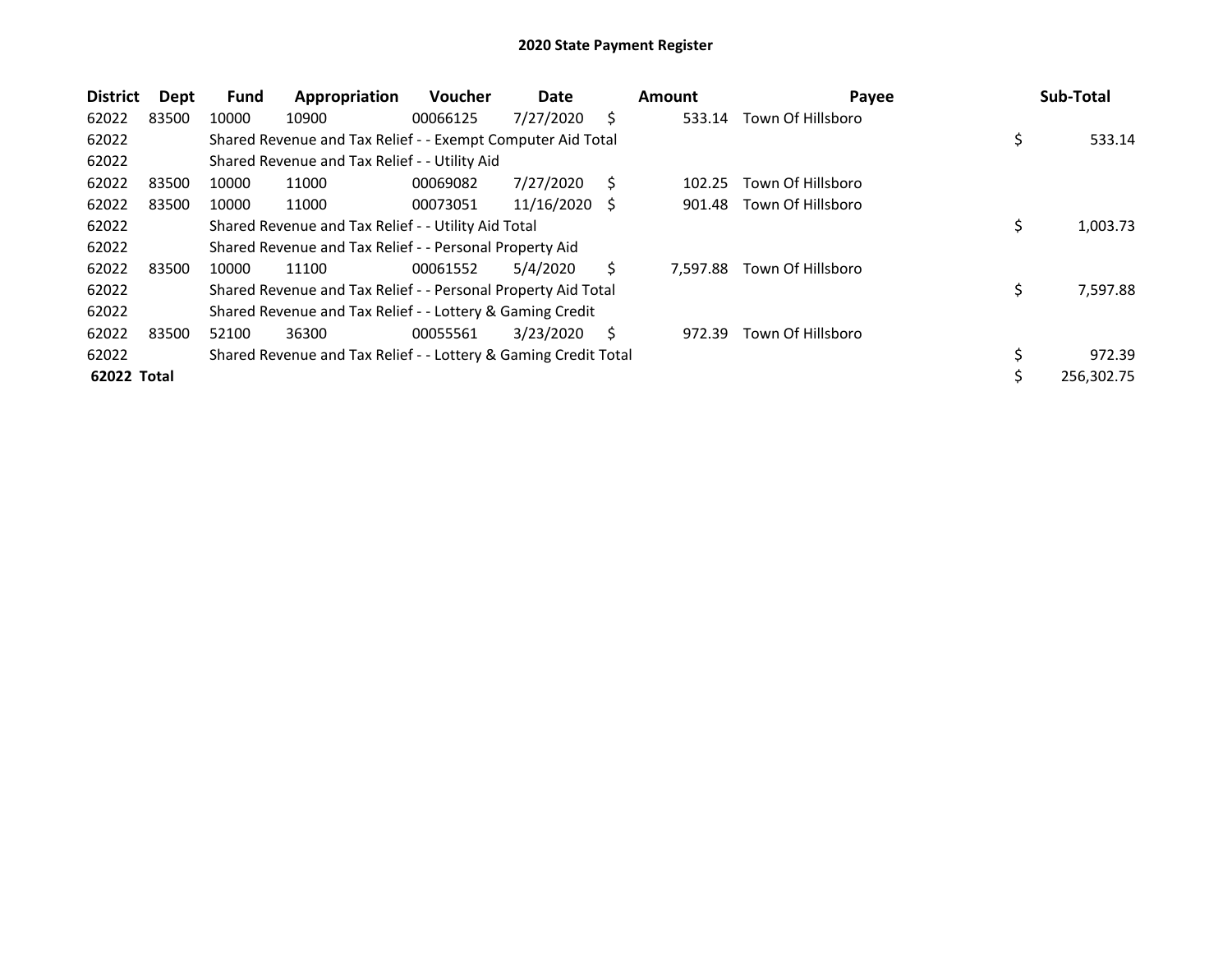| <b>District</b> | Dept  | <b>Fund</b> | Appropriation                                                      | Voucher  | Date          |    | <b>Amount</b> | Payee                       | Sub-Total        |
|-----------------|-------|-------------|--------------------------------------------------------------------|----------|---------------|----|---------------|-----------------------------|------------------|
| 62024           |       |             | Dept of Safety & Prof Services - - Fire Dues Distribution          |          |               |    |               |                             |                  |
| 62024           | 16500 | 10000       | 22500                                                              | 00037138 | 7/20/2020     | \$ |               | 3,633.38 Town Of Jefferson  |                  |
| 62024           |       |             | Dept of Safety & Prof Services - - Fire Dues Distribution Total    |          |               |    |               |                             | \$<br>3,633.38   |
| 62024           |       |             | Dept of Natural Resources - - Resaids - Cnty Forst, Cl & Mfl       |          |               |    |               |                             |                  |
| 62024           | 37000 | 21200       | 57100                                                              | 00417846 | 6/18/2020     | \$ |               | 982.54 Town Of Jefferson    |                  |
| 62024           |       |             | Dept of Natural Resources - - Resaids - Cnty Forst, Cl & Mfl Total |          |               |    |               |                             | \$<br>982.54     |
| 62024           |       |             | WI Dept of Transportation - - Trns Aids To Mnc.-Sf                 |          |               |    |               |                             |                  |
| 62024           | 39500 | 21100       | 19100                                                              | 00477085 | 1/6/2020      | \$ |               | 47,402.55 Town Of Jefferson |                  |
| 62024           | 39500 | 21100       | 19100                                                              | 00506940 | 4/6/2020      | \$ |               | 47,402.55 Town Of Jefferson |                  |
| 62024           | 39500 | 21100       | 19100                                                              | 00543932 | 7/6/2020      | \$ |               | 47,402.55 Town Of Jefferson |                  |
| 62024           | 39500 | 21100       | 19100                                                              | 00586758 | 10/5/2020     | \$ |               | 47,402.55 Town Of Jefferson |                  |
| 62024           |       |             | WI Dept of Transportation - - Trns Aids To Mnc.-Sf Total           |          |               |    |               |                             | \$<br>189,610.20 |
| 62024           |       |             | Department of Administration - - Federal Aid                       |          |               |    |               |                             |                  |
| 62024           | 50500 | 10000       | 14200                                                              | 00135253 | 12/10/2020 \$ |    |               | 17,123.18 Town Of Jefferson |                  |
| 62024           |       |             | Department of Administration - - Federal Aid Total                 |          |               |    |               |                             | \$<br>17,123.18  |
| 62024           |       |             | Shared Revenue and Tax Relief - - County And Municipal Aid         |          |               |    |               |                             |                  |
| 62024           | 83500 | 10000       | 10500                                                              | 00069083 | 7/27/2020     | S  | 2,878.69      | Town Of Jefferson           |                  |
| 62024           | 83500 | 10000       | 10500                                                              | 00073052 | 11/16/2020    | S  |               | 31,295.23 Town Of Jefferson |                  |
| 62024           |       |             | Shared Revenue and Tax Relief - - County And Municipal Aid Total   |          |               |    |               |                             | \$<br>34,173.92  |
| 62024           |       |             | Shared Revenue and Tax Relief - - Exempt Computer Aid              |          |               |    |               |                             |                  |
| 62024           | 83500 | 10000       | 10900                                                              | 00066126 | 7/27/2020     | \$ |               | 13.51 Town Of Jefferson     |                  |
| 62024           |       |             | Shared Revenue and Tax Relief - - Exempt Computer Aid Total        |          |               |    |               |                             | \$<br>13.51      |
| 62024           |       |             | Shared Revenue and Tax Relief - - Utility Aid                      |          |               |    |               |                             |                  |
| 62024           | 83500 | 10000       | 11000                                                              | 00069083 | 7/27/2020     | \$ | 210.09        | Town Of Jefferson           |                  |
| 62024           | 83500 | 10000       | 11000                                                              | 00073052 | 11/16/2020    | S. | 1,218.70      | Town Of Jefferson           |                  |
| 62024           |       |             | Shared Revenue and Tax Relief - - Utility Aid Total                |          |               |    |               |                             | \$<br>1,428.79   |
| 62024           |       |             | Shared Revenue and Tax Relief - - Personal Property Aid            |          |               |    |               |                             |                  |
| 62024           | 83500 | 10000       | 11100                                                              | 00061553 | 5/4/2020      | \$ | 829.67        | Town Of Jefferson           |                  |
| 62024           |       |             | Shared Revenue and Tax Relief - - Personal Property Aid Total      |          |               |    |               |                             | \$<br>829.67     |
| 62024 Total     |       |             |                                                                    |          |               |    |               |                             | \$<br>247,795.19 |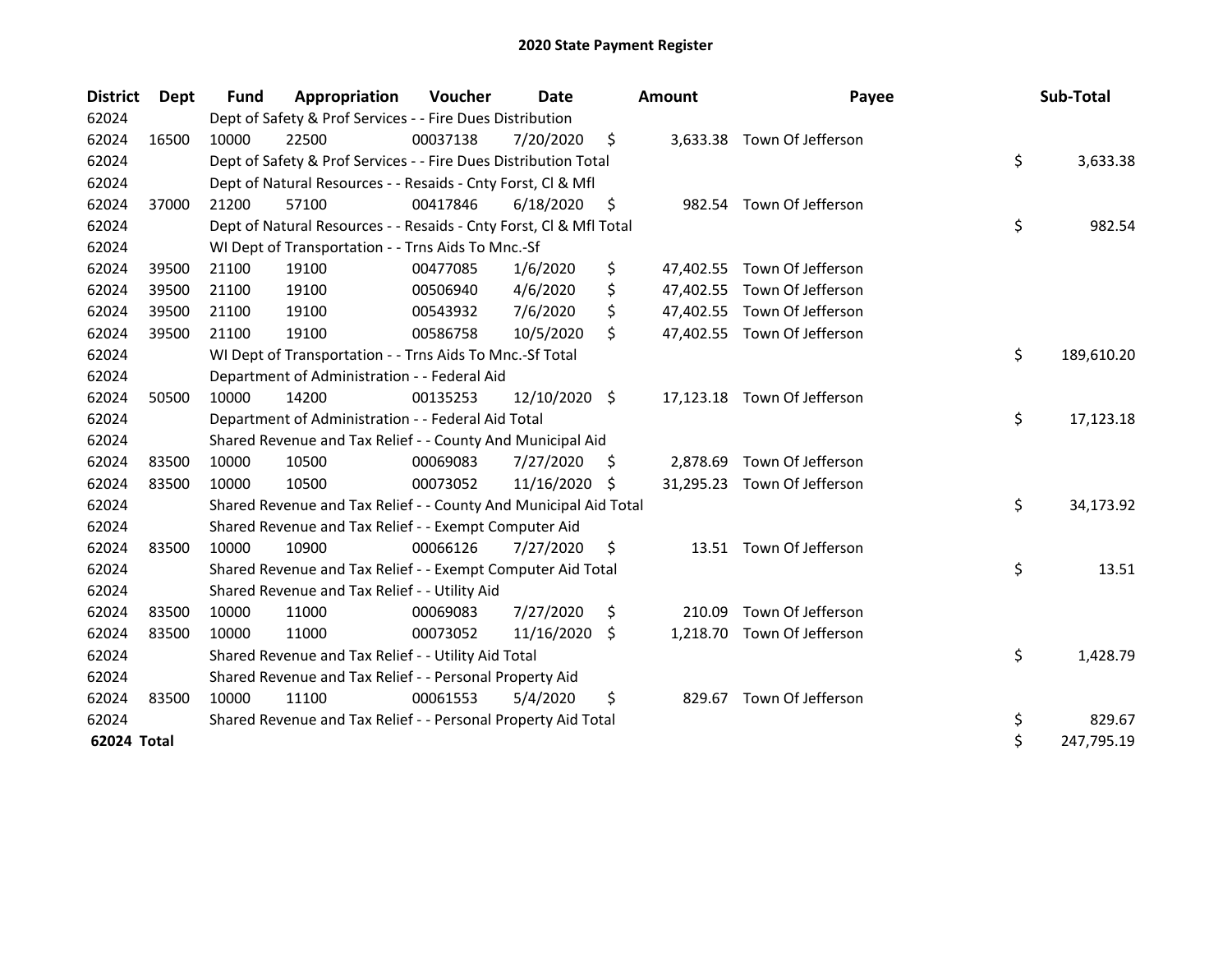| <b>District</b> | <b>Dept</b> | <b>Fund</b> | Appropriation                                                          | Voucher  | <b>Date</b> |     | <b>Amount</b> | Payee                       | Sub-Total        |
|-----------------|-------------|-------------|------------------------------------------------------------------------|----------|-------------|-----|---------------|-----------------------------|------------------|
| 62026           |             |             | Dept of Safety & Prof Services - - Fire Dues Distribution              |          |             |     |               |                             |                  |
| 62026           | 16500       | 10000       | 22500                                                                  | 00037139 | 7/20/2020   | \$  |               | 1,562.57 Town Of Kickapoo   |                  |
| 62026           |             |             | Dept of Safety & Prof Services - - Fire Dues Distribution Total        |          |             |     |               |                             | \$<br>1,562.57   |
| 62026           |             |             | Dept of Natural Resources - - Aids In Lieu Of Taxes - Gener            |          |             |     |               |                             |                  |
| 62026           | 37000       | 10000       | 50300                                                                  | 00387174 | 2/3/2020    | \$  |               | 635.11 Town Of Kickapoo     |                  |
| 62026           |             |             | Dept of Natural Resources - - Aids In Lieu Of Taxes - Gener Total      |          |             |     |               |                             | \$<br>635.11     |
| 62026           |             |             | Dept of Natural Resources - - Resaids - Cnty Forst, Cl & Mfl           |          |             |     |               |                             |                  |
| 62026           | 37000       | 21200       | 57100                                                                  | 00417847 | 6/18/2020   | \$  |               | 942.16 Town Of Kickapoo     |                  |
| 62026           |             |             | Dept of Natural Resources - - Resaids - Cnty Forst, Cl & Mfl Total     |          |             |     |               |                             | \$<br>942.16     |
| 62026           |             |             | WI Dept of Transportation - - Trns Aids To Mnc.-Sf                     |          |             |     |               |                             |                  |
| 62026           | 39500       | 21100       | 19100                                                                  | 00477086 | 1/6/2020    | \$  |               | 34,367.67 Town Of Kickapoo  |                  |
| 62026           | 39500       | 21100       | 19100                                                                  | 00506941 | 4/6/2020    | \$  |               | 34,367.67 Town Of Kickapoo  |                  |
| 62026           | 39500       | 21100       | 19100                                                                  | 00543933 | 7/6/2020    | \$  |               | 34,367.67 Town Of Kickapoo  |                  |
| 62026           | 39500       | 21100       | 19100                                                                  | 00586759 | 10/5/2020   | \$  |               | 34,367.67 Town Of Kickapoo  |                  |
| 62026           |             |             | WI Dept of Transportation - - Trns Aids To Mnc.-Sf Total               |          |             |     |               |                             | \$<br>137,470.68 |
| 62026           |             |             | Department of Military Affairs - - Disaster Recovery Aid               |          |             |     |               |                             |                  |
| 62026           | 46500       | 10000       | 30500                                                                  | 00079120 | 6/18/2020   | \$  |               | 22,409.32 Town Of Kickapoo  |                  |
| 62026           | 46500       | 10000       | 30500                                                                  | 00085050 | 11/3/2020   | \$  |               | 995.38 Town Of Kickapoo     |                  |
| 62026           |             |             | Department of Military Affairs - - Disaster Recovery Aid Total         |          |             |     |               |                             | \$<br>23,404.70  |
| 62026           |             |             | Department of Military Affairs - - Federal Aid, Local Assistance       |          |             |     |               |                             |                  |
| 62026           | 46500       | 10000       | 34200                                                                  | 00079120 | 6/18/2020   | \$  |               | 134,455.88 Town Of Kickapoo |                  |
| 62026           |             |             | Department of Military Affairs - - Federal Aid, Local Assistance Total |          |             |     |               |                             | \$<br>134,455.88 |
| 62026           |             |             | Shared Revenue and Tax Relief - - County And Municipal Aid             |          |             |     |               |                             |                  |
| 62026           | 83500       | 10000       | 10500                                                                  | 00069084 | 7/27/2020   | \$. |               | 4,263.92 Town Of Kickapoo   |                  |
| 62026           | 83500       | 10000       | 10500                                                                  | 00073053 | 11/16/2020  | \$  |               | 24,162.23 Town Of Kickapoo  |                  |
| 62026           |             |             | Shared Revenue and Tax Relief - - County And Municipal Aid Total       |          |             |     |               |                             | \$<br>28,426.15  |
| 62026           |             |             | Shared Revenue and Tax Relief - - Exempt Computer Aid                  |          |             |     |               |                             |                  |
| 62026           | 83500       | 10000       | 10900                                                                  | 00066127 | 7/27/2020   | \$  | 1.03          | Town Of Kickapoo            |                  |
| 62026           |             |             | Shared Revenue and Tax Relief - - Exempt Computer Aid Total            |          |             |     |               |                             | \$<br>1.03       |
| 62026           |             |             | Shared Revenue and Tax Relief - - Personal Property Aid                |          |             |     |               |                             |                  |
| 62026           | 83500       | 10000       | 11100                                                                  | 00061554 | 5/4/2020    | \$  |               | 2,098.83 Town Of Kickapoo   |                  |
| 62026           |             |             | Shared Revenue and Tax Relief - - Personal Property Aid Total          |          |             |     |               |                             | \$<br>2,098.83   |
| 62026 Total     |             |             |                                                                        |          |             |     |               |                             | \$<br>328,997.11 |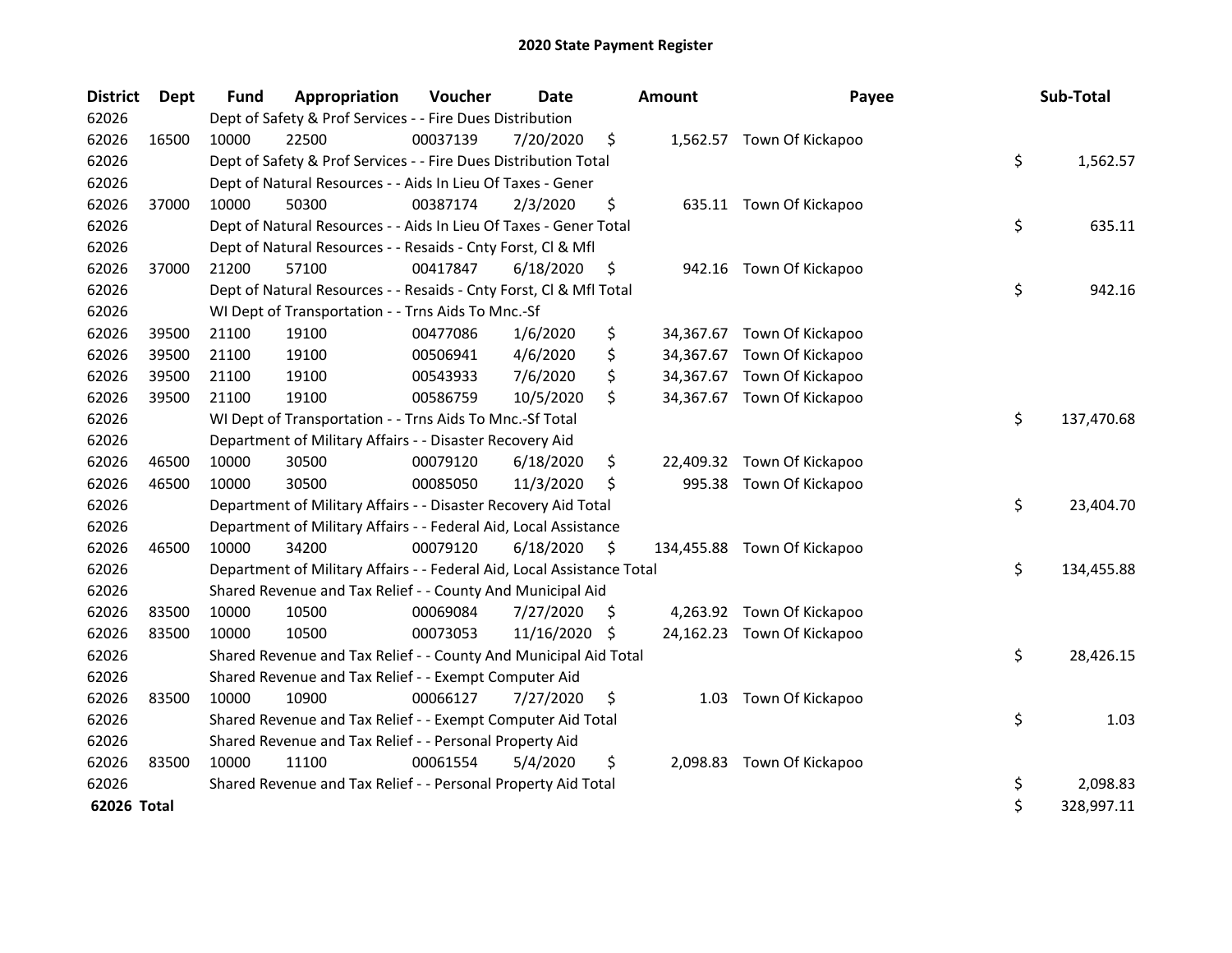| <b>District</b> | Dept  | Fund  | Appropriation                                                      | Voucher  | <b>Date</b> |     | <b>Amount</b> | Payee                     | Sub-Total       |
|-----------------|-------|-------|--------------------------------------------------------------------|----------|-------------|-----|---------------|---------------------------|-----------------|
| 62028           |       |       | Dept of Safety & Prof Services - - Fire Dues Distribution          |          |             |     |               |                           |                 |
| 62028           | 16500 | 10000 | 22500                                                              | 00037140 | 7/20/2020   | \$  |               | 1,106.74 Town Of Liberty  |                 |
| 62028           |       |       | Dept of Safety & Prof Services - - Fire Dues Distribution Total    |          |             |     |               |                           | \$<br>1,106.74  |
| 62028           |       |       | Dept of Natural Resources - - Aids In Lieu Of Taxes - Gener        |          |             |     |               |                           |                 |
| 62028           | 37000 | 10000 | 50300                                                              | 00387096 | 2/3/2020    | \$  |               | 1,433.08 Town Of Liberty  |                 |
| 62028           |       |       | Dept of Natural Resources - - Aids In Lieu Of Taxes - Gener Total  |          |             |     |               |                           | \$<br>1,433.08  |
| 62028           |       |       | Dept of Natural Resources - - Resaids - Cnty Forst, Cl & Mfl       |          |             |     |               |                           |                 |
| 62028           | 37000 | 21200 | 57100                                                              | 00417848 | 6/18/2020   | \$  |               | 539.09 Town Of Liberty    |                 |
| 62028           |       |       | Dept of Natural Resources - - Resaids - Cnty Forst, Cl & Mfl Total |          |             |     |               |                           | \$<br>539.09    |
| 62028           |       |       | Dept of Natural Resources - - Fin Asst For Responsible Units       |          |             |     |               |                           |                 |
| 62028           | 37000 | 27400 | 67000                                                              | 00412873 | 5/29/2020   | \$, |               | 667.89 Town Of Liberty    |                 |
| 62028           |       |       | Dept of Natural Resources - - Fin Asst For Responsible Units Total |          |             |     |               |                           | \$<br>667.89    |
| 62028           |       |       | WI Dept of Transportation - - Trns Aids To Mnc.-Sf                 |          |             |     |               |                           |                 |
| 62028           | 39500 | 21100 | 19100                                                              | 00477087 | 1/6/2020    | \$  |               | 12,312.18 Town Of Liberty |                 |
| 62028           | 39500 | 21100 | 19100                                                              | 00506942 | 4/6/2020    | \$  |               | 12,312.18 Town Of Liberty |                 |
| 62028           | 39500 | 21100 | 19100                                                              | 00543934 | 7/6/2020    | \$  |               | 12,312.18 Town Of Liberty |                 |
| 62028           | 39500 | 21100 | 19100                                                              | 00586760 | 10/5/2020   | \$  |               | 12,312.18 Town Of Liberty |                 |
| 62028           |       |       | WI Dept of Transportation - - Trns Aids To Mnc.-Sf Total           |          |             |     |               |                           | \$<br>49,248.72 |
| 62028           |       |       | Elections Commission - - 2018 Hava Election Security               |          |             |     |               |                           |                 |
| 62028           | 51000 | 22000 | 18200                                                              | 00003733 | 7/6/2020    | \$  |               | 431.00 Town Of Liberty    |                 |
| 62028           |       |       | Elections Commission - - 2018 Hava Election Security Total         |          |             |     |               |                           | \$<br>431.00    |
| 62028           |       |       | Shared Revenue and Tax Relief - - County And Municipal Aid         |          |             |     |               |                           |                 |
| 62028           | 83500 | 10000 | 10500                                                              | 00069085 | 7/27/2020   | \$. |               | 1,730.79 Town Of Liberty  |                 |
| 62028           | 83500 | 10000 | 10500                                                              | 00073054 | 11/16/2020  | -\$ |               | 9,807.79 Town Of Liberty  |                 |
| 62028           |       |       | Shared Revenue and Tax Relief - - County And Municipal Aid Total   |          |             |     |               |                           | \$<br>11,538.58 |
| 62028           |       |       | Shared Revenue and Tax Relief - - Exempt Computer Aid              |          |             |     |               |                           |                 |
| 62028           | 83500 | 10000 | 10900                                                              | 00066128 | 7/27/2020   | \$  |               | 1.03 Town Of Liberty      |                 |
| 62028           |       |       | Shared Revenue and Tax Relief - - Exempt Computer Aid Total        |          |             |     |               |                           | \$<br>1.03      |
| 62028           |       |       | Shared Revenue and Tax Relief - - Utility Aid                      |          |             |     |               |                           |                 |
| 62028           | 83500 | 10000 | 11000                                                              | 00069085 | 7/27/2020   | \$  |               | 57.94 Town Of Liberty     |                 |
| 62028           | 83500 | 10000 | 11000                                                              | 00073054 | 11/16/2020  | \$  |               | 336.81 Town Of Liberty    |                 |
| 62028           |       |       | Shared Revenue and Tax Relief - - Utility Aid Total                |          |             |     |               |                           | \$<br>394.75    |
| 62028           |       |       | Shared Revenue and Tax Relief - - Personal Property Aid            |          |             |     |               |                           |                 |
| 62028           | 83500 | 10000 | 11100                                                              | 00061555 | 5/4/2020    | \$  |               | 7.32 Town Of Liberty      |                 |
| 62028           |       |       | Shared Revenue and Tax Relief - - Personal Property Aid Total      |          |             |     |               |                           | \$<br>7.32      |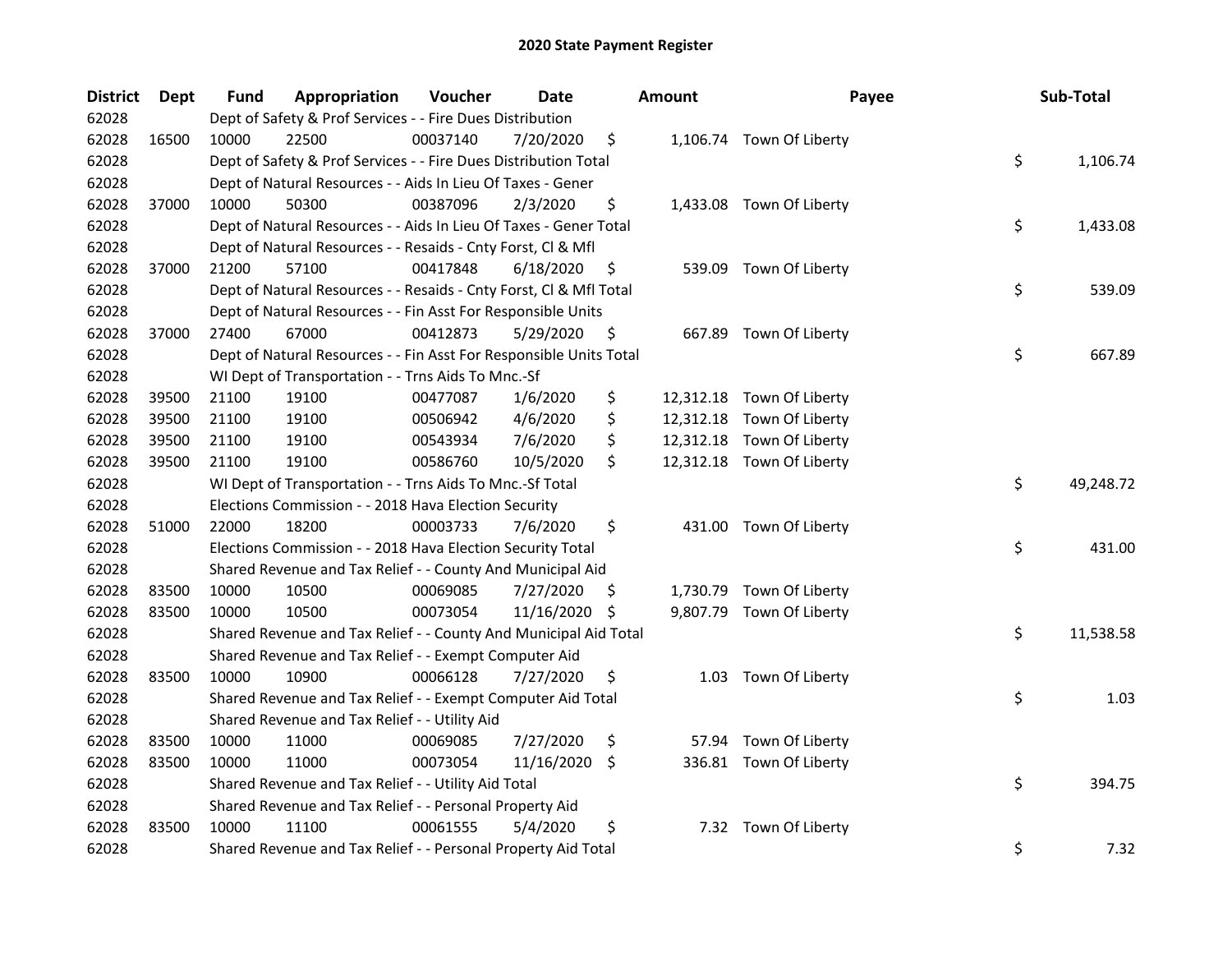| District Dept | <b>Fund Appropriation Voucher</b> | Date | Amount | Payee | Sub-Total |
|---------------|-----------------------------------|------|--------|-------|-----------|
| 62028 Total   |                                   |      |        |       | 65,368.20 |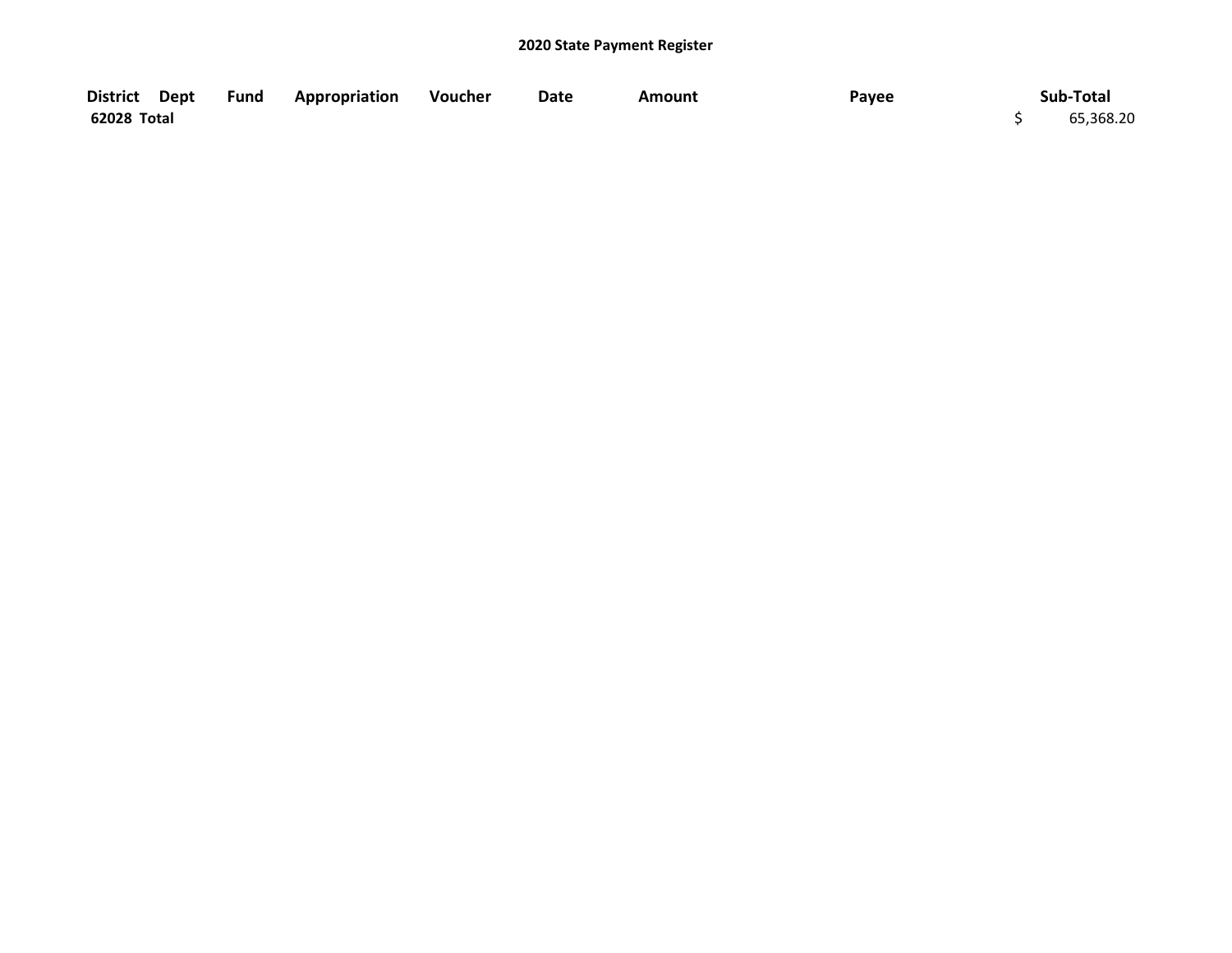| <b>District</b> | Dept  | <b>Fund</b> | Appropriation                                                          | Voucher  | <b>Date</b>   |     | <b>Amount</b> |                          | Payee | Sub-Total        |
|-----------------|-------|-------------|------------------------------------------------------------------------|----------|---------------|-----|---------------|--------------------------|-------|------------------|
| 62030           |       |             | Dept of Safety & Prof Services - - Fire Dues Distribution              |          |               |     |               |                          |       |                  |
| 62030           | 16500 | 10000       | 22500                                                                  | 00037141 | 7/20/2020     | \$  |               | 1,135.16 Town Of Stark   |       |                  |
| 62030           |       |             | Dept of Safety & Prof Services - - Fire Dues Distribution Total        |          |               |     |               |                          |       | \$<br>1,135.16   |
| 62030           |       |             | Dept of Natural Resources - - Resaids - Cnty Forst, Cl & Mfl           |          |               |     |               |                          |       |                  |
| 62030           | 37000 | 21200       | 57100                                                                  | 00417849 | 6/18/2020     | \$. |               | 935.53 Town Of Stark     |       |                  |
| 62030           |       |             | Dept of Natural Resources - - Resaids - Cnty Forst, Cl & Mfl Total     |          |               |     |               |                          |       | \$<br>935.53     |
| 62030           |       |             | Kickapoo Reserve Mgmt Board - - Kickapoo Valley Reserve, Aids          |          |               |     |               |                          |       |                  |
| 62030           | 38500 | 21200       | 16200                                                                  | 00003077 | 1/17/2020     | \$  |               | 154,239.32 Town Of Stark |       |                  |
| 62030           |       |             | Kickapoo Reserve Mgmt Board - - Kickapoo Valley Reserve, Aids Total    |          |               |     |               |                          |       | \$<br>154,239.32 |
| 62030           |       |             | WI Dept of Transportation - - Trns Aids To Mnc.-Sf                     |          |               |     |               |                          |       |                  |
| 62030           | 39500 | 21100       | 19100                                                                  | 00477088 | 1/6/2020      | \$  |               | 25,011.99 Town Of Stark  |       |                  |
| 62030           | 39500 | 21100       | 19100                                                                  | 00506943 | 4/6/2020      | \$  |               | 25,011.99 Town Of Stark  |       |                  |
| 62030           | 39500 | 21100       | 19100                                                                  | 00543935 | 7/6/2020      | \$  |               | 25,011.99 Town Of Stark  |       |                  |
| 62030           | 39500 | 21100       | 19100                                                                  | 00586761 | 10/5/2020     | \$  |               | 25,011.99 Town Of Stark  |       |                  |
| 62030           |       |             | WI Dept of Transportation - - Trns Aids To Mnc.-Sf Total               |          |               |     |               |                          |       | \$<br>100,047.96 |
| 62030           |       |             | Department of Military Affairs - - Disaster Recovery Aid               |          |               |     |               |                          |       |                  |
| 62030           | 46500 | 10000       | 30500                                                                  | 00079334 | 6/23/2020     | \$  |               | 2,962.57 Town Of Stark   |       |                  |
| 62030           |       |             | Department of Military Affairs - - Disaster Recovery Aid Total         |          |               |     |               |                          |       | \$<br>2,962.57   |
| 62030           |       |             | Department of Military Affairs - - Federal Aid, Local Assistance       |          |               |     |               |                          |       |                  |
| 62030           | 46500 | 10000       | 34200                                                                  | 00079334 | 6/23/2020     | -\$ |               | 38,093.70 Town Of Stark  |       |                  |
| 62030           |       |             | Department of Military Affairs - - Federal Aid, Local Assistance Total |          |               |     |               |                          |       | \$<br>38,093.70  |
| 62030           |       |             | Shared Revenue and Tax Relief - - County And Municipal Aid             |          |               |     |               |                          |       |                  |
| 62030           | 83500 | 10000       | 10500                                                                  | 00069086 | 7/27/2020     | \$. |               | 3,425.31 Town Of Stark   |       |                  |
| 62030           | 83500 | 10000       | 10500                                                                  | 00073055 | 11/16/2020 \$ |     |               | 19,410.07 Town Of Stark  |       |                  |
| 62030           |       |             | Shared Revenue and Tax Relief - - County And Municipal Aid Total       |          |               |     |               |                          |       | \$<br>22,835.38  |
| 62030           |       |             | Shared Revenue and Tax Relief - - Utility Aid                          |          |               |     |               |                          |       |                  |
| 62030           | 83500 | 10000       | 11000                                                                  | 00069086 | 7/27/2020     | \$  |               | 37.30 Town Of Stark      |       |                  |
| 62030           | 83500 | 10000       | 11000                                                                  | 00073055 | 11/16/2020 \$ |     |               | 216.51 Town Of Stark     |       |                  |
| 62030           |       |             | Shared Revenue and Tax Relief - - Utility Aid Total                    |          |               |     |               |                          |       | \$<br>253.81     |
| 62030           |       |             | Shared Revenue and Tax Relief - - Payments For Municipal Svcs          |          |               |     |               |                          |       |                  |
| 62030           | 83500 | 10000       | 50100                                                                  | 00054922 | 2/3/2020      | \$  |               | 1,037.88 Town Of Stark   |       |                  |
| 62030           |       |             | Shared Revenue and Tax Relief - - Payments For Municipal Svcs Total    |          |               |     |               |                          |       | \$<br>1,037.88   |
| 62030 Total     |       |             |                                                                        |          |               |     |               |                          |       | \$<br>321,541.31 |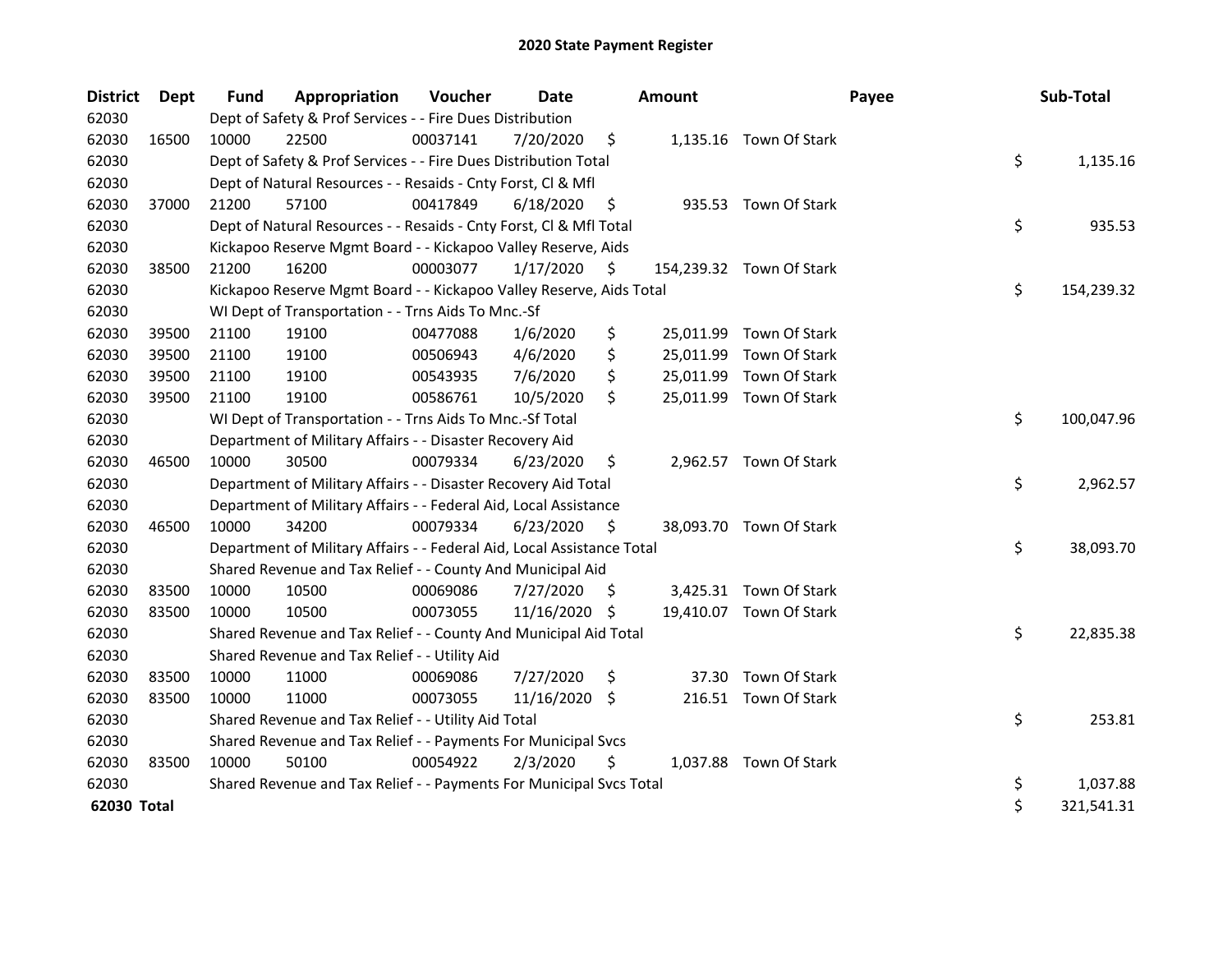| <b>District</b> | Dept  | <b>Fund</b> | Appropriation                                                      | Voucher  | Date       |      | <b>Amount</b> | Payee                       | Sub-Total        |
|-----------------|-------|-------------|--------------------------------------------------------------------|----------|------------|------|---------------|-----------------------------|------------------|
| 62032           |       |             | Dept of Safety & Prof Services - - Fire Dues Distribution          |          |            |      |               |                             |                  |
| 62032           | 16500 | 10000       | 22500                                                              | 00037142 | 7/20/2020  | \$   |               | 1,758.71 Sterling, Town of  |                  |
| 62032           |       |             | Dept of Safety & Prof Services - - Fire Dues Distribution Total    |          |            |      |               |                             | \$<br>1,758.71   |
| 62032           |       |             | Dept of Natural Resources - - Aids In Lieu Of Taxes - Gener        |          |            |      |               |                             |                  |
| 62032           | 37000 | 10000       | 50300                                                              | 00387198 | 2/3/2020   | \$   |               | 2,426.31 Sterling, Town of  |                  |
| 62032           | 37000 | 10000       | 50300                                                              | 00405007 | 4/21/2020  | \$   | 34.49         | Sterling, Town of           |                  |
| 62032           |       |             | Dept of Natural Resources - - Aids In Lieu Of Taxes - Gener Total  |          |            |      |               |                             | \$<br>2,460.80   |
| 62032           |       |             | Dept of Natural Resources - - Resaids - Cnty Forst, Cl & Mfl       |          |            |      |               |                             |                  |
| 62032           | 37000 | 21200       | 57100                                                              | 00417850 | 6/18/2020  | \$   |               | 643.15 Sterling, Town of    |                  |
| 62032           |       |             | Dept of Natural Resources - - Resaids - Cnty Forst, Cl & Mfl Total |          |            |      |               |                             | \$<br>643.15     |
| 62032           |       |             | WI Dept of Transportation - - Trns Aids To Mnc.-Sf                 |          |            |      |               |                             |                  |
| 62032           | 39500 | 21100       | 19100                                                              | 00477089 | 1/6/2020   | \$   | 40,550.04     | Sterling, Town of           |                  |
| 62032           | 39500 | 21100       | 19100                                                              | 00506944 | 4/6/2020   | \$   | 40,550.04     | Sterling, Town of           |                  |
| 62032           | 39500 | 21100       | 19100                                                              | 00543936 | 7/6/2020   | \$   | 40,550.04     | Sterling, Town of           |                  |
| 62032           | 39500 | 21100       | 19100                                                              | 00586762 | 10/5/2020  | \$   | 40,550.04     | Sterling, Town of           |                  |
| 62032           |       |             | WI Dept of Transportation - - Trns Aids To Mnc.-Sf Total           |          |            |      |               |                             | \$<br>162,200.16 |
| 62032           |       |             | Department of Administration - - Federal Aid                       |          |            |      |               |                             |                  |
| 62032           | 50500 | 10000       | 14200                                                              | 00135254 | 12/10/2020 | - \$ |               | 9,622.14 Sterling, Town of  |                  |
| 62032           |       |             | Department of Administration - - Federal Aid Total                 |          |            |      |               |                             | \$<br>9,622.14   |
| 62032           |       |             | Elections Commission - - 2018 Hava Election Security               |          |            |      |               |                             |                  |
| 62032           | 51000 | 22000       | 18200                                                              | 00004481 | 9/9/2020   | \$   |               | 566.30 Sterling, Town of    |                  |
| 62032           |       |             | Elections Commission - - 2018 Hava Election Security Total         |          |            |      |               |                             | \$<br>566.30     |
| 62032           |       |             | Shared Revenue and Tax Relief - - County And Municipal Aid         |          |            |      |               |                             |                  |
| 62032           | 83500 | 10000       | 10500                                                              | 00069087 | 7/27/2020  | \$.  |               | 5,336.25 Sterling, Town of  |                  |
| 62032           | 83500 | 10000       | 10500                                                              | 00073056 | 11/16/2020 | \$   |               | 30,238.75 Sterling, Town of |                  |
| 62032           |       |             | Shared Revenue and Tax Relief - - County And Municipal Aid Total   |          |            |      |               |                             | \$<br>35,575.00  |
| 62032           |       |             | Shared Revenue and Tax Relief - - Exempt Computer Aid              |          |            |      |               |                             |                  |
| 62032           | 83500 | 10000       | 10900                                                              | 00066129 | 7/27/2020  | \$   |               | 2.08 Sterling, Town of      |                  |
| 62032           |       |             | Shared Revenue and Tax Relief - - Exempt Computer Aid Total        |          |            |      |               |                             | \$<br>2.08       |
| 62032           |       |             | Shared Revenue and Tax Relief - - Utility Aid                      |          |            |      |               |                             |                  |
| 62032           | 83500 | 10000       | 11000                                                              | 00069087 | 7/27/2020  | \$   | 36.47         | Sterling, Town of           |                  |
| 62032           | 83500 | 10000       | 11000                                                              | 00073056 | 11/16/2020 | \$   | 213.32        | Sterling, Town of           |                  |
| 62032           |       |             | Shared Revenue and Tax Relief - - Utility Aid Total                |          |            |      |               |                             | \$<br>249.79     |
| 62032           |       |             | Shared Revenue and Tax Relief - - Personal Property Aid            |          |            |      |               |                             |                  |
| 62032           | 83500 | 10000       | 11100                                                              | 00061556 | 5/4/2020   | \$   |               | 11.18 Sterling, Town of     |                  |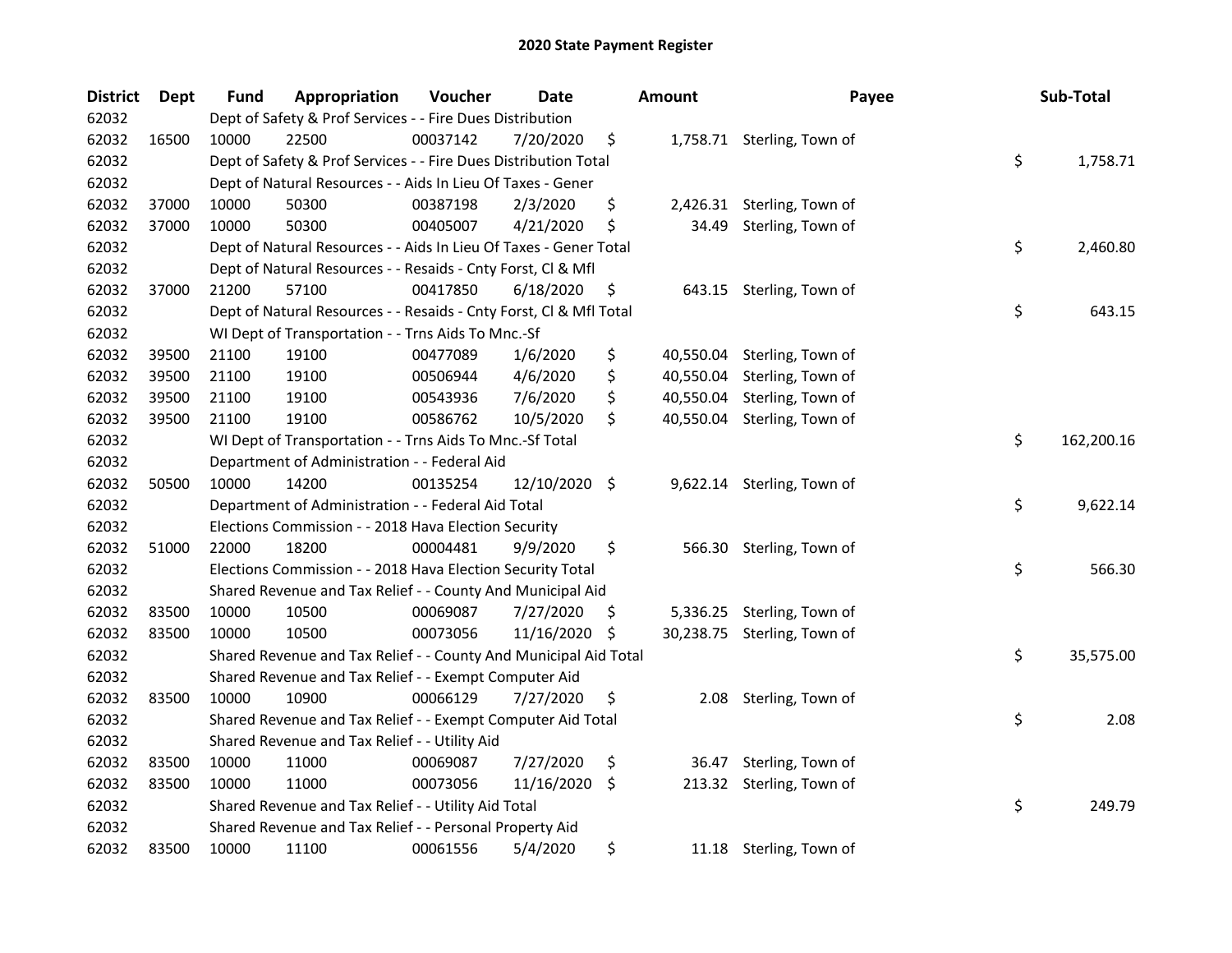| <b>District</b> | <b>Dept</b> | Fund  | Appropriation                                                       | <b>Voucher</b> | Date     | Amount | Payee             | Sub-Total  |
|-----------------|-------------|-------|---------------------------------------------------------------------|----------------|----------|--------|-------------------|------------|
| 62032           |             |       | Shared Revenue and Tax Relief - - Personal Property Aid Total       |                |          |        |                   | 11.18      |
| 62032           |             |       | Shared Revenue and Tax Relief - - Payments For Municipal Svcs       |                |          |        |                   |            |
| 62032           | 83500       | 10000 | 50100                                                               | 00054886       | 2/3/2020 | 36.87  | Sterling, Town of |            |
| 62032           |             |       | Shared Revenue and Tax Relief - - Payments For Municipal Svcs Total |                |          |        |                   | 36.87      |
| 62032 Total     |             |       |                                                                     |                |          |        |                   | 213,126.18 |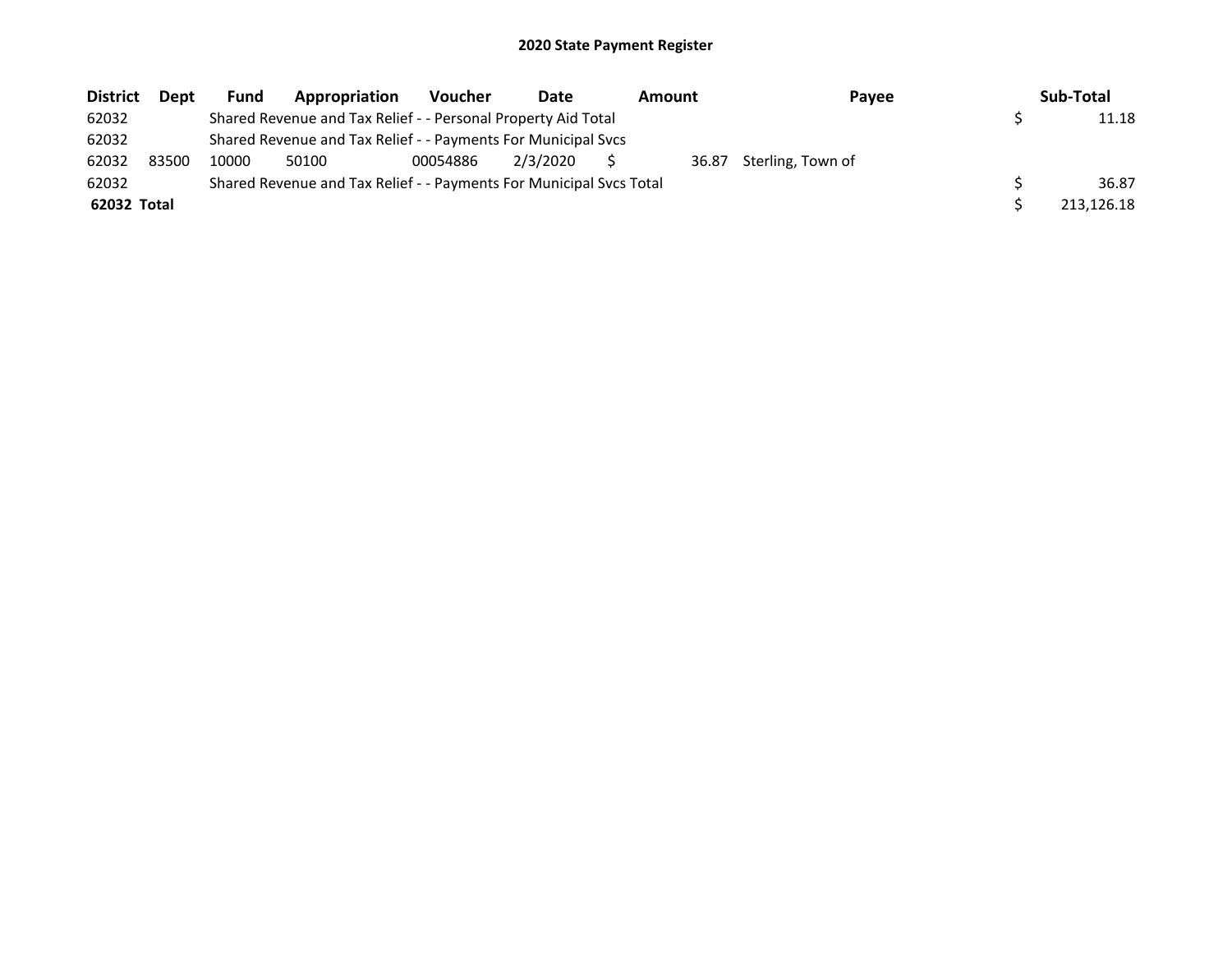| <b>District</b> | <b>Dept</b> | Fund  | Appropriation                                                          | Voucher  | <b>Date</b> |     | <b>Amount</b> | Payee                   | Sub-Total        |
|-----------------|-------------|-------|------------------------------------------------------------------------|----------|-------------|-----|---------------|-------------------------|------------------|
| 62034           |             |       | Dept of Safety & Prof Services - - Fire Dues Distribution              |          |             |     |               |                         |                  |
| 62034           | 16500       | 10000 | 22500                                                                  | 00037143 | 7/20/2020   | \$  |               | 1,518.45 Town Of Union  |                  |
| 62034           |             |       | Dept of Safety & Prof Services - - Fire Dues Distribution Total        |          |             |     |               |                         | \$<br>1,518.45   |
| 62034           |             |       | Dept of Natural Resources - - Resaids - Cnty Forst, Cl & Mfl           |          |             |     |               |                         |                  |
| 62034           | 37000       | 21200 | 57100                                                                  | 00417851 | 6/18/2020   | \$  |               | 664.89 Town Of Union    |                  |
| 62034           |             |       | Dept of Natural Resources - - Resaids - Cnty Forst, Cl & Mfl Total     |          |             |     |               |                         | \$<br>664.89     |
| 62034           |             |       | Dept of Natural Resources - - Aids In Lieu Of Taxes - Sum S            |          |             |     |               |                         |                  |
| 62034           | 37000       | 21200 | 57900                                                                  | 00405042 | 4/21/2020   | \$  |               | 45.64 Town Of Union     |                  |
| 62034           |             |       | Dept of Natural Resources - - Aids In Lieu Of Taxes - Sum S Total      |          |             |     |               |                         | \$<br>45.64      |
| 62034           |             |       | WI Dept of Transportation - - Trns Aids To Mnc.-Sf                     |          |             |     |               |                         |                  |
| 62034           | 39500       | 21100 | 19100                                                                  | 00477090 | 1/6/2020    | \$  |               | 25,898.94 Town Of Union |                  |
| 62034           | 39500       | 21100 | 19100                                                                  | 00506945 | 4/6/2020    | \$  | 25,898.94     | Town Of Union           |                  |
| 62034           | 39500       | 21100 | 19100                                                                  | 00543937 | 7/6/2020    | \$  | 25,898.94     | Town Of Union           |                  |
| 62034           | 39500       | 21100 | 19100                                                                  | 00586763 | 10/5/2020   | \$  |               | 25,898.94 Town Of Union |                  |
| 62034           |             |       | WI Dept of Transportation - - Trns Aids To Mnc.-Sf Total               |          |             |     |               |                         | \$<br>103,595.76 |
| 62034           |             |       | Department of Military Affairs - - Disaster Recovery Aid               |          |             |     |               |                         |                  |
| 62034           | 46500       | 10000 | 30500                                                                  | 00072834 | 1/27/2020   | \$  | 1,301.18      | Town Of Union           |                  |
| 62034           | 46500       | 10000 | 30500                                                                  | 00077145 | 5/1/2020    | \$  | 558.78        | Town Of Union           |                  |
| 62034           | 46500       | 10000 | 30500                                                                  | 00079180 | 6/23/2020   | \$  | 10,906.63     | Town Of Union           |                  |
| 62034           | 46500       | 10000 | 30500                                                                  | 00079198 | 6/23/2020   | \$  |               | 2,623.40 Town Of Union  |                  |
| 62034           |             |       | Department of Military Affairs - - Disaster Recovery Aid Total         |          |             |     |               |                         | \$<br>15,389.99  |
| 62034           |             |       | Department of Military Affairs - - Federal Aid, Local Assistance       |          |             |     |               |                         |                  |
| 62034           | 46500       | 10000 | 34200                                                                  | 00072834 | 1/27/2020   | \$  |               | 7,807.06 Town Of Union  |                  |
| 62034           | 46500       | 10000 | 34200                                                                  | 00073791 | 2/10/2020   | \$  | 36,806.70     | Town Of Union           |                  |
| 62034           | 46500       | 10000 | 34200                                                                  | 00077145 | 5/1/2020    | \$  | 3,352.70      | Town Of Union           |                  |
| 62034           | 46500       | 10000 | 34200                                                                  | 00079198 | 6/23/2020   | \$  |               | 15,740.37 Town Of Union |                  |
| 62034           |             |       | Department of Military Affairs - - Federal Aid, Local Assistance Total |          |             |     |               |                         | \$<br>63,706.83  |
| 62034           |             |       | Elections Commission - - 2018 Hava Election Security                   |          |             |     |               |                         |                  |
| 62034           | 51000       | 22000 | 18200                                                                  | 00004458 | 9/9/2020    | \$  |               | 481.60 Town Of Union    |                  |
| 62034           |             |       | Elections Commission - - 2018 Hava Election Security Total             |          |             |     |               |                         | \$<br>481.60     |
| 62034           |             |       | Shared Revenue and Tax Relief - - County And Municipal Aid             |          |             |     |               |                         |                  |
| 62034           | 83500       | 10000 | 10500                                                                  | 00069088 | 7/27/2020   | Ş   | 5,538.17      | Town Of Union           |                  |
| 62034           | 83500       | 10000 | 10500                                                                  | 00073057 | 11/16/2020  | \$. | 31,382.99     | Town Of Union           |                  |
| 62034           |             |       | Shared Revenue and Tax Relief - - County And Municipal Aid Total       |          |             |     |               |                         | \$<br>36,921.16  |
| 62034           |             |       | Shared Revenue and Tax Relief - - Exempt Computer Aid                  |          |             |     |               |                         |                  |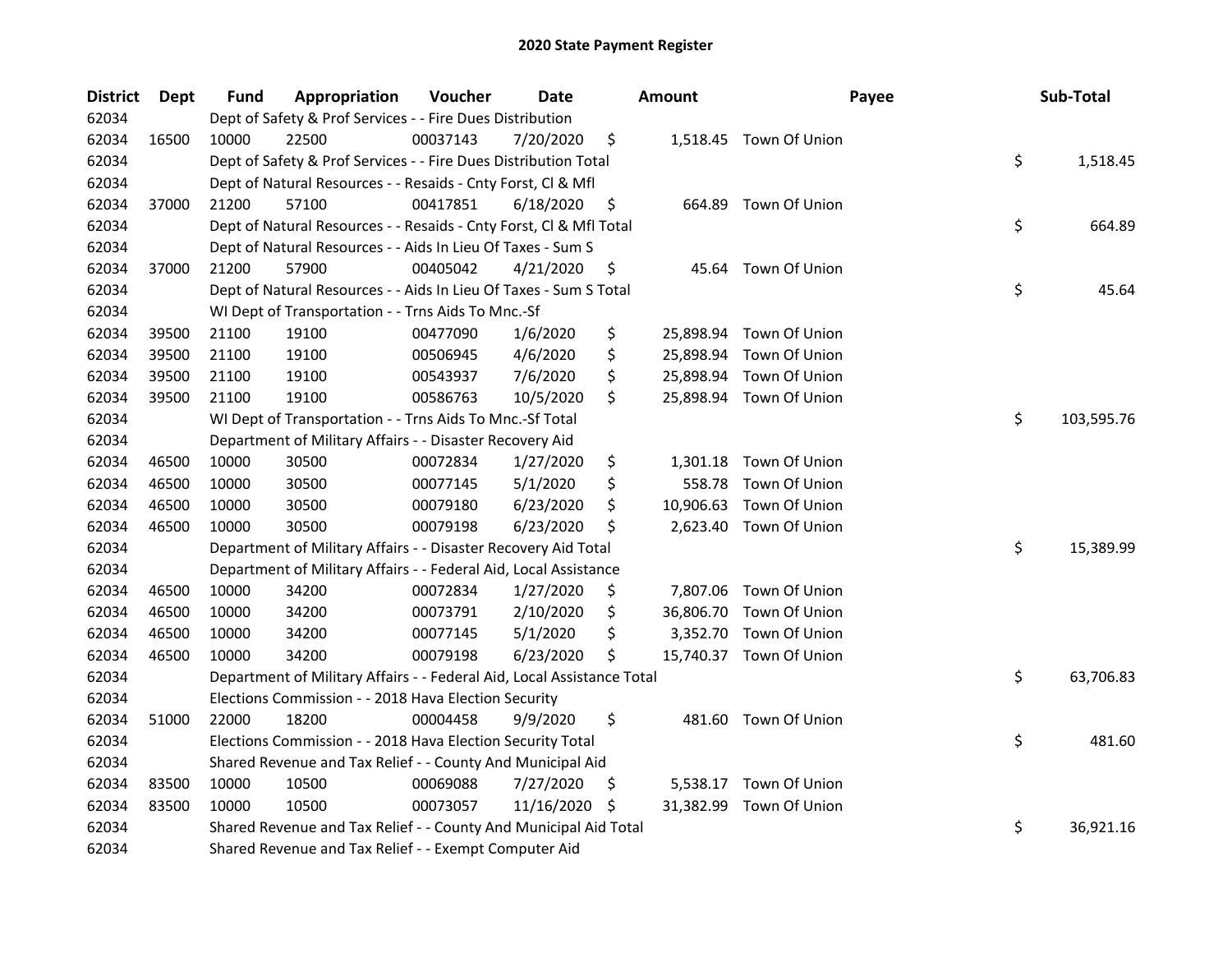| <b>District</b> | Dept  | <b>Fund</b> | Appropriation                                                 | <b>Voucher</b> | Date      | Amount   | <b>Pavee</b>  | Sub-Total  |
|-----------------|-------|-------------|---------------------------------------------------------------|----------------|-----------|----------|---------------|------------|
| 62034           | 83500 | 10000       | 10900                                                         | 00066130       | 7/27/2020 | 24.94    | Town Of Union |            |
| 62034           |       |             | Shared Revenue and Tax Relief - - Exempt Computer Aid Total   |                |           |          |               | 24.94      |
| 62034           |       |             | Shared Revenue and Tax Relief - - Personal Property Aid       |                |           |          |               |            |
| 62034           | 83500 | 10000       | 11100                                                         | 00061557       | 5/4/2020  | 1.263.55 | Town Of Union |            |
| 62034           |       |             | Shared Revenue and Tax Relief - - Personal Property Aid Total |                |           |          |               | 1.263.55   |
| 62034 Total     |       |             |                                                               |                |           |          |               | 223,612.81 |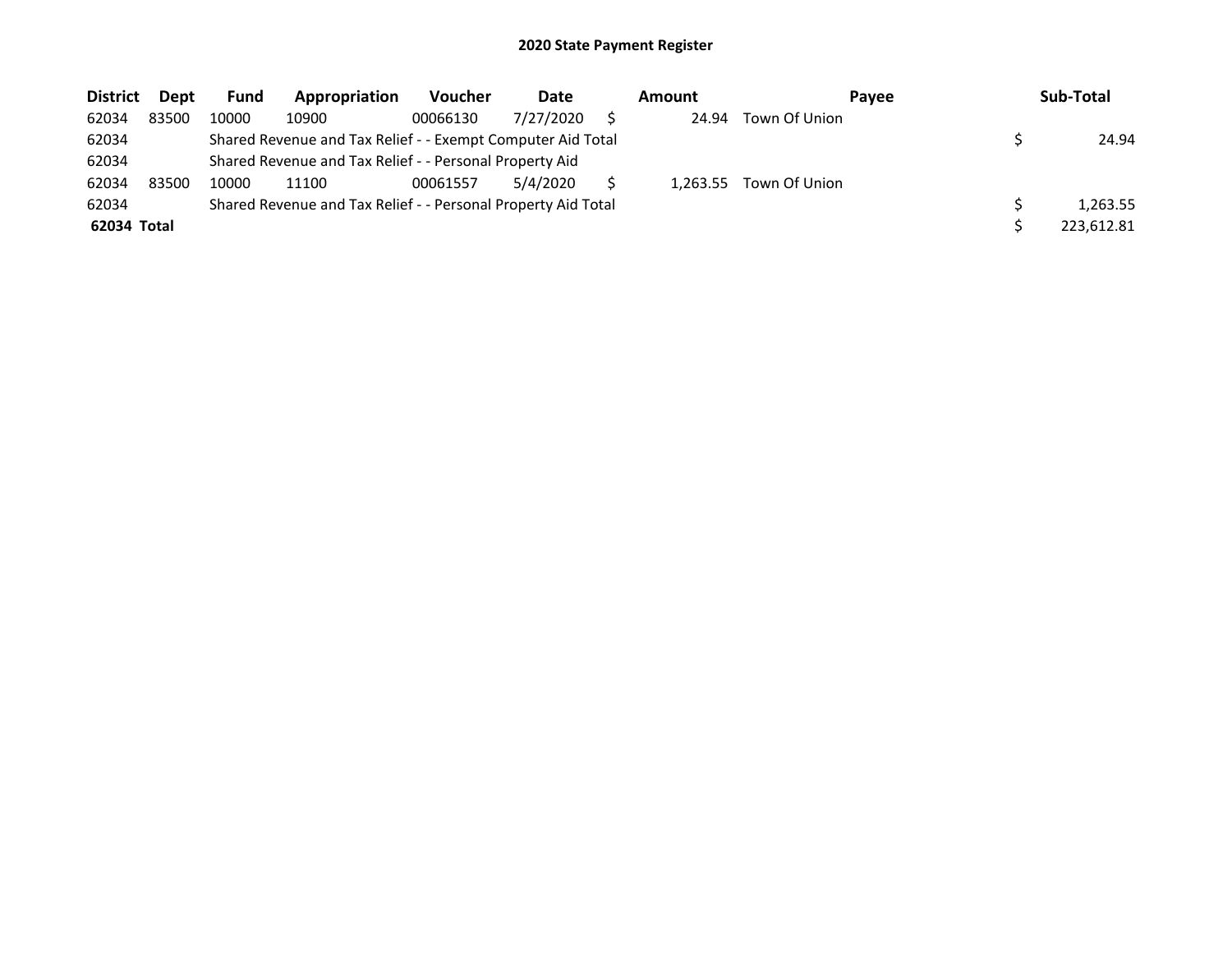| <b>District</b> | Dept  | Fund  | Appropriation                                                      | Voucher  | <b>Date</b>   |      | <b>Amount</b> | Payee                     | Sub-Total        |
|-----------------|-------|-------|--------------------------------------------------------------------|----------|---------------|------|---------------|---------------------------|------------------|
| 62036           |       |       | Dept of Safety & Prof Services - - Fire Dues Distribution          |          |               |      |               |                           |                  |
| 62036           | 16500 | 10000 | 22500                                                              | 00037144 | 7/20/2020     | \$   |               | 6,384.75 Town Of Viroqua  |                  |
| 62036           |       |       | Dept of Safety & Prof Services - - Fire Dues Distribution Total    |          |               |      |               |                           | \$<br>6,384.75   |
| 62036           |       |       | Dept of Natural Resources - - Aids In Lieu Of Taxes - Gener        |          |               |      |               |                           |                  |
| 62036           | 37000 | 10000 | 50300                                                              | 00387204 | 2/3/2020      | \$   |               | 4,161.13 Town Of Viroqua  |                  |
| 62036           |       |       | Dept of Natural Resources - - Aids In Lieu Of Taxes - Gener Total  |          |               |      |               |                           | \$<br>4,161.13   |
| 62036           |       |       | Dept of Natural Resources - - Resaids - Cnty Forst, Cl & Mfl       |          |               |      |               |                           |                  |
| 62036           | 37000 | 21200 | 57100                                                              | 00417852 | 6/18/2020     | \$   |               | 556.57 Town Of Viroqua    |                  |
| 62036           |       |       | Dept of Natural Resources - - Resaids - Cnty Forst, Cl & Mfl Total |          |               |      |               |                           | \$<br>556.57     |
| 62036           |       |       | Dept of Natural Resources - - Ea - Urban Nonpoint Source           |          |               |      |               |                           |                  |
| 62036           | 37000 | 27400 | 65800                                                              | 00433694 | 9/8/2020      | \$   |               | 700.50 Town Of Viroqua    |                  |
| 62036           |       |       | Dept of Natural Resources - - Ea - Urban Nonpoint Source Total     |          |               |      |               |                           | \$<br>700.50     |
| 62036           |       |       | Dept of Natural Resources - - Urban Nonpoint Source Cost-Sha       |          |               |      |               |                           |                  |
| 62036           | 37000 | 36300 | TH100                                                              | 00433700 | 9/8/2020      | \$   |               | 18,030.31 Town Of Viroqua |                  |
| 62036           |       |       | Dept of Natural Resources - - Urban Nonpoint Source Cost-Sha Total |          |               |      |               |                           | \$<br>18,030.31  |
| 62036           |       |       | WI Dept of Transportation - - Trns Aids To Mnc.-Sf                 |          |               |      |               |                           |                  |
| 62036           | 39500 | 21100 | 19100                                                              | 00477091 | 1/6/2020      | \$   |               | 50,050.26 Town Of Viroqua |                  |
| 62036           | 39500 | 21100 | 19100                                                              | 00506946 | 4/6/2020      | \$   | 50,050.26     | Town Of Viroqua           |                  |
| 62036           | 39500 | 21100 | 19100                                                              | 00543938 | 7/6/2020      | \$   | 50,050.26     | Town Of Viroqua           |                  |
| 62036           | 39500 | 21100 | 19100                                                              | 00586764 | 10/5/2020     | \$   |               | 50,050.26 Town Of Viroqua |                  |
| 62036           |       |       | WI Dept of Transportation - - Trns Aids To Mnc.-Sf Total           |          |               |      |               |                           | \$<br>200,201.04 |
| 62036           |       |       | Department of Administration - - Federal Aid                       |          |               |      |               |                           |                  |
| 62036           | 50500 | 10000 | 14200                                                              | 00135255 | 12/10/2020    | - \$ |               | 28,955.00 Town Of Viroqua |                  |
| 62036           | 50500 | 10000 | 14200                                                              | 00136573 | 12/17/2020 \$ |      |               | 3,073.06 Town Of Viroqua  |                  |
| 62036           |       |       | Department of Administration - - Federal Aid Total                 |          |               |      |               |                           | \$<br>32,028.06  |
| 62036           |       |       | Shared Revenue and Tax Relief - - County And Municipal Aid         |          |               |      |               |                           |                  |
| 62036           | 83500 | 10000 | 10500                                                              | 00069089 | 7/27/2020     | S.   |               | 12,761.83 Town Of Viroqua |                  |
| 62036           | 83500 | 10000 | 10500                                                              | 00073058 | 11/16/2020    | \$   |               | 72,317.03 Town Of Viroqua |                  |
| 62036           |       |       | Shared Revenue and Tax Relief - - County And Municipal Aid Total   |          |               |      |               |                           | \$<br>85,078.86  |
| 62036           |       |       | Shared Revenue and Tax Relief - - Exempt Computer Aid              |          |               |      |               |                           |                  |
| 62036           | 83500 | 10000 | 10900                                                              | 00066131 | 7/27/2020     | \$   |               | 31.18 Town Of Viroqua     |                  |
| 62036           |       |       | Shared Revenue and Tax Relief - - Exempt Computer Aid Total        |          |               |      |               |                           | \$<br>31.18      |
| 62036           |       |       | Shared Revenue and Tax Relief - - Utility Aid                      |          |               |      |               |                           |                  |
| 62036           | 83500 | 10000 | 11000                                                              | 00069089 | 7/27/2020     | \$   | 93.17         | Town Of Viroqua           |                  |
| 62036           | 83500 | 10000 | 11000                                                              | 00073058 | 11/16/2020    | \$   |               | 539.53 Town Of Viroqua    |                  |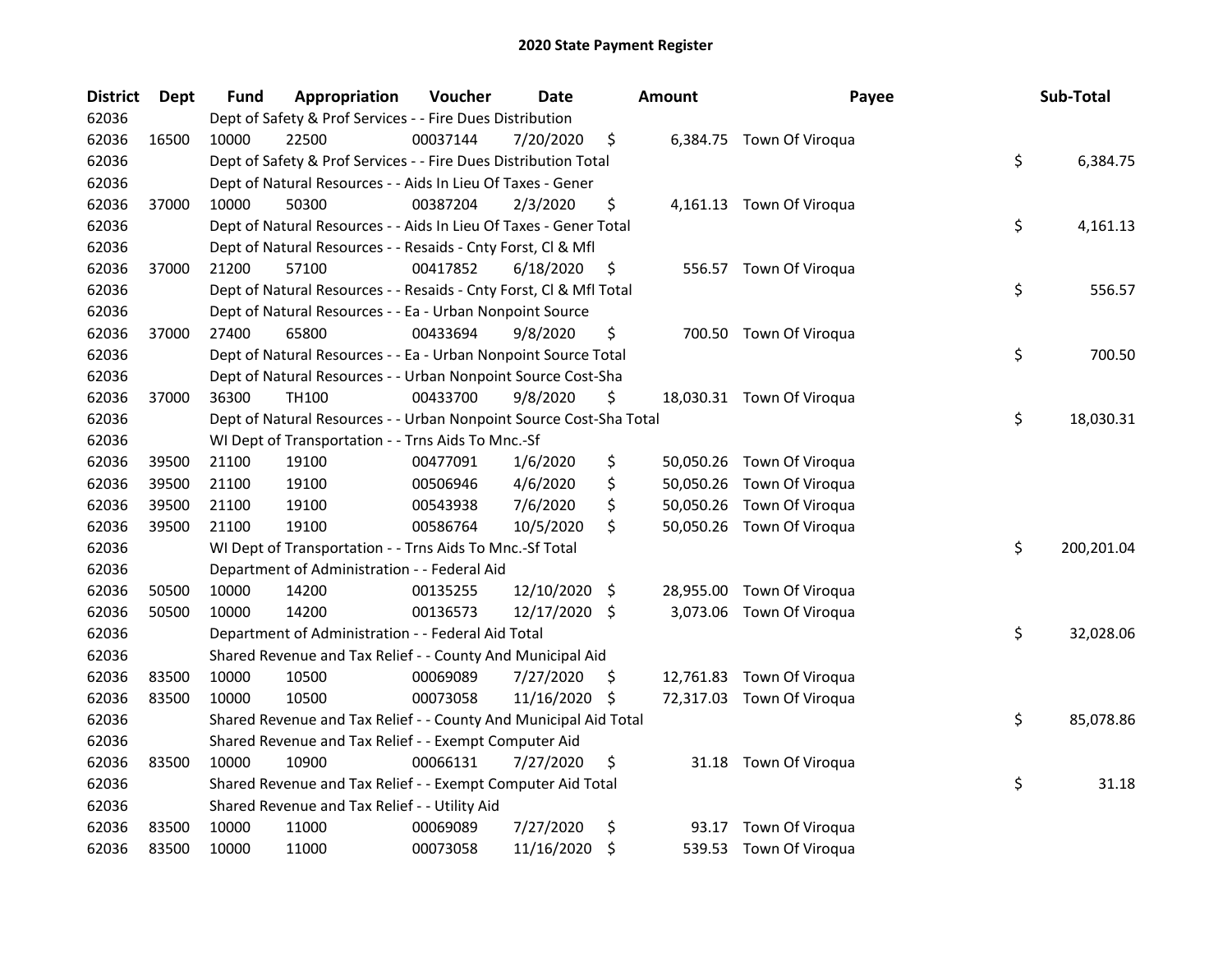| <b>District</b> | <b>Dept</b> | Fund  | Appropriation                                                 | <b>Voucher</b> | Date     | Amount | Payee                    | Sub-Total  |
|-----------------|-------------|-------|---------------------------------------------------------------|----------------|----------|--------|--------------------------|------------|
| 62036           |             |       | Shared Revenue and Tax Relief - - Utility Aid Total           |                |          |        |                          | 632.70     |
| 62036           |             |       | Shared Revenue and Tax Relief - - Personal Property Aid       |                |          |        |                          |            |
| 62036           | 83500       | 10000 | 11100                                                         | 00061558       | 5/4/2020 |        | 3,549.86 Town Of Viroqua |            |
| 62036           |             |       | Shared Revenue and Tax Relief - - Personal Property Aid Total |                |          |        |                          | 3.549.86   |
| 62036 Total     |             |       |                                                               |                |          |        |                          | 351,354.96 |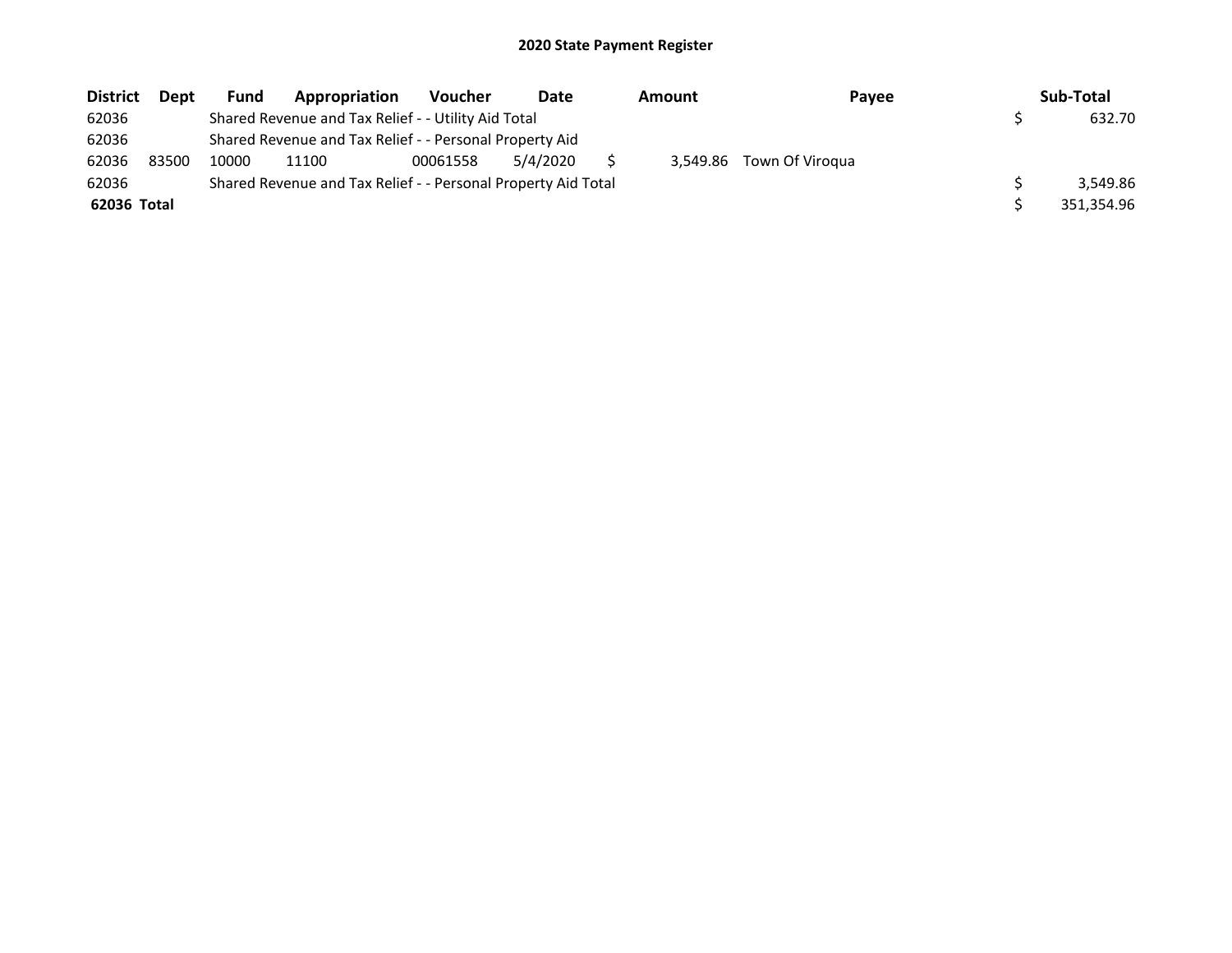| <b>District</b> | <b>Dept</b> | Fund  | Appropriation                                                          | Voucher  | <b>Date</b>   | <b>Amount</b> | Payee                      | Sub-Total        |
|-----------------|-------------|-------|------------------------------------------------------------------------|----------|---------------|---------------|----------------------------|------------------|
| 62038           |             |       | Dept of Safety & Prof Services - - Fire Dues Distribution              |          |               |               |                            |                  |
| 62038           | 16500       | 10000 | 22500                                                                  | 00037145 | 7/20/2020     | \$            | 2,124.17 Town Of Webster   |                  |
| 62038           |             |       | Dept of Safety & Prof Services - - Fire Dues Distribution Total        |          |               |               |                            | \$<br>2,124.17   |
| 62038           |             |       | Dept of Natural Resources - - Aids In Lieu Of Taxes - Gener            |          |               |               |                            |                  |
| 62038           | 37000       | 10000 | 50300                                                                  | 00387207 | 2/3/2020      | \$            | 1,291.19 Town Of Webster   |                  |
| 62038           |             |       | Dept of Natural Resources - - Aids In Lieu Of Taxes - Gener Total      |          |               |               |                            | \$<br>1,291.19   |
| 62038           |             |       | Dept of Natural Resources - - Resaids - Cnty Forst, Cl & Mfl           |          |               |               |                            |                  |
| 62038           | 37000       | 21200 | 57100                                                                  | 00417853 | 6/18/2020     | \$            | 619.82 Town Of Webster     |                  |
| 62038           |             |       | Dept of Natural Resources - - Resaids - Cnty Forst, Cl & Mfl Total     |          |               |               |                            | \$<br>619.82     |
| 62038           |             |       | Dept of Natural Resources - - Ea - Urban Nonpoint Source               |          |               |               |                            |                  |
| 62038           | 37000       | 27400 | 65800                                                                  | 00397923 | 3/26/2020     | \$            | 800.00 Town Of Webster     |                  |
| 62038           |             |       | Dept of Natural Resources - - Ea - Urban Nonpoint Source Total         |          |               |               |                            | \$<br>800.00     |
| 62038           |             |       | Dept of Natural Resources - - Urban Nonpoint Source Cost-Sha           |          |               |               |                            |                  |
| 62038           | 37000       | 36300 | TH100                                                                  | 00397609 | 3/23/2020     | \$            | 444,003.20 Town Of Webster |                  |
| 62038           |             |       | Dept of Natural Resources - - Urban Nonpoint Source Cost-Sha Total     |          |               |               |                            | \$<br>444,003.20 |
| 62038           |             |       | WI Dept of Transportation - - Trns Aids To Mnc.-Sf                     |          |               |               |                            |                  |
| 62038           | 39500       | 21100 | 19100                                                                  | 00477092 | 1/6/2020      | \$            | 33,474.15 Town Of Webster  |                  |
| 62038           | 39500       | 21100 | 19100                                                                  | 00506947 | 4/6/2020      | \$            | 33,474.15 Town Of Webster  |                  |
| 62038           | 39500       | 21100 | 19100                                                                  | 00543939 | 7/6/2020      | \$            | 33,474.15 Town Of Webster  |                  |
| 62038           | 39500       | 21100 | 19100                                                                  | 00586765 | 10/5/2020     | \$            | 33,474.15 Town Of Webster  |                  |
| 62038           |             |       | WI Dept of Transportation - - Trns Aids To Mnc.-Sf Total               |          |               |               |                            | \$<br>133,896.60 |
| 62038           |             |       | Department of Military Affairs - - Disaster Recovery Aid               |          |               |               |                            |                  |
| 62038           | 46500       | 10000 | 30500                                                                  | 00080982 | 7/30/2020     | \$            | 3,036.34 Town Of Webster   |                  |
| 62038           | 46500       | 10000 | 30500                                                                  | 00081909 | 8/21/2020     | \$            | 23,505.84 Town Of Webster  |                  |
| 62038           |             |       | Department of Military Affairs - - Disaster Recovery Aid Total         |          |               |               |                            | \$<br>26,542.18  |
| 62038           |             |       | Department of Military Affairs - - Federal Aid, Local Assistance       |          |               |               |                            |                  |
| 62038           | 46500       | 10000 | 34200                                                                  | 00080982 | 7/30/2020     | \$            | 18,218.05 Town Of Webster  |                  |
| 62038           | 46500       | 10000 | 34200                                                                  | 00081909 | 8/21/2020     | \$            | 141,035.07 Town Of Webster |                  |
| 62038           |             |       | Department of Military Affairs - - Federal Aid, Local Assistance Total |          |               |               |                            | \$<br>159,253.12 |
| 62038           |             |       | Department of Administration - - Federal Aid                           |          |               |               |                            |                  |
| 62038           | 50500       | 10000 | 14200                                                                  | 00135256 | 12/10/2020 \$ |               | 5,148.11 Town Of Webster   |                  |
| 62038           |             |       | Department of Administration - - Federal Aid Total                     |          |               |               |                            | \$<br>5,148.11   |
| 62038           |             |       | Elections Commission - - 2018 Hava Election Security                   |          |               |               |                            |                  |
| 62038           | 51000       | 22000 | 18200                                                                  | 00004070 | 8/4/2020      | \$            | 640.00 Town Of Webster     |                  |
| 62038           |             |       | Elections Commission - - 2018 Hava Election Security Total             |          |               |               |                            | \$<br>640.00     |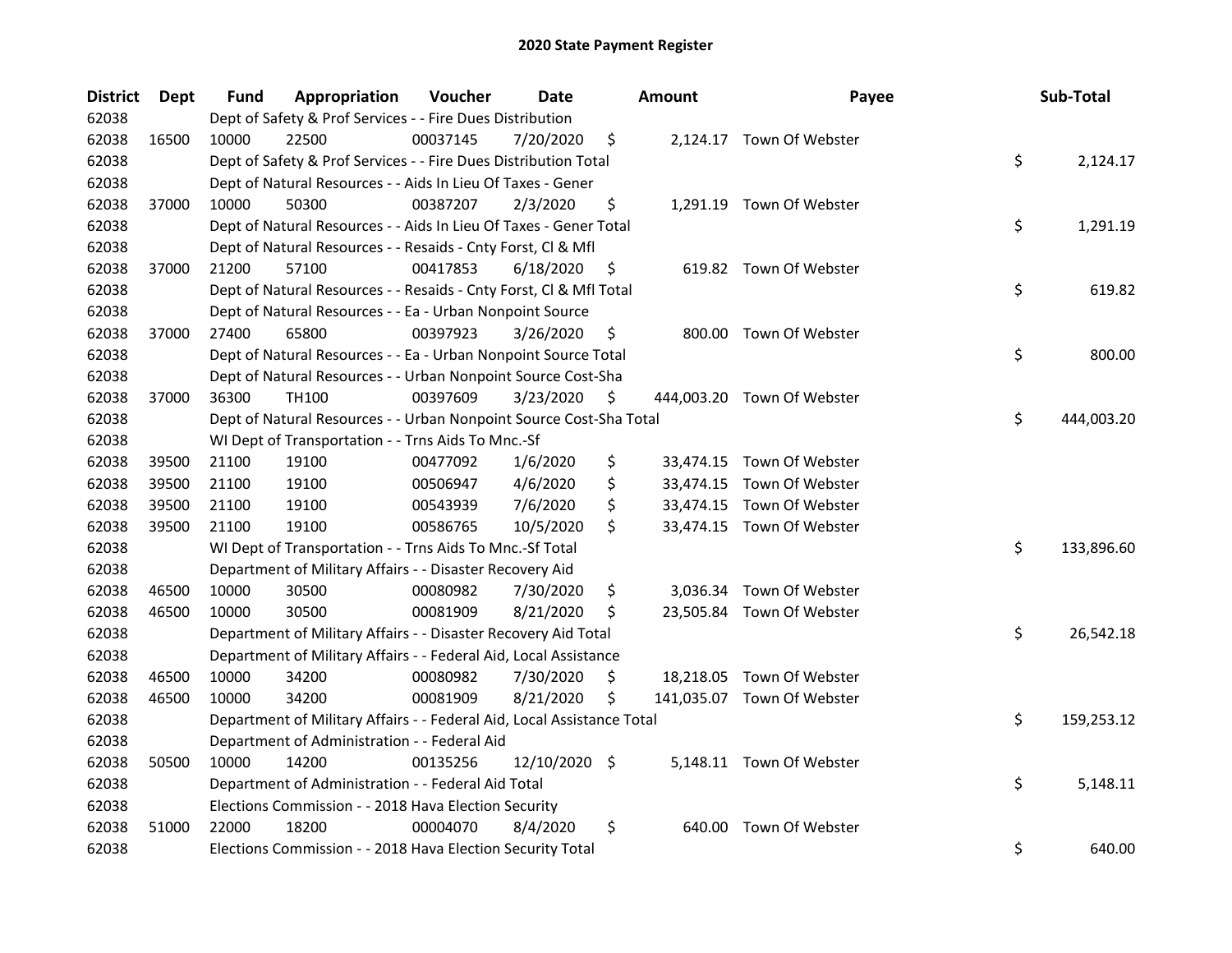| <b>District</b> | Dept  | <b>Fund</b> | Appropriation                                                    | Voucher  | Date            |   | <b>Amount</b> | Payee           | Sub-Total    |
|-----------------|-------|-------------|------------------------------------------------------------------|----------|-----------------|---|---------------|-----------------|--------------|
| 62038           |       |             | Shared Revenue and Tax Relief - - County And Municipal Aid       |          |                 |   |               |                 |              |
| 62038           | 83500 | 10000       | 10500                                                            | 00069090 | 7/27/2020       | S | 6.459.81      | Town Of Webster |              |
| 62038           | 83500 | 10000       | 10500                                                            | 00073059 | $11/16/2020$ \$ |   | 36.605.56     | Town Of Webster |              |
| 62038           |       |             | Shared Revenue and Tax Relief - - County And Municipal Aid Total |          |                 |   |               |                 | 43,065.37    |
| 62038           |       |             | Shared Revenue and Tax Relief - - Exempt Computer Aid            |          |                 |   |               |                 |              |
| 62038           | 83500 | 10000       | 10900                                                            | 00066132 | 7/27/2020       | S | 2.08          | Town Of Webster |              |
| 62038           |       |             | Shared Revenue and Tax Relief - - Exempt Computer Aid Total      |          |                 |   |               |                 | 2.08         |
| 62038           |       |             | Shared Revenue and Tax Relief - - Personal Property Aid          |          |                 |   |               |                 |              |
| 62038           | 83500 | 10000       | 11100                                                            | 00061559 | 5/4/2020        | Ś | 640.36        | Town Of Webster |              |
| 62038           |       |             | Shared Revenue and Tax Relief - - Personal Property Aid Total    |          |                 |   |               |                 | \$<br>640.36 |
| 62038 Total     |       |             |                                                                  |          |                 |   |               |                 | 818.026.20   |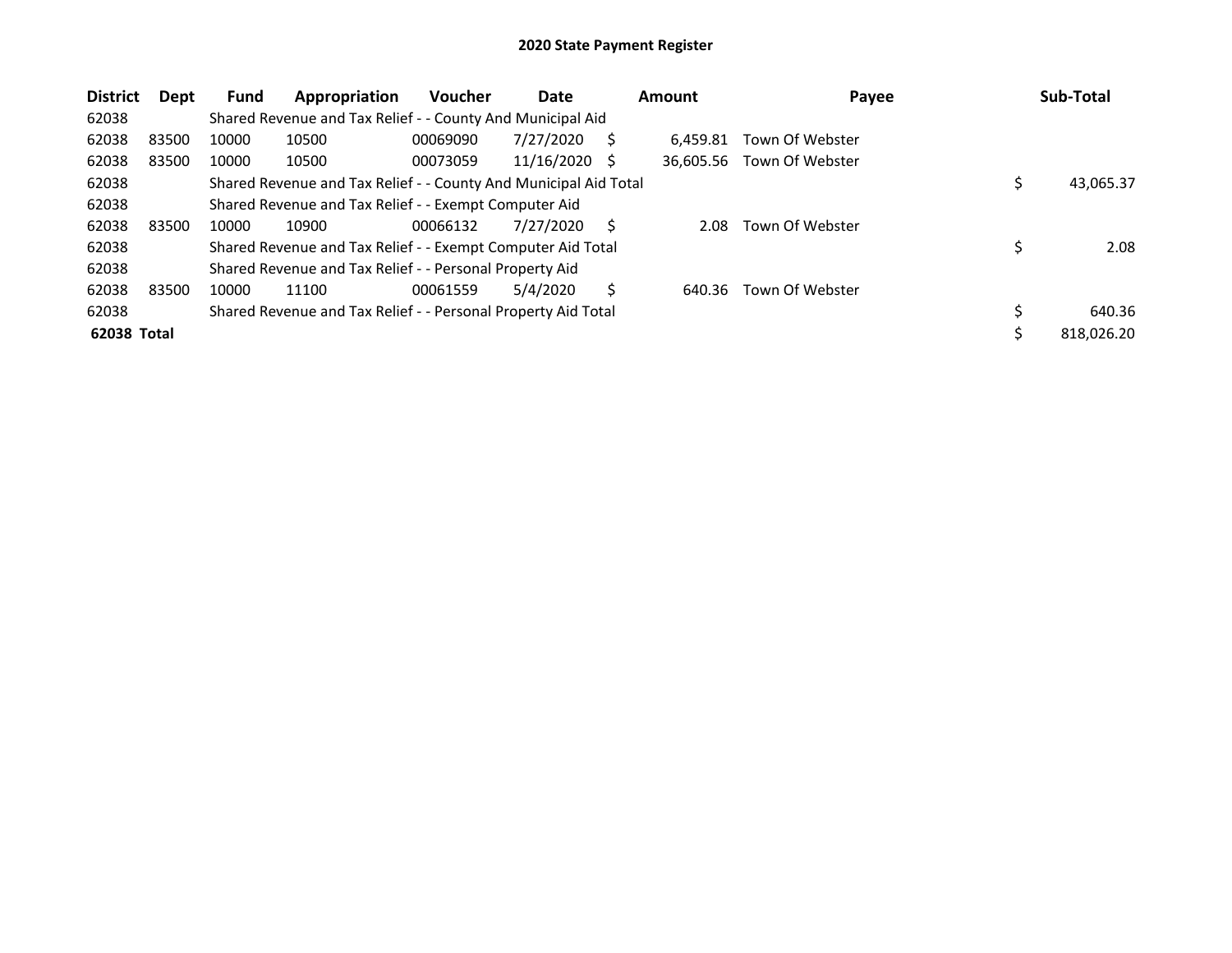| <b>District</b> | <b>Dept</b> | Fund  | Appropriation                                                      | Voucher  | Date          |     | <b>Amount</b> | Payee                       | Sub-Total        |
|-----------------|-------------|-------|--------------------------------------------------------------------|----------|---------------|-----|---------------|-----------------------------|------------------|
| 62040           |             |       | Dept of Safety & Prof Services - - Fire Dues Distribution          |          |               |     |               |                             |                  |
| 62040           | 16500       | 10000 | 22500                                                              | 00037146 | 7/20/2020     | \$  |               | 2,371.55 Town Of Wheatland  |                  |
| 62040           |             |       | Dept of Safety & Prof Services - - Fire Dues Distribution Total    |          |               |     |               |                             | \$<br>2,371.55   |
| 62040           |             |       | Dept of Natural Resources - - Aids In Lieu Of Taxes - Gener        |          |               |     |               |                             |                  |
| 62040           | 37000       | 10000 | 50300                                                              | 00387210 | 2/3/2020      | \$  | 889.44        | Town Of Wheatland           |                  |
| 62040           | 37000       | 10000 | 50300                                                              | 00387211 | 2/3/2020      | \$  | 9,754.34      | Town Of Wheatland           |                  |
| 62040           | 37000       | 10000 | 50300                                                              | 00387212 | 2/3/2020      | \$  | 1,056.99      | Town Of Wheatland           |                  |
| 62040           | 37000       | 10000 | 50300                                                              | 00405067 | 4/21/2020     | \$  |               | 42.82 Town Of Wheatland     |                  |
| 62040           | 37000       | 10000 | 50300                                                              | 00405068 | 4/21/2020     | \$  | 117.26        | Town Of Wheatland           |                  |
| 62040           |             |       | Dept of Natural Resources - - Aids In Lieu Of Taxes - Gener Total  |          |               |     |               |                             | \$<br>11,860.85  |
| 62040           |             |       | Dept of Natural Resources - - Resaids - Cnty Forst, Cl & Mfl       |          |               |     |               |                             |                  |
| 62040           | 37000       | 21200 | 57100                                                              | 00417854 | 6/18/2020     | \$  |               | 864.65 Town Of Wheatland    |                  |
| 62040           |             |       | Dept of Natural Resources - - Resaids - Cnty Forst, Cl & Mfl Total |          |               |     |               |                             | \$<br>864.65     |
| 62040           |             |       | Dept of Natural Resources - - Rec & Resource Aids, Fed             |          |               |     |               |                             |                  |
| 62040           | 37000       | 21200 | 58300                                                              | 00421241 | 7/7/2020      | \$  | 1,139.19      | Town Of Wheatland           |                  |
| 62040           |             |       | Dept of Natural Resources - - Rec & Resource Aids, Fed Total       |          |               |     |               |                             | \$<br>1,139.19   |
| 62040           |             |       | WI Dept of Transportation - - Trns Aids To Mnc.-Sf                 |          |               |     |               |                             |                  |
| 62040           | 39500       | 21100 | 19100                                                              | 00477093 | 1/6/2020      | \$  |               | 27,035.55 Town Of Wheatland |                  |
| 62040           | 39500       | 21100 | 19100                                                              | 00506948 | 4/6/2020      | \$  |               | 27,035.55 Town Of Wheatland |                  |
| 62040           | 39500       | 21100 | 19100                                                              | 00543940 | 7/6/2020      | \$  |               | 27,035.55 Town Of Wheatland |                  |
| 62040           | 39500       | 21100 | 19100                                                              | 00586766 | 10/5/2020     | \$  |               | 27,035.55 Town Of Wheatland |                  |
| 62040           |             |       | WI Dept of Transportation - - Trns Aids To Mnc.-Sf Total           |          |               |     |               |                             | \$<br>108,142.20 |
| 62040           |             |       | Department of Military Affairs - - Disaster Recovery Aid           |          |               |     |               |                             |                  |
| 62040           | 46500       | 10000 | 30500                                                              | 00081810 | 8/19/2020     | \$  |               | 79,105.22 Town Of Wheatland |                  |
| 62040           |             |       | Department of Military Affairs - - Disaster Recovery Aid Total     |          |               |     |               |                             | \$<br>79,105.22  |
| 62040           |             |       | Shared Revenue and Tax Relief - - County And Municipal Aid         |          |               |     |               |                             |                  |
| 62040           | 83500       | 10000 | 10500                                                              | 00069091 | 7/27/2020     | \$. |               | 2,716.64 Town Of Wheatland  |                  |
| 62040           | 83500       | 10000 | 10500                                                              | 00073060 | 11/16/2020 \$ |     |               | 15,394.32 Town Of Wheatland |                  |
| 62040           |             |       | Shared Revenue and Tax Relief - - County And Municipal Aid Total   |          |               |     |               |                             | \$<br>18,110.96  |
| 62040           |             |       | Shared Revenue and Tax Relief - - Exempt Computer Aid              |          |               |     |               |                             |                  |
| 62040           | 83500       | 10000 | 10900                                                              | 00066133 | 7/27/2020     | \$  | 4.16          | Town Of Wheatland           |                  |
| 62040           |             |       | Shared Revenue and Tax Relief - - Exempt Computer Aid Total        |          |               |     |               |                             | \$<br>4.16       |
| 62040           |             |       | Shared Revenue and Tax Relief - - Utility Aid                      |          |               |     |               |                             |                  |
| 62040           | 83500       | 10000 | 11000                                                              | 00069091 | 7/27/2020     | \$  | 59.20         | Town Of Wheatland           |                  |
| 62040           | 83500       | 10000 | 11000                                                              | 00073060 | 11/16/2020    | \$  |               | 344.15 Town Of Wheatland    |                  |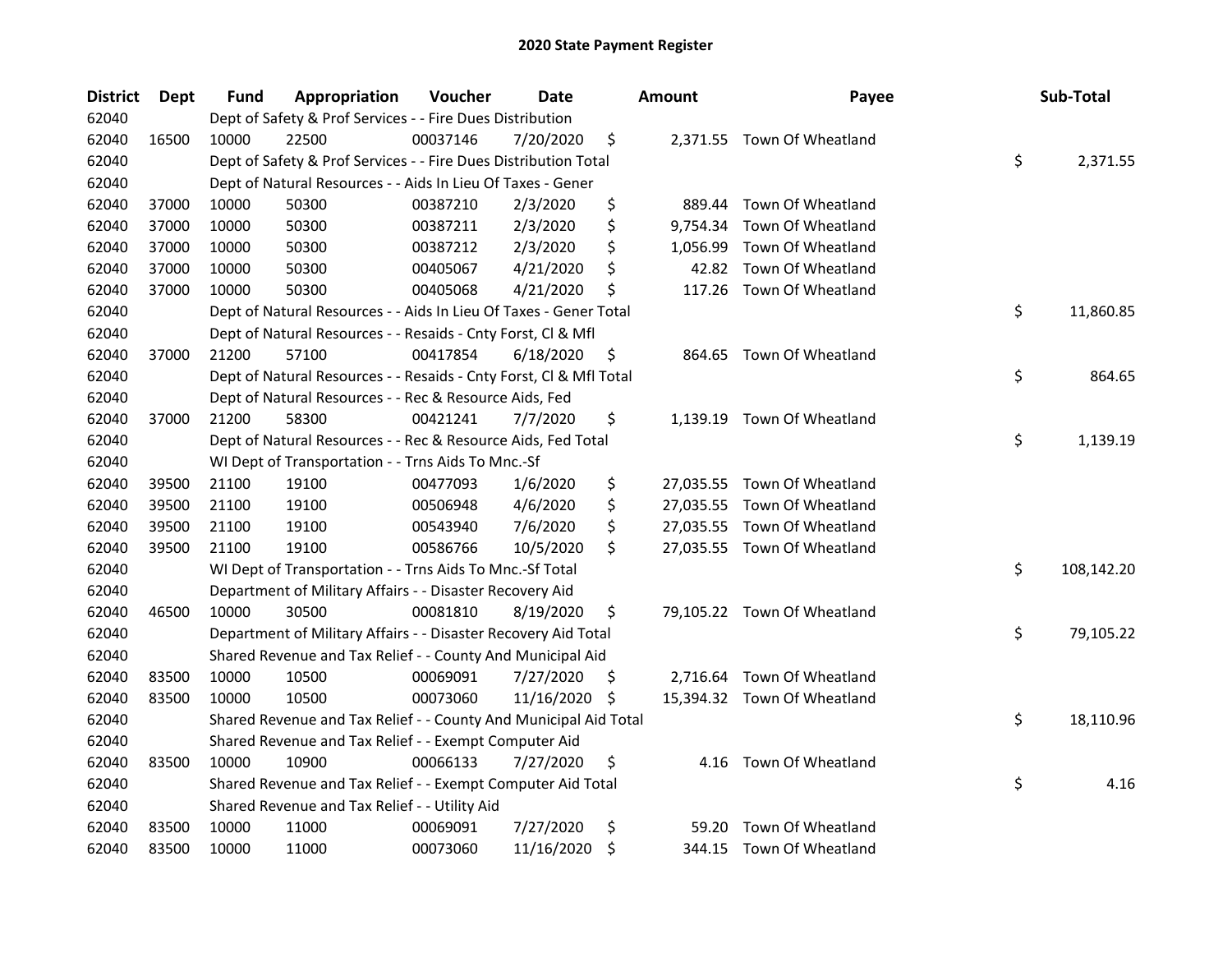| <b>District</b> | <b>Dept</b> | <b>Fund</b> | Appropriation                                                 | <b>Voucher</b> | Date     | Amount | Payee             | Sub-Total  |
|-----------------|-------------|-------------|---------------------------------------------------------------|----------------|----------|--------|-------------------|------------|
| 62040           |             |             | Shared Revenue and Tax Relief - - Utility Aid Total           |                |          |        |                   | 403.35     |
| 62040           |             |             | Shared Revenue and Tax Relief - - Personal Property Aid       |                |          |        |                   |            |
| 62040           | 83500       | 10000       | 11100                                                         | 00061560       | 5/4/2020 | 179.54 | Town Of Wheatland |            |
| 62040           |             |             | Shared Revenue and Tax Relief - - Personal Property Aid Total |                |          |        |                   | 179.54     |
| 62040 Total     |             |             |                                                               |                |          |        |                   | 222.181.67 |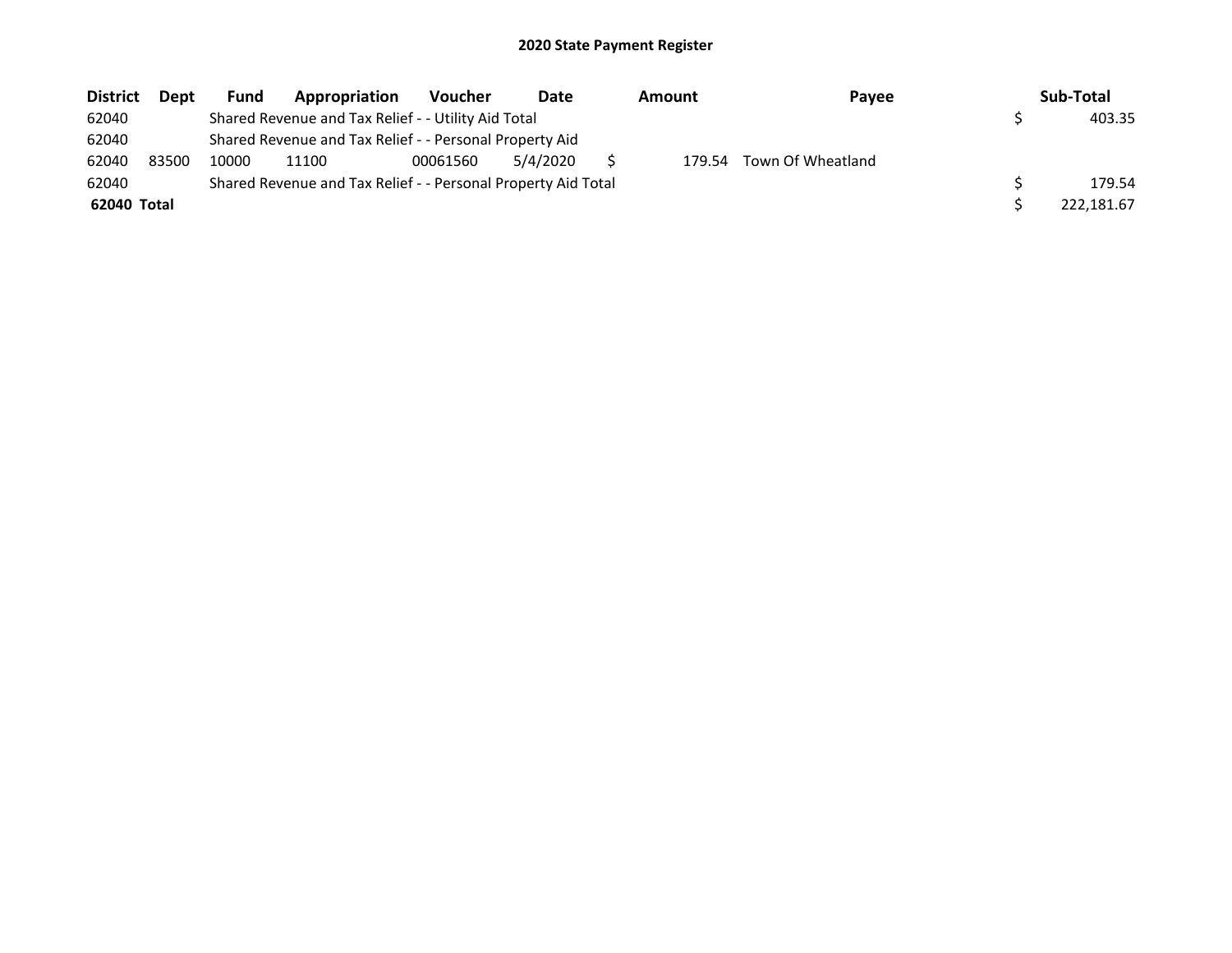| <b>District</b> | Dept  | Fund  | Appropriation                                                          | Voucher  | <b>Date</b> |    | <b>Amount</b> | Payee                         | Sub-Total        |
|-----------------|-------|-------|------------------------------------------------------------------------|----------|-------------|----|---------------|-------------------------------|------------------|
| 62042           |       |       | Dept of Safety & Prof Services - - Fire Dues Distribution              |          |             |    |               |                               |                  |
| 62042           | 16500 | 10000 | 22500                                                                  | 00037147 | 7/20/2020   | \$ |               | 1,073.59 Town Of Whitestown   |                  |
| 62042           |       |       | Dept of Safety & Prof Services - - Fire Dues Distribution Total        |          |             |    |               |                               | \$<br>1,073.59   |
| 62042           |       |       | Dept of Natural Resources - - Aids In Lieu Of Taxes - Gener            |          |             |    |               |                               |                  |
| 62042           | 37000 | 10000 | 50300                                                                  | 00387213 | 2/3/2020    | \$ |               | 2,378.90 Town Of Whitestown   |                  |
| 62042           | 37000 | 10000 | 50300                                                                  | 00387214 | 2/3/2020    | \$ | 7,197.50      | Town Of Whitestown            |                  |
| 62042           | 37000 | 10000 | 50300                                                                  | 00410580 | 5/15/2020   | \$ |               | 1,686.47 Town Of Whitestown   |                  |
| 62042           |       |       | Dept of Natural Resources - - Aids In Lieu Of Taxes - Gener Total      |          |             |    |               |                               | \$<br>11,262.87  |
| 62042           |       |       | Dept of Natural Resources - - Resaids - Cnty Forst, Cl & Mfl           |          |             |    |               |                               |                  |
| 62042           | 37000 | 21200 | 57100                                                                  | 00417855 | 6/18/2020   | \$ |               | 531.02 Town Of Whitestown     |                  |
| 62042           |       |       | Dept of Natural Resources - - Resaids - Cnty Forst, Cl & Mfl Total     |          |             |    |               |                               | \$<br>531.02     |
| 62042           |       |       | Dept of Natural Resources - - Aids In Lieu Of Taxes - Sum S            |          |             |    |               |                               |                  |
| 62042           | 37000 | 21200 | 57900                                                                  | 00410581 | 5/15/2020   | \$ | 736.00        | Town Of Whitestown            |                  |
| 62042           |       |       | Dept of Natural Resources - - Aids In Lieu Of Taxes - Sum S Total      |          |             |    |               |                               | \$<br>736.00     |
| 62042           |       |       | Kickapoo Reserve Mgmt Board - - Kickapoo Valley Reserve, Aids          |          |             |    |               |                               |                  |
| 62042           | 38500 | 21200 | 16200                                                                  | 00003079 | 1/17/2020   | \$ |               | 117,173.54 Town Of Whitestown |                  |
| 62042           |       |       | Kickapoo Reserve Mgmt Board - - Kickapoo Valley Reserve, Aids Total    |          |             |    |               |                               | \$<br>117,173.54 |
| 62042           |       |       | WI Dept of Transportation - - Trns Aids To Mnc.-Sf                     |          |             |    |               |                               |                  |
| 62042           | 39500 | 21100 | 19100                                                                  | 00477094 | 1/6/2020    | \$ |               | 32,764.59 Town Of Whitestown  |                  |
| 62042           | 39500 | 21100 | 19100                                                                  | 00506949 | 4/6/2020    | \$ |               | 32,764.59 Town Of Whitestown  |                  |
| 62042           | 39500 | 21100 | 19100                                                                  | 00543941 | 7/6/2020    | \$ |               | 32,764.59 Town Of Whitestown  |                  |
| 62042           | 39500 | 21100 | 19100                                                                  | 00586767 | 10/5/2020   | \$ |               | 32,764.59 Town Of Whitestown  |                  |
| 62042           |       |       | WI Dept of Transportation - - Trns Aids To Mnc.-Sf Total               |          |             |    |               |                               | \$<br>131,058.36 |
| 62042           |       |       | Department of Military Affairs - - Disaster Recovery Aid               |          |             |    |               |                               |                  |
| 62042           | 46500 | 10000 | 30500                                                                  | 00076368 | 4/13/2020   | \$ |               | 2,325.63 Town Of Whitestown   |                  |
| 62042           | 46500 | 10000 | 30500                                                                  | 00076904 | 4/24/2020   | \$ |               | 1,489.31 Town Of Whitestown   |                  |
| 62042           | 46500 | 10000 | 30500                                                                  | 00079118 | 6/18/2020   | Ś  |               | 7,322.97 Town Of Whitestown   |                  |
| 62042           |       |       | Department of Military Affairs - - Disaster Recovery Aid Total         |          |             |    |               |                               | \$<br>11,137.91  |
| 62042           |       |       | Department of Military Affairs - - Federal Aid, Local Assistance       |          |             |    |               |                               |                  |
| 62042           | 46500 | 10000 | 34200                                                                  | 00076904 | 4/24/2020   | \$ |               | 8,935.85 Town Of Whitestown   |                  |
| 62042           |       |       | Department of Military Affairs - - Federal Aid, Local Assistance Total |          |             |    |               |                               | \$<br>8,935.85   |
| 62042           |       |       | Shared Revenue and Tax Relief - - County And Municipal Aid             |          |             |    |               |                               |                  |
| 62042           | 83500 | 10000 | 10500                                                                  | 00069092 | 7/27/2020   | \$ |               | 8,543.61 Town Of Whitestown   |                  |
| 62042           | 83500 | 10000 | 10500                                                                  | 00073061 | 11/16/2020  | S  | 48,414.69     | Town Of Whitestown            |                  |
| 62042           |       |       | Shared Revenue and Tax Relief - - County And Municipal Aid Total       |          |             |    |               |                               | \$<br>56,958.30  |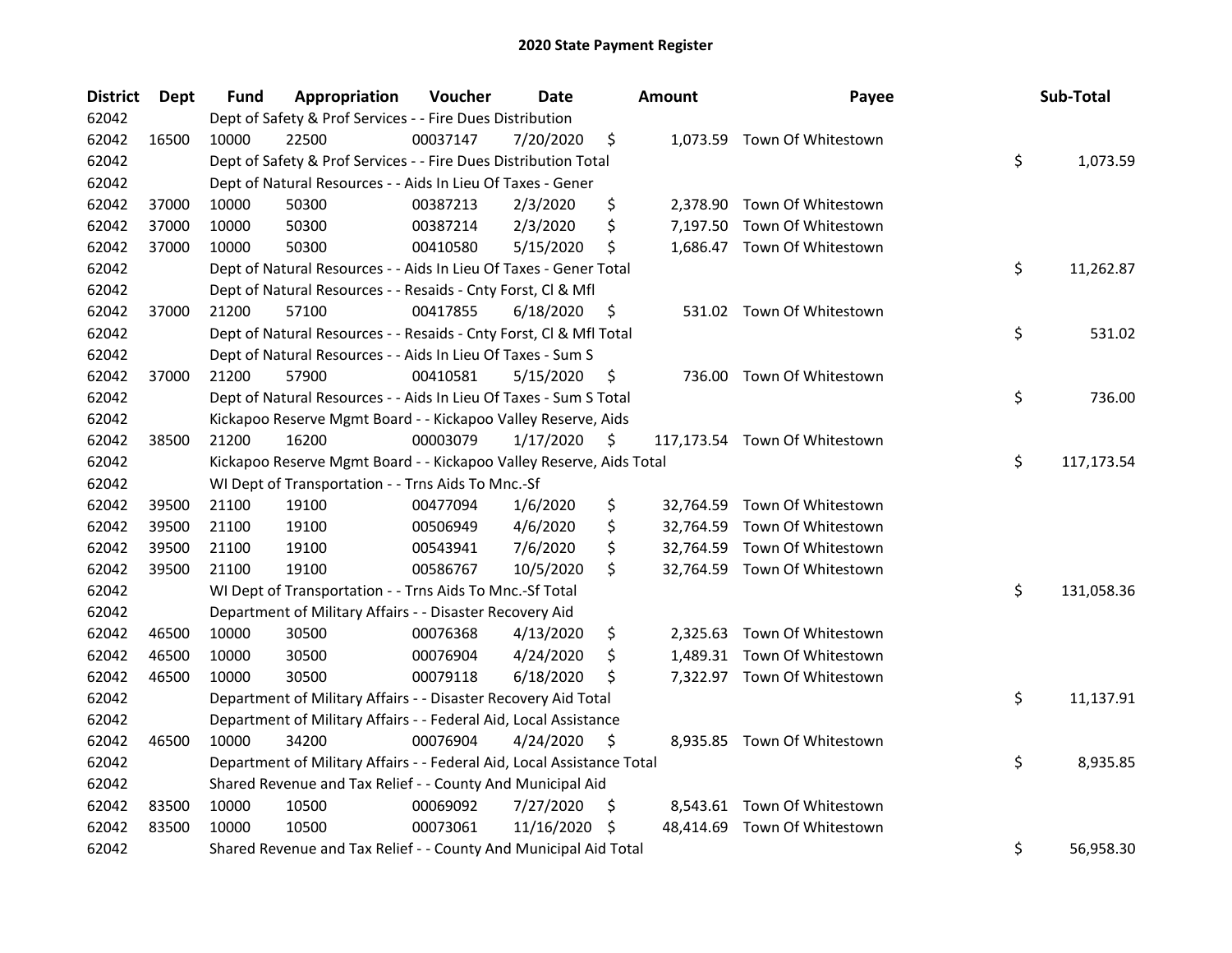| <b>District</b> | Dept  | <b>Fund</b> | Appropriation                                                       | <b>Voucher</b> | Date      |   | <b>Amount</b> | Payee              | Sub-Total  |
|-----------------|-------|-------------|---------------------------------------------------------------------|----------------|-----------|---|---------------|--------------------|------------|
| 62042           |       |             | Shared Revenue and Tax Relief - - Exempt Computer Aid               |                |           |   |               |                    |            |
| 62042           | 83500 | 10000       | 10900                                                               | 00066134       | 7/27/2020 | S | 3.11          | Town Of Whitestown |            |
| 62042           |       |             | Shared Revenue and Tax Relief - - Exempt Computer Aid Total         |                |           |   |               |                    | 3.11       |
| 62042           |       |             | Shared Revenue and Tax Relief - - Personal Property Aid             |                |           |   |               |                    |            |
| 62042           | 83500 | 10000       | 11100                                                               | 00061561       | 5/4/2020  | S | 774.25        | Town Of Whitestown |            |
| 62042           |       |             | Shared Revenue and Tax Relief - - Personal Property Aid Total       |                |           |   |               |                    | 774.25     |
| 62042           |       |             | Shared Revenue and Tax Relief - - Payments For Municipal Svcs       |                |           |   |               |                    |            |
| 62042           | 83500 | 10000       | 50100                                                               | 00054895       | 2/3/2020  |   | 537.90        | Town Of Whitestown |            |
| 62042           |       |             | Shared Revenue and Tax Relief - - Payments For Municipal Svcs Total |                |           |   |               |                    | 537.90     |
| 62042 Total     |       |             |                                                                     |                |           |   |               |                    | 340,182.70 |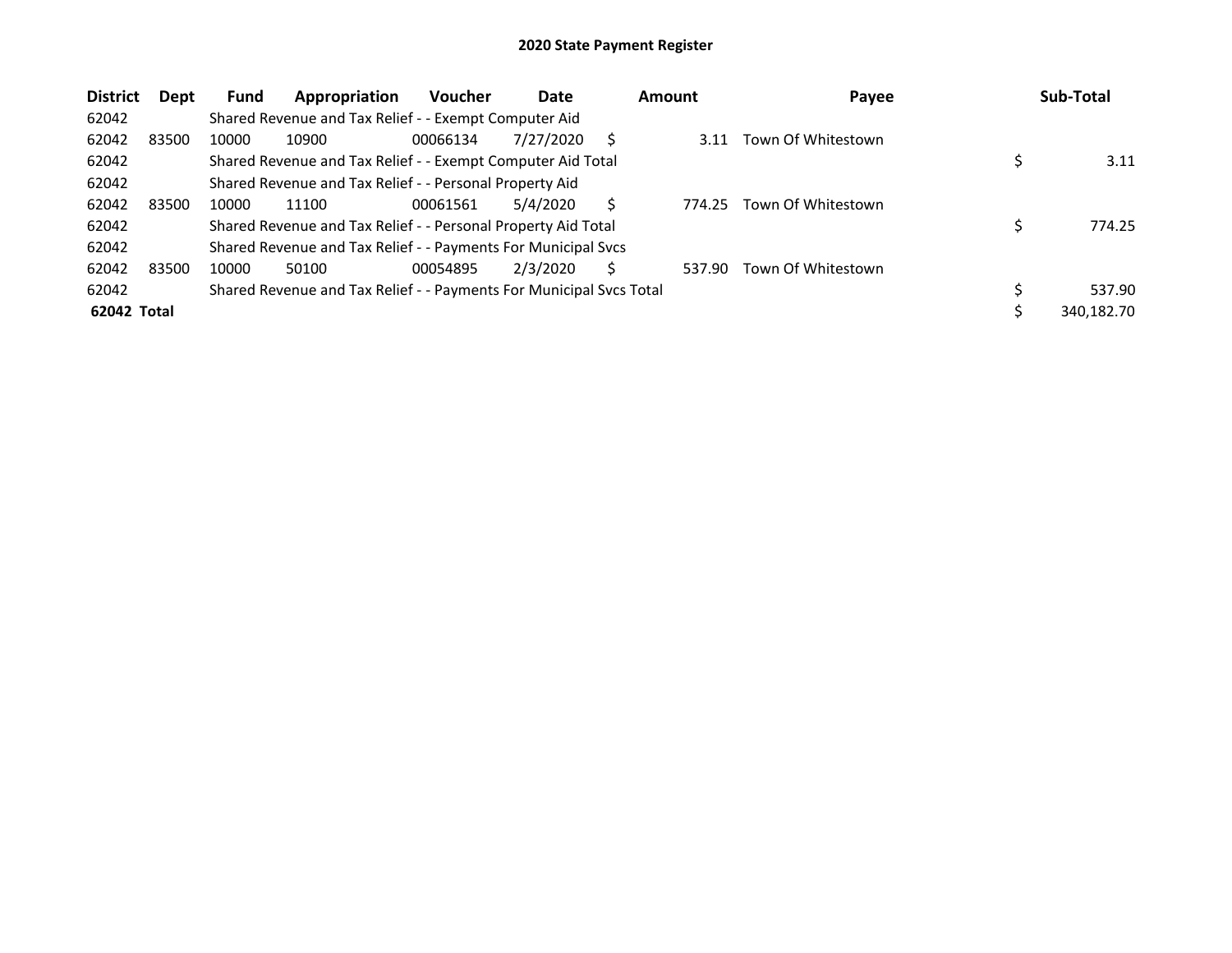| <b>District</b>    | <b>Dept</b> | Fund  | Appropriation                                                          | Voucher  | <b>Date</b> |     | <b>Amount</b> | Payee                          | Sub-Total        |
|--------------------|-------------|-------|------------------------------------------------------------------------|----------|-------------|-----|---------------|--------------------------------|------------------|
| 62111              |             |       | Dept of Safety & Prof Services - - Fire Dues Distribution              |          |             |     |               |                                |                  |
| 62111              | 16500       | 10000 | 22500                                                                  | 00037148 | 7/20/2020   | \$  |               | 710.76 Village Of Chaseburg    |                  |
| 62111              |             |       | Dept of Safety & Prof Services - - Fire Dues Distribution Total        |          |             |     |               |                                | \$<br>710.76     |
| 62111              |             |       | Dept of Natural Resources - - Aids In Lieu Of Taxes - Gener            |          |             |     |               |                                |                  |
| 62111              | 37000       | 10000 | 50300                                                                  | 00387084 | 2/3/2020    | \$  |               | 277.53 Village Of Chaseburg    |                  |
| 62111              |             |       | Dept of Natural Resources - - Aids In Lieu Of Taxes - Gener Total      |          |             |     |               |                                | \$<br>277.53     |
| 62111              |             |       | WI Dept of Transportation - - Trns Aids To Mnc.-Sf                     |          |             |     |               |                                |                  |
| 62111              | 39500       | 21100 | 19100                                                                  | 00477095 | 1/6/2020    | \$  | 2,473.17      | Village Of Chaseburg           |                  |
| 62111              | 39500       | 21100 | 19100                                                                  | 00506950 | 4/6/2020    | \$  | 2,473.17      | Village Of Chaseburg           |                  |
| 62111              | 39500       | 21100 | 19100                                                                  | 00543942 | 7/6/2020    | \$  | 2,473.17      | Village Of Chaseburg           |                  |
| 62111              | 39500       | 21100 | 19100                                                                  | 00586768 | 10/5/2020   | \$  | 2,473.19      | Village Of Chaseburg           |                  |
| 62111              |             |       | WI Dept of Transportation - - Trns Aids To Mnc.-Sf Total               |          |             |     |               |                                | \$<br>9,892.70   |
| 62111              |             |       | Department of Military Affairs - - Disaster Recovery Aid               |          |             |     |               |                                |                  |
| 62111              | 46500       | 10000 | 30500                                                                  | 00076934 | 4/24/2020   | \$  |               | 130.94 Village Of Chaseburg    |                  |
| 62111              |             |       | Department of Military Affairs - - Disaster Recovery Aid Total         |          |             |     |               |                                | \$<br>130.94     |
| 62111              |             |       | Department of Military Affairs - - Federal Aid, Local Assistance       |          |             |     |               |                                |                  |
| 62111              | 46500       | 10000 | 34200                                                                  | 00076934 | 4/24/2020   | \$. |               | 3,536.77 Village Of Chaseburg  |                  |
| 62111              |             |       | Department of Military Affairs - - Federal Aid, Local Assistance Total |          |             |     |               |                                | \$<br>3,536.77   |
| 62111              |             |       | Elections Commission - - 2018 Hava Election Security                   |          |             |     |               |                                |                  |
| 62111              | 51000       | 22000 | 18200                                                                  | 00003430 | 6/26/2020   | \$  | 362.80        | Village Of Chaseburg           |                  |
| 62111              |             |       | Elections Commission - - 2018 Hava Election Security Total             |          |             |     |               |                                | \$<br>362.80     |
| 62111              |             |       | Shared Revenue and Tax Relief - - County And Municipal Aid             |          |             |     |               |                                |                  |
| 62111              | 83500       | 10000 | 10500                                                                  | 00069093 | 7/27/2020   | S.  |               | 14,577.24 Village Of Chaseburg |                  |
| 62111              | 83500       | 10000 | 10500                                                                  | 00073062 | 11/16/2020  | S   |               | 82,604.39 Village Of Chaseburg |                  |
| 62111              |             |       | Shared Revenue and Tax Relief - - County And Municipal Aid Total       |          |             |     |               |                                | \$<br>97,181.63  |
| 62111              |             |       | Shared Revenue and Tax Relief - - Exempt Computer Aid                  |          |             |     |               |                                |                  |
| 62111              | 83500       | 10000 | 10900                                                                  | 00066135 | 7/27/2020   | \$  |               | 27.02 Village Of Chaseburg     |                  |
| 62111              |             |       | Shared Revenue and Tax Relief - - Exempt Computer Aid Total            |          |             |     |               |                                | \$<br>27.02      |
| 62111              |             |       | Shared Revenue and Tax Relief - - Personal Property Aid                |          |             |     |               |                                |                  |
| 62111              | 83500       | 10000 | 11100                                                                  | 00061562 | 5/4/2020    | \$  |               | 156.42 Village Of Chaseburg    |                  |
| 62111              |             |       | Shared Revenue and Tax Relief - - Personal Property Aid Total          |          |             |     |               |                                | \$<br>156.42     |
| <b>62111 Total</b> |             |       |                                                                        |          |             |     |               |                                | \$<br>112,276.57 |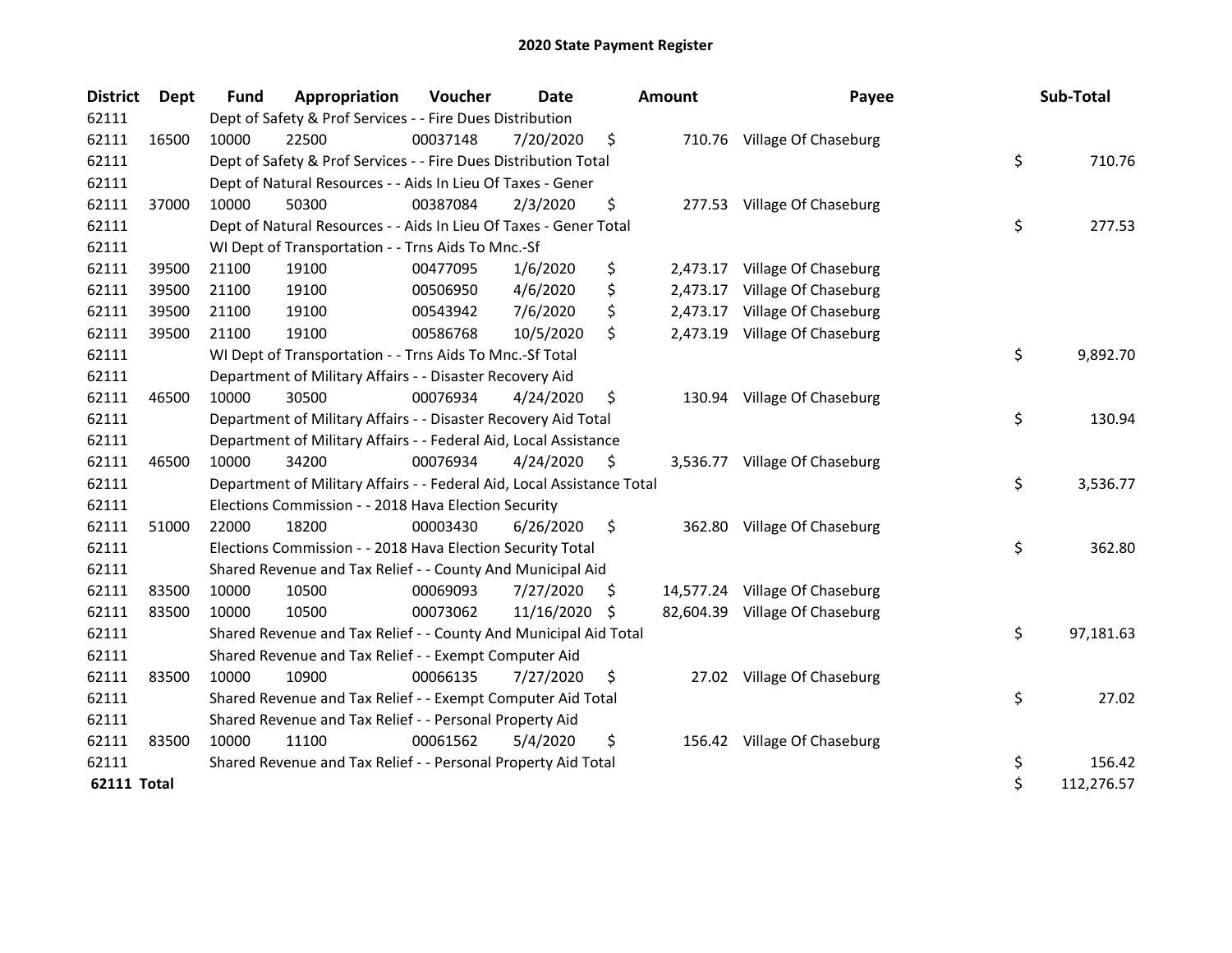| <b>District</b> | Dept  | Fund  | Appropriation                                                          | Voucher  | <b>Date</b>   | <b>Amount</b>  | Payee                            | Sub-Total       |
|-----------------|-------|-------|------------------------------------------------------------------------|----------|---------------|----------------|----------------------------------|-----------------|
| 62112           |       |       | Dept of Safety & Prof Services - - Fire Dues Distribution              |          |               |                |                                  |                 |
| 62112           | 16500 | 10000 | 22500                                                                  | 00037149 | 7/20/2020     | \$             | 2,332.22 Village Of Coon Valley  |                 |
| 62112           |       |       | Dept of Safety & Prof Services - - Fire Dues Distribution Total        |          |               |                |                                  | \$<br>2,332.22  |
| 62112           |       |       | Dept of Natural Resources - - Resaids - Cnty Forst, Cl & Mfl           |          |               |                |                                  |                 |
| 62112           | 37000 | 21200 | 57100                                                                  | 00417856 | 6/18/2020     | \$             | 2.00 Village Of Coon Valley      |                 |
| 62112           |       |       | Dept of Natural Resources - - Resaids - Cnty Forst, Cl & Mfl Total     |          |               |                |                                  | \$<br>2.00      |
| 62112           |       |       | WI Dept of Transportation - - Hwy Sfty Loc Aid Ffd                     |          |               |                |                                  |                 |
| 62112           | 39500 | 21100 | 18500                                                                  | 00563771 | 8/11/2020     | \$             | 4,000.00 Village Of Coon Valley  |                 |
| 62112           |       |       | WI Dept of Transportation - - Hwy Sfty Loc Aid Ffd Total               |          |               |                |                                  | \$<br>4,000.00  |
| 62112           |       |       | WI Dept of Transportation - - Trns Aids To Mnc.-Sf                     |          |               |                |                                  |                 |
| 62112           | 39500 | 21100 | 19100                                                                  | 00477096 | 1/6/2020      | \$             | 7,937.00 Village Of Coon Valley  |                 |
| 62112           | 39500 | 21100 | 19100                                                                  | 00506951 | 4/6/2020      | \$<br>7,937.00 | Village Of Coon Valley           |                 |
| 62112           | 39500 | 21100 | 19100                                                                  | 00543943 | 7/6/2020      | \$<br>7,937.00 | Village Of Coon Valley           |                 |
| 62112           | 39500 | 21100 | 19100                                                                  | 00586769 | 10/5/2020     | \$             | 7,937.02 Village Of Coon Valley  |                 |
| 62112           |       |       | WI Dept of Transportation - - Trns Aids To Mnc.-Sf Total               |          |               |                |                                  | \$<br>31,748.02 |
| 62112           |       |       | Department of Justice - - Law Enforcement Train, Local                 |          |               |                |                                  |                 |
| 62112           | 45500 | 10000 | 23100                                                                  | 00091362 | 12/4/2020     | \$<br>320.00   | Village Of Coon Valley           |                 |
| 62112           |       |       | Department of Justice - - Law Enforcement Train, Local Total           |          |               |                |                                  | \$<br>320.00    |
| 62112           |       |       | Department of Military Affairs - - Disaster Recovery Aid               |          |               |                |                                  |                 |
| 62112           | 46500 | 10000 | 30500                                                                  | 00072714 | 1/27/2020     | \$<br>1,405.91 | Village Of Coon Valley           |                 |
| 62112           | 46500 | 10000 | 30500                                                                  | 00081026 | 7/30/2020     | \$<br>1,444.30 | Village Of Coon Valley           |                 |
| 62112           | 46500 | 10000 | 30500                                                                  | 00081511 | 8/12/2020     | \$             | 2,226.29 Village Of Coon Valley  |                 |
| 62112           |       |       | Department of Military Affairs - - Disaster Recovery Aid Total         |          |               |                |                                  | \$<br>5,076.50  |
| 62112           |       |       | Department of Military Affairs - - Federal Aid, Local Assistance       |          |               |                |                                  |                 |
| 62112           | 46500 | 10000 | 34200                                                                  | 00081026 | 7/30/2020     | \$             | 8,665.79 Village Of Coon Valley  |                 |
| 62112           | 46500 | 10000 | 34200                                                                  | 00081511 | 8/12/2020     | \$             | 13,357.75 Village Of Coon Valley |                 |
| 62112           |       |       | Department of Military Affairs - - Federal Aid, Local Assistance Total |          |               |                |                                  | \$<br>22,023.54 |
| 62112           |       |       | Department of Administration - - Federal Aid                           |          |               |                |                                  |                 |
| 62112           | 50500 | 10000 | 14200                                                                  | 00135257 | 12/10/2020 \$ |                | 11,674.75 Village Of Coon Valley |                 |
| 62112           |       |       | Department of Administration - - Federal Aid Total                     |          |               |                |                                  | \$<br>11,674.75 |
| 62112           |       |       | Elections Commission - - 2018 Hava Election Security                   |          |               |                |                                  |                 |
| 62112           | 51000 | 22000 | 18200                                                                  | 00003989 | 7/30/2020     | \$             | 721.40 Village Of Coon Valley    |                 |
| 62112           |       |       | Elections Commission - - 2018 Hava Election Security Total             |          |               |                |                                  | \$<br>721.40    |
| 62112           |       |       | Shared Revenue and Tax Relief - - County And Municipal Aid             |          |               |                |                                  |                 |
| 62112           | 83500 | 10000 | 10500                                                                  | 00069094 | 7/27/2020     | \$             | 35,090.31 Village Of Coon Valley |                 |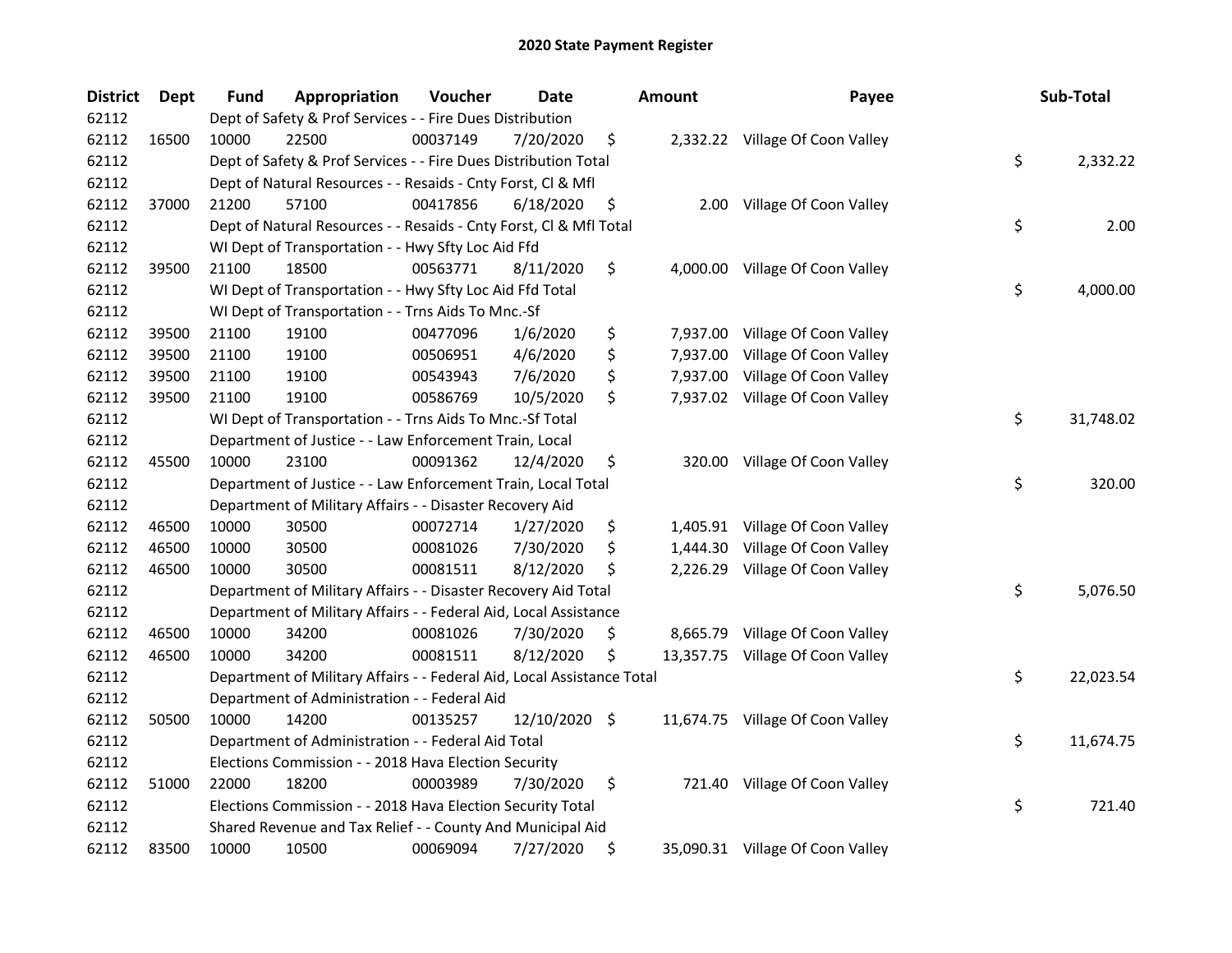| <b>District</b>    | Dept  | <b>Fund</b> | Appropriation                                                    | Voucher  | Date            |    | <b>Amount</b> | Payee                  | Sub-Total        |
|--------------------|-------|-------------|------------------------------------------------------------------|----------|-----------------|----|---------------|------------------------|------------------|
| 62112              | 83500 | 10000       | 10500                                                            | 00073063 | 11/16/2020      | S. | 198,845.09    | Village Of Coon Valley |                  |
| 62112              |       |             | Shared Revenue and Tax Relief - - County And Municipal Aid Total |          |                 |    |               |                        | \$<br>233,935.40 |
| 62112              |       |             | Shared Revenue and Tax Relief - - Exempt Computer Aid            |          |                 |    |               |                        |                  |
| 62112              | 83500 | 10000       | 10900                                                            | 00066136 | 7/27/2020       | S  | 1,109.60      | Village Of Coon Valley |                  |
| 62112              |       |             | Shared Revenue and Tax Relief - - Exempt Computer Aid Total      |          |                 |    |               |                        | \$<br>1,109.60   |
| 62112              |       |             | Shared Revenue and Tax Relief - - Utility Aid                    |          |                 |    |               |                        |                  |
| 62112              | 83500 | 10000       | 11000                                                            | 00069094 | 7/27/2020       | S. | 0.93          | Village Of Coon Valley |                  |
| 62112              | 83500 | 10000       | 11000                                                            | 00073063 | $11/16/2020$ \$ |    | 4.73          | Village Of Coon Valley |                  |
| 62112              |       |             | Shared Revenue and Tax Relief - - Utility Aid Total              |          |                 |    |               |                        | \$<br>5.66       |
| 62112              |       |             | Shared Revenue and Tax Relief - - Personal Property Aid          |          |                 |    |               |                        |                  |
| 62112              | 83500 | 10000       | 11100                                                            | 00061563 | 5/4/2020        | Ŝ. | 874.23        | Village Of Coon Valley |                  |
| 62112              |       |             | Shared Revenue and Tax Relief - - Personal Property Aid Total    |          |                 |    |               |                        | \$<br>874.23     |
| 62112              |       |             | Shared Revenue and Tax Relief - - Lottery & Gaming Credit        |          |                 |    |               |                        |                  |
| 62112              | 83500 | 52100       | 36300                                                            | 00055562 | 3/23/2020       | S  | 3,623.16      | Village Of Coon Valley |                  |
| 62112              |       |             | Shared Revenue and Tax Relief - - Lottery & Gaming Credit Total  |          |                 |    |               |                        | \$<br>3,623.16   |
| <b>62112 Total</b> |       |             |                                                                  |          |                 |    |               |                        | 317,446.48       |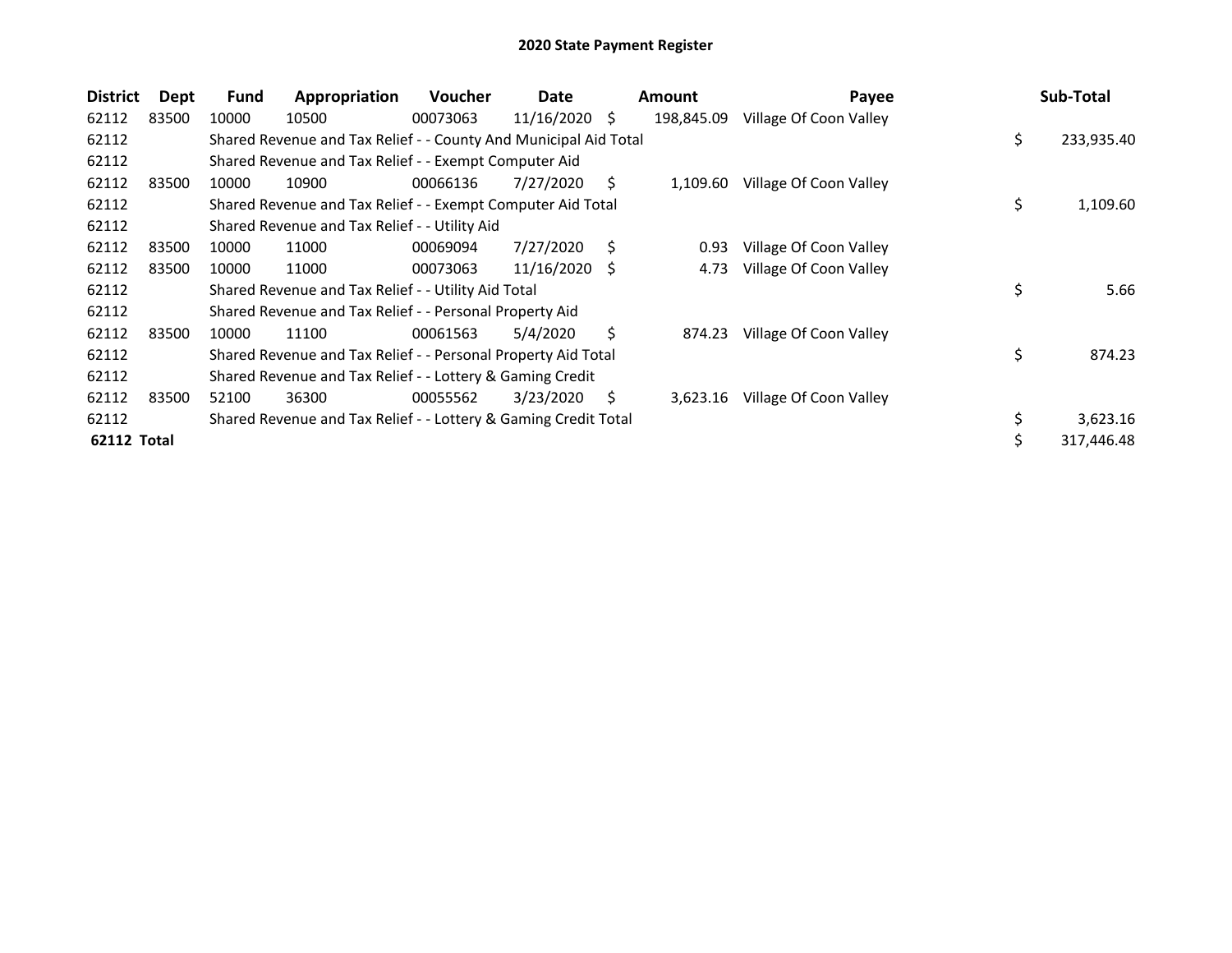| <b>District</b>    | Dept  | <b>Fund</b> | Appropriation                                                                 | Voucher  | Date          |     | <b>Amount</b> | Payee                        | Sub-Total        |
|--------------------|-------|-------------|-------------------------------------------------------------------------------|----------|---------------|-----|---------------|------------------------------|------------------|
| 62116              |       |             | Dept of Safety & Prof Services - - Fire Dues Distribution                     |          |               |     |               |                              |                  |
| 62116              | 16500 | 10000       | 22500                                                                         | 00037150 | 7/17/2020     | \$  |               | 848.28 VILLAGE OF DE SOTO    |                  |
| 62116              |       |             | Dept of Safety & Prof Services - - Fire Dues Distribution Total               |          |               |     |               |                              | \$<br>848.28     |
| 62116              |       |             | WI Dept of Transportation - - Trns Aids To Mnc.-Sf                            |          |               |     |               |                              |                  |
| 62116              | 39500 | 21100       | 19100                                                                         | 00477097 | 1/6/2020      | \$  |               | 4,747.27 VILLAGE OF DE SOTO  |                  |
| 62116              | 39500 | 21100       | 19100                                                                         | 00506952 | 4/6/2020      | \$  |               | 4,747.27 VILLAGE OF DE SOTO  |                  |
| 62116              | 39500 | 21100       | 19100                                                                         | 00543944 | 7/6/2020      | \$  |               | 4,747.27 VILLAGE OF DE SOTO  |                  |
| 62116              | 39500 | 21100       | 19100                                                                         | 00586770 | 10/5/2020     | \$  |               | 4,747.29 VILLAGE OF DE SOTO  |                  |
| 62116              |       |             | WI Dept of Transportation - - Trns Aids To Mnc.-Sf Total                      |          |               |     |               |                              | \$<br>18,989.10  |
| 62116              |       |             | Department of Administration - - Federal Aid                                  |          |               |     |               |                              |                  |
| 62116              | 50500 | 10000       | 14200                                                                         | 00130230 | 10/1/2020     | \$  |               | 5,000.00 VILLAGE OF DE SOTO  |                  |
| 62116              |       |             | Department of Administration - - Federal Aid Total                            |          |               |     |               |                              | \$<br>5,000.00   |
| 62116              |       |             | Shared Revenue and Tax Relief - - County And Municipal Aid                    |          |               |     |               |                              |                  |
| 62116              | 83500 | 10000       | 10500                                                                         | 00069095 | 7/27/2020     | \$. |               | 15,500.04 VILLAGE OF DE SOTO |                  |
| 62116              | 83500 | 10000       | 10500                                                                         | 00073064 | 11/16/2020 \$ |     |               | 87,833.55 VILLAGE OF DE SOTO |                  |
| 62116              |       |             | Shared Revenue and Tax Relief - - County And Municipal Aid Total              |          |               |     |               |                              | \$<br>103,333.59 |
| 62116              |       |             | Shared Revenue and Tax Relief - - Exempt Computer Aid                         |          |               |     |               |                              |                  |
| 62116              | 83500 | 10000       | 10900                                                                         | 00066137 | 7/27/2020     | \$  | 106.00        | VILLAGE OF DE SOTO           |                  |
| 62116              |       |             | Shared Revenue and Tax Relief - - Exempt Computer Aid Total                   |          |               |     |               |                              | \$<br>106.00     |
| 62116              |       |             | Shared Revenue and Tax Relief - - Personal Property Aid                       |          |               |     |               |                              |                  |
| 62116              | 83500 | 10000       | 11100                                                                         | 00061564 | 5/4/2020      | \$  |               | 98.08 VILLAGE OF DE SOTO     |                  |
| 62116              | 83500 | 10000       | 11100                                                                         | 00062659 | 5/4/2020      | \$  | 48.27         | VILLAGE OF DE SOTO           |                  |
| 62116              |       |             | Shared Revenue and Tax Relief - - Personal Property Aid Total                 |          |               |     |               |                              | \$<br>146.35     |
| 62116              |       |             | Shared Revenue and Tax Relief - - State Aid; Video Service Provider Fee       |          |               |     |               |                              |                  |
| 62116              | 83500 | 10000       | 11200                                                                         | 00064449 | 7/27/2020     | S   |               | 134.45 VILLAGE OF DE SOTO    |                  |
| 62116              |       |             | Shared Revenue and Tax Relief - - State Aid; Video Service Provider Fee Total |          |               |     |               |                              | \$<br>134.45     |
| 62116              |       |             | Shared Revenue and Tax Relief - - Lottery & Gaming Credit                     |          |               |     |               |                              |                  |
| 62116              | 83500 | 52100       | 36300                                                                         | 00055563 | 3/23/2020     | \$  |               | 1,267.79 VILLAGE OF DE SOTO  |                  |
| 62116              |       |             | Shared Revenue and Tax Relief - - Lottery & Gaming Credit Total               |          |               |     |               |                              | \$<br>1,267.79   |
| <b>62116 Total</b> |       |             |                                                                               |          |               |     |               |                              | \$<br>129,825.56 |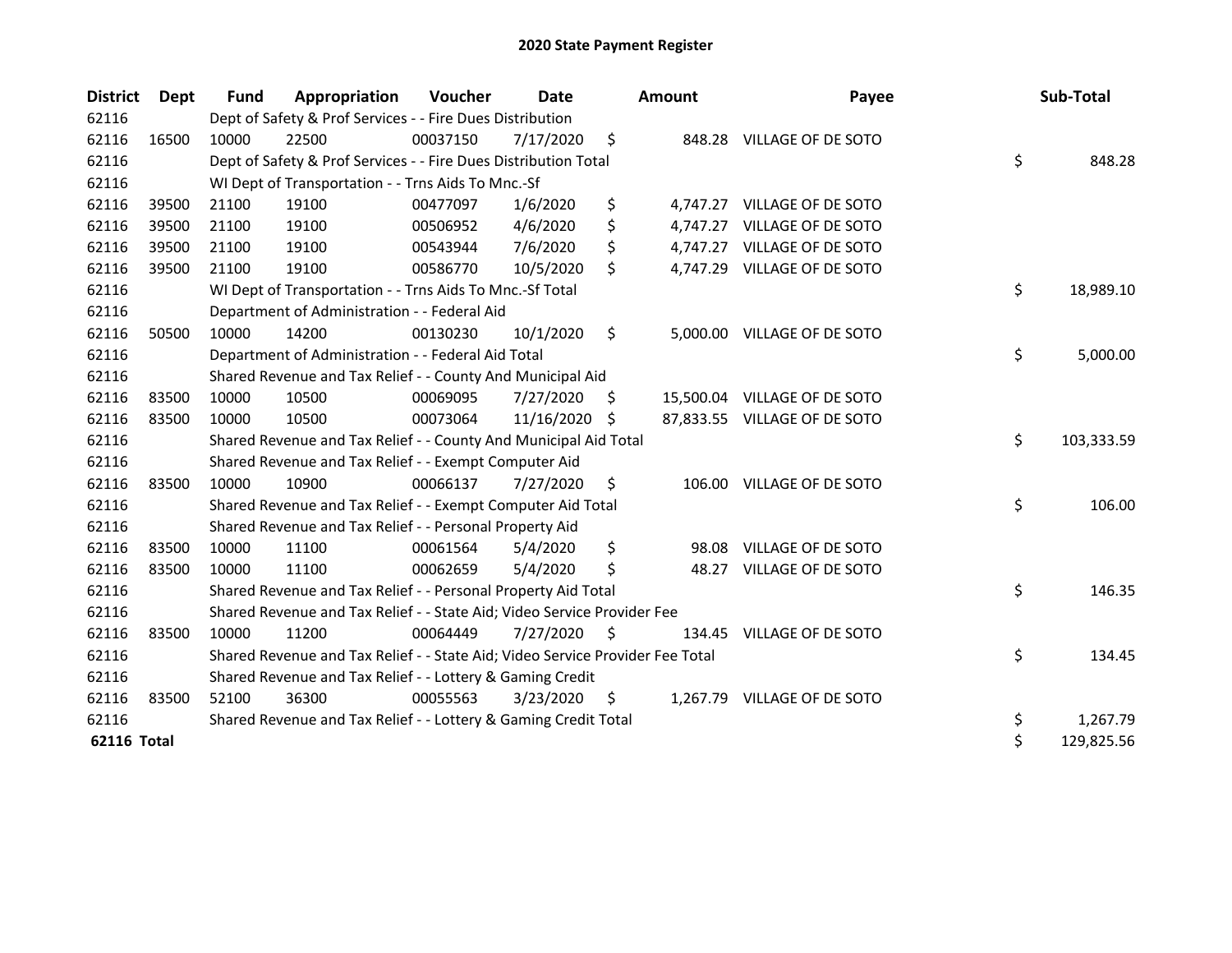| <b>District</b>    | <b>Dept</b> | <b>Fund</b> | Appropriation                                                          | Voucher  | <b>Date</b>   |                    | <b>Amount</b> | Payee                      | Sub-Total        |
|--------------------|-------------|-------------|------------------------------------------------------------------------|----------|---------------|--------------------|---------------|----------------------------|------------------|
| 62131              |             |             | Dept of Safety & Prof Services - - Fire Dues Distribution              |          |               |                    |               |                            |                  |
| 62131              | 16500       | 10000       | 22500                                                                  | 00037151 | 7/20/2020     | \$                 |               | 629.63 Village Of Genoa    |                  |
| 62131              |             |             | Dept of Safety & Prof Services - - Fire Dues Distribution Total        |          |               |                    |               |                            | \$<br>629.63     |
| 62131              |             |             | WI Dept of Transportation - - Trns Aids To Mnc.-Sf                     |          |               |                    |               |                            |                  |
| 62131              | 39500       | 21100       | 19100                                                                  | 00477098 | 1/6/2020      | \$                 |               | 3,026.99 Village Of Genoa  |                  |
| 62131              | 39500       | 21100       | 19100                                                                  | 00506953 | 4/6/2020      | \$                 | 3,026.99      | Village Of Genoa           |                  |
| 62131              | 39500       | 21100       | 19100                                                                  | 00543945 | 7/6/2020      | \$                 | 3,026.99      | Village Of Genoa           |                  |
| 62131              | 39500       | 21100       | 19100                                                                  | 00586771 | 10/5/2020     | \$                 |               | 3,027.01 Village Of Genoa  |                  |
| 62131              |             |             | WI Dept of Transportation - - Trns Aids To Mnc.-Sf Total               |          |               |                    |               |                            | \$<br>12,107.98  |
| 62131              |             |             | Department of Military Affairs - - Disaster Recovery Aid               |          |               |                    |               |                            |                  |
| 62131              | 46500       | 10000       | 30500                                                                  | 00075215 | 3/11/2020     | \$                 |               | 3,967.75 Village Of Genoa  |                  |
| 62131              | 46500       | 10000       | 30500                                                                  | 00076902 | 4/24/2020     | \$                 |               | 1,143.25 Village Of Genoa  |                  |
| 62131              | 46500       | 10000       | 30500                                                                  | 00077573 | 5/13/2020     | \$                 |               | 4,732.52 Village Of Genoa  |                  |
| 62131              |             |             | Department of Military Affairs - - Disaster Recovery Aid Total         |          |               |                    |               |                            | \$<br>9,843.52   |
| 62131              |             |             | Department of Military Affairs - - Federal Aid, Local Assistance       |          |               |                    |               |                            |                  |
| 62131              | 46500       | 10000       | 34200                                                                  | 00075261 | 3/13/2020     | S.                 |               | 28,395.10 Village Of Genoa |                  |
| 62131              | 46500       | 10000       | 34200                                                                  | 00076902 | 4/24/2020     | \$                 | 6,859.50      | Village Of Genoa           |                  |
| 62131              | 46500       | 10000       | 34200                                                                  | 00077573 | 5/13/2020     | \$                 |               | 13,630.33 Village Of Genoa |                  |
| 62131              |             |             | Department of Military Affairs - - Federal Aid, Local Assistance Total |          |               |                    |               |                            | \$<br>48,884.93  |
| 62131              |             |             | Department of Administration - - Federal Aid                           |          |               |                    |               |                            |                  |
| 62131              | 50500       | 10000       | 14200                                                                  | 00135258 | 12/10/2020 \$ |                    | 5,000.00      | Village Of Genoa           |                  |
| 62131              |             |             | Department of Administration - - Federal Aid Total                     |          |               |                    |               |                            | \$<br>5,000.00   |
| 62131              |             |             | Shared Revenue and Tax Relief - - County And Municipal Aid             |          |               |                    |               |                            |                  |
| 62131              | 83500       | 10000       | 10500                                                                  | 00069096 | 7/27/2020     | \$                 | 4,149.49      | Village Of Genoa           |                  |
| 62131              | 83500       | 10000       | 10500                                                                  | 00073065 | 11/16/2020 \$ |                    |               | 23,513.77 Village Of Genoa |                  |
| 62131              |             |             | Shared Revenue and Tax Relief - - County And Municipal Aid Total       |          |               |                    |               |                            | \$<br>27,663.26  |
| 62131              |             |             | Shared Revenue and Tax Relief - - Utility Aid                          |          |               |                    |               |                            |                  |
| 62131              | 83500       | 10000       | 11000                                                                  | 00069096 | 7/27/2020     | \$                 |               | 14,532.39 Village Of Genoa |                  |
| 62131              | 83500       | 10000       | 11000                                                                  | 00073065 | 11/16/2020    | $\ddot{\varsigma}$ |               | 83,337.44 Village Of Genoa |                  |
| 62131              |             |             | Shared Revenue and Tax Relief - - Utility Aid Total                    |          |               |                    |               |                            | \$<br>97,869.83  |
| 62131              |             |             | Shared Revenue and Tax Relief - - Personal Property Aid                |          |               |                    |               |                            |                  |
| 62131              | 83500       | 10000       | 11100                                                                  | 00061565 | 5/4/2020      | \$                 | 32.47         | Village Of Genoa           |                  |
| 62131              |             |             | Shared Revenue and Tax Relief - - Personal Property Aid Total          |          |               |                    |               |                            | \$<br>32.47      |
| <b>62131 Total</b> |             |             |                                                                        |          |               |                    |               |                            | \$<br>202,031.62 |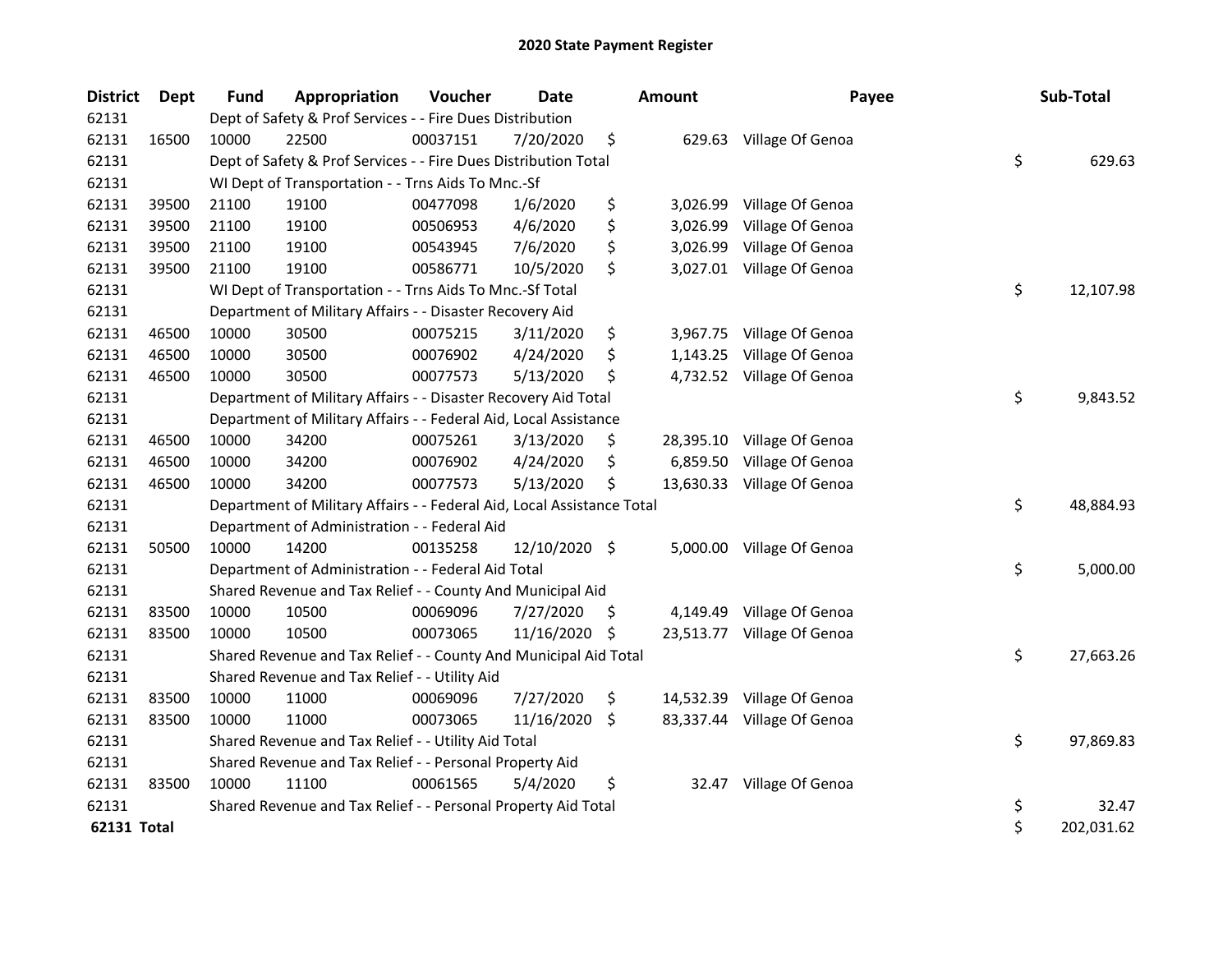| <b>District</b> | <b>Dept</b> | <b>Fund</b> | Appropriation                                                                   | Voucher   | Date          |     | <b>Amount</b> | Payee                         | Sub-Total       |
|-----------------|-------------|-------------|---------------------------------------------------------------------------------|-----------|---------------|-----|---------------|-------------------------------|-----------------|
| 62146           |             |             | Dept of Safety & Prof Services - - Fire Dues Distribution                       |           |               |     |               |                               |                 |
| 62146           | 16500       | 10000       | 22500                                                                           | 00037152  | 7/20/2020     | \$  |               | 1,588.48 Village Of La Farge  |                 |
| 62146           |             |             | Dept of Safety & Prof Services - - Fire Dues Distribution Total                 |           |               |     |               |                               | \$<br>1,588.48  |
| 62146           |             |             | WI Dept of Transportation - - Trns Aids To Mnc.-Sf                              |           |               |     |               |                               |                 |
| 62146           | 39500       | 21100       | 19100                                                                           | 00477099  | 1/6/2020      | \$  |               | 10,234.21 Village Of La Farge |                 |
| 62146           | 39500       | 21100       | 19100                                                                           | 00506954  | 4/6/2020      | \$  |               | 10,234.21 Village Of La Farge |                 |
| 62146           | 39500       | 21100       | 19100                                                                           | 00543946  | 7/6/2020      | \$  |               | 10,234.21 Village Of La Farge |                 |
| 62146           | 39500       | 21100       | 19100                                                                           | 00586772  | 10/5/2020     | \$  |               | 10,234.23 Village Of La Farge |                 |
| 62146           |             |             | WI Dept of Transportation - - Trns Aids To Mnc.-Sf Total                        |           |               |     |               |                               | \$<br>40,936.86 |
| 62146           |             |             | Department of Health Services - - Emergency Medical Services, Ai                |           |               |     |               |                               |                 |
| 62146           | 43500       | 10000       | 11900                                                                           | 00379061  | 9/15/2020     | \$. |               | 3,708.05 Village Of La Farge  |                 |
| 62146           |             |             | Department of Health Services - - Emergency Medical Services, Ai Total          |           |               |     |               |                               | \$<br>3,708.05  |
| 62146           |             |             | Department of Health Services - - Prepaid Medical Transport Reimbursement       |           |               |     |               |                               |                 |
| 62146           | 43500       | 10000       | 16300                                                                           | AMBULANCE | 11/16/2020 \$ |     |               | 4,732.51 Village Of La Farge  |                 |
| 62146           |             |             | Department of Health Services - - Prepaid Medical Transport Reimbursement Total |           |               |     |               |                               | \$<br>4,732.51  |
| 62146           |             |             | Department of Justice - - Law Enforcement Train, Local                          |           |               |     |               |                               |                 |
| 62146           | 45500       | 10000       | 23100                                                                           | 00091330  | 12/3/2020     | S   |               | 160.00 Village Of La Farge    |                 |
| 62146           |             |             | Department of Justice - - Law Enforcement Train, Local Total                    |           |               |     |               |                               | \$<br>160.00    |
| 62146           |             |             | Department of Military Affairs - - Federal Aid, Local Assistance                |           |               |     |               |                               |                 |
| 62146           | 46500       | 10000       | 34200                                                                           | 00085002  | 11/12/2020 \$ |     |               | 769.62 Village Of La Farge    |                 |
| 62146           |             |             | Department of Military Affairs - - Federal Aid, Local Assistance Total          |           |               |     |               |                               | \$<br>769.62    |
| 62146           |             |             | Department of Administration - - Federal Aid, Local Assistance                  |           |               |     |               |                               |                 |
| 62146           | 50500       | 10000       | 74300                                                                           | 00122205  | 5/15/2020     | \$. |               | 11,440.00 Village Of La Farge |                 |
| 62146           | 50500       | 10000       | 74300                                                                           | 00129651  | 10/2/2020     | \$  |               | 9,971.00 Village Of La Farge  |                 |
| 62146           |             |             | Department of Administration - - Federal Aid, Local Assistance Total            |           |               |     |               |                               | \$<br>21,411.00 |
| 62146           |             |             | Department of Administration - - Telecom Access; School Dist                    |           |               |     |               |                               |                 |
| 62146           | 50500       | 25500       | 46600                                                                           | 00114564  | 2/26/2020     | \$. |               | 30.00 Village Of La Farge     |                 |
| 62146           |             |             | Department of Administration - - Telecom Access; School Dist Total              |           |               |     |               |                               | \$<br>30.00     |
| 62146           |             |             | Elections Commission - - 2018 Hava Election Security                            |           |               |     |               |                               |                 |
| 62146           | 51000       | 22000       | 18200                                                                           | 00004180  | 8/14/2020     | \$  |               | 652.10 Village Of La Farge    |                 |
| 62146           |             |             | Elections Commission - - 2018 Hava Election Security Total                      |           |               |     |               |                               | \$<br>652.10    |
| 62146           |             |             | Shared Revenue and Tax Relief - - Expenditure Restraint Program                 |           |               |     |               |                               |                 |
| 62146           | 83500       | 10000       | 10100                                                                           | 00069097  | 7/27/2020     | \$. |               | 2,912.20 Village Of La Farge  |                 |
| 62146           |             |             | Shared Revenue and Tax Relief - - Expenditure Restraint Program Total           |           |               |     |               |                               | \$<br>2,912.20  |
| 62146           |             |             | Shared Revenue and Tax Relief - - County And Municipal Aid                      |           |               |     |               |                               |                 |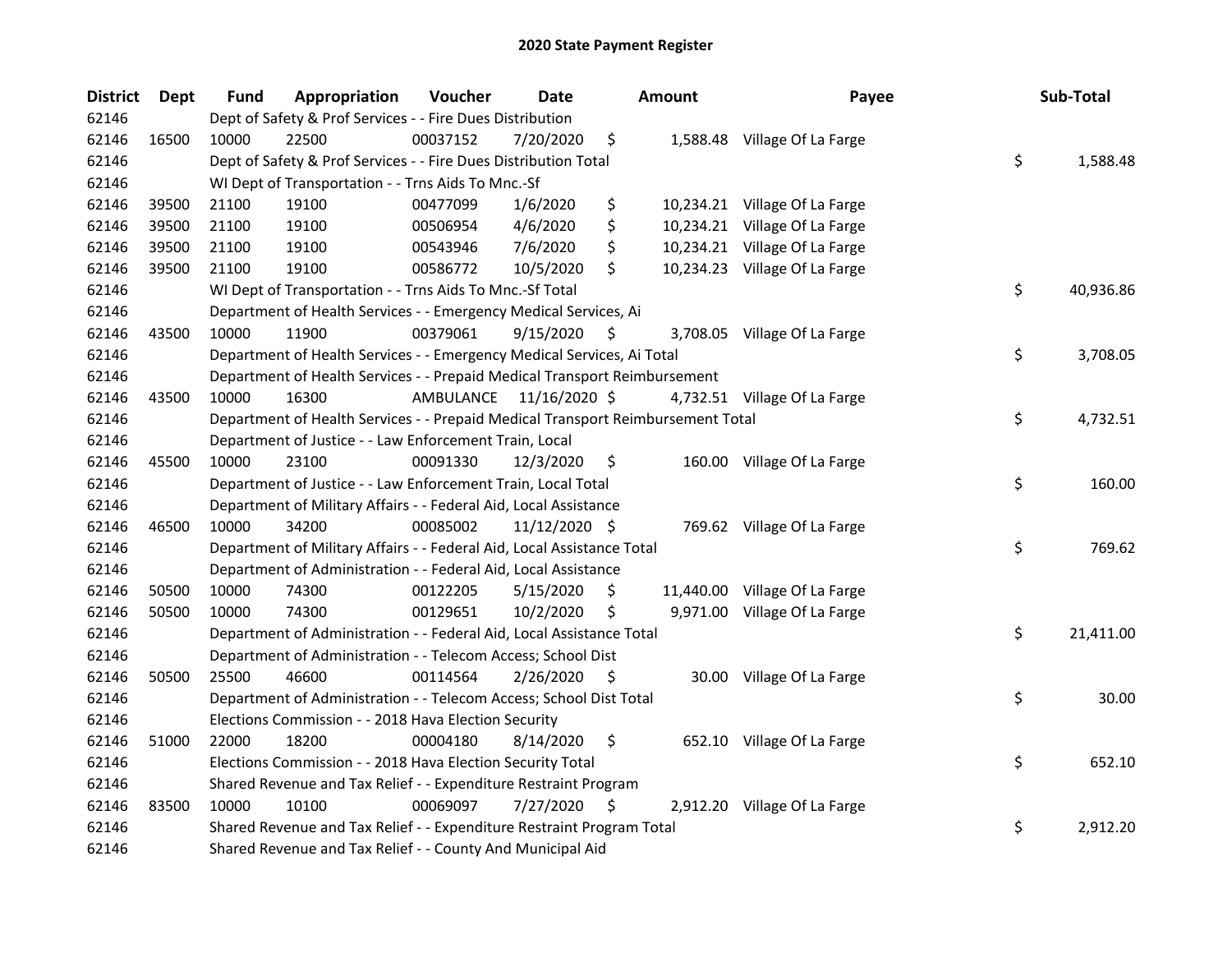| <b>District</b> | Dept  | <b>Fund</b> | Appropriation                                                    | <b>Voucher</b> | Date       |    | <b>Amount</b> | Payee               |     | Sub-Total  |
|-----------------|-------|-------------|------------------------------------------------------------------|----------------|------------|----|---------------|---------------------|-----|------------|
| 62146           | 83500 | 10000       | 10500                                                            | 00069097       | 7/27/2020  | S. | 36,874.10     | Village Of La Farge |     |            |
| 62146           | 83500 | 10000       | 10500                                                            | 00073066       | 11/16/2020 | S  | 204,220.72    | Village Of La Farge |     |            |
| 62146           |       |             | Shared Revenue and Tax Relief - - County And Municipal Aid Total |                |            |    |               |                     | \$  | 241,094.82 |
| 62146           |       |             | Shared Revenue and Tax Relief - - Exempt Computer Aid            |                |            |    |               |                     |     |            |
| 62146           | 83500 | 10000       | 10900                                                            | 00066138       | 7/27/2020  | Ś. | 399.07        | Village Of La Farge |     |            |
| 62146           | 83500 | 10000       | 10900                                                            | 00067220       | 7/27/2020  | S  | 53,199.55     | Village Of La Farge |     |            |
| 62146           |       |             | Shared Revenue and Tax Relief - - Exempt Computer Aid Total      |                |            |    |               |                     | \$  | 53,598.62  |
| 62146           |       |             | Shared Revenue and Tax Relief - - Personal Property Aid          |                |            |    |               |                     |     |            |
| 62146           | 83500 | 10000       | 11100                                                            | 00061566       | 5/4/2020   | S. | 5.780.76      | Village Of La Farge |     |            |
| 62146           | 83500 | 10000       | 11100                                                            | 00062660       | 5/4/2020   | Ś  | 17,845.49     | Village Of La Farge |     |            |
| 62146           |       |             | Shared Revenue and Tax Relief - - Personal Property Aid Total    |                |            |    |               |                     | \$. | 23,626.25  |
| 62146           |       |             | Shared Revenue and Tax Relief - - Lottery & Gaming Credit        |                |            |    |               |                     |     |            |
| 62146           | 83500 | 52100       | 36300                                                            | 00055564       | 3/23/2020  | S  | 95.80         | Village Of La Farge |     |            |
| 62146           |       |             | Shared Revenue and Tax Relief - - Lottery & Gaming Credit Total  |                |            |    |               |                     | \$  | 95.80      |
| 62146 Total     |       |             |                                                                  |                |            |    |               |                     | \$  | 395,316.31 |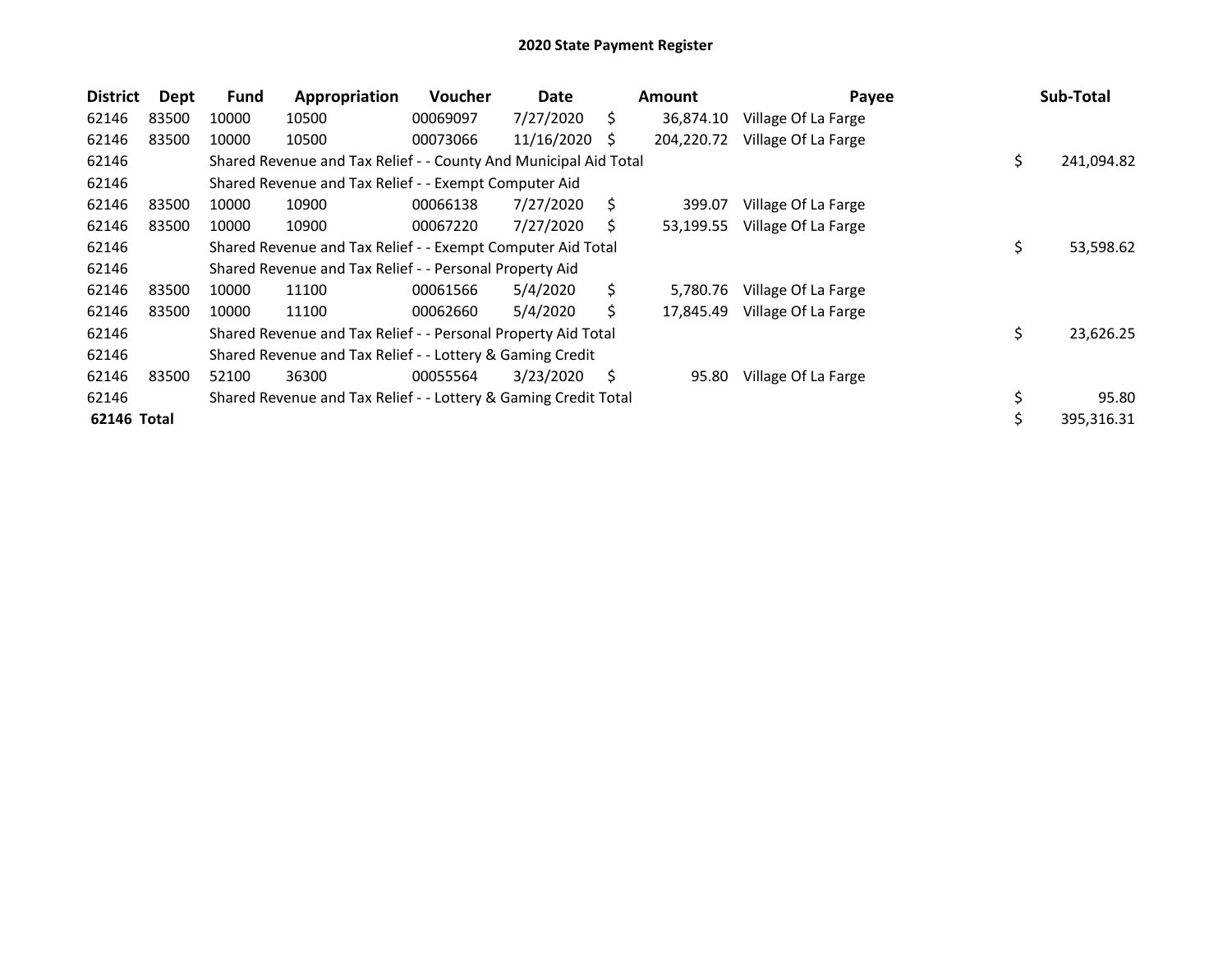| <b>District</b> | Dept  | Fund  | Appropriation                                                                   | Voucher   | Date          |    | <b>Amount</b> | Payee                        | Sub-Total       |
|-----------------|-------|-------|---------------------------------------------------------------------------------|-----------|---------------|----|---------------|------------------------------|-----------------|
| 62165           |       |       | Dept of Safety & Prof Services - - Fire Dues Distribution                       |           |               |    |               |                              |                 |
| 62165           | 16500 | 10000 | 22500                                                                           | 00037153  | 7/20/2020     | \$ |               | 753.51 Village Of Ontario    |                 |
| 62165           |       |       | Dept of Safety & Prof Services - - Fire Dues Distribution Total                 |           |               |    |               |                              | \$<br>753.51    |
| 62165           |       |       | Dept of Natural Resources - - Resaids - Cnty Forst, Cl & Mfl                    |           |               |    |               |                              |                 |
| 62165           | 37000 | 21200 | 57100                                                                           | 00417858  | 6/18/2020     | \$ | 0.60          | Village Of Ontario           |                 |
| 62165           |       |       | Dept of Natural Resources - - Resaids - Cnty Forst, Cl & Mfl Total              |           |               |    |               |                              | \$<br>0.60      |
| 62165           |       |       | Dept of Natural Resources - - Rec & Resource Aids, Fed                          |           |               |    |               |                              |                 |
| 62165           | 37000 | 21200 | 58300                                                                           | 00408390  | 5/13/2020     | \$ |               | 2,000.00 Village Of Ontario  |                 |
| 62165           |       |       | Dept of Natural Resources - - Rec & Resource Aids, Fed Total                    |           |               |    |               |                              | \$<br>2,000.00  |
| 62165           |       |       | WI Dept of Transportation - - Trns Aids To Mnc.-Sf                              |           |               |    |               |                              |                 |
| 62165           | 39500 | 21100 | 19100                                                                           | 00477100  | 1/6/2020      | \$ | 5,689.85      | Village Of Ontario           |                 |
| 62165           | 39500 | 21100 | 19100                                                                           | 00506955  | 4/6/2020      | \$ | 5,689.85      | Village Of Ontario           |                 |
| 62165           | 39500 | 21100 | 19100                                                                           | 00543947  | 7/6/2020      | \$ | 5,689.85      | Village Of Ontario           |                 |
| 62165           | 39500 | 21100 | 19100                                                                           | 00586773  | 10/5/2020     | \$ | 5,689.88      | Village Of Ontario           |                 |
| 62165           |       |       | WI Dept of Transportation - - Trns Aids To Mnc.-Sf Total                        |           |               |    |               |                              | \$<br>22,759.43 |
| 62165           |       |       | Department of Health Services - - Prepaid Medical Transport Reimbursement       |           |               |    |               |                              |                 |
| 62165           | 43500 | 10000 | 16300                                                                           | AMBULANCE | 11/16/2020 \$ |    |               | 2,000.00 Village Of Ontario  |                 |
| 62165           |       |       | Department of Health Services - - Prepaid Medical Transport Reimbursement Total |           |               |    |               |                              | \$<br>2,000.00  |
| 62165           |       |       | Department of Justice - - Law Enforcement Train, Local                          |           |               |    |               |                              |                 |
| 62165           | 45500 | 10000 | 23100                                                                           | 00091816  | 12/9/2020     | \$ |               | 320.00 Village Of Ontario    |                 |
| 62165           |       |       | Department of Justice - - Law Enforcement Train, Local Total                    |           |               |    |               |                              | \$<br>320.00    |
| 62165           |       |       | Department of Military Affairs - - Federal Aid, Local Assistance                |           |               |    |               |                              |                 |
| 62165           | 46500 | 10000 | 34200                                                                           | 00074964  | 3/6/2020      | \$ |               | 35,330.19 Village Of Ontario |                 |
| 62165           | 46500 | 10000 | 34200                                                                           | 00081915  | 8/21/2020     | \$ |               | 12,377.23 Village Of Ontario |                 |
| 62165           | 46500 | 10000 | 34200                                                                           | 00086878  | 12/18/2020    | \$ |               | 37,556.32 Village Of Ontario |                 |
| 62165           |       |       | Department of Military Affairs - - Federal Aid, Local Assistance Total          |           |               |    |               |                              | \$<br>85,263.74 |
| 62165           |       |       | Department of Administration - - Federal Aid                                    |           |               |    |               |                              |                 |
| 62165           | 50500 | 10000 | 14200                                                                           | 00135259  | 12/10/2020 \$ |    | 8,747.00      | Village Of Ontario           |                 |
| 62165           | 50500 | 10000 | 14200                                                                           | 00136574  | 12/17/2020    | -S |               | 928.34 Village Of Ontario    |                 |
| 62165           |       |       | Department of Administration - - Federal Aid Total                              |           |               |    |               |                              | \$<br>9,675.34  |
| 62165           |       |       | Department of Administration - - Federal Aid, Local Assistance                  |           |               |    |               |                              |                 |
| 62165           | 50500 | 10000 | 74300                                                                           | 00132336  | 11/10/2020 \$ |    |               | 13,200.00 Village Of Ontario |                 |
| 62165           |       |       | Department of Administration - - Federal Aid, Local Assistance Total            |           |               |    |               |                              | \$<br>13,200.00 |
| 62165           |       |       | Department of Administration - - Telecom Access; School Dist                    |           |               |    |               |                              |                 |
| 62165           | 50500 | 25500 | 46600                                                                           | 00114580  | 1/22/2020     | \$ |               | 138.00 Village Of Ontario    |                 |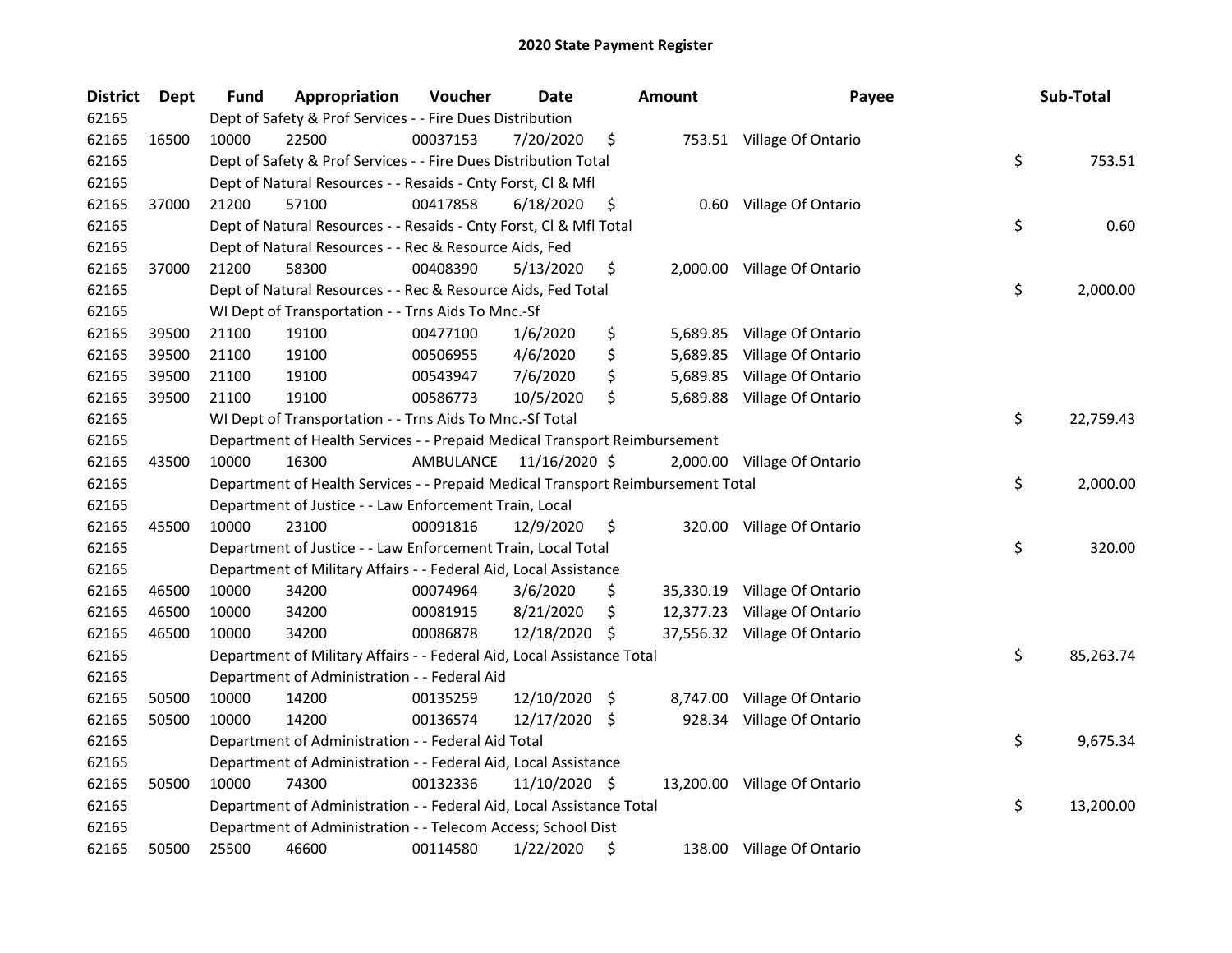| <b>District</b> | Dept  | <b>Fund</b> | Appropriation                                                         | <b>Voucher</b> | Date       |    | <b>Amount</b> | Payee              | Sub-Total        |
|-----------------|-------|-------------|-----------------------------------------------------------------------|----------------|------------|----|---------------|--------------------|------------------|
| 62165           |       |             | Department of Administration - - Telecom Access; School Dist Total    |                |            |    |               |                    | \$<br>138.00     |
| 62165           |       |             | Elections Commission - - 2018 Hava Election Security                  |                |            |    |               |                    |                  |
| 62165           | 51000 | 22000       | 18200                                                                 | 00003437       | 6/29/2020  | \$ | 443.10        | Village Of Ontario |                  |
| 62165           |       |             | Elections Commission - - 2018 Hava Election Security Total            |                |            |    |               |                    | \$<br>443.10     |
| 62165           |       |             | Shared Revenue and Tax Relief - - Expenditure Restraint Program       |                |            |    |               |                    |                  |
| 62165           | 83500 | 10000       | 10100                                                                 | 00069098       | 7/27/2020  | -S | 2,071.78      | Village Of Ontario |                  |
| 62165           |       |             | Shared Revenue and Tax Relief - - Expenditure Restraint Program Total |                |            |    |               |                    | \$<br>2,071.78   |
| 62165           |       |             | Shared Revenue and Tax Relief - - County And Municipal Aid            |                |            |    |               |                    |                  |
| 62165           | 83500 | 10000       | 10500                                                                 | 00069098       | 7/27/2020  | S  | 25,260.35     | Village Of Ontario |                  |
| 62165           | 83500 | 10000       | 10500                                                                 | 00073067       | 11/16/2020 | S. | 141,141.96    | Village Of Ontario |                  |
| 62165           |       |             | Shared Revenue and Tax Relief - - County And Municipal Aid Total      |                |            |    |               |                    | \$<br>166,402.31 |
| 62165           |       |             | Shared Revenue and Tax Relief - - Exempt Computer Aid                 |                |            |    |               |                    |                  |
| 62165           | 83500 | 10000       | 10900                                                                 | 00066139       | 7/27/2020  | S  | 226.55        | Village Of Ontario |                  |
| 62165           |       |             | Shared Revenue and Tax Relief - - Exempt Computer Aid Total           |                |            |    |               |                    | \$<br>226.55     |
| 62165           |       |             | Shared Revenue and Tax Relief - - Personal Property Aid               |                |            |    |               |                    |                  |
| 62165           | 83500 | 10000       | 11100                                                                 | 00061567       | 5/4/2020   | \$ | 979.91        | Village Of Ontario |                  |
| 62165           |       |             | Shared Revenue and Tax Relief - - Personal Property Aid Total         |                |            |    |               |                    | \$<br>979.91     |
| 62165           |       |             | Shared Revenue and Tax Relief - - Lottery & Gaming Credit             |                |            |    |               |                    |                  |
| 62165           | 83500 | 52100       | 36300                                                                 | 00055565       | 3/23/2020  | S  | 1,167.72      | Village Of Ontario |                  |
| 62165           |       |             | Shared Revenue and Tax Relief - - Lottery & Gaming Credit Total       |                |            |    |               |                    | \$<br>1,167.72   |
| 62165 Total     |       |             |                                                                       |                |            |    |               |                    | \$<br>307,401.99 |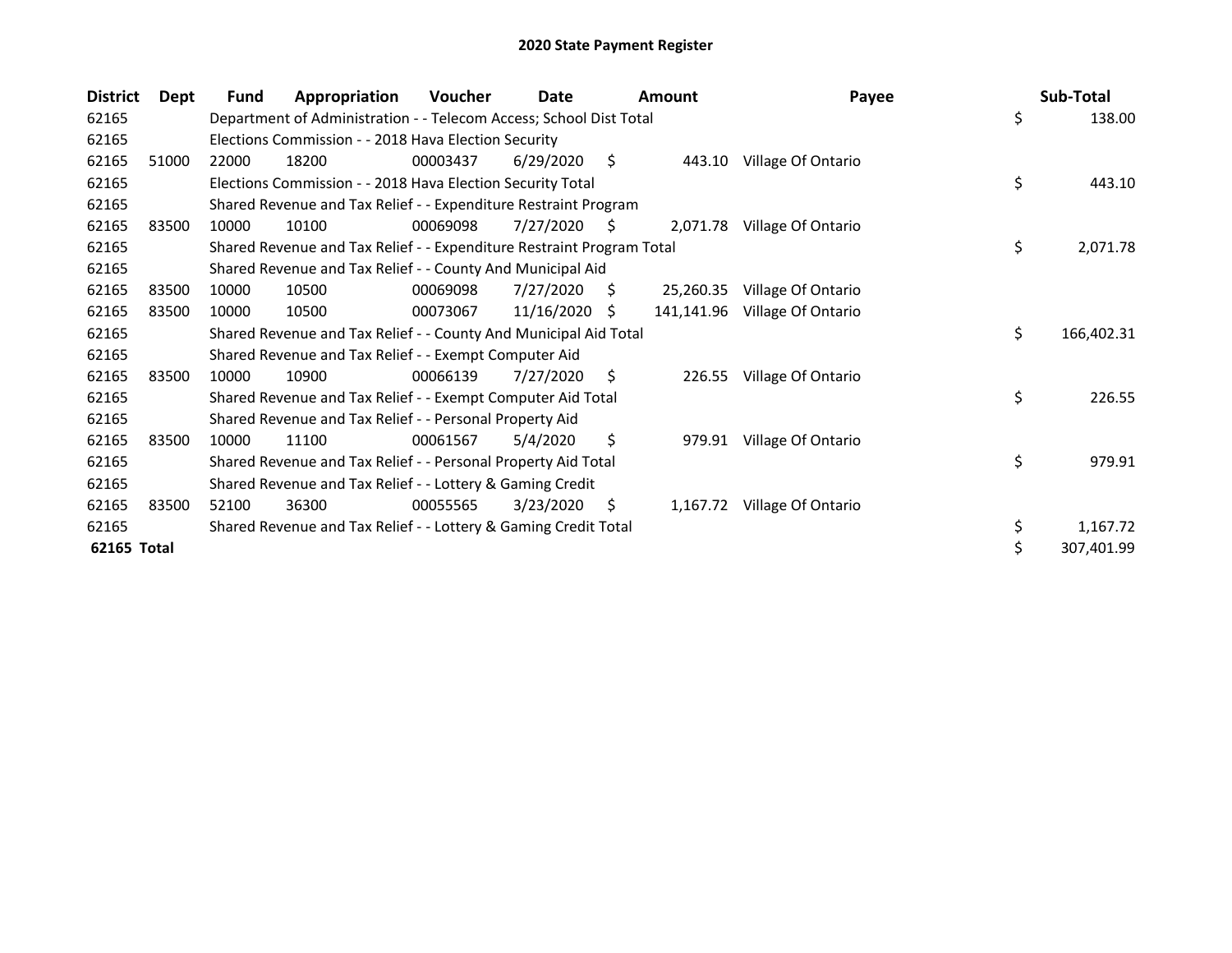| <b>District</b> | <b>Dept</b> | Fund  | Appropriation                                                                   | Voucher  | <b>Date</b>             | <b>Amount</b>  | Payee                          | Sub-Total       |
|-----------------|-------------|-------|---------------------------------------------------------------------------------|----------|-------------------------|----------------|--------------------------------|-----------------|
| 62176           |             |       | Dept of Safety & Prof Services - - Fire Dues Distribution                       |          |                         |                |                                |                 |
| 62176           | 16500       | 10000 | 22500                                                                           | 00037154 | 7/17/2020               | \$             | 667.64 Village Of Readstown    |                 |
| 62176           |             |       | Dept of Safety & Prof Services - - Fire Dues Distribution Total                 |          |                         |                |                                | \$<br>667.64    |
| 62176           |             |       | Dept of Natural Resources - - Resaids - Cnty Forst, Cl & Mfl                    |          |                         |                |                                |                 |
| 62176           | 37000       | 21200 | 57100                                                                           | 00417859 | 6/18/2020               | \$             | 16.00 Village Of Readstown     |                 |
| 62176           |             |       | Dept of Natural Resources - - Resaids - Cnty Forst, CI & Mfl Total              |          |                         |                |                                | \$<br>16.00     |
| 62176           |             |       | Dept of Natural Resources - - Rec & Resource Aids, Fed                          |          |                         |                |                                |                 |
| 62176           | 37000       | 21200 | 58300                                                                           | 00403273 | 4/21/2020               | \$             | 2,512.66 Village Of Readstown  |                 |
| 62176           |             |       | Dept of Natural Resources - - Rec & Resource Aids, Fed Total                    |          |                         |                |                                | \$<br>2,512.66  |
| 62176           |             |       | Dept of Natural Resources - - Ea - Urban Nonpoint Source                        |          |                         |                |                                |                 |
| 62176           | 37000       | 27400 | 65800                                                                           | 00389656 | 2/13/2020               | \$             | 700.50 Village Of Readstown    |                 |
| 62176           |             |       | Dept of Natural Resources - - Ea - Urban Nonpoint Source Total                  |          |                         |                |                                | \$<br>700.50    |
| 62176           |             |       | Dept of Natural Resources - - Urban Nonpoint Source Cost-Sha                    |          |                         |                |                                |                 |
| 62176           | 37000       | 36300 | TH100                                                                           | 00399427 | 3/31/2020               | \$             | 64,220.10 Village Of Readstown |                 |
| 62176           |             |       | Dept of Natural Resources - - Urban Nonpoint Source Cost-Sha Total              |          |                         |                |                                | \$<br>64,220.10 |
| 62176           |             |       | WI Dept of Transportation - - Trns Aids To Mnc.-Sf                              |          |                         |                |                                |                 |
| 62176           | 39500       | 21100 | 19100                                                                           | 00477101 | 1/6/2020                | \$<br>5,601.89 | Village Of Readstown           |                 |
| 62176           | 39500       | 21100 | 19100                                                                           | 00506956 | 4/6/2020                | \$<br>5,601.89 | Village Of Readstown           |                 |
| 62176           | 39500       | 21100 | 19100                                                                           | 00543948 | 7/6/2020                | \$<br>5,601.89 | Village Of Readstown           |                 |
| 62176           | 39500       | 21100 | 19100                                                                           | 00586774 | 10/5/2020               | \$             | 5,601.90 Village Of Readstown  |                 |
| 62176           |             |       | WI Dept of Transportation - - Trns Aids To Mnc.-Sf Total                        |          |                         |                |                                | \$<br>22,407.57 |
| 62176           |             |       | Department of Health Services - - Emergency Medical Services, Ai                |          |                         |                |                                |                 |
| 62176           | 43500       | 10000 | 11900                                                                           | 00379117 | 9/15/2020               | \$             | 5,380.49 Village Of Readstown  |                 |
| 62176           |             |       | Department of Health Services - - Emergency Medical Services, Ai Total          |          |                         |                |                                | \$<br>5,380.49  |
| 62176           |             |       | Department of Health Services - - Prepaid Medical Transport Reimbursement       |          |                         |                |                                |                 |
| 62176           | 43500       | 10000 | 16300                                                                           |          | AMBULANCE 11/16/2020 \$ |                | 2,000.00 Village Of Readstown  |                 |
| 62176           |             |       | Department of Health Services - - Prepaid Medical Transport Reimbursement Total |          |                         |                |                                | \$<br>2,000.00  |
| 62176           |             |       | Department of Military Affairs - - Disaster Recovery Aid                        |          |                         |                |                                |                 |
| 62176           | 46500       | 10000 | 30500                                                                           | 00073965 | 2/14/2020               | \$             | 2,559.30 Village Of Readstown  |                 |
| 62176           | 46500       | 10000 | 30500                                                                           | 00077529 | 5/12/2020               | \$             | 1,207.48 Village Of Readstown  |                 |
| 62176           |             |       | Department of Military Affairs - - Disaster Recovery Aid Total                  |          |                         |                |                                | \$<br>3,766.78  |
| 62176           |             |       | Department of Military Affairs - - Federal Aid, Local Assistance                |          |                         |                |                                |                 |
| 62176           | 46500       | 10000 | 34200                                                                           | 00077529 | 5/12/2020               | \$             | 7,244.88 Village Of Readstown  |                 |
| 62176           |             |       | Department of Military Affairs - - Federal Aid, Local Assistance Total          |          |                         |                |                                | \$<br>7,244.88  |
| 62176           |             |       | Department of Administration - - Federal Aid                                    |          |                         |                |                                |                 |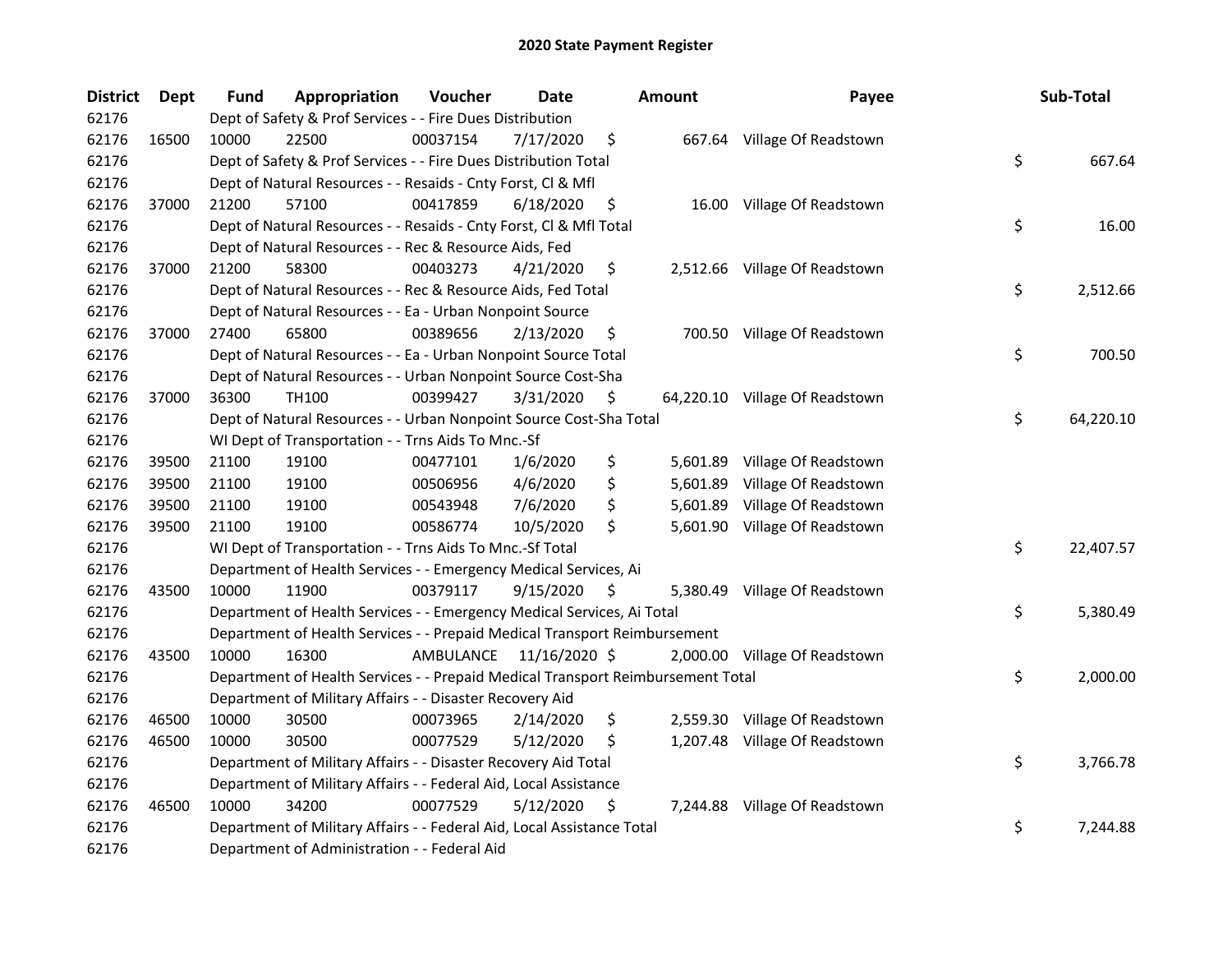| <b>District</b> | Dept  | Fund  | Appropriation                                                         | Voucher  | Date       |    | Amount     | Payee                | Sub-Total        |
|-----------------|-------|-------|-----------------------------------------------------------------------|----------|------------|----|------------|----------------------|------------------|
| 62176           | 50500 | 10000 | 14200                                                                 | 00135260 | 12/9/2020  | \$ | 5,015.94   | Village Of Readstown |                  |
| 62176           |       |       | Department of Administration - - Federal Aid Total                    |          |            |    |            |                      | \$<br>5,015.94   |
| 62176           |       |       | Elections Commission - - 2018 Hava Election Security                  |          |            |    |            |                      |                  |
| 62176           | 51000 | 22000 | 18200                                                                 | 00004694 | 9/21/2020  | S. | 429.90     | Village Of Readstown |                  |
| 62176           |       |       | Elections Commission - - 2018 Hava Election Security Total            |          |            |    |            |                      | \$<br>429.90     |
| 62176           |       |       | Shared Revenue and Tax Relief - - Expenditure Restraint Program       |          |            |    |            |                      |                  |
| 62176           | 83500 | 10000 | 10100                                                                 | 00069099 | 7/27/2020  | S  | 1,666.78   | Village Of Readstown |                  |
| 62176           |       |       | Shared Revenue and Tax Relief - - Expenditure Restraint Program Total |          |            |    |            |                      | \$<br>1,666.78   |
| 62176           |       |       | Shared Revenue and Tax Relief - - County And Municipal Aid            |          |            |    |            |                      |                  |
| 62176           | 83500 | 10000 | 10500                                                                 | 00069099 | 7/27/2020  | S. | 31,179.89  | Village Of Readstown |                  |
| 62176           | 83500 | 10000 | 10500                                                                 | 00073068 | 11/16/2020 | S. | 174,686.03 | Village Of Readstown |                  |
| 62176           |       |       | Shared Revenue and Tax Relief - - County And Municipal Aid Total      |          |            |    |            |                      | \$<br>205,865.92 |
| 62176           |       |       | Shared Revenue and Tax Relief - - Exempt Computer Aid                 |          |            |    |            |                      |                  |
| 62176           | 83500 | 10000 | 10900                                                                 | 00066140 | 7/27/2020  | S. | 23.90      | Village Of Readstown |                  |
| 62176           |       |       | Shared Revenue and Tax Relief - - Exempt Computer Aid Total           |          |            |    |            |                      | \$<br>23.90      |
| 62176           |       |       | Shared Revenue and Tax Relief - - Personal Property Aid               |          |            |    |            |                      |                  |
| 62176           | 83500 | 10000 | 11100                                                                 | 00061568 | 5/4/2020   | \$ | 133.96     | Village Of Readstown |                  |
| 62176           |       |       | Shared Revenue and Tax Relief - - Personal Property Aid Total         |          |            |    |            |                      | \$<br>133.96     |
| 62176 Total     |       |       |                                                                       |          |            |    |            |                      | \$<br>322,053.02 |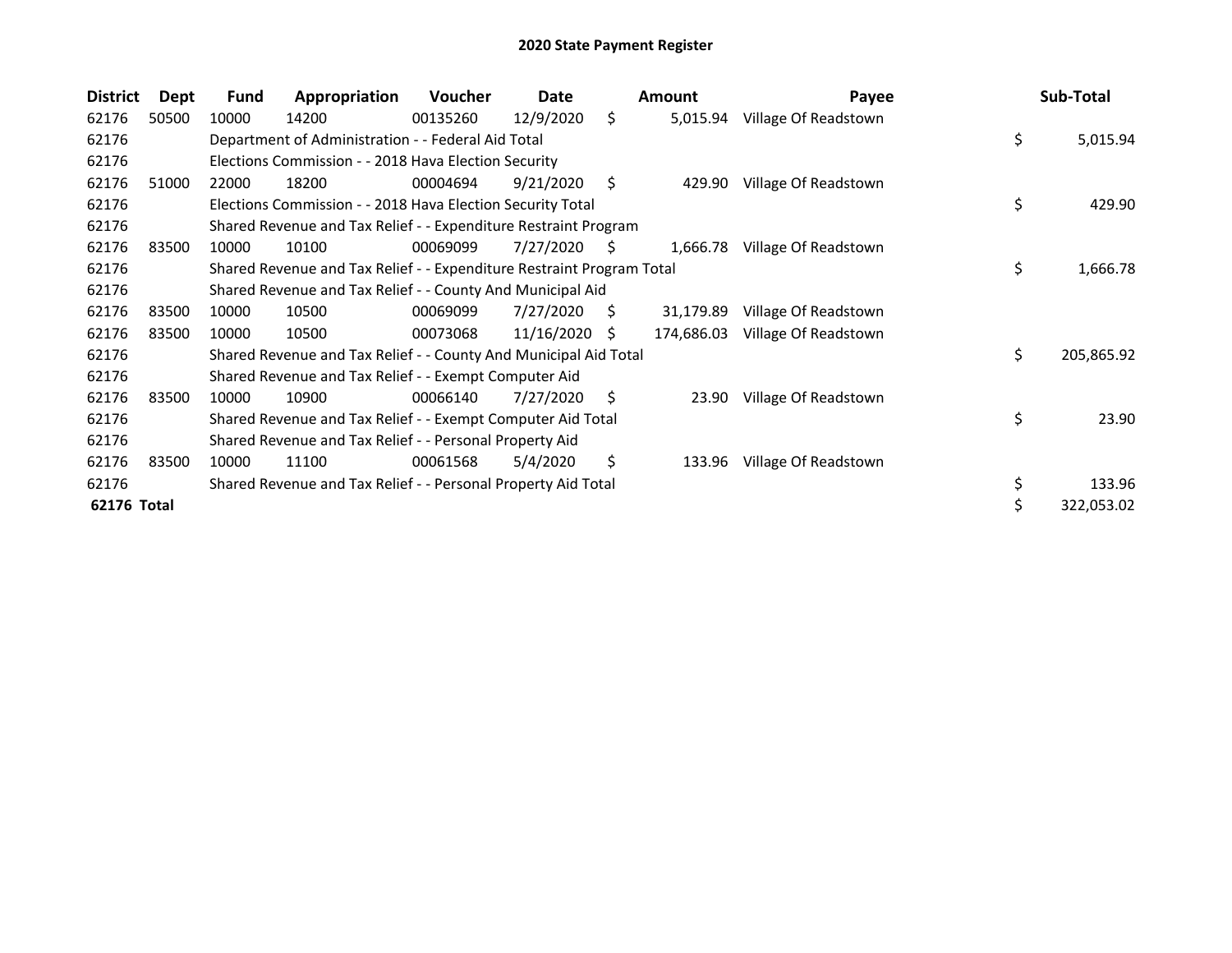| <b>District</b>    | Dept  | <b>Fund</b> | Appropriation                                                                 | Voucher  | Date          |     | <b>Amount</b> | Payee                          | Sub-Total        |
|--------------------|-------|-------------|-------------------------------------------------------------------------------|----------|---------------|-----|---------------|--------------------------------|------------------|
| 62181              |       |             | Dept of Safety & Prof Services - - Fire Dues Distribution                     |          |               |     |               |                                |                  |
| 62181              | 16500 | 10000       | 22500                                                                         | 00037155 | 7/20/2020     | \$  |               | 2,385.69 Village Of Stoddard   |                  |
| 62181              |       |             | Dept of Safety & Prof Services - - Fire Dues Distribution Total               |          |               |     |               |                                | \$<br>2,385.69   |
| 62181              |       |             | WI Dept of Transportation - - Trns Aids To Mnc.-Sf                            |          |               |     |               |                                |                  |
| 62181              | 39500 | 21100       | 19100                                                                         | 00477102 | 1/6/2020      | \$  | 9,142.65      | Village Of Stoddard            |                  |
| 62181              | 39500 | 21100       | 19100                                                                         | 00506957 | 4/6/2020      | \$  | 9,142.65      | Village Of Stoddard            |                  |
| 62181              | 39500 | 21100       | 19100                                                                         | 00543949 | 7/6/2020      | \$  | 9,142.65      | Village Of Stoddard            |                  |
| 62181              | 39500 | 21100       | 19100                                                                         | 00586775 | 10/5/2020     | \$  | 9,142.65      | Village Of Stoddard            |                  |
| 62181              |       |             | WI Dept of Transportation - - Trns Aids To Mnc.-Sf Total                      |          |               |     |               |                                | \$<br>36,570.60  |
| 62181              |       |             | Department of Administration - - Federal Aid                                  |          |               |     |               |                                |                  |
| 62181              | 50500 | 10000       | 14200                                                                         | 00130231 | 10/2/2020     | \$  |               | 1,626.02 Village Of Stoddard   |                  |
| 62181              | 50500 | 10000       | 14200                                                                         | 00135261 | 12/10/2020    | S.  | 4,564.87      | Village Of Stoddard            |                  |
| 62181              |       |             | Department of Administration - - Federal Aid Total                            |          |               |     |               |                                | \$<br>6,190.89   |
| 62181              |       |             | Shared Revenue and Tax Relief - - County And Municipal Aid                    |          |               |     |               |                                |                  |
| 62181              | 83500 | 10000       | 10500                                                                         | 00069100 | 7/27/2020     | S.  | 25,130.00     | Village Of Stoddard            |                  |
| 62181              | 83500 | 10000       | 10500                                                                         | 00073069 | 11/16/2020 \$ |     |               | 142,403.30 Village Of Stoddard |                  |
| 62181              |       |             | Shared Revenue and Tax Relief - - County And Municipal Aid Total              |          |               |     |               |                                | \$<br>167,533.30 |
| 62181              |       |             | Shared Revenue and Tax Relief - - Exempt Computer Aid                         |          |               |     |               |                                |                  |
| 62181              | 83500 | 10000       | 10900                                                                         | 00066141 | 7/27/2020     | \$  |               | 535.22 Village Of Stoddard     |                  |
| 62181              |       |             | Shared Revenue and Tax Relief - - Exempt Computer Aid Total                   |          |               |     |               |                                | \$<br>535.22     |
| 62181              |       |             | Shared Revenue and Tax Relief - - Personal Property Aid                       |          |               |     |               |                                |                  |
| 62181              | 83500 | 10000       | 11100                                                                         | 00061569 | 5/4/2020      | \$  | 312.77        | Village Of Stoddard            |                  |
| 62181              |       |             | Shared Revenue and Tax Relief - - Personal Property Aid Total                 |          |               |     |               |                                | \$<br>312.77     |
| 62181              |       |             | Shared Revenue and Tax Relief - - State Aid; Video Service Provider Fee       |          |               |     |               |                                |                  |
| 62181              | 83500 | 10000       | 11200                                                                         | 00064450 | 7/27/2020     | \$, | 233.63        | Village Of Stoddard            |                  |
| 62181              |       |             | Shared Revenue and Tax Relief - - State Aid; Video Service Provider Fee Total |          |               |     |               |                                | \$<br>233.63     |
| 62181              |       |             | Shared Revenue and Tax Relief - - Lottery & Gaming Credit                     |          |               |     |               |                                |                  |
| 62181              | 83500 | 52100       | 36300                                                                         | 00055566 | 3/23/2020     | \$  |               | 1,286.14 Village Of Stoddard   |                  |
| 62181              |       |             | Shared Revenue and Tax Relief - - Lottery & Gaming Credit Total               |          |               |     |               |                                | \$<br>1,286.14   |
| <b>62181 Total</b> |       |             |                                                                               |          |               |     |               |                                | \$<br>215,048.24 |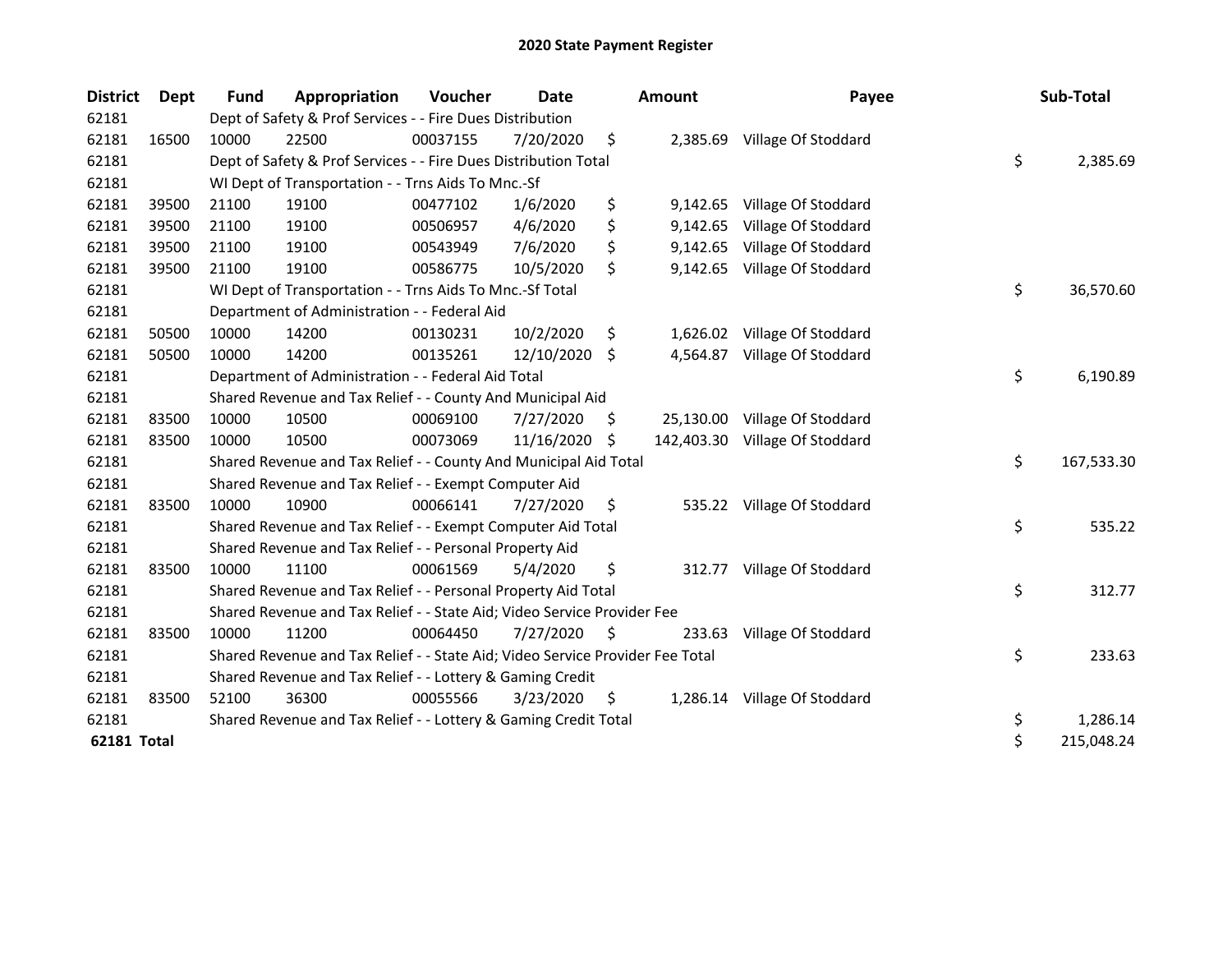| <b>District</b> | <b>Dept</b> | <b>Fund</b> | Appropriation                                                   | <b>Voucher</b> | Date      |    | Amount   | Payee                   | Sub-Total |
|-----------------|-------------|-------------|-----------------------------------------------------------------|----------------|-----------|----|----------|-------------------------|-----------|
| 62186           |             |             | Shared Revenue and Tax Relief - - Exempt Computer Aid           |                |           |    |          |                         |           |
| 62186           | 83500       | 10000       | 10900                                                           | 00067221       | 7/27/2020 | S  | 1.096.24 | <b>VILLAGE OF VIOLA</b> |           |
| 62186           |             |             | Shared Revenue and Tax Relief - - Exempt Computer Aid Total     |                |           |    |          |                         | 1,096.24  |
| 62186           |             |             | Shared Revenue and Tax Relief - - Personal Property Aid         |                |           |    |          |                         |           |
| 62186           | 83500       | 10000       | 11100                                                           | 00061570       | 5/4/2020  | Ś  | 84.69    | VILLAGE OF VIOLA        |           |
| 62186           |             |             | Shared Revenue and Tax Relief - - Personal Property Aid Total   |                |           |    |          |                         | 84.69     |
| 62186           |             |             | Shared Revenue and Tax Relief - - Lottery & Gaming Credit       |                |           |    |          |                         |           |
| 62186           | 83500       | 52100       | 36300                                                           | 00055567       | 3/23/2020 | Ŝ. | 161.69   | <b>VILLAGE OF VIOLA</b> |           |
| 62186           |             |             | Shared Revenue and Tax Relief - - Lottery & Gaming Credit Total |                |           |    |          |                         | 161.69    |
| 62186 Total     |             |             |                                                                 |                |           |    |          |                         | 1,342.62  |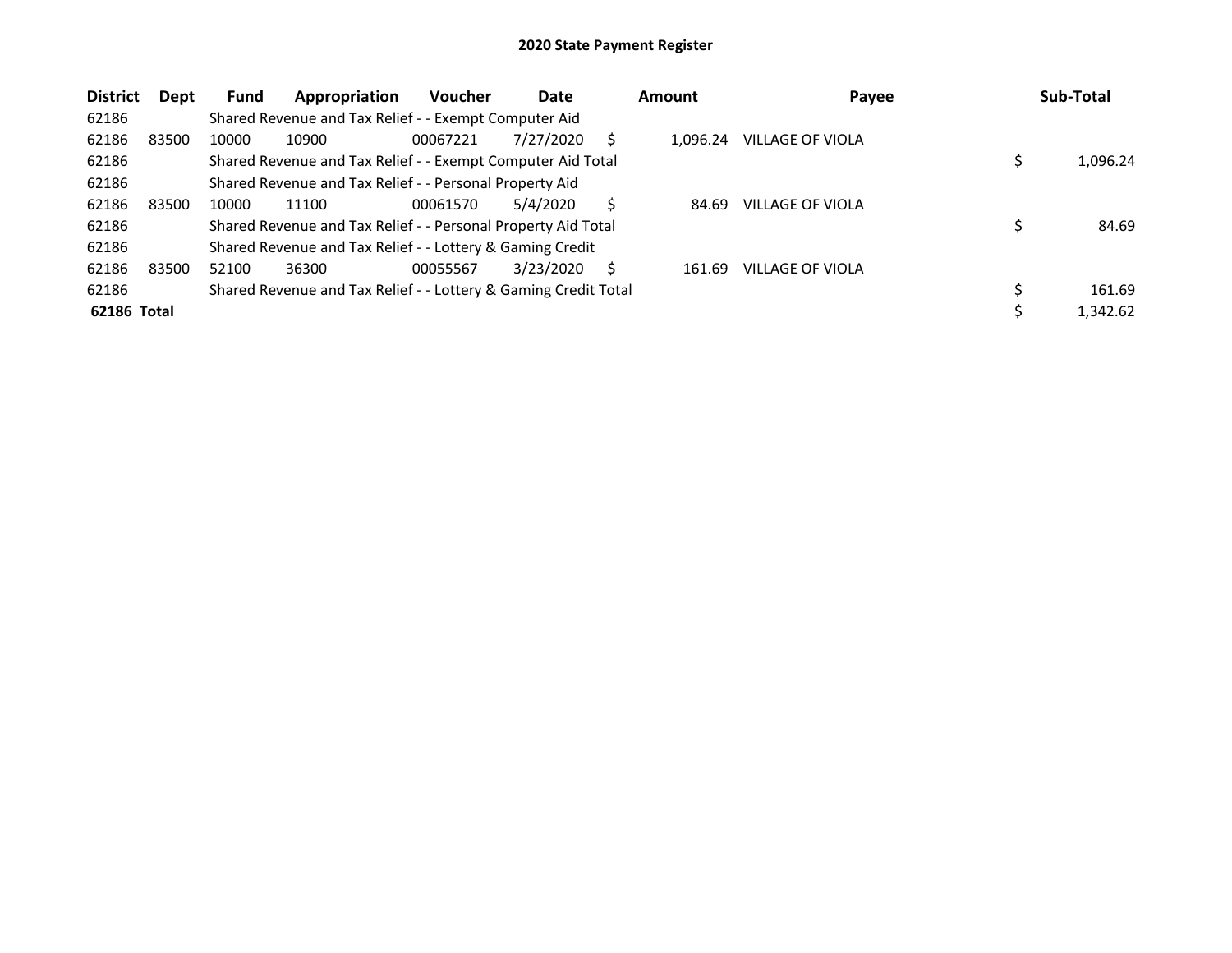| <b>District</b> | Dept  | Fund  | Appropriation                                                                   | Voucher                 | <b>Date</b> | <b>Amount</b>    | Payee                       | Sub-Total        |
|-----------------|-------|-------|---------------------------------------------------------------------------------|-------------------------|-------------|------------------|-----------------------------|------------------|
| 62236           |       |       | Dept of Safety & Prof Services - - Fire Dues Distribution                       |                         |             |                  |                             |                  |
| 62236           | 16500 | 10000 | 22500                                                                           | 00037156                | 7/20/2020   | \$               | 3,175.71 Hillsboro, City of |                  |
| 62236           |       |       | Dept of Safety & Prof Services - - Fire Dues Distribution Total                 |                         |             |                  |                             | \$<br>3,175.71   |
| 62236           |       |       | Dept of Natural Resources - - Aids In Lieu Of Taxes - Gener                     |                         |             |                  |                             |                  |
| 62236           | 37000 | 10000 | 50300                                                                           | 00387133                | 2/3/2020    | \$<br>23.96      | Hillsboro, City of          |                  |
| 62236           | 37000 | 10000 | 50300                                                                           | 00404573                | 4/21/2020   | \$<br>34.48      | Hillsboro, City of          |                  |
| 62236           |       |       | Dept of Natural Resources - - Aids In Lieu Of Taxes - Gener Total               |                         |             |                  |                             | \$<br>58.44      |
| 62236           |       |       | Dept of Natural Resources - - Dnr-Dam Safety Projects                           |                         |             |                  |                             |                  |
| 62236           | 37000 | 36300 | <b>TX100</b>                                                                    | 00426902                | 7/30/2020   | \$<br>200,000.00 | Hillsboro, City of          |                  |
| 62236           |       |       | Dept of Natural Resources - - Dnr-Dam Safety Projects Total                     |                         |             |                  |                             | \$<br>200,000.00 |
| 62236           |       |       | WI Dept of Transportation - - Hwy Sfty Loc Aid Ffd                              |                         |             |                  |                             |                  |
| 62236           | 39500 | 21100 | 18500                                                                           | 00479687                | 1/10/2020   | \$<br>4,000.00   | Hillsboro, City of          |                  |
| 62236           | 39500 | 21100 | 18500                                                                           | 00479688                | 1/10/2020   | \$<br>1,000.00   | Hillsboro, City of          |                  |
| 62236           |       |       | WI Dept of Transportation - - Hwy Sfty Loc Aid Ffd Total                        |                         |             |                  |                             | \$<br>5,000.00   |
| 62236           |       |       | WI Dept of Transportation - - Trns Aids To Mnc.-Sf                              |                         |             |                  |                             |                  |
| 62236           | 39500 | 21100 | 19100                                                                           | 00477103                | 1/6/2020    | \$<br>22,556.59  | Hillsboro, City of          |                  |
| 62236           | 39500 | 21100 | 19100                                                                           | 00506958                | 4/6/2020    | \$<br>22,556.59  | Hillsboro, City of          |                  |
| 62236           | 39500 | 21100 | 19100                                                                           | 00543950                | 7/6/2020    | \$<br>22,556.59  | Hillsboro, City of          |                  |
| 62236           | 39500 | 21100 | 19100                                                                           | 00586776                | 10/5/2020   | \$<br>22,556.59  | Hillsboro, City of          |                  |
| 62236           |       |       | WI Dept of Transportation - - Trns Aids To Mnc.-Sf Total                        |                         |             |                  |                             | \$<br>90,226.36  |
| 62236           |       |       | Department of Health Services - - Prepaid Medical Transport Reimbursement       |                         |             |                  |                             |                  |
| 62236           | 43500 | 10000 | 16300                                                                           | AMBULANCE 11/16/2020 \$ |             | 3,046.96         | Hillsboro, City of          |                  |
| 62236           |       |       | Department of Health Services - - Prepaid Medical Transport Reimbursement Total |                         |             |                  |                             | \$<br>3,046.96   |
| 62236           |       |       | Department of Justice - - Law Enforcement Train, Local                          |                         |             |                  |                             |                  |
| 62236           | 45500 | 10000 | 23100                                                                           | 00091228                | 12/2/2020   | \$<br>320.00     | Hillsboro, City of          |                  |
| 62236           |       |       | Department of Justice - - Law Enforcement Train, Local Total                    |                         |             |                  |                             | \$<br>320.00     |
| 62236           |       |       | Department of Military Affairs - - Disaster Recovery Aid                        |                         |             |                  |                             |                  |
| 62236           | 46500 | 10000 | 30500                                                                           | 00075230                | 3/11/2020   | \$<br>5,290.19   | Hillsboro, City of          |                  |
| 62236           | 46500 | 10000 | 30500                                                                           | 00083198                | 9/18/2020   | \$<br>1,503.76   | Hillsboro, City of          |                  |
| 62236           |       |       | Department of Military Affairs - - Disaster Recovery Aid Total                  |                         |             |                  |                             | \$<br>6,793.95   |
| 62236           |       |       | Department of Military Affairs - - Federal Aid, Local Assistance                |                         |             |                  |                             |                  |
| 62236           | 46500 | 10000 | 34200                                                                           | 00075230                | 3/11/2020   | \$<br>31,741.11  | Hillsboro, City of          |                  |
| 62236           | 46500 | 10000 | 34200                                                                           | 00083198                | 9/18/2020   | \$<br>9,022.55   | Hillsboro, City of          |                  |
| 62236           |       |       | Department of Military Affairs - - Federal Aid, Local Assistance Total          |                         |             |                  |                             | \$<br>40,763.66  |
| 62236           |       |       | Department of Administration - - Federal Aid                                    |                         |             |                  |                             |                  |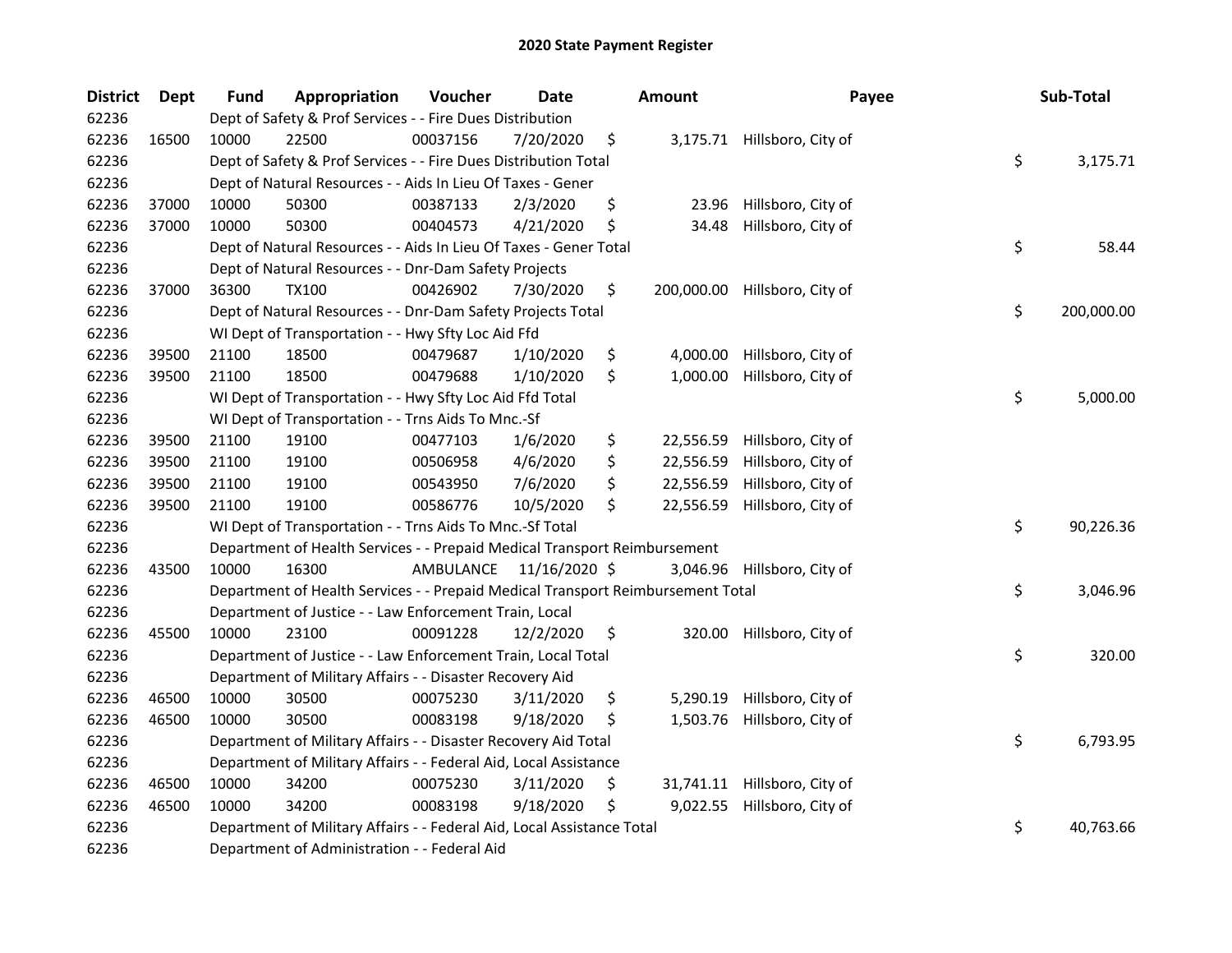| <b>District</b> | <b>Dept</b> | <b>Fund</b> | Appropriation                                                         | Voucher  | <b>Date</b> |     | Amount     | Payee              | Sub-Total        |
|-----------------|-------------|-------------|-----------------------------------------------------------------------|----------|-------------|-----|------------|--------------------|------------------|
| 62236           | 50500       | 10000       | 14200                                                                 | 00126754 | 8/12/2020   | \$  | 5,979.52   | Hillsboro, City of |                  |
| 62236           | 50500       | 10000       | 14200                                                                 | 00130227 | 10/2/2020   | Ś   | 8,203.94   | Hillsboro, City of |                  |
| 62236           | 50500       | 10000       | 14200                                                                 | 00135244 | 12/10/2020  | S   | 8,463.54   | Hillsboro, City of |                  |
| 62236           | 50500       | 10000       | 14200                                                                 | 00136571 | 12/17/2020  | \$  | 2,403.57   | Hillsboro, City of |                  |
| 62236           |             |             | Department of Administration - - Federal Aid Total                    |          |             |     |            |                    | \$<br>25,050.57  |
| 62236           |             |             | Department of Administration - - Telecom Access; School Dist          |          |             |     |            |                    |                  |
| 62236           | 50500       | 25500       | 46600                                                                 | 00114528 | 1/22/2020   | S   | 52.00      | Hillsboro, City of |                  |
| 62236           |             |             | Department of Administration - - Telecom Access; School Dist Total    |          |             |     |            |                    | \$<br>52.00      |
| 62236           |             |             | Shared Revenue and Tax Relief - - Expenditure Restraint Program       |          |             |     |            |                    |                  |
| 62236           | 83500       | 10000       | 10100                                                                 | 00069101 | 7/27/2020   | \$  | 20,777.00  | Hillsboro, City of |                  |
| 62236           |             |             | Shared Revenue and Tax Relief - - Expenditure Restraint Program Total |          |             |     |            |                    | \$<br>20,777.00  |
| 62236           |             |             | Shared Revenue and Tax Relief - - County And Municipal Aid            |          |             |     |            |                    |                  |
| 62236           | 83500       | 10000       | 10500                                                                 | 00069101 | 7/27/2020   | \$. | 70,045.13  | Hillsboro, City of |                  |
| 62236           | 83500       | 10000       | 10500                                                                 | 00073070 | 11/16/2020  | \$  | 393,875.46 | Hillsboro, City of |                  |
| 62236           |             |             | Shared Revenue and Tax Relief - - County And Municipal Aid Total      |          |             |     |            |                    | \$<br>463,920.59 |
| 62236           |             |             | Shared Revenue and Tax Relief - - Exempt Computer Aid                 |          |             |     |            |                    |                  |
| 62236           | 83500       | 10000       | 10900                                                                 | 00066142 | 7/27/2020   | \$  | 2,058.76   | Hillsboro, City of |                  |
| 62236           | 83500       | 10000       | 10900                                                                 | 00067222 | 7/27/2020   | \$  | 720.84     | Hillsboro, City of |                  |
| 62236           |             |             | Shared Revenue and Tax Relief - - Exempt Computer Aid Total           |          |             |     |            |                    | \$<br>2,779.60   |
| 62236           |             |             | Shared Revenue and Tax Relief - - Utility Aid                         |          |             |     |            |                    |                  |
| 62236           | 83500       | 10000       | 11000                                                                 | 00069101 | 7/27/2020   | \$  | 81.44      | Hillsboro, City of |                  |
| 62236           | 83500       | 10000       | 11000                                                                 | 00073070 | 11/16/2020  | S.  | 474.14     | Hillsboro, City of |                  |
| 62236           |             |             | Shared Revenue and Tax Relief - - Utility Aid Total                   |          |             |     |            |                    | \$<br>555.58     |
| 62236           |             |             | Shared Revenue and Tax Relief - - Personal Property Aid               |          |             |     |            |                    |                  |
| 62236           | 83500       | 10000       | 11100                                                                 | 00061571 | 5/4/2020    | \$  | 3,058.87   | Hillsboro, City of |                  |
| 62236           | 83500       | 10000       | 11100                                                                 | 00062661 | 5/4/2020    | \$  | 2,364.95   | Hillsboro, City of |                  |
| 62236           |             |             | Shared Revenue and Tax Relief - - Personal Property Aid Total         |          |             |     |            |                    | \$<br>5,423.82   |
| 62236 Total     |             |             |                                                                       |          |             |     |            |                    | \$<br>867,944.24 |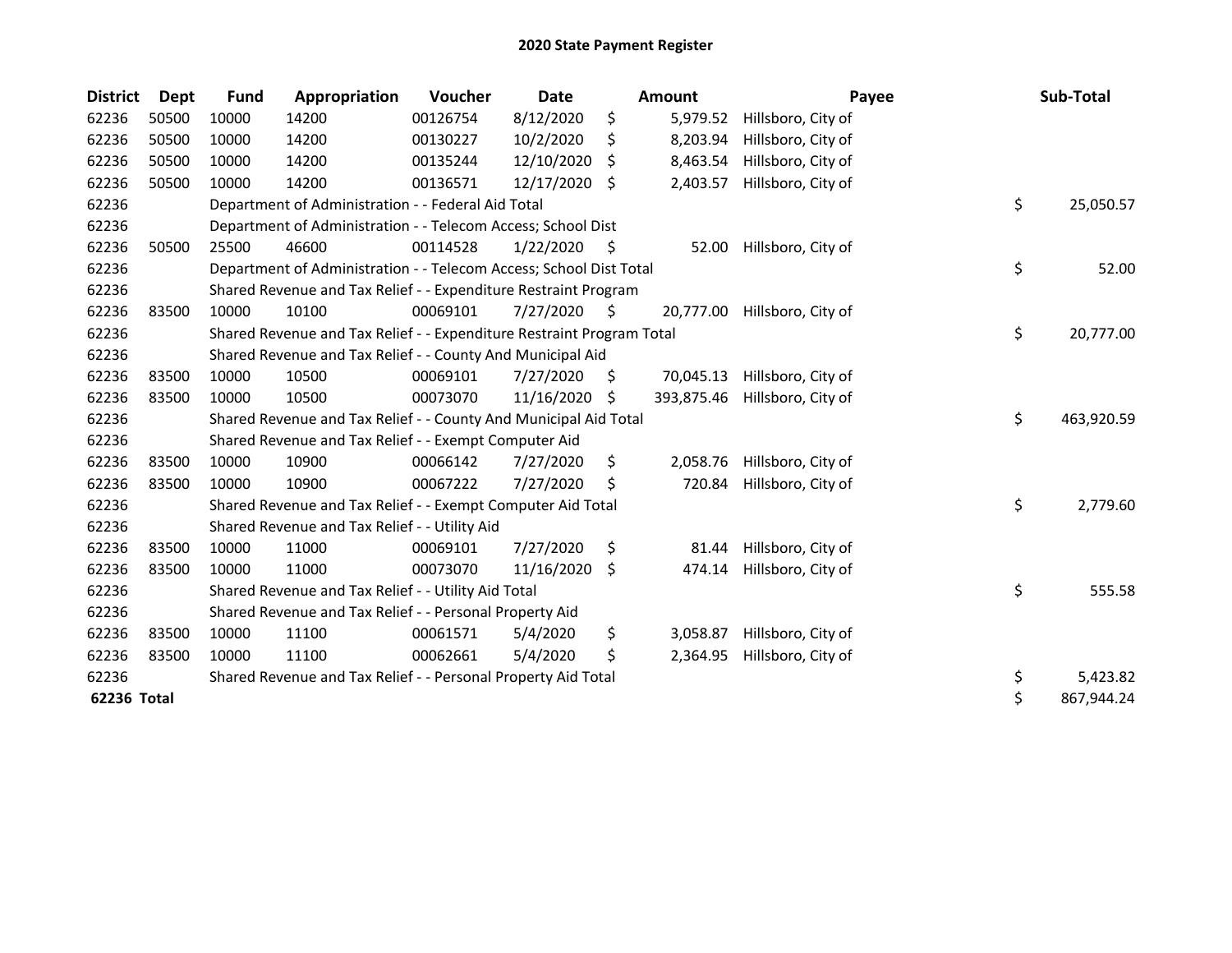| <b>District</b> | <b>Dept</b> | <b>Fund</b> | Appropriation                                                     | Voucher  | Date       | <b>Amount</b>   | Payee           | Sub-Total       |
|-----------------|-------------|-------------|-------------------------------------------------------------------|----------|------------|-----------------|-----------------|-----------------|
| 62286           |             |             | Dept of Safety & Prof Services - - Fire Dues Distribution         |          |            |                 |                 |                 |
| 62286           | 16500       | 10000       | 22500                                                             | 00037157 | 7/20/2020  | \$<br>13,114.44 | City Of Viroqua |                 |
| 62286           |             |             | Dept of Safety & Prof Services - - Fire Dues Distribution Total   |          |            |                 |                 | \$<br>13,114.44 |
| 62286           |             |             | Dept of Natural Resources - - Gen Program Ops-State Funds         |          |            |                 |                 |                 |
| 62286           | 37000       | 21200       | 16100                                                             | 00392331 | 3/4/2020   | \$<br>6.22      | City Of Viroqua |                 |
| 62286           | 37000       | 21200       | 16100                                                             | 00400491 | 4/9/2020   | \$<br>9.63      | City Of Viroqua |                 |
| 62286           | 37000       | 21200       | 16100                                                             | 00400775 | 4/9/2020   | \$<br>9.66      | City Of Viroqua |                 |
| 62286           | 37000       | 21200       | 16100                                                             | 00409899 | 5/14/2020  | \$<br>9.63      | City Of Viroqua |                 |
| 62286           | 37000       | 21200       | 16100                                                             | 00414018 | 6/4/2020   | \$<br>9.63      | City Of Viroqua |                 |
| 62286           | 37000       | 21200       | 16100                                                             | 00422061 | 7/7/2020   | \$<br>11.56     | City Of Viroqua |                 |
| 62286           | 37000       | 21200       | 16100                                                             | 00429048 | 8/13/2020  | \$<br>9.63      | City Of Viroqua |                 |
| 62286           | 37000       | 21200       | 16100                                                             | 00434649 | 9/16/2020  | \$<br>7.70      | City Of Viroqua |                 |
| 62286           | 37000       | 21200       | 16100                                                             | 00441728 | 10/16/2020 | \$<br>9.63      | City Of Viroqua |                 |
| 62286           | 37000       | 21200       | 16100                                                             | 00445477 | 11/5/2020  | \$<br>9.63      | City Of Viroqua |                 |
| 62286           |             |             | Dept of Natural Resources - - Gen Program Ops-State Funds Total   |          |            |                 |                 | \$<br>92.92     |
| 62286           |             |             | Dept of Natural Resources - - General Program Operations --       |          |            |                 |                 |                 |
| 62286           | 37000       | 21200       | 25400                                                             | 00400491 | 4/9/2020   | \$<br>9.63      | City Of Viroqua |                 |
| 62286           | 37000       | 21200       | 25400                                                             | 00400775 | 4/9/2020   | \$<br>9.66      | City Of Viroqua |                 |
| 62286           | 37000       | 21200       | 25400                                                             | 00409899 | 5/14/2020  | \$<br>9.63      | City Of Viroqua |                 |
| 62286           | 37000       | 21200       | 25400                                                             | 00414018 | 6/4/2020   | \$<br>9.63      | City Of Viroqua |                 |
| 62286           | 37000       | 21200       | 25400                                                             | 00422061 | 7/7/2020   | \$<br>11.56     | City Of Viroqua |                 |
| 62286           | 37000       | 21200       | 25400                                                             | 00429048 | 8/13/2020  | \$<br>9.63      | City Of Viroqua |                 |
| 62286           | 37000       | 21200       | 25400                                                             | 00434649 | 9/16/2020  | \$<br>7.70      | City Of Viroqua |                 |
| 62286           | 37000       | 21200       | 25400                                                             | 00441728 | 10/16/2020 | \$<br>9.63      | City Of Viroqua |                 |
| 62286           | 37000       | 21200       | 25400                                                             | 00445477 | 11/5/2020  | \$<br>9.63      | City Of Viroqua |                 |
| 62286           |             |             | Dept of Natural Resources - - General Program Operations -- Total |          |            |                 |                 | \$<br>86.70     |
| 62286           |             |             | WI Dept of Transportation - - Conn Hwy Aids St Fds                |          |            |                 |                 |                 |
| 62286           | 39500       | 21100       | 16200                                                             | 00477444 | 1/6/2020   | \$<br>17,718.35 | City Of Viroqua |                 |
| 62286           | 39500       | 21100       | 16200                                                             | 00507299 | 4/6/2020   | \$<br>17,718.35 | City Of Viroqua |                 |
| 62286           | 39500       | 21100       | 16200                                                             | 00544291 | 7/6/2020   | \$<br>17,718.35 | City Of Viroqua |                 |
| 62286           | 39500       | 21100       | 16200                                                             | 00587117 | 10/5/2020  | \$<br>17,718.36 | City Of Viroqua |                 |
| 62286           |             |             | WI Dept of Transportation - - Conn Hwy Aids St Fds Total          |          |            |                 |                 | \$<br>70,873.41 |
| 62286           |             |             | WI Dept of Transportation - - Tc, Trns Oper Aid Sf                |          |            |                 |                 |                 |
| 62286           | 39500       | 21100       | 17700                                                             | 00525269 | 5/13/2020  | \$<br>26,271.00 | City Of Viroqua |                 |
| 62286           | 39500       | 21100       | 17700                                                             | 00574303 | 8/28/2020  | \$<br>78,814.00 | City Of Viroqua |                 |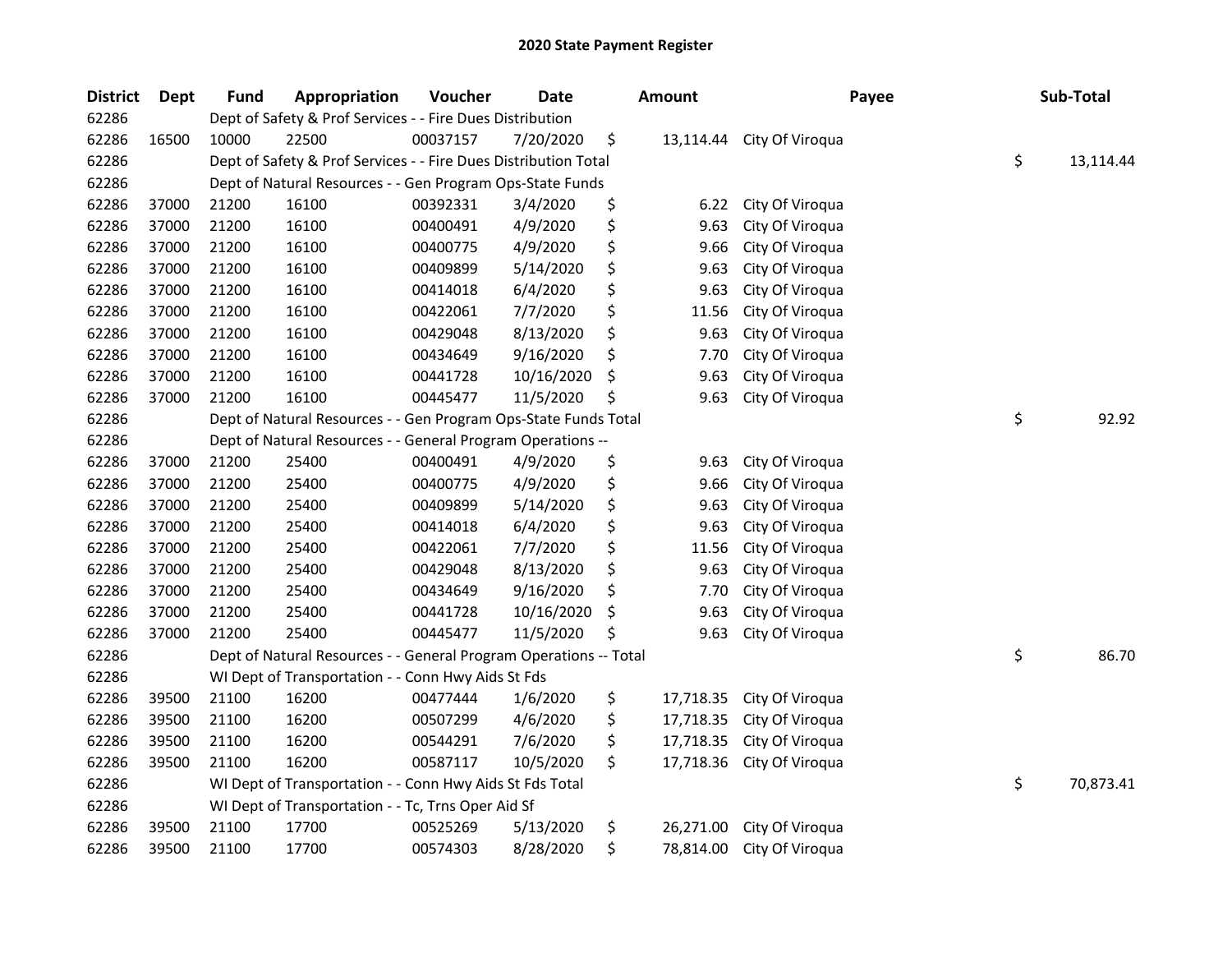| <b>District</b> | Dept  | <b>Fund</b> | Appropriation                                                                                     | Voucher  | Date          |               | <b>Amount</b> | Payee                                                                                                   | Sub-Total        |
|-----------------|-------|-------------|---------------------------------------------------------------------------------------------------|----------|---------------|---------------|---------------|---------------------------------------------------------------------------------------------------------|------------------|
| 62286           |       |             | WI Dept of Transportation - - Tc, Trns Oper Aid Sf Total                                          |          |               |               |               |                                                                                                         | \$<br>105,085.00 |
| 62286           |       |             | WI Dept of Transportation - - Trnst/Trns-Rel Aid F                                                |          |               |               |               |                                                                                                         |                  |
| 62286           | 39500 | 21100       | 18200                                                                                             | 00499062 | 3/4/2020      | \$            | 43,581.00     | City Of Viroqua                                                                                         |                  |
| 62286           | 39500 | 21100       | 18200                                                                                             | 00537906 | 6/16/2020     | \$            | 69,264.96     | City Of Viroqua                                                                                         |                  |
| 62286           | 39500 | 21100       | 18200                                                                                             | 00548541 | 7/7/2020      | \$            | 32,256.65     | City Of Viroqua                                                                                         |                  |
| 62286           | 39500 | 21100       | 18200                                                                                             | 00578319 | 9/4/2020      | \$            | 64,672.28     | City Of Viroqua                                                                                         |                  |
| 62286           |       |             | WI Dept of Transportation - - Trnst/Trns-Rel Aid F Total                                          |          |               |               |               |                                                                                                         | \$<br>209,774.89 |
| 62286           |       |             | WI Dept of Transportation - - Trns Aids To Mnc.-Sf                                                |          |               |               |               |                                                                                                         |                  |
| 62286           | 39500 | 21100       | 19100                                                                                             | 00477104 | 1/6/2020      | \$            | 59,625.03     | City Of Viroqua                                                                                         |                  |
| 62286           | 39500 | 21100       | 19100                                                                                             | 00506959 | 4/6/2020      | \$            | 59,625.03     | City Of Viroqua                                                                                         |                  |
| 62286           | 39500 | 21100       | 19100                                                                                             | 00543951 | 7/6/2020      | \$            | 59,625.03     | City Of Viroqua                                                                                         |                  |
| 62286           | 39500 | 21100       | 19100                                                                                             | 00586777 | 10/5/2020     | \$            | 59,625.03     | City Of Viroqua                                                                                         |                  |
| 62286           |       |             | WI Dept of Transportation - - Trns Aids To Mnc.-Sf Total                                          |          |               |               |               |                                                                                                         | \$<br>238,500.12 |
| 62286           |       |             | WI Dept of Transportation - - Aero Assistance Ffd                                                 |          |               |               |               |                                                                                                         |                  |
| 62286           | 39500 | 21100       | 28400                                                                                             | 00627263 | 12/14/2020 \$ |               | 30,000.00     | City Of Viroqua                                                                                         |                  |
| 62286           |       |             | WI Dept of Transportation - - Aero Assistance Ffd Total                                           |          |               |               |               |                                                                                                         | \$<br>30,000.00  |
| 62286           |       |             | Department of Justice - - Law Enforcement Train, Local                                            |          |               |               |               |                                                                                                         |                  |
| 62286           | 45500 | 10000       | 23100                                                                                             | 00091881 | 12/9/2020     | \$            | 1,440.00      | City Of Viroqua                                                                                         |                  |
| 62286           |       |             | Department of Justice - - Law Enforcement Train, Local Total                                      |          |               |               |               |                                                                                                         | \$<br>1,440.00   |
| 62286           |       |             | Department of Administration - - Federal Aid                                                      |          |               |               |               |                                                                                                         |                  |
| 62286           | 50500 | 10000       | 14200                                                                                             | 00126755 | 8/12/2020     | \$            | 7,527.54      | City Of Viroqua                                                                                         |                  |
| 62286           | 50500 | 10000       | 14200                                                                                             | 00130228 | 10/2/2020     | \$            | 22,326.63     | City Of Viroqua                                                                                         |                  |
| 62286           | 50500 | 10000       | 14200                                                                                             | 00135245 | 12/10/2020    | \$            | 41,579.07     | City Of Viroqua                                                                                         |                  |
| 62286           |       |             | Department of Administration - - Federal Aid Total                                                |          |               |               |               |                                                                                                         | \$<br>71,433.24  |
| 62286           |       |             | Elections Commission - - 2018 Hava Election Security                                              |          |               |               |               |                                                                                                         |                  |
| 62286           | 51000 | 22000       | 18200                                                                                             | 00003615 | 6/30/2020     | \$            |               | 3,150.20 City Of Viroqua                                                                                |                  |
| 62286           |       |             | Elections Commission - - 2018 Hava Election Security Total                                        |          |               |               |               |                                                                                                         | \$<br>3,150.20   |
| 62286           |       |             | Public Defender Board - - Transcript, Discovery and Records Provided to the Public Defender Board |          |               |               |               |                                                                                                         |                  |
| 62286           | 55000 | 10000       | 10600                                                                                             | 00238169 | 3/13/2020     | \$            | 13.00         | City Of Viroqua                                                                                         |                  |
| 62286           | 55000 | 10000       | 10600                                                                                             | 00253338 | 6/26/2020     | \$            | 18.20         | City Of Viroqua                                                                                         |                  |
| 62286           |       |             |                                                                                                   |          |               |               |               | Public Defender Board - - Transcript, Discovery and Records Provided to the Public Defender Board Total | \$<br>31.20      |
| 62286           |       |             | Shared Revenue and Tax Relief - - Expenditure Restraint Program                                   |          |               |               |               |                                                                                                         |                  |
| 62286           | 83500 | 10000       | 10100                                                                                             | 00069102 | 7/27/2020     | $\ddot{\phi}$ | 63,964.04     | City Of Viroqua                                                                                         |                  |
| 62286           |       |             | Shared Revenue and Tax Relief - - Expenditure Restraint Program Total                             |          |               |               |               |                                                                                                         | \$<br>63,964.04  |
| 62286           |       |             | Shared Revenue and Tax Relief - - County And Municipal Aid                                        |          |               |               |               |                                                                                                         |                  |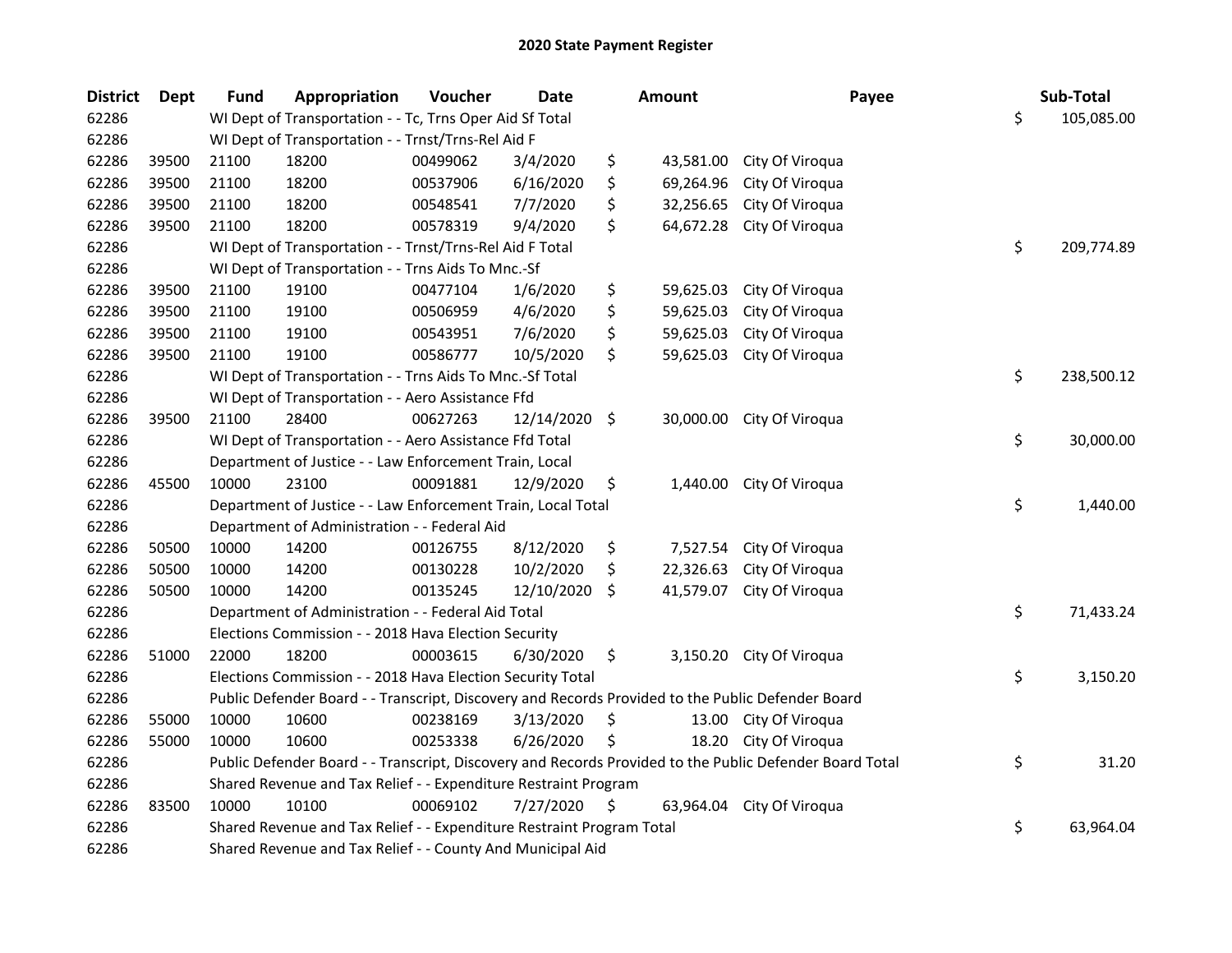| <b>District</b> | Dept  | Fund  | Appropriation                                                                 | <b>Voucher</b> | Date       |    | <b>Amount</b> |                           | Payee | Sub-Total          |
|-----------------|-------|-------|-------------------------------------------------------------------------------|----------------|------------|----|---------------|---------------------------|-------|--------------------|
| 62286           | 83500 | 10000 | 10500                                                                         | 00069102       | 7/27/2020  | \$ | 149,478.20    | City Of Viroqua           |       |                    |
| 62286           | 83500 | 10000 | 10500                                                                         | 00073071       | 11/16/2020 | \$ | 847,043.10    | City Of Viroqua           |       |                    |
| 62286           |       |       | Shared Revenue and Tax Relief - - County And Municipal Aid Total              |                |            |    |               |                           |       | \$<br>996,521.30   |
| 62286           |       |       | Shared Revenue and Tax Relief - - Exempt Computer Aid                         |                |            |    |               |                           |       |                    |
| 62286           | 83500 | 10000 | 10900                                                                         | 00066143       | 7/27/2020  | \$ | 4,644.43      | City Of Viroqua           |       |                    |
| 62286           | 83500 | 10000 | 10900                                                                         | 00067223       | 7/27/2020  | \$ | 7,054.47      | City Of Viroqua           |       |                    |
| 62286           |       |       | Shared Revenue and Tax Relief - - Exempt Computer Aid Total                   |                |            |    |               |                           |       | \$<br>11,698.90    |
| 62286           |       |       | Shared Revenue and Tax Relief - - Utility Aid                                 |                |            |    |               |                           |       |                    |
| 62286           | 83500 | 10000 | 11000                                                                         | 00069102       | 7/27/2020  | S  | 2,908.66      | City Of Viroqua           |       |                    |
| 62286           | 83500 | 10000 | 11000                                                                         | 00073071       | 11/16/2020 | S. | 16,600.54     | City Of Viroqua           |       |                    |
| 62286           |       |       | Shared Revenue and Tax Relief - - Utility Aid Total                           |                |            |    |               |                           |       | \$<br>19,509.20    |
| 62286           |       |       | Shared Revenue and Tax Relief - - Personal Property Aid                       |                |            |    |               |                           |       |                    |
| 62286           | 83500 | 10000 | 11100                                                                         | 00061572       | 5/4/2020   | \$ | 11,972.78     | City Of Viroqua           |       |                    |
| 62286           | 83500 | 10000 | 11100                                                                         | 00062662       | 5/4/2020   | \$ | 15,785.61     | City Of Viroqua           |       |                    |
| 62286           |       |       | Shared Revenue and Tax Relief - - Personal Property Aid Total                 |                |            |    |               |                           |       | \$<br>27,758.39    |
| 62286           |       |       | Shared Revenue and Tax Relief - - State Aid; Video Service Provider Fee       |                |            |    |               |                           |       |                    |
| 62286           | 83500 | 10000 | 11200                                                                         | 00064451       | 7/27/2020  | \$ | 4,873.76      | City Of Viroqua           |       |                    |
| 62286           |       |       | Shared Revenue and Tax Relief - - State Aid; Video Service Provider Fee Total |                |            |    |               |                           |       | \$<br>4,873.76     |
| 62286           |       |       | Shared Revenue and Tax Relief - - Payments For Municipal Svcs                 |                |            |    |               |                           |       |                    |
| 62286           | 83500 | 10000 | 50100                                                                         | 00054813       | 2/3/2020   | \$ | 1,509.17      | City Of Viroqua           |       |                    |
| 62286           |       |       | Shared Revenue and Tax Relief - - Payments For Municipal Svcs Total           |                |            |    |               |                           |       | \$<br>1,509.17     |
| 62286           |       |       | Shared Revenue and Tax Relief - - Lottery & Gaming Credit                     |                |            |    |               |                           |       |                    |
| 62286           | 83500 | 52100 | 36300                                                                         | 00055568       | 3/23/2020  | S. |               | 13,206.84 City Of Viroqua |       |                    |
| 62286           |       |       | Shared Revenue and Tax Relief - - Lottery & Gaming Credit Total               |                |            |    |               |                           |       | \$<br>13,206.84    |
| 62286 Total     |       |       |                                                                               |                |            |    |               |                           |       | \$<br>1,882,623.72 |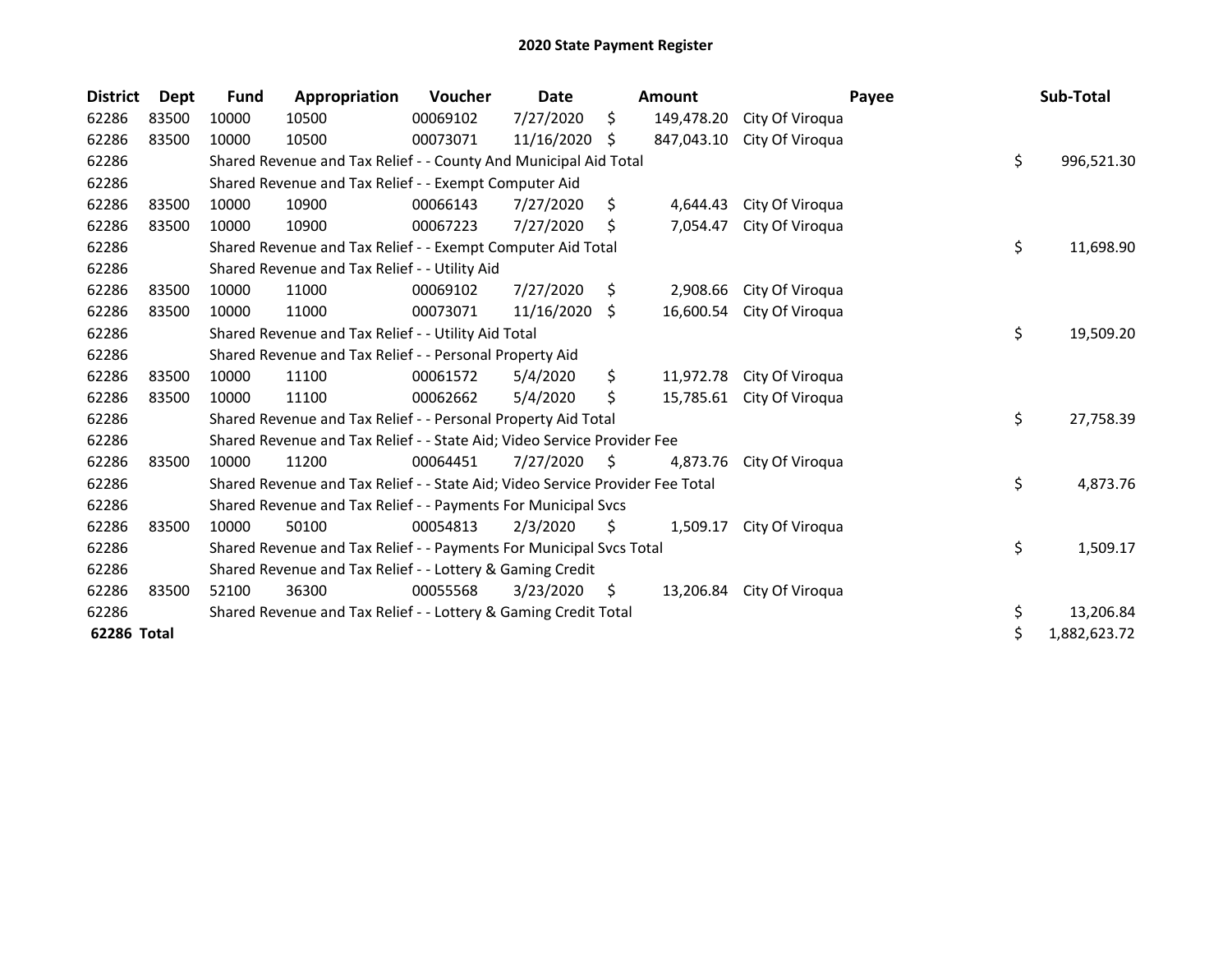| <b>District</b> | Dept  | <b>Fund</b> | Appropriation                                                          | Voucher  | <b>Date</b>   |      | <b>Amount</b> |                          | Payee | Sub-Total        |
|-----------------|-------|-------------|------------------------------------------------------------------------|----------|---------------|------|---------------|--------------------------|-------|------------------|
| 62291           |       |             | Dept of Safety & Prof Services - - Fire Dues Distribution              |          |               |      |               |                          |       |                  |
| 62291           | 16500 | 10000       | 22500                                                                  | 00037158 | 7/20/2020     | \$   |               | 6,025.71 City Of Westby  |       |                  |
| 62291           |       |             | Dept of Safety & Prof Services - - Fire Dues Distribution Total        |          |               |      |               |                          |       | \$<br>6,025.71   |
| 62291           |       |             | WI Dept of Transportation - - Trns Aids To Mnc.-Sf                     |          |               |      |               |                          |       |                  |
| 62291           | 39500 | 21100       | 19100                                                                  | 00477105 | 1/6/2020      | \$   |               | 24,027.51 City Of Westby |       |                  |
| 62291           | 39500 | 21100       | 19100                                                                  | 00506960 | 4/6/2020      | \$   | 24,027.51     | City Of Westby           |       |                  |
| 62291           | 39500 | 21100       | 19100                                                                  | 00543952 | 7/6/2020      | \$   |               | 24,027.51 City Of Westby |       |                  |
| 62291           | 39500 | 21100       | 19100                                                                  | 00586778 | 10/5/2020     | \$   |               | 24,027.53 City Of Westby |       |                  |
| 62291           |       |             | WI Dept of Transportation - - Trns Aids To Mnc.-Sf Total               |          |               |      |               |                          |       | \$<br>96,110.06  |
| 62291           |       |             | Department of Justice - - Law Enforcement Train, Local                 |          |               |      |               |                          |       |                  |
| 62291           | 45500 | 10000       | 23100                                                                  | 00091855 | 12/9/2020     | \$   |               | 960.00 City Of Westby    |       |                  |
| 62291           |       |             | Department of Justice - - Law Enforcement Train, Local Total           |          |               |      |               |                          |       | \$<br>960.00     |
| 62291           |       |             | Department of Military Affairs - - Disaster Recovery Aid               |          |               |      |               |                          |       |                  |
| 62291           | 46500 | 10000       | 30500                                                                  | 00083832 | 10/1/2020     | \$   | 1,706.24      | City Of Westby           |       |                  |
| 62291           |       |             | Department of Military Affairs - - Disaster Recovery Aid Total         |          |               |      |               |                          |       | \$<br>1,706.24   |
| 62291           |       |             | Department of Military Affairs - - Federal Aid, Local Assistance       |          |               |      |               |                          |       |                  |
| 62291           | 46500 | 10000       | 34200                                                                  | 00077146 | 4/30/2020     | \$   |               | 10,237.42 City Of Westby |       |                  |
| 62291           |       |             | Department of Military Affairs - - Federal Aid, Local Assistance Total |          |               |      |               |                          |       | \$<br>10,237.42  |
| 62291           |       |             | Department of Administration - - Federal Aid                           |          |               |      |               |                          |       |                  |
| 62291           | 50500 | 10000       | 14200                                                                  | 00132297 | 11/13/2020 \$ |      | 5,333.48      | City Of Westby           |       |                  |
| 62291           | 50500 | 10000       | 14200                                                                  | 00135246 | 12/10/2020    | - \$ | 30,741.52     | City Of Westby           |       |                  |
| 62291           | 50500 | 10000       | 14200                                                                  | 00136572 | 12/17/2020 \$ |      |               | 2,881.23 City Of Westby  |       |                  |
| 62291           |       |             | Department of Administration - - Federal Aid Total                     |          |               |      |               |                          |       | \$<br>38,956.23  |
| 62291           |       |             | Department of Administration - - Telecom Access; School Dist           |          |               |      |               |                          |       |                  |
| 62291           | 50500 | 25500       | 46600                                                                  | 00114537 | 1/23/2020     | S    | 108.00        | City Of Westby           |       |                  |
| 62291           |       |             | Department of Administration - - Telecom Access; School Dist Total     |          |               |      |               |                          |       | \$<br>108.00     |
| 62291           |       |             | Elections Commission - - 2018 Hava Election Security                   |          |               |      |               |                          |       |                  |
| 62291           | 51000 | 22000       | 18200                                                                  | 00003933 | 7/24/2020     | \$   |               | 1,610.20 City Of Westby  |       |                  |
| 62291           |       |             | Elections Commission - - 2018 Hava Election Security Total             |          |               |      |               |                          |       | \$<br>1,610.20   |
| 62291           |       |             | Shared Revenue and Tax Relief - - County And Municipal Aid             |          |               |      |               |                          |       |                  |
| 62291           | 83500 | 10000       | 10500                                                                  | 00069103 | 7/27/2020     | \$   | 77,473.13     | City Of Westby           |       |                  |
| 62291           | 83500 | 10000       | 10500                                                                  | 00073072 | 11/16/2020    | -\$  | 439,014.39    | City Of Westby           |       |                  |
| 62291           |       |             | Shared Revenue and Tax Relief - - County And Municipal Aid Total       |          |               |      |               |                          |       | \$<br>516,487.52 |
| 62291           |       |             | Shared Revenue and Tax Relief - - Exempt Computer Aid                  |          |               |      |               |                          |       |                  |
| 62291           | 83500 | 10000       | 10900                                                                  | 00066144 | 7/27/2020     | \$   |               | 3,283.01 City Of Westby  |       |                  |